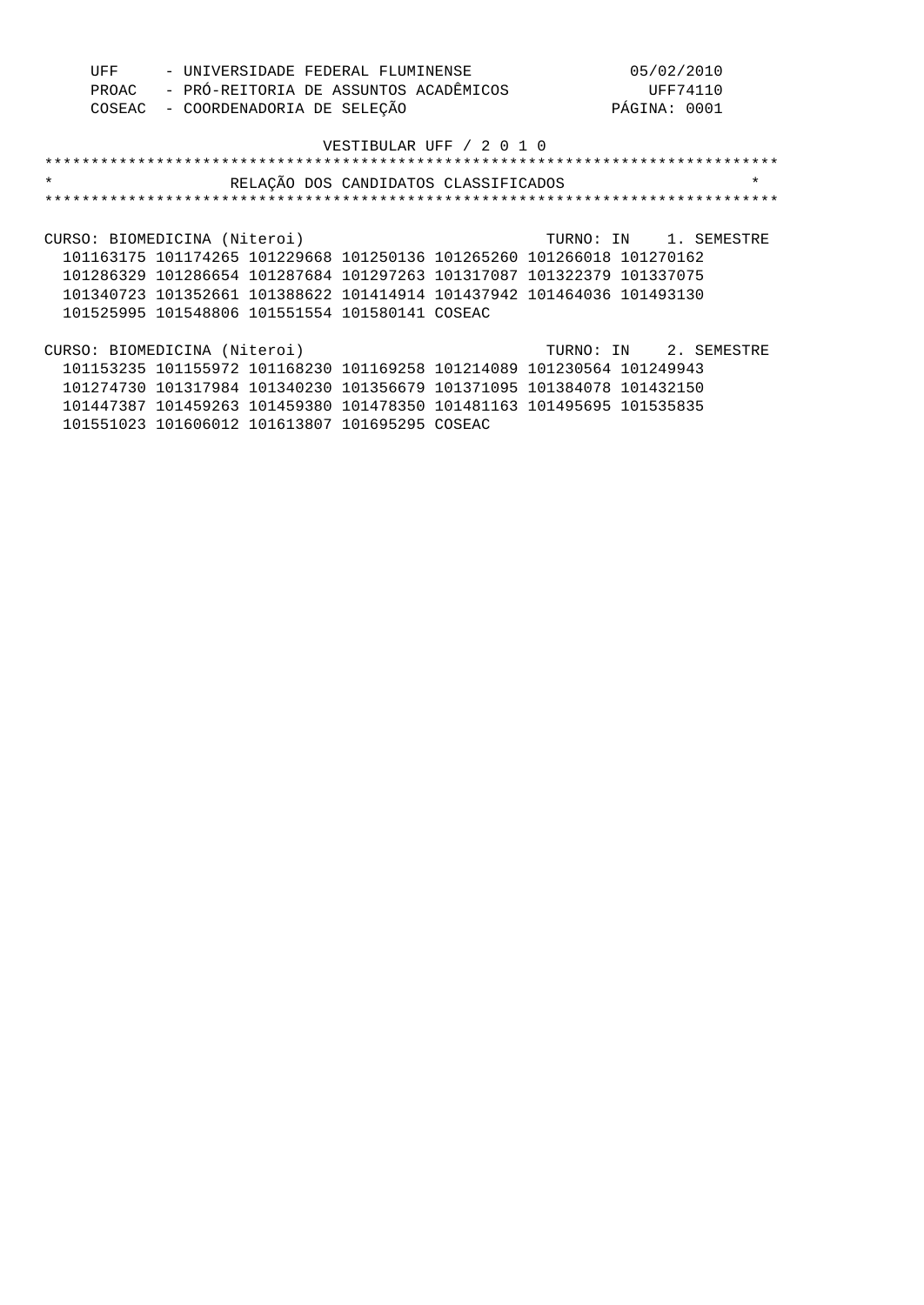| UFF | - UNIVERSIDADE FEDERAL FLUMINENSE           | 05/02/2010   |
|-----|---------------------------------------------|--------------|
|     | PROAC - PRÓ-REITORIA DE ASSUNTOS ACADÊMICOS | UFF74110     |
|     | COSEAC - COORDENADORIA DE SELEÇÃO           | PÁGINA: 0002 |

| $\star$ and $\star$                               |                                                                       |  | RELAÇÃO DOS CANDIDATOS CLASSIFICADOS | $\star$ |
|---------------------------------------------------|-----------------------------------------------------------------------|--|--------------------------------------|---------|
|                                                   |                                                                       |  |                                      |         |
|                                                   |                                                                       |  |                                      |         |
| CURSO: CIENCIAS BIOLOGICAS                        |                                                                       |  | TURNO: MT 1. SEMESTRE                |         |
|                                                   | 102014283 102053095 102155087 102160616 102172243 102190568 102191031 |  |                                      |         |
|                                                   | 102217316 102219508 102223066 102227854 102234261 102247402 102247921 |  |                                      |         |
|                                                   | 102248705 102288602 102323311 102324121 102337207 102355429 102375912 |  |                                      |         |
|                                                   | 102397867 102401137 102405145 102421773 102422416 102430293 102437095 |  |                                      |         |
|                                                   | 102444531 102445937 102447911 102449892 102455059 102479316 102494184 |  |                                      |         |
|                                                   | 102495140 102512742 102514001 102520919 102551695 102552302 102555081 |  |                                      |         |
|                                                   | 102605161 102621531 102643175 102652944 102677085 102680018 102688072 |  |                                      |         |
| 102691366 COSEAC                                  |                                                                       |  |                                      |         |
|                                                   |                                                                       |  |                                      |         |
| CURSO: CIENCIAS BIOLOGICAS (TURNO: MT 2. SEMESTRE |                                                                       |  |                                      |         |
|                                                   | 102156536 102160226 102166529 102172009 102172293 102195154 102210540 |  |                                      |         |
|                                                   | 102220569 102221630 102229656 102233360 102237469 102237483 102240129 |  |                                      |         |
|                                                   | 102248523 102249113 102255083 102265997 102267191 102271934 102279247 |  |                                      |         |
|                                                   | 102281721 102289553 102302886 102310730 102319944 102328983 102350596 |  |                                      |         |
|                                                   | 102373184 102374839 102382745 102418207 102422882 102426503 102429995 |  |                                      |         |
|                                                   | 102434603 102435499 102485262 102497083 102510380 102533667 102540646 |  |                                      |         |
|                                                   | 102557182 102559520 102563777 102568727 102597924 102623577 102639203 |  |                                      |         |

102664569 COSEAC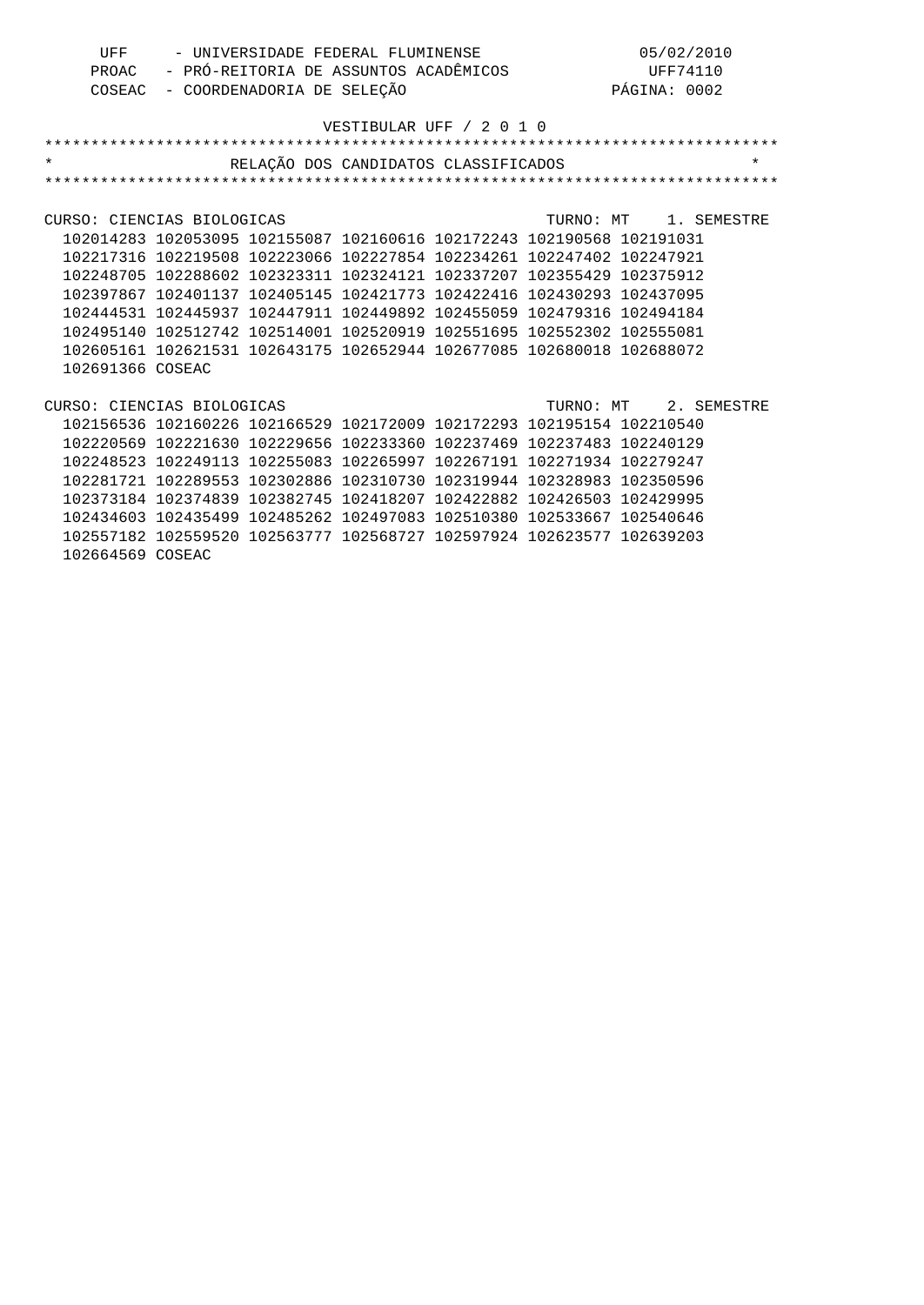| UFF | - UNIVERSIDADE FEDERAL FLUMINENSE           | 05/02/2010   |
|-----|---------------------------------------------|--------------|
|     | PROAC - PRÓ-REITORIA DE ASSUNTOS ACADÊMICOS | UFF74110     |
|     | COSEAC - COORDENADORIA DE SELEÇÃO           | PÁGINA: 0003 |

| $\star$                                           |                                                                       | RELAÇÃO DOS CANDIDATOS CLASSIFICADOS |  |  | $\star$ |
|---------------------------------------------------|-----------------------------------------------------------------------|--------------------------------------|--|--|---------|
|                                                   |                                                                       |                                      |  |  |         |
|                                                   |                                                                       |                                      |  |  |         |
| CURSO: ENFERMAGEM (Niteroi) CURSO: IN 1. SEMESTRE |                                                                       |                                      |  |  |         |
|                                                   | 103057443 103098916 103106268 103119356 103125628 103133651 103136691 |                                      |  |  |         |
|                                                   | 103162274 103166177 103179899 103180666 103191330 103200064 103203212 |                                      |  |  |         |
|                                                   | 103203236 103220325 103252134 103258827 103262024 103265909 103275409 |                                      |  |  |         |
|                                                   | 103277378 103286123 103295746 103301088 103332219 103334578 103334621 |                                      |  |  |         |
|                                                   | 103347056 103354619 103364212 103383581 103390273 103398835 103413336 |                                      |  |  |         |
|                                                   | 103421345 103445286 103459615 103462143 103501016 103507280 103507864 |                                      |  |  |         |
|                                                   | 103509434 103516554 103554788 103588789 103590043 103624911 103645393 |                                      |  |  |         |
| 103656067 COSEAC                                  |                                                                       |                                      |  |  |         |
|                                                   |                                                                       |                                      |  |  |         |
| CURSO: ENFERMAGEM (Niteroi) TURNO: IN 2. SEMESTRE |                                                                       |                                      |  |  |         |
|                                                   | 103012883 103066054 103069654 103071449 103085622 103089812 103133041 |                                      |  |  |         |
|                                                   | 103163163 103166866 103172308 103178106 103218657 103219974 103222490 |                                      |  |  |         |
|                                                   | 103252251 103266044 103280466 103283755 103291233 103296829 103305034 |                                      |  |  |         |
|                                                   | 103334384 103342783 103357075 103408721 103411754 103418867 103427703 |                                      |  |  |         |
|                                                   | 103477746 103486993 103503959 103514221 103517170 103519805 103522577 |                                      |  |  |         |
|                                                   | 103524642 103527785 103534104 103553875 103553980 103555031 103605850 |                                      |  |  |         |
|                                                   | 103617085 103643981 103663759 103663979 103673754 103688541 103699552 |                                      |  |  |         |
| 103701434 COSEAC                                  |                                                                       |                                      |  |  |         |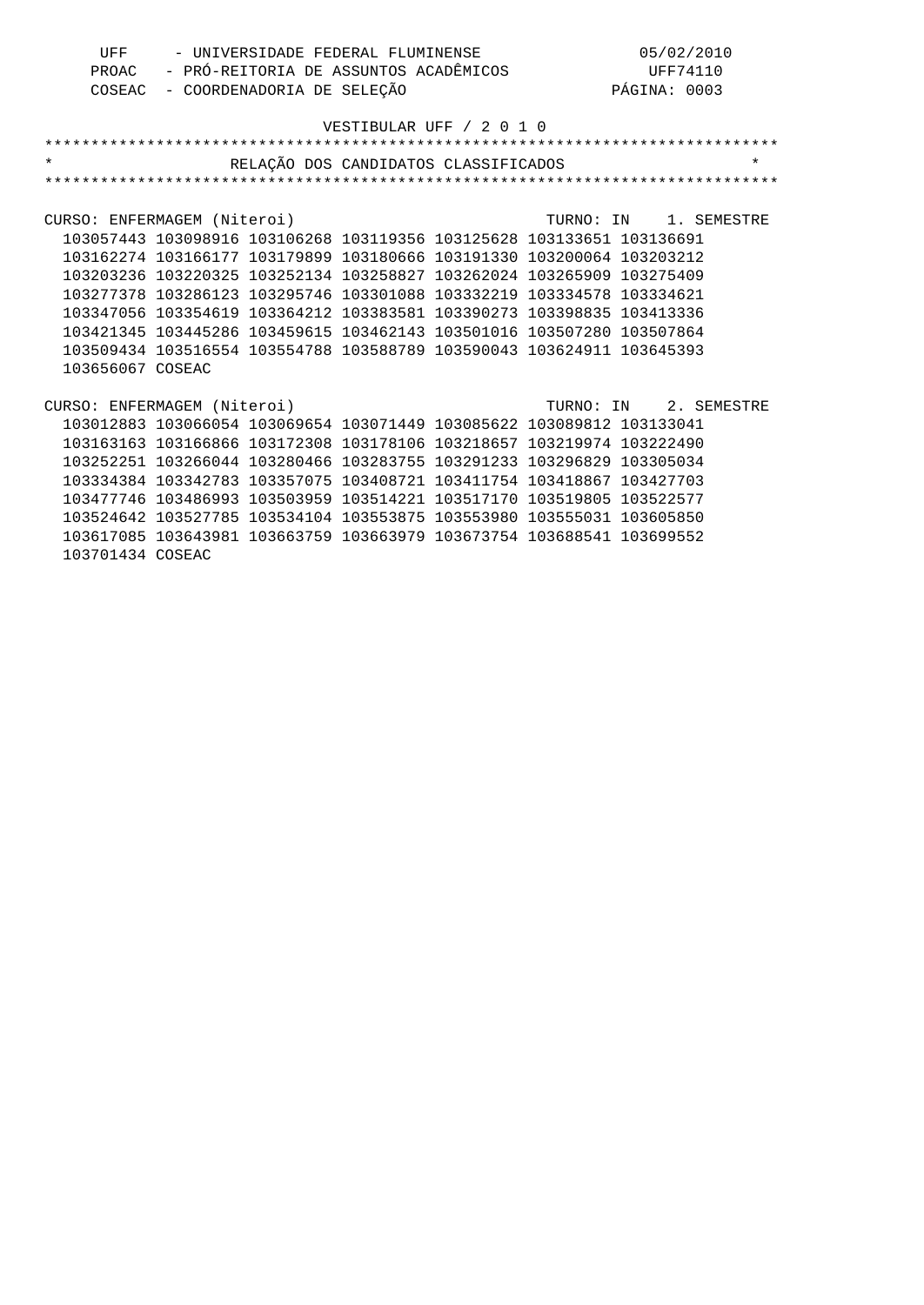| UFF | - UNIVERSIDADE FEDERAL FLUMINENSE           | 05/02/2010   |
|-----|---------------------------------------------|--------------|
|     | PROAC - PRÓ-REITORIA DE ASSUNTOS ACADÊMICOS | UFF74110     |
|     | COSEAC - COORDENADORIA DE SELEÇÃO           | PÁGINA: 0004 |

| $\star$          |                                                                       | RELAÇÃO DOS CANDIDATOS CLASSIFICADOS |  |                       |                       | $\star$ |
|------------------|-----------------------------------------------------------------------|--------------------------------------|--|-----------------------|-----------------------|---------|
|                  |                                                                       |                                      |  |                       |                       |         |
|                  |                                                                       |                                      |  |                       |                       |         |
| CURSO: FARMACIA  |                                                                       |                                      |  | TURNO: IN 1. SEMESTRE |                       |         |
|                  | 104001262 104029898 104031580 104102626 104154540 104165927 104166373 |                                      |  |                       |                       |         |
|                  | 104169959 104172138 104178168 104180783 104181000 104183498 104185692 |                                      |  |                       |                       |         |
|                  | 104219455 104221484 104224797 104225284 104266628 104274560 104274663 |                                      |  |                       |                       |         |
|                  | 104287713 104305096 104325656 104330778 104352934 104353603 104363438 |                                      |  |                       |                       |         |
|                  | 104365711 104365852 104367941 104371772 104386521 104394994 104401840 |                                      |  |                       |                       |         |
|                  | 104404373 104418647 104429804 104437007 104472514 104491390 104516047 |                                      |  |                       |                       |         |
|                  | 104518708 104527280 104535031 104579922 104594661 104623838 104639966 |                                      |  |                       |                       |         |
| 104665252 COSEAC |                                                                       |                                      |  |                       |                       |         |
|                  |                                                                       |                                      |  |                       |                       |         |
| CURSO: FARMACIA  |                                                                       |                                      |  |                       | TURNO: IN 2. SEMESTRE |         |
|                  | 104064006 104083208 104125771 104130518 104155180 104158845 104161438 |                                      |  |                       |                       |         |
|                  | 104165551 104178560 104178625 104186177 104186490 104187303 104191110 |                                      |  |                       |                       |         |
|                  | 104211946 104216647 104224022 104226123 104244046 104258451 104275198 |                                      |  |                       |                       |         |
|                  | 104285480 104290837 104314712 104315871 104321545 104344315 104360345 |                                      |  |                       |                       |         |
|                  | 104370261 104370637 104379152 104387331 104406412 104420494 104446838 |                                      |  |                       |                       |         |
|                  | 104448240 104459433 104482911 104492930 104509422 104533863 104553497 |                                      |  |                       |                       |         |
|                  | 104555603 104573071 104579439 104590627 104602585 104635166 104635415 |                                      |  |                       |                       |         |
| 104650415 COSEAC |                                                                       |                                      |  |                       |                       |         |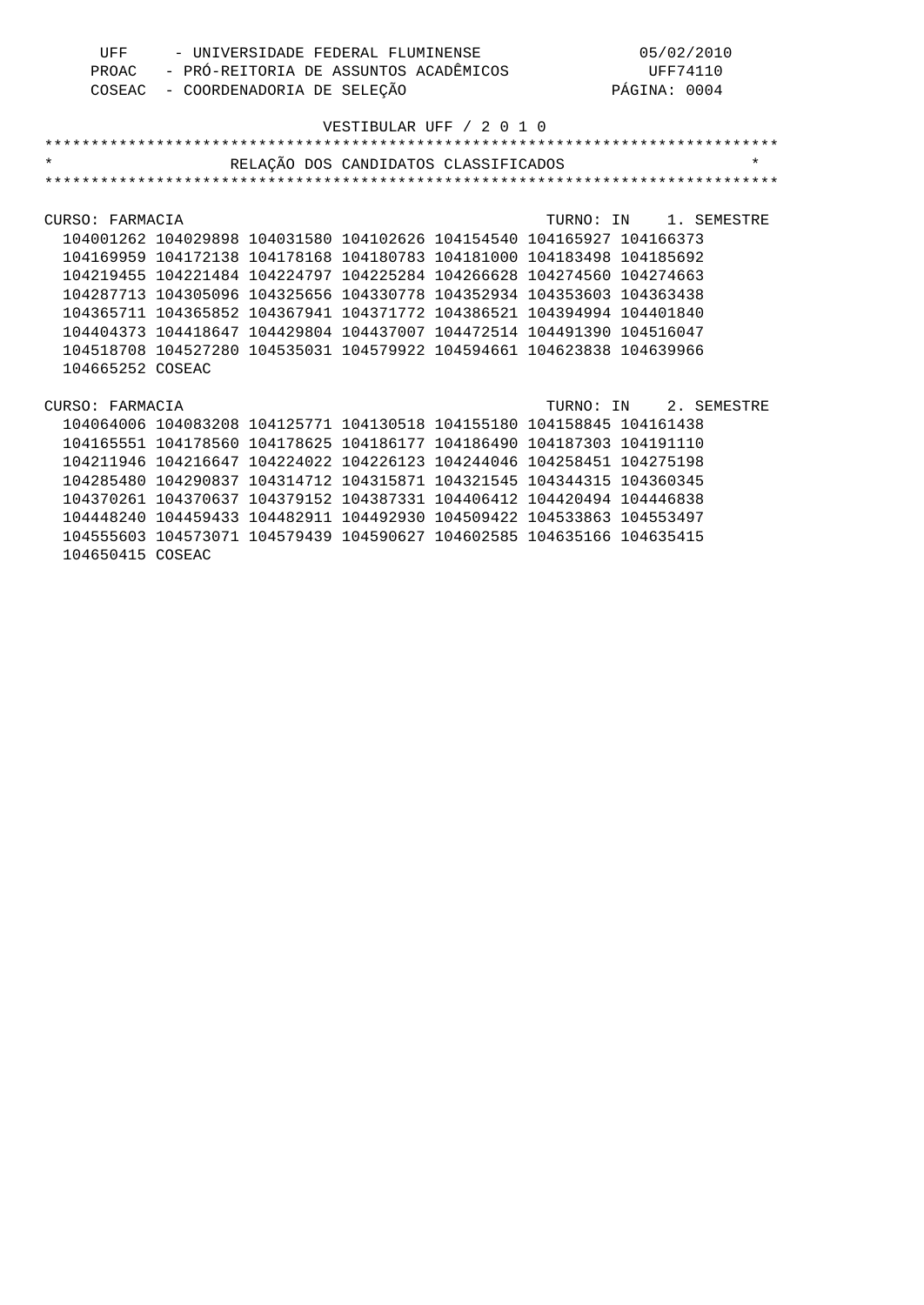| TIFF F | - UNIVERSIDADE FEDERAL FLUMINENSE           | 05/02/2010   |
|--------|---------------------------------------------|--------------|
|        | PROAC - PRÓ-REITORIA DE ASSUNTOS ACADÊMICOS | UFF74110     |
|        | COSEAC - COORDENADORIA DE SELEÇÃO           | PÁGINA: 0005 |

| $\star$         |                                      | RELAÇÃO DOS CANDIDATOS CLASSIFICADOS                                  |  |                       | $\star$ |
|-----------------|--------------------------------------|-----------------------------------------------------------------------|--|-----------------------|---------|
|                 |                                      |                                                                       |  |                       |         |
|                 |                                      |                                                                       |  |                       |         |
| CURSO: MEDICINA |                                      |                                                                       |  | TURNO: IN 1. SEMESTRE |         |
|                 |                                      | 105098887 105153613 105155271 105163008 105171354 105177580 105185783 |  |                       |         |
|                 |                                      | 105186933 105190817 105198869 105199497 105200648 105205595 105207062 |  |                       |         |
|                 |                                      | 105208822 105214235 105218308 105218528 105220038 105224242 105230198 |  |                       |         |
|                 |                                      | 105240997 105244199 105250277 105251465 105252718 105255629 105260167 |  |                       |         |
|                 |                                      | 105278164 105289668 105291958 105293413 105298437 105304767 105311629 |  |                       |         |
|                 |                                      | 105317269 105324779 105327446 105338495 105345759 105348880 105351899 |  |                       |         |
|                 |                                      | 105353304 105358043 105373110 105381569 105385515 105387329 105396473 |  |                       |         |
|                 |                                      | 105414043 105414380 105419639 105430815 105437796 105451895 105456716 |  |                       |         |
|                 |                                      | 105459988 105460846 105463848 105472722 105493180 105493362 105495188 |  |                       |         |
|                 |                                      | 105500268 105506638 105511358 105514271 105519740 105524422 105532699 |  |                       |         |
|                 |                                      | 105533514 105547060 105562682 105566066 105588090 105622860 105628644 |  |                       |         |
|                 | 105635233 105644973 105706161 COSEAC |                                                                       |  |                       |         |
|                 |                                      |                                                                       |  |                       |         |
| CURSO: MEDICINA |                                      |                                                                       |  | TURNO: IN 2. SEMESTRE |         |
|                 |                                      | 105052364 105123436 105156677 105157956 105159112 105159459 105163773 |  |                       |         |
|                 |                                      | 105171225 105173821 105175881 105177308 105183400 105184507 105193041 |  |                       |         |
|                 |                                      | 105194124 105201264 105205284 105215148 105217146 105217263 105226587 |  |                       |         |
|                 |                                      | 105229280 105249515 105249890 105250411 105252914 105254895 105256635 |  |                       |         |
|                 |                                      | 105264307 105266032 105267385 105268157 105268250 105273645 105279261 |  |                       |         |
|                 |                                      | 105284864 105286226 105289723 105291544 105293920 105302513 105314011 |  |                       |         |
|                 |                                      | 105321416 105325357 105350168 105353653 105354102 105354645 105355479 |  |                       |         |
|                 |                                      | 105359580 105368024 105376980 105378079 105381052 105389212 105402650 |  |                       |         |
|                 |                                      | 105404335 105409919 105409969 105415566 105430360 105430920 105431039 |  |                       |         |
|                 |                                      | 105439366 105444282 105450346 105450451 105458532 105463393 105493958 |  |                       |         |
|                 |                                      | 105497904 105498570 105506509 105515055 105519013 105533227 105546004 |  |                       |         |
|                 | 105568193 105623709 105636691 COSEAC |                                                                       |  |                       |         |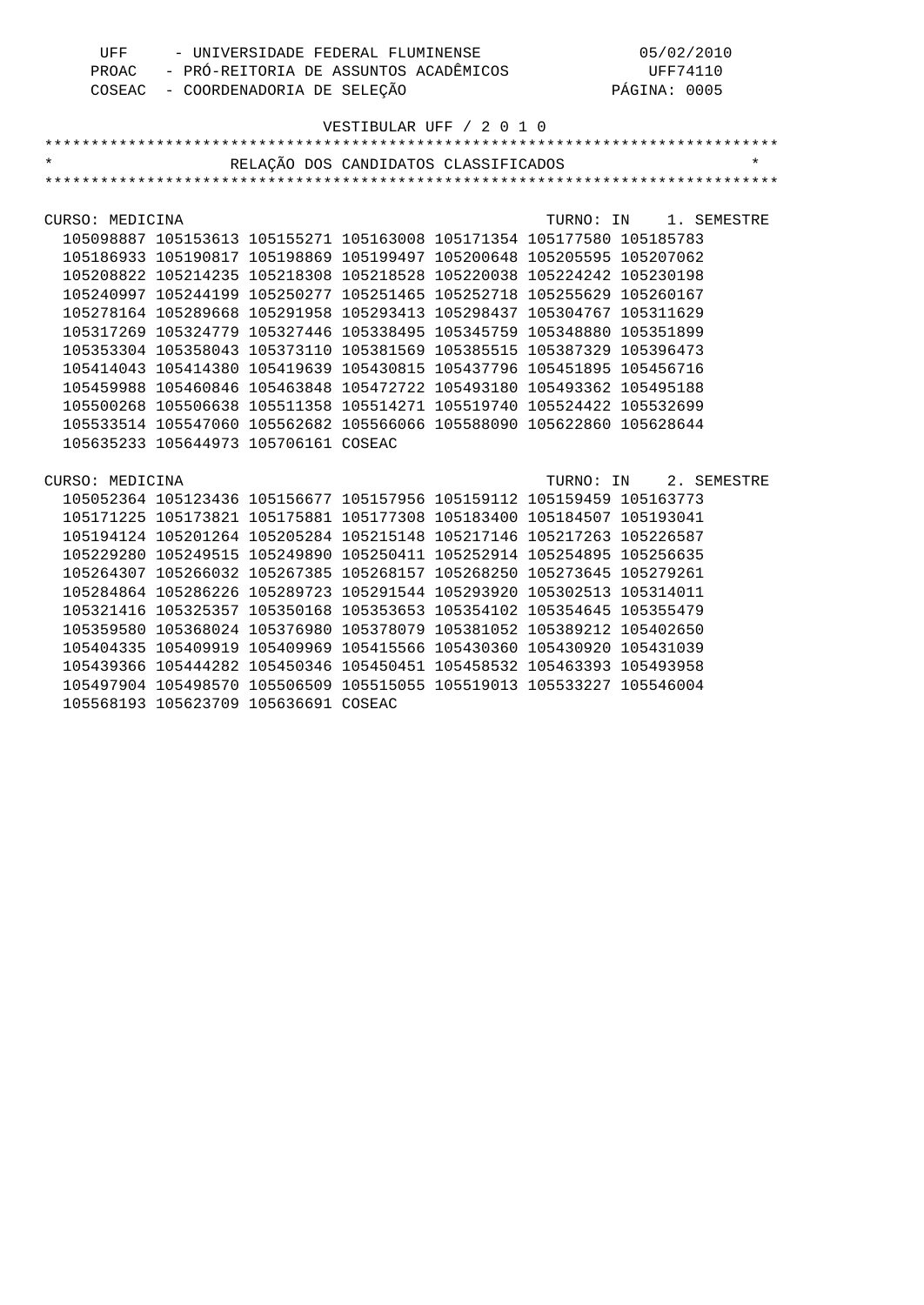| UFF | - UNIVERSIDADE FEDERAL FLUMINENSE           | 05/02/2010   |
|-----|---------------------------------------------|--------------|
|     | PROAC - PRÓ-REITORIA DE ASSUNTOS ACADÊMICOS | UFF74110     |
|     | COSEAC - COORDENADORIA DE SELEÇÃO           | PÁGINA: 0006 |

| $\star$                                                                                  |                                                                       | RELAÇÃO DOS CANDIDATOS CLASSIFICADOS |  | $\star$ |
|------------------------------------------------------------------------------------------|-----------------------------------------------------------------------|--------------------------------------|--|---------|
|                                                                                          |                                                                       |                                      |  |         |
|                                                                                          |                                                                       |                                      |  |         |
| CURSO: MEDICINA VETERINARIA (2008) (2009) TURNO: IN 2. SEMESTRE                          |                                                                       |                                      |  |         |
|                                                                                          | 106020751 106143060 106151392 106159045 106159174 106159631 106162157 |                                      |  |         |
|                                                                                          | 106174423 106181074 106199162 106204101 106234182 106249503 106251673 |                                      |  |         |
|                                                                                          | 106257146 106258401 106258425 106264486 106271130 106282359 106289010 |                                      |  |         |
|                                                                                          | 106297976 106302446 106316021 106317025 106317312 106323969 106325644 |                                      |  |         |
|                                                                                          | 106326947 106332738 106334308 106343646 106346832 106367135 106381466 |                                      |  |         |
|                                                                                          | 106391186 106396875 106443331 106451235 106466046 106467492 106499639 |                                      |  |         |
|                                                                                          | 106542292 106543791 106573552 106589800 106604143 106622585 106639887 |                                      |  |         |
|                                                                                          | 106643589 106657695 106667808 106688254 106692633 106694916 COSEAC    |                                      |  |         |
|                                                                                          |                                                                       |                                      |  |         |
| CURSO: MEDICINA VETERINARIA CONSERVATO CONSERVATO CONSIDERATION OF TURNO: IN 2. SEMESTRE |                                                                       |                                      |  |         |
|                                                                                          | 106028038 106060361 106109569 106153338 106165458 106169387 106173261 |                                      |  |         |
|                                                                                          | 106176469 106178015 106181488 106189416 106194679 106199021 106204357 |                                      |  |         |
|                                                                                          | 106214405 106235344 106263054 106263638 106284668 106297304 106301430 |                                      |  |         |
|                                                                                          | 106318677 106326090 106340357 106345280 106349676 106350273 106362537 |                                      |  |         |
|                                                                                          | 106373081 106405080 106408551 106422868 106425872 106426292 106427533 |                                      |  |         |
|                                                                                          | 106429177 106430425 106444854 106446577 106463836 106464866 106468800 |                                      |  |         |
|                                                                                          | 106479304 106482155 106508222 106555263 106568569 106570081 106572871 |                                      |  |         |
|                                                                                          | 106577314 106600460 106657774 106664870 106694734 106705129 COSEAC    |                                      |  |         |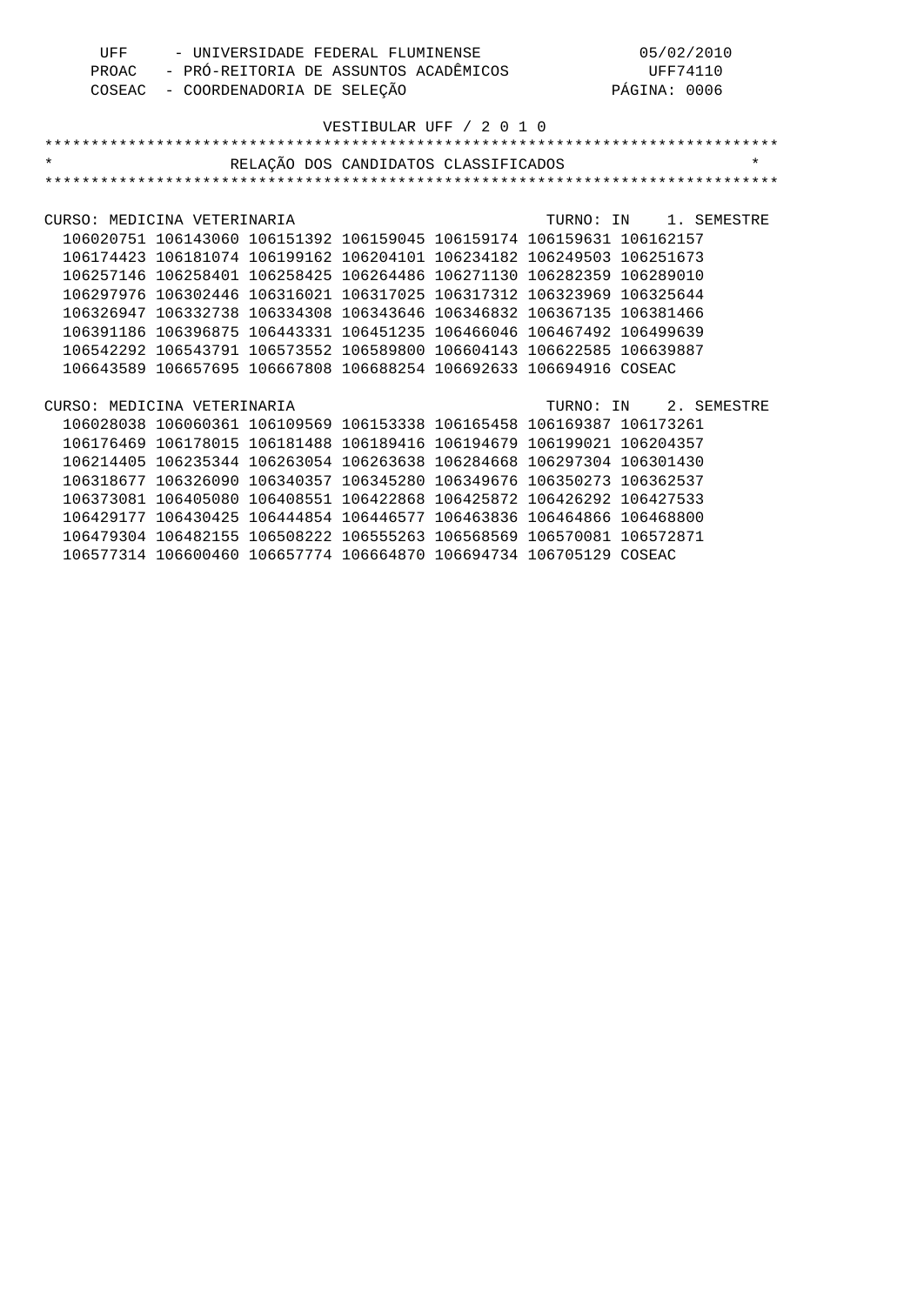| UFF | - UNIVERSIDADE FEDERAL FLUMINENSE           | 05/02/2010   |
|-----|---------------------------------------------|--------------|
|     | PROAC - PRÓ-REITORIA DE ASSUNTOS ACADÊMICOS | UFF74110     |
|     | COSEAC - COORDENADORIA DE SELEÇÃO           | PÁGINA: 0007 |

| $\star$                                                               | RELAÇÃO DOS CANDIDATOS CLASSIFICADOS                        |  |                       | $^\star$ |
|-----------------------------------------------------------------------|-------------------------------------------------------------|--|-----------------------|----------|
|                                                                       |                                                             |  |                       |          |
|                                                                       |                                                             |  |                       |          |
| CURSO: NUTRICAO                                                       |                                                             |  | TURNO: IN 1. SEMESTRE |          |
| 107016700 107079520 107162121 107163711 107165123 107166062 107174368 |                                                             |  |                       |          |
| 107176081 107184014 107214120 107221305 107223884 107240492 107259625 |                                                             |  |                       |          |
| 107261692 107268676 107277720 107298750 107314839 107347355 107347604 |                                                             |  |                       |          |
| 107349767 107354621 107370089 107388309 107401709 107406709 107416728 |                                                             |  |                       |          |
| 107425298 107425808 107427296 107458128 107464567 107494433 107590902 |                                                             |  |                       |          |
|                                                                       |                                                             |  |                       |          |
| CURSO: NUTRICAO                                                       |                                                             |  | TURNO: IN 2. SEMESTRE |          |
| 107037699 107133144 107151809 107163981 107181658 107183369 107214792 |                                                             |  |                       |          |
| 107217641 107265349 107275485 107276283 107283303 107288767 107293384 |                                                             |  |                       |          |
| 107314803 107314968 107336485 107351928 107363294 107369664 107370259 |                                                             |  |                       |          |
| 107376368                                                             | 107409892 107454469 107459639 107481890 107488587 107491027 |  |                       |          |
| 107551047 107570639 107585737 107587515 107622080 107688694 107705894 |                                                             |  |                       |          |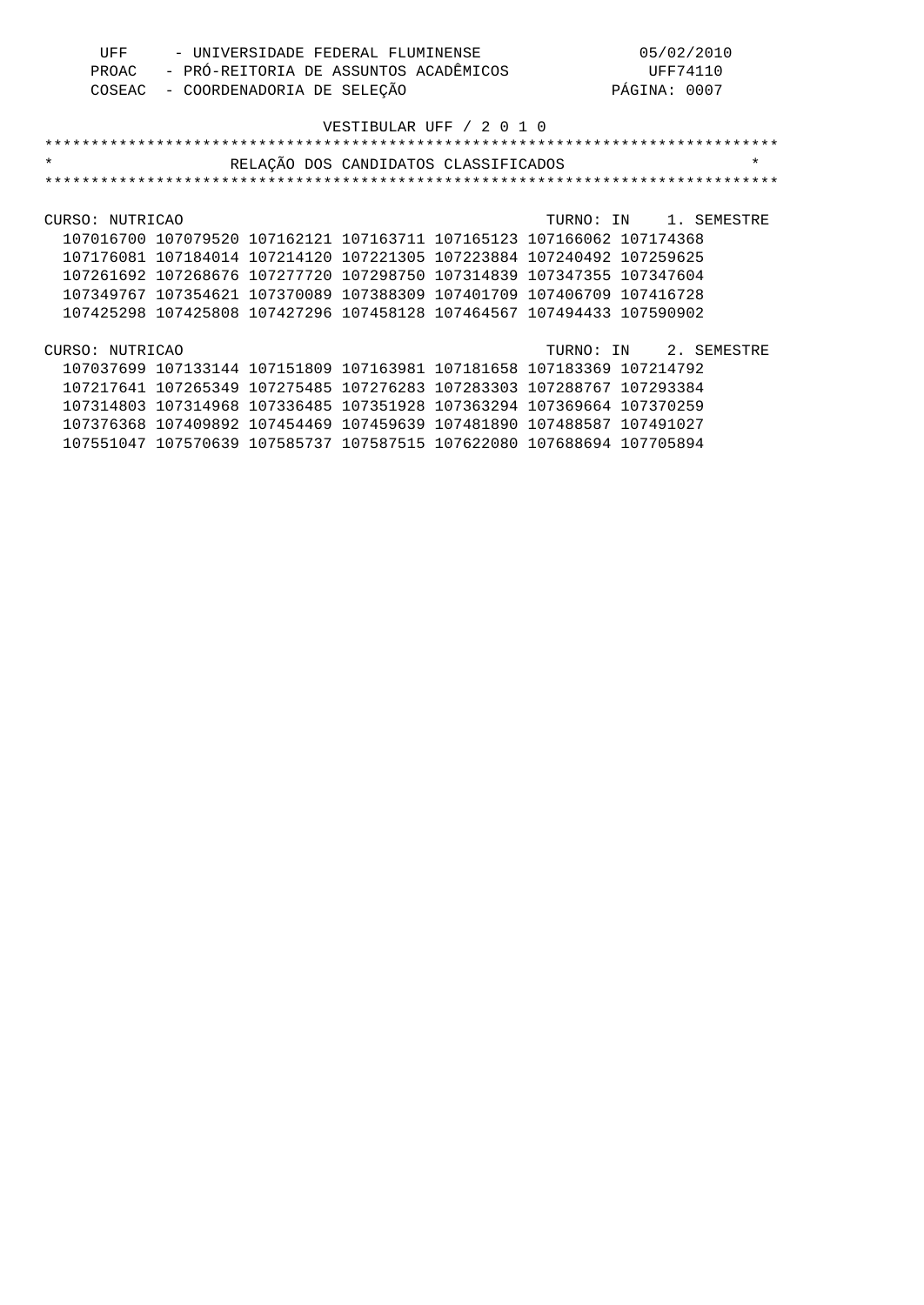| UFF | - UNIVERSIDADE FEDERAL FLUMINENSE           | 05/02/2010   |
|-----|---------------------------------------------|--------------|
|     | PROAC - PRÓ-REITORIA DE ASSUNTOS ACADÊMICOS | UFF74110     |
|     | COSEAC - COORDENADORIA DE SELEÇÃO           | PÁGINA: 0008 |

| $\star$                                                               | RELAÇÃO DOS CANDIDATOS CLASSIFICADOS | $\star$ |
|-----------------------------------------------------------------------|--------------------------------------|---------|
|                                                                       |                                      |         |
|                                                                       |                                      |         |
| CURSO: ODONTOLOGIA (Niteroi) TURNO: MT 1. SEMESTRE                    |                                      |         |
| 108165769 108168539 108170219 108172528 108174473 108203250 108208767 |                                      |         |
| 108240583 108268456 108270344 108271427 108309315 108320498 108395493 |                                      |         |
| 108404141 108447820 108450217 108450475 108451754 108526896 108596401 |                                      |         |
| 108638376 COSEAC                                                      |                                      |         |
|                                                                       |                                      |         |
| CURSO: ODONTOLOGIA (Niteroi) TURNO: MT 2. SEMESTRE                    |                                      |         |
| 108035081 108170893 108180264 108275306 108289917 108335637 108349262 |                                      |         |
| 108382123 108423678 108446785 108451247 108466101 108490865 108492239 |                                      |         |
| 108505880 108536736 108537027 108544226 108567474 108663773 108669088 |                                      |         |
|                                                                       |                                      |         |
| CURSO: ODONTOLOGIA (Niteroi)                                          | TURNO: TN 1. SEMESTRE                |         |
| 108128773 108193429 108217756 108230772 108273164 108297562 108298126 |                                      |         |
| 108300711 108303050 108323103 108358718 108399164 108426852 108438491 |                                      |         |
| 108440793 108461216 108477370 108601804 108642121 108673481 108686505 |                                      |         |
|                                                                       |                                      |         |
| CURSO: ODONTOLOGIA (Niteroi) TURNO: TN 2. SEMESTRE                    |                                      |         |
| 108170257 108184612 108187987 108191483 108191926 108194693 108199801 |                                      |         |
| 108221769 108242933 108251075 108252720 108271142 108280179 108281460 |                                      |         |
| 108329951 108387769 108417100 108486345 108500543 108557869 108570366 |                                      |         |
| 108614447 COSEAC                                                      |                                      |         |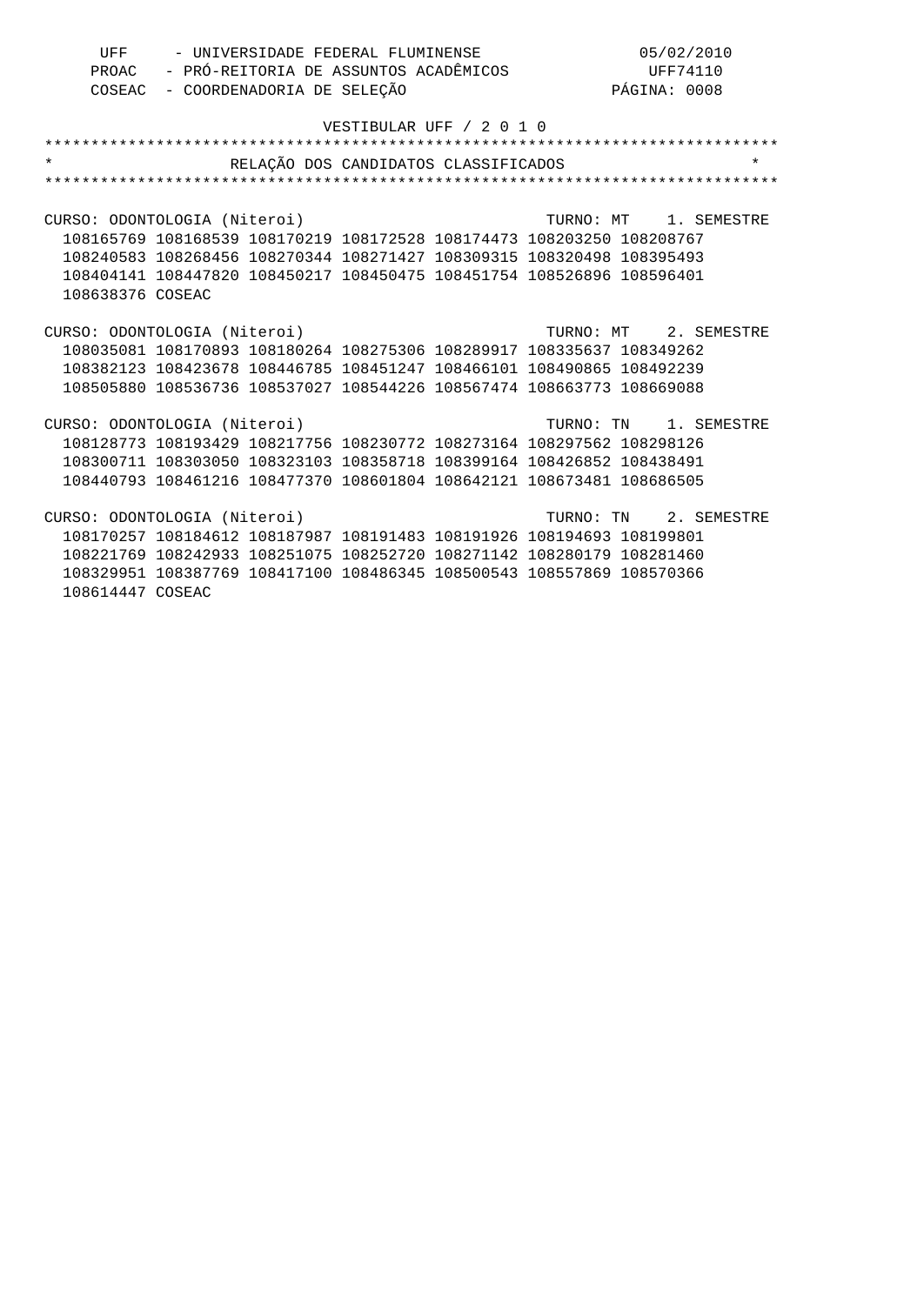| UFF | - UNIVERSIDADE FEDERAL FLUMINENSE           | 05/02/2010   |
|-----|---------------------------------------------|--------------|
|     | PROAC - PRÓ-REITORIA DE ASSUNTOS ACADÊMICOS | UFF74110     |
|     | COSEAC - COORDENADORIA DE SELEÇÃO           | PÁGINA: 0009 |

| $\star$                     |                                                                       | RELAÇÃO DOS CANDIDATOS CLASSIFICADOS |                               |                       | $\star$ |
|-----------------------------|-----------------------------------------------------------------------|--------------------------------------|-------------------------------|-----------------------|---------|
|                             |                                                                       |                                      |                               |                       |         |
|                             |                                                                       |                                      |                               |                       |         |
| CURSO: PSICOLOGIA (Niteroi) |                                                                       |                                      |                               | TURNO: IN 1. SEMESTRE |         |
|                             | 109019441 109104791 109141816 109154667 109154813 109154942 109155398 |                                      |                               |                       |         |
|                             | 109157217 109173716 109185604 109199320 109214039 109218152 109231609 |                                      |                               |                       |         |
|                             | 109243884 109254340 109287191 109290655 109307317 109333237 109344494 |                                      |                               |                       |         |
|                             | 109344834 109379449 109385656 109393964 109404646 109411314 109425420 |                                      |                               |                       |         |
|                             | 109433817 109442648 109446424 109455592 109474380 109479067 109493491 |                                      |                               |                       |         |
|                             | 109508284 109544020 109548454 109558734 109575017 109646347 109658027 |                                      |                               |                       |         |
|                             | 109681050 109692396 109701771 COSEAC                                  |                                      |                               |                       |         |
|                             |                                                                       |                                      |                               |                       |         |
| CURSO: PSICOLOGIA (Niteroi) |                                                                       |                                      |                               | TURNO: IN 2. SEMESTRE |         |
|                             | 109177724 109185056 109196287 109197877 109200686 109223810 109242103 |                                      |                               |                       |         |
|                             | 109248664 109283676 109289840 109308866 109322434 109354308 109357427 |                                      |                               |                       |         |
|                             | 109367159 109367977 109371863 109390089 109393055 109418659 109429971 |                                      |                               |                       |         |
|                             | 109433647 109449335 109456833 109457186                               |                                      | 109459421 109462014 109462612 |                       |         |
|                             | 109465224 109501183 109501420 109516865 109525608 109533203 109543363 |                                      |                               |                       |         |
|                             | 109552766 109558306 109573916 109574831 109581884 109593459 109631299 |                                      |                               |                       |         |
|                             | 109647420 109678455 109707311 COSEAC                                  |                                      |                               |                       |         |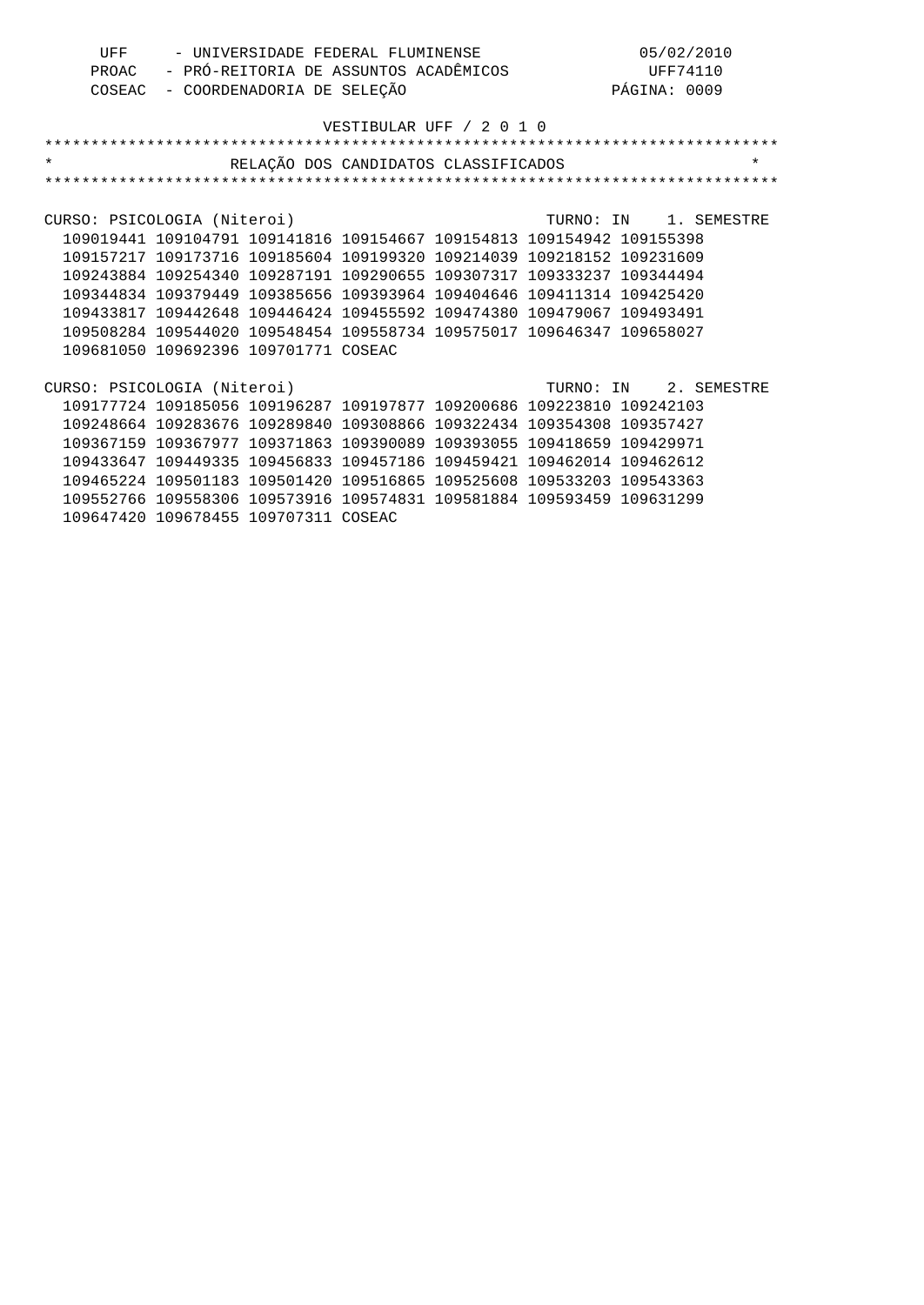| UFF | - UNIVERSIDADE FEDERAL FLUMINENSE           | 05/02/2010   |
|-----|---------------------------------------------|--------------|
|     | PROAC - PRÓ-REITORIA DE ASSUNTOS ACADÊMICOS | UFF74110     |
|     | COSEAC - COORDENADORIA DE SELEÇÃO           | PÁGINA: 0010 |

| $\star$                                                 |                                                                       | RELAÇÃO DOS CANDIDATOS CLASSIFICADOS |                       |  | $\star$ |
|---------------------------------------------------------|-----------------------------------------------------------------------|--------------------------------------|-----------------------|--|---------|
|                                                         |                                                                       |                                      |                       |  |         |
|                                                         |                                                                       |                                      |                       |  |         |
| CURSO: CIENCIAS SOCIAIS (Niteroi)                       |                                                                       |                                      | TURNO: NO 1. SEMESTRE |  |         |
|                                                         | 110011011 110072041 110111653 110121268 110125525 110151031 110156201 |                                      |                       |  |         |
|                                                         | 110260521 110280789 110298669 110309793 110325711 110341492 110367018 |                                      |                       |  |         |
|                                                         | 110383828 110392556 110398689 110400731 110414548 110450607 110456546 |                                      |                       |  |         |
|                                                         | 110462624 110464828 110498697 110521200 110524458 110546482 110553045 |                                      |                       |  |         |
|                                                         | 110563674 110585189 110591671 110596542 110597259 110597730 110601684 |                                      |                       |  |         |
|                                                         | 110604789 110627406 110630506 110633481 110639291 110647664 110666892 |                                      |                       |  |         |
|                                                         | 110698924 110703262 110707957 COSEAC                                  |                                      |                       |  |         |
|                                                         |                                                                       |                                      |                       |  |         |
| CURSO: CIENCIAS SOCIAIS (Niteroi) TURNO: TA 2. SEMESTRE |                                                                       |                                      |                       |  |         |
|                                                         | 110060488 110089927 110094013 110162999 110172114 110174667 110201989 |                                      |                       |  |         |
|                                                         | 110211594 110237873 110240806 110253487 110263640 110276752 110285210 |                                      |                       |  |         |
|                                                         | 110285818 110297873 110319413 110335338 110344511 110366973 110378562 |                                      |                       |  |         |
|                                                         | 110388751 110399748 110422557 110424555 110431120 110435619 110438910 |                                      |                       |  |         |
|                                                         | 110445951 110461424 110462052 110467272 110472758 110487076 110531683 |                                      |                       |  |         |
|                                                         | 110535316 110536499 110556231 110571322 110579142 110591542 110598045 |                                      |                       |  |         |
|                                                         | 110643498 110659930 110672815 COSEAC                                  |                                      |                       |  |         |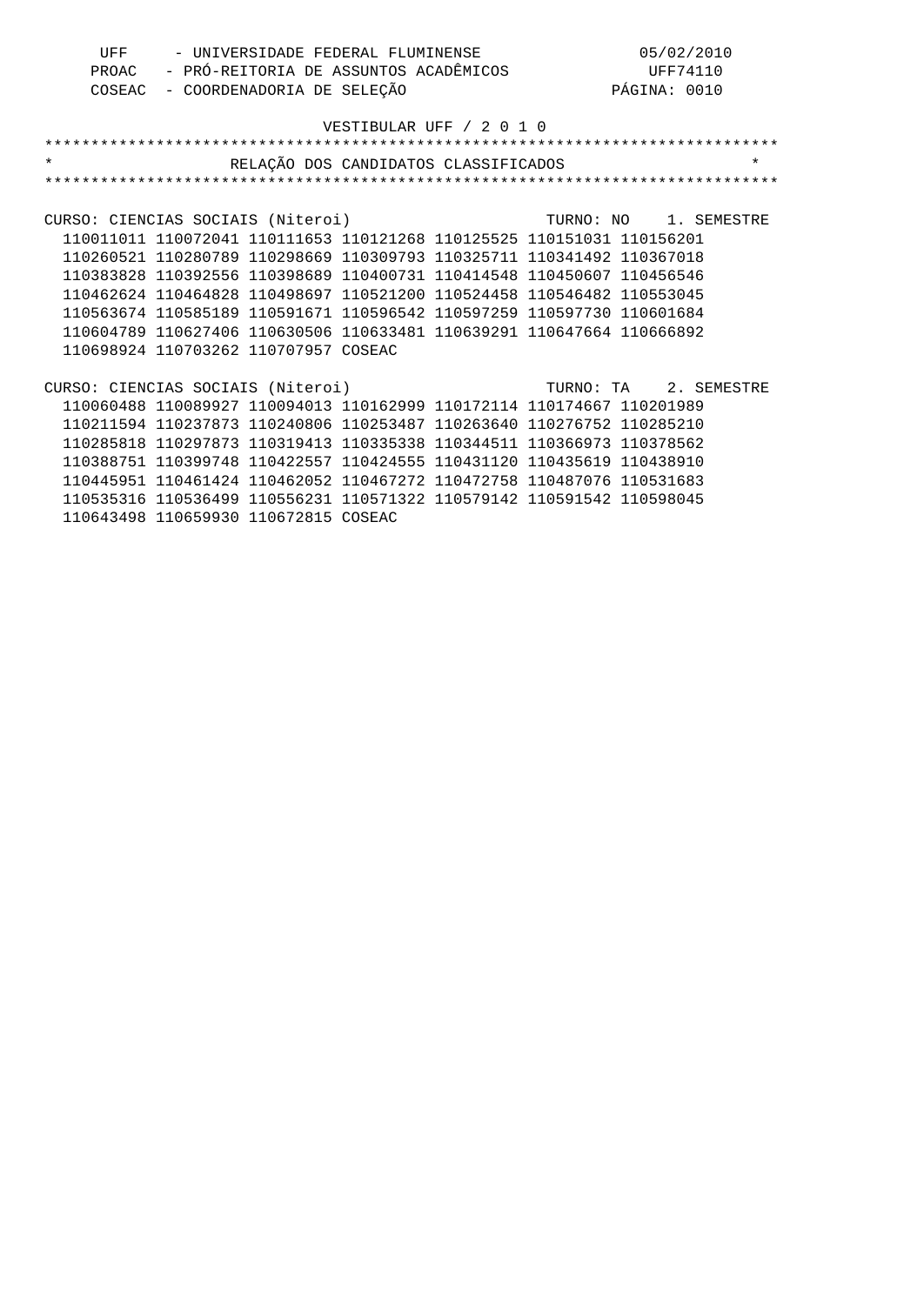| UFF | - UNIVERSIDADE FEDERAL FLUMINENSE           | 05/02/2010   |
|-----|---------------------------------------------|--------------|
|     | PROAC - PRÓ-REITORIA DE ASSUNTOS ACADÊMICOS | UFF74110     |
|     | COSEAC - COORDENADORIA DE SELEÇÃO           | PÁGINA: 0011 |

| $\star$                    |                                                                       | RELAÇÃO DOS CANDIDATOS CLASSIFICADOS |  |                       | $\star$ |
|----------------------------|-----------------------------------------------------------------------|--------------------------------------|--|-----------------------|---------|
|                            |                                                                       |                                      |  |                       |         |
|                            |                                                                       |                                      |  |                       |         |
| CURSO: GEOGRAFIA (Niteroi) |                                                                       |                                      |  | TURNO: MA 1. SEMESTRE |         |
|                            | 111025751 111094300 111133364 111153895 111158223 111163539 111168723 |                                      |  |                       |         |
|                            | 111192231 111192918 111196859 111201147 111212108 111244797 111245167 |                                      |  |                       |         |
|                            | 111246496 111254194 111259302 111261422 111273528 111274986 111278059 |                                      |  |                       |         |
|                            | 111278437 111305565 111315455 111318263 111370857 111372996 111384353 |                                      |  |                       |         |
|                            | 111428575 111445028 111452758 111456091 111462349 111466319 111466589 |                                      |  |                       |         |
|                            | 111487088 111489268 111492033 111503600 111505921 111522620 111559726 |                                      |  |                       |         |
|                            | 111563492 111592376 111600630 111633596 111662315 111663993 111689076 |                                      |  |                       |         |
| 111707555 COSEAC           |                                                                       |                                      |  |                       |         |
|                            |                                                                       |                                      |  |                       |         |
| CURSO: GEOGRAFIA (Niteroi) |                                                                       |                                      |  | TURNO: NO 2. SEMESTRE |         |
|                            | 111010251 111039752 111100460 111102913 111150544 111168369 111172968 |                                      |  |                       |         |
|                            | 111198261 111200894 111205521 111206551 111218487 111226276 111270485 |                                      |  |                       |         |
|                            | 111287311 111288171 111298920 111322276 111358316 111364365 111383737 |                                      |  |                       |         |
|                            | 111406474 111427870 111438441 111441058 111443068 111447349 111448989 |                                      |  |                       |         |
|                            | 111450372 111464775 111511956 111512663 111516736 111519726 111527149 |                                      |  |                       |         |
|                            | 111530158 111535990 111545579 111564927 111575433 111605616 111618443 |                                      |  |                       |         |
|                            | 111620109 111628864 111631342 111654693 111655910 111668515 111676598 |                                      |  |                       |         |
| 111688400 COSEAC           |                                                                       |                                      |  |                       |         |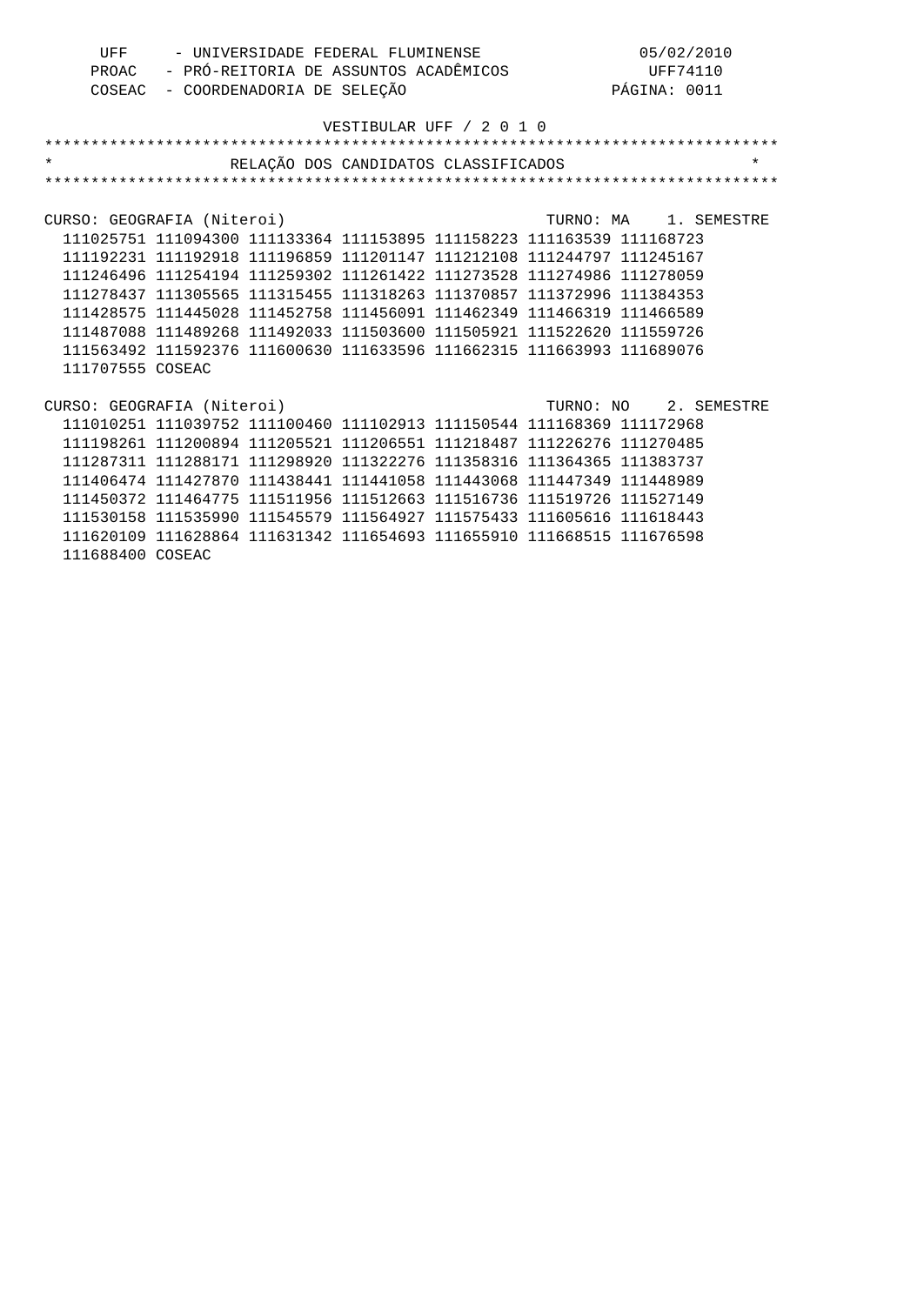| UFF | - UNIVERSIDADE FEDERAL FLUMINENSE           | 05/02/2010   |
|-----|---------------------------------------------|--------------|
|     | PROAC - PRÓ-REITORIA DE ASSUNTOS ACADÊMICOS | UFF74110     |
|     | COSEAC - COORDENADORIA DE SELEÇÃO           | PÁGINA: 0012 |

|                 |                                      | VESTIBULAR UFF / 2 0 1 0                                              |           |                       |             |
|-----------------|--------------------------------------|-----------------------------------------------------------------------|-----------|-----------------------|-------------|
|                 |                                      |                                                                       |           |                       |             |
|                 |                                      | RELAÇÃO DOS CANDIDATOS CLASSIFICADOS                                  |           |                       |             |
|                 |                                      |                                                                       |           |                       |             |
|                 |                                      |                                                                       |           |                       |             |
| CURSO: HISTORIA |                                      |                                                                       | TURNO: MA |                       | 1. SEMESTRE |
|                 |                                      | 112041315 112076437 112080529 112093576 112098758 112111768 112164349 |           |                       |             |
|                 |                                      | 112195453 112198340 112204448 112218059 112224644 112237160 112269515 |           |                       |             |
|                 |                                      | 112277550 112278047 112320254 112326674 112331344 112333469 112355522 |           |                       |             |
|                 |                                      | 112357037 112375649 112377855 112386466 112391526 112404347 112405822 |           |                       |             |
|                 |                                      | 112416508 112443226 112472796 112485858 112499691 112526066 112527709 |           |                       |             |
|                 |                                      | 112528909 112544240 112561016 112566327 112582618 112625501 112627341 |           |                       |             |
|                 | 112660484 112668644 112668967 COSEAC |                                                                       |           |                       |             |
|                 |                                      |                                                                       |           |                       |             |
| CURSO: HISTORIA |                                      |                                                                       | TURNO: MA |                       | 2. SEMESTRE |
|                 |                                      | 112009563 112085024 112113742 112156158 112160408 112174289 112196110 |           |                       |             |
|                 |                                      | 112201111 112213281 112224292 112255966 112270825 112277421 112287610 |           |                       |             |
|                 |                                      | 112292718 112292809 112296295 112306026 112308373 112317867 112357219 |           |                       |             |
|                 |                                      | 112381882 112385747 112401216 112410774 112429115 112429866 112433415 |           |                       |             |
|                 |                                      | 112473506 112474457 112487064 112497409 112522539 112524214 112524721 |           |                       |             |
|                 |                                      | 112527163 112535342 112537170 112561511 112571774 112586640 112590574 |           |                       |             |
|                 | 112640587 112645056 112684882 COSEAC |                                                                       |           |                       |             |
| CURSO: HISTORIA |                                      |                                                                       |           | TURNO: NO 1. SEMESTRE |             |
|                 |                                      | 112008600 112022565 112035500 112049056 112090160 112133273 112144117 |           |                       |             |
|                 |                                      | 112157126 112172918 112185903 112197372 112203121 112238798 112243157 |           |                       |             |
|                 |                                      | 112274807 112279584 112292407 112317374 112334358 112353108 112355819 |           |                       |             |
|                 |                                      | 112360096 112366002 112374059 112374841 112396605 112416302 112438520 |           |                       |             |
|                 |                                      | 112443812 112447026 112468719 112473738 112493611 112493817 112543985 |           |                       |             |
|                 |                                      | 112560593 112578112 112633338 112638596 112644052 112649363 112660123 |           |                       |             |
|                 | 112691055 112696718 112700870 COSEAC |                                                                       |           |                       |             |
|                 |                                      |                                                                       |           |                       |             |
| CURSO: HISTORIA |                                      |                                                                       |           | TURNO: NO 2. SEMESTRE |             |
|                 |                                      | 112072869 112088557 112170013 112174344 112177061 112186763 112194746 |           |                       |             |
|                 |                                      | 112208157 112216714 112218358 112220868 112222244 112261410 112275021 |           |                       |             |
|                 |                                      | 112275837 112276415 112298061 112302549 112330015 112352154 112376655 |           |                       |             |
|                 |                                      | 112390376 112399669 112399853 112401175 112420781 112429191 112429610 |           |                       |             |
|                 |                                      | 112436132 112445690 112446345 112471613 112490372 112500799 112525414 |           |                       |             |
|                 |                                      | 112530988 112558708 112559099 112563909 112601464 112617542 112632114 |           |                       |             |

112652293 112655922 112663917 COSEAC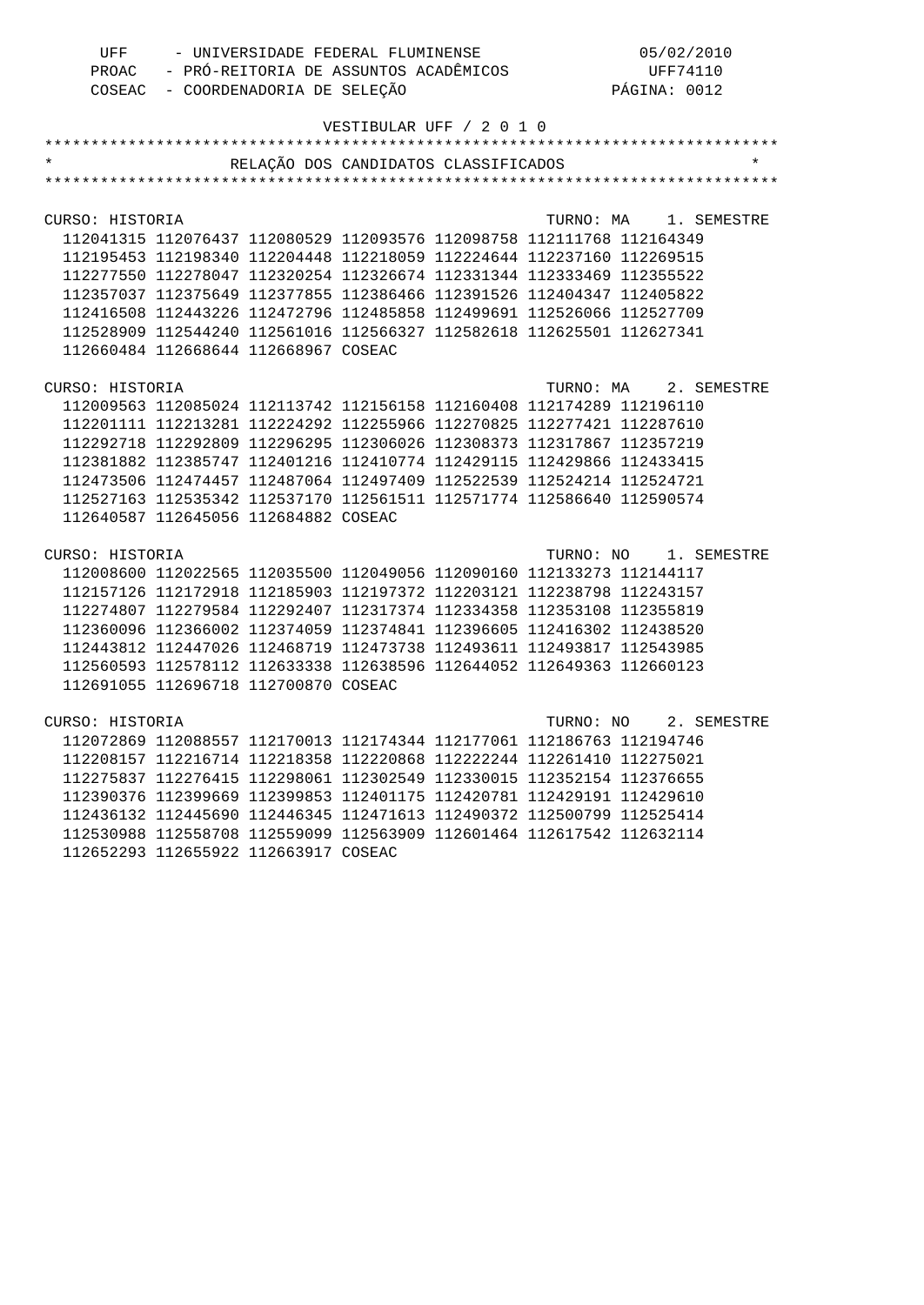| UFF | - UNIVERSIDADE FEDERAL FLUMINENSE           | 05/02/2010   |
|-----|---------------------------------------------|--------------|
|     | PROAC - PRÓ-REITORIA DE ASSUNTOS ACADÊMICOS | UFF74110     |
|     | COSEAC - COORDENADORIA DE SELEÇÃO           | PÁGINA: 0013 |

| $\star$                  |                                                                       | RELAÇÃO DOS CANDIDATOS CLASSIFICADOS |  |                       | $\star$ |
|--------------------------|-----------------------------------------------------------------------|--------------------------------------|--|-----------------------|---------|
|                          |                                                                       |                                      |  |                       |         |
|                          |                                                                       |                                      |  |                       |         |
| CURSO: TURISMO (Niteroi) |                                                                       |                                      |  | TURNO: MT 1. SEMESTRE |         |
|                          | 113022541 113036982 113086389 113090017 113118948 113128448 113154045 |                                      |  |                       |         |
|                          | 113155104 113159899 113178572 113192528 113200181 113218839 113223298 |                                      |  |                       |         |
|                          | 113228949 113243042 113246812 113257457 113261563 113269890 113277407 |                                      |  |                       |         |
|                          | 113304080 113317116 113340319 113350730 113369133 113401424 113401668 |                                      |  |                       |         |
|                          | 113423446 113431390 113439639 113474809 113482583 113483056 113484438 |                                      |  |                       |         |
|                          | 113494354 113494471 113525751 113576994 113586107 113594960 113682547 |                                      |  |                       |         |
|                          | 113686397 113693819 113703004 COSEAC                                  |                                      |  |                       |         |
|                          |                                                                       |                                      |  |                       |         |
| CURSO: TURISMO (Niteroi) |                                                                       |                                      |  | TURNO: MT 2. SEMESTRE |         |
|                          | 113008612 113042034 113043741 113056841 113111691 113131964 113163943 |                                      |  |                       |         |
|                          | 113167327 113169571 113184727 113204591 113231439 113258932 113259728 |                                      |  |                       |         |
|                          | 113274027 113278621 113309212 113319059 113329406 113331095           |                                      |  | 113332922             |         |
|                          | 113344107 113344690 113370510 113386208 113394346 113430176 113446151 |                                      |  |                       |         |
|                          | 113461022 113465705 113502060 113530512 113534738 113545347 113561547 |                                      |  |                       |         |
|                          | 113567321 113570744 113572209 113579910 113583430 113583466 113610831 |                                      |  |                       |         |
|                          | 113650829 113653340 113693998 COSEAC                                  |                                      |  |                       |         |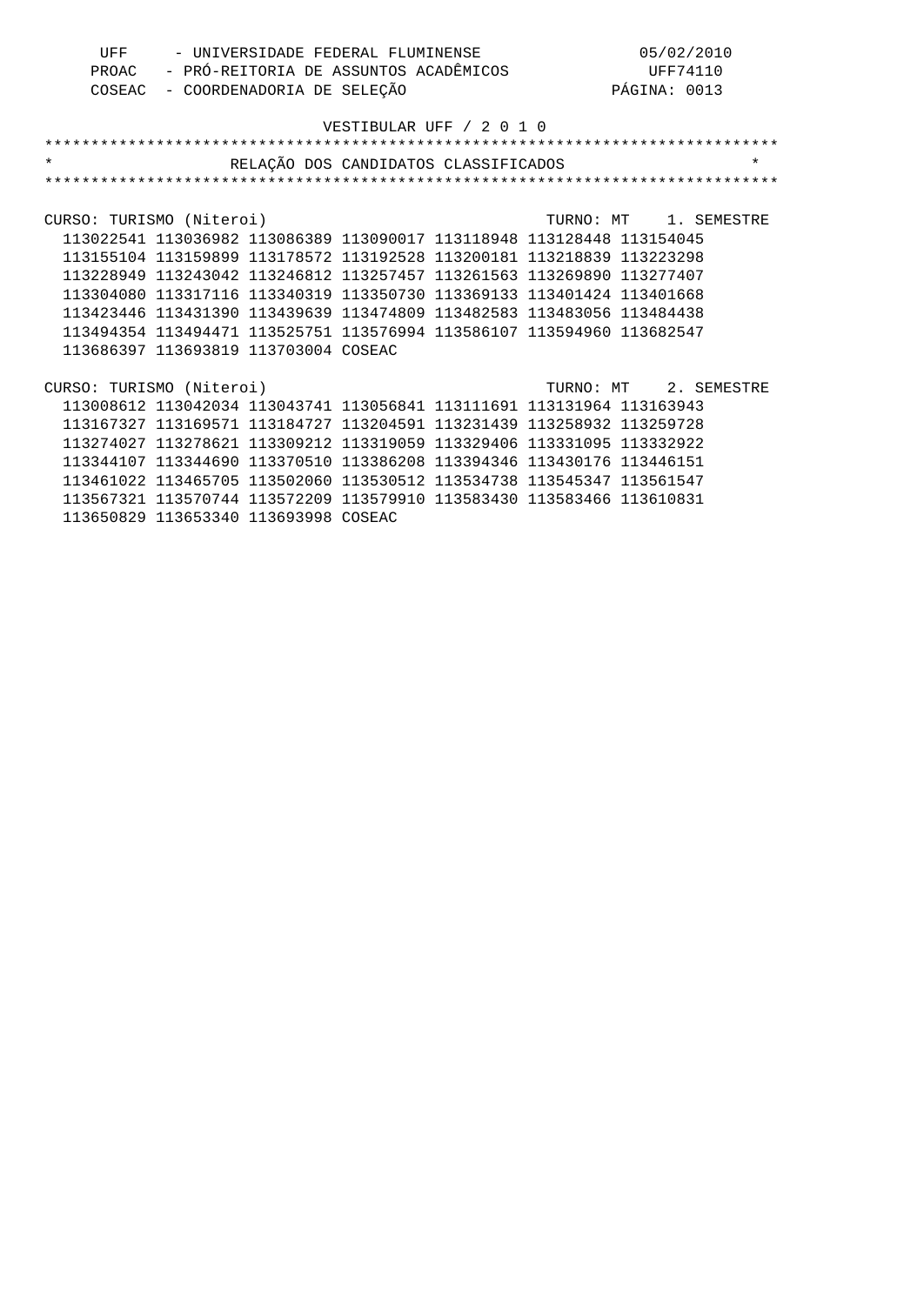| UFF | - UNIVERSIDADE FEDERAL FLUMINENSE           | 05/02/2010   |
|-----|---------------------------------------------|--------------|
|     | PROAC - PRÓ-REITORIA DE ASSUNTOS ACADÊMICOS | UFF74110     |
|     | COSEAC - COORDENADORIA DE SELEÇÃO           | PÁGINA: 0014 |

| $\star$                                                               | RELAÇÃO DOS CANDIDATOS CLASSIFICADOS | $\star$               |
|-----------------------------------------------------------------------|--------------------------------------|-----------------------|
|                                                                       |                                      |                       |
|                                                                       |                                      |                       |
| CURSO: COM.SOCIAL-JORNALISMO                                          |                                      | TURNO: TN 1. SEMESTRE |
| 114028117 114130594 114168462 114170556 114180800 114186529 114196689 |                                      |                       |
| 114206006 114229943 114273035 114281135 114292990 114315651 114319982 |                                      |                       |
| 114321777 114352116 114370194 114394542 114414603 114417980 114430762 |                                      |                       |
| 114482428 114548583 114550043 114632762 COSEAC                        |                                      |                       |
|                                                                       |                                      |                       |
| CURSO: COM.SOCIAL-JORNALISMO                                          |                                      | TURNO: TN 2. SEMESTRE |
| 114122547 114127705 114151689 114156378 114159887 114168175 114174629 |                                      |                       |
| 114175025 114208987 114210368 114223949 114250459 114256257 114309200 |                                      |                       |
|                                                                       |                                      |                       |

 114309547 114336784 114403317 114437526 114445913 114493506 114504240 114539594 114544628 114553382 114590287 COSEAC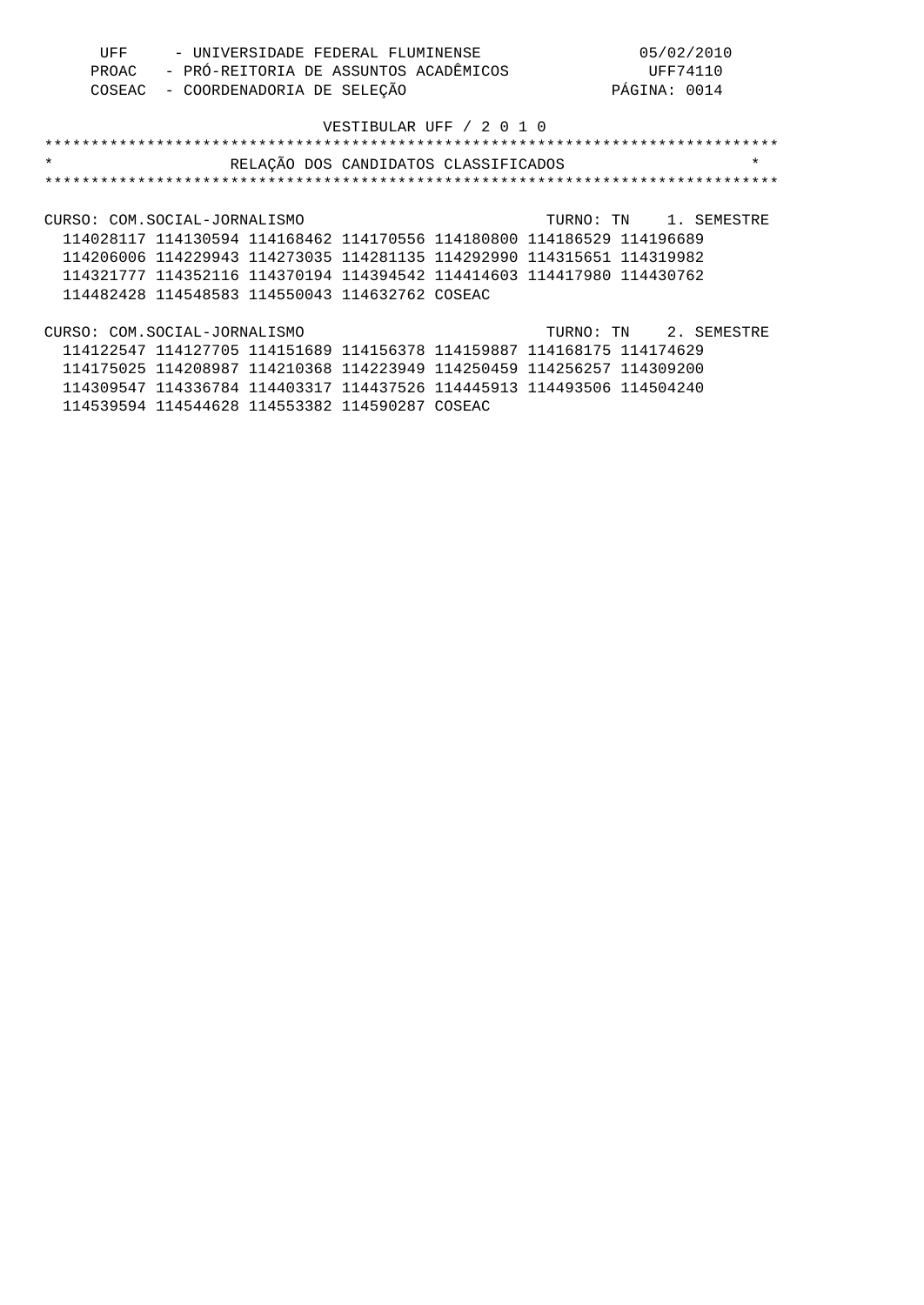| UFF | - UNIVERSIDADE FEDERAL FLUMINENSE           | 05/02/2010   |
|-----|---------------------------------------------|--------------|
|     | PROAC - PRÓ-REITORIA DE ASSUNTOS ACADÊMICOS | UFF74110     |
|     | COSEAC - COORDENADORIA DE SELEÇÃO           | PÁGINA: 0015 |

| $\star$             |                                                                       | RELAÇÃO DOS CANDIDATOS CLASSIFICADOS |  | $\star$               |
|---------------------|-----------------------------------------------------------------------|--------------------------------------|--|-----------------------|
|                     |                                                                       |                                      |  |                       |
|                     |                                                                       |                                      |  |                       |
| CURSO: ARQUIVOLOGIA |                                                                       |                                      |  | TURNO: MN 1. SEMESTRE |
|                     | 115018083 115065751 115081729 115140692 115150908 115158314 115163929 |                                      |  |                       |
|                     | 115310857 115343749 115363323 115371459 115389717 115399889 115426931 |                                      |  |                       |
|                     | 115440107 115470097 115483642 115495011 115521987 115547321 115562826 |                                      |  |                       |
|                     | 115563698 115577833 115592247 115593629 115602080 115607743 115636586 |                                      |  |                       |
|                     | 115662494 115695245 COSEAC                                            |                                      |  |                       |
|                     |                                                                       |                                      |  |                       |
| CURSO: AROUIVOLOGIA |                                                                       |                                      |  | TURNO: MN 2. SEMESTRE |
|                     | 115023090 115023272 115069226 115096619 115131299 115169600 115170544 |                                      |  |                       |
|                     | 115340199 115352697 115397269 115403422 115432332 115436833 115442844 |                                      |  |                       |
|                     | 115444488 115457904 115498099 115501652 115503210 115529587 115551164 |                                      |  |                       |
|                     | 115567682 115586731 115589331 115592546 115612841 115634643 115640238 |                                      |  |                       |
|                     |                                                                       |                                      |  |                       |

115661713 115706032 COSEAC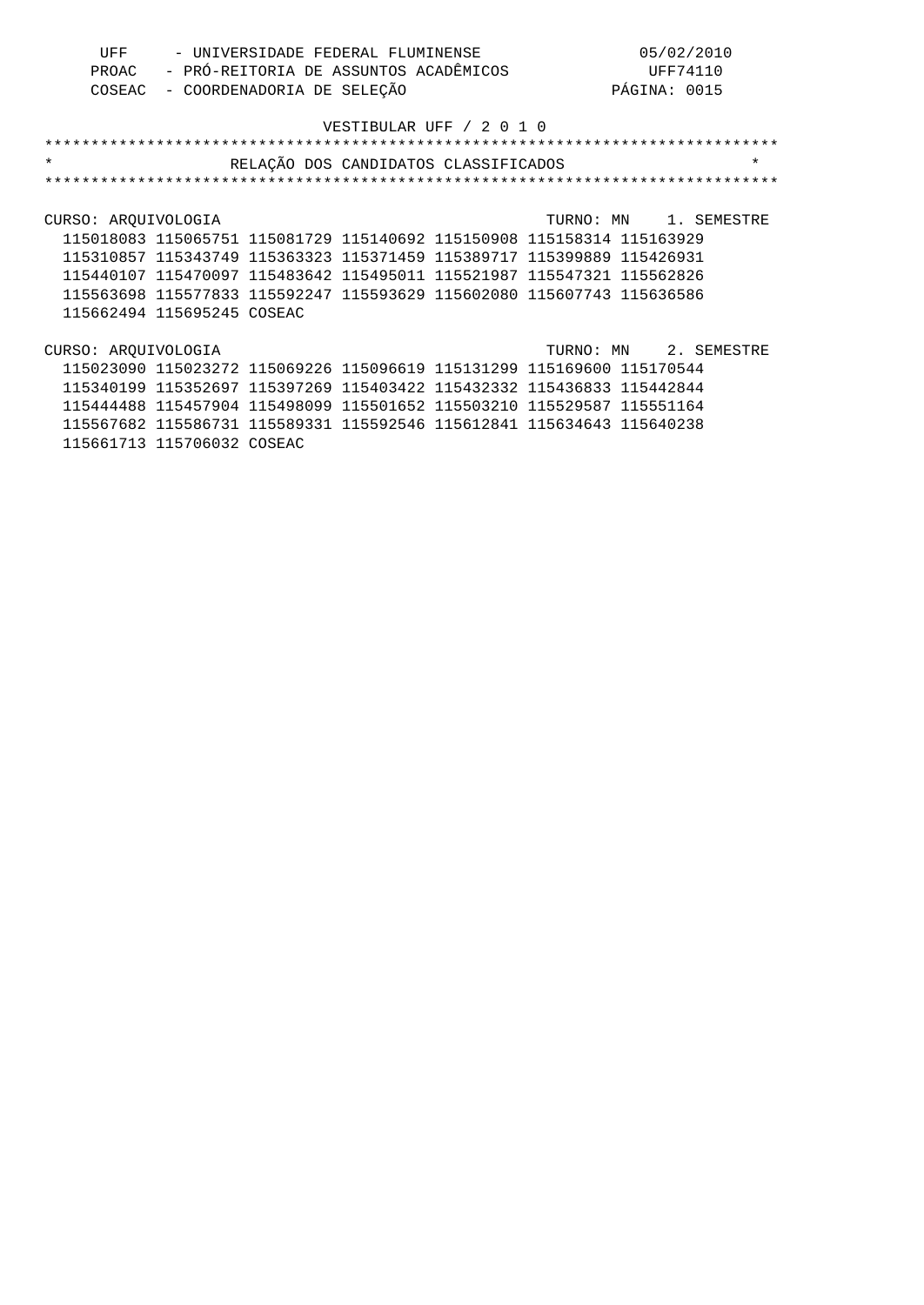| UFF | - UNIVERSIDADE FEDERAL FLUMINENSE           | 05/02/2010   |
|-----|---------------------------------------------|--------------|
|     | PROAC - PRÓ-REITORIA DE ASSUNTOS ACADÊMICOS | UFF74110     |
|     | COSEAC - COORDENADORIA DE SELEÇÃO           | PÁGINA: 0016 |

| $\star$                                                               | RELAÇÃO DOS CANDIDATOS CLASSIFICADOS |  |  | $\star$               |
|-----------------------------------------------------------------------|--------------------------------------|--|--|-----------------------|
|                                                                       |                                      |  |  |                       |
|                                                                       |                                      |  |  |                       |
| CURSO: BIBLIOTECONOMIA E DOCUMENTACAO                                 |                                      |  |  | TURNO: MN 1. SEMESTRE |
| 116029836 116059283 116061925 116082369 116087204 116117047 116123369 |                                      |  |  |                       |
| 116218073 116241862 116242579 116258152 116274596 116359712 116377207 |                                      |  |  |                       |
| 116448800 116474940 116496118 116521767 116530146 116556968 116557431 |                                      |  |  |                       |
| 116598813 116602925 116615477 116649040 116659693 116682638 116698314 |                                      |  |  |                       |
| 116700234 116702218 COSEAC                                            |                                      |  |  |                       |
|                                                                       |                                      |  |  |                       |
| CURSO: BIBLIOTECONOMIA E DOCUMENTACAO                                 |                                      |  |  | TURNO: MN 2. SEMESTRE |
| 116005139 116011059 116018136 116026731 116049197 116053942 116069264 |                                      |  |  |                       |
| 116087424 116097273 116133716 116160185 116193039 116224278 116270837 |                                      |  |  |                       |
| 116377776 116457801 116474603 116508935 116540854 116580476 116588014 |                                      |  |  |                       |
| 116590940 116622573 116628424 116637475 116643905 116691249 116692346 |                                      |  |  |                       |

116702646 116704723 COSEAC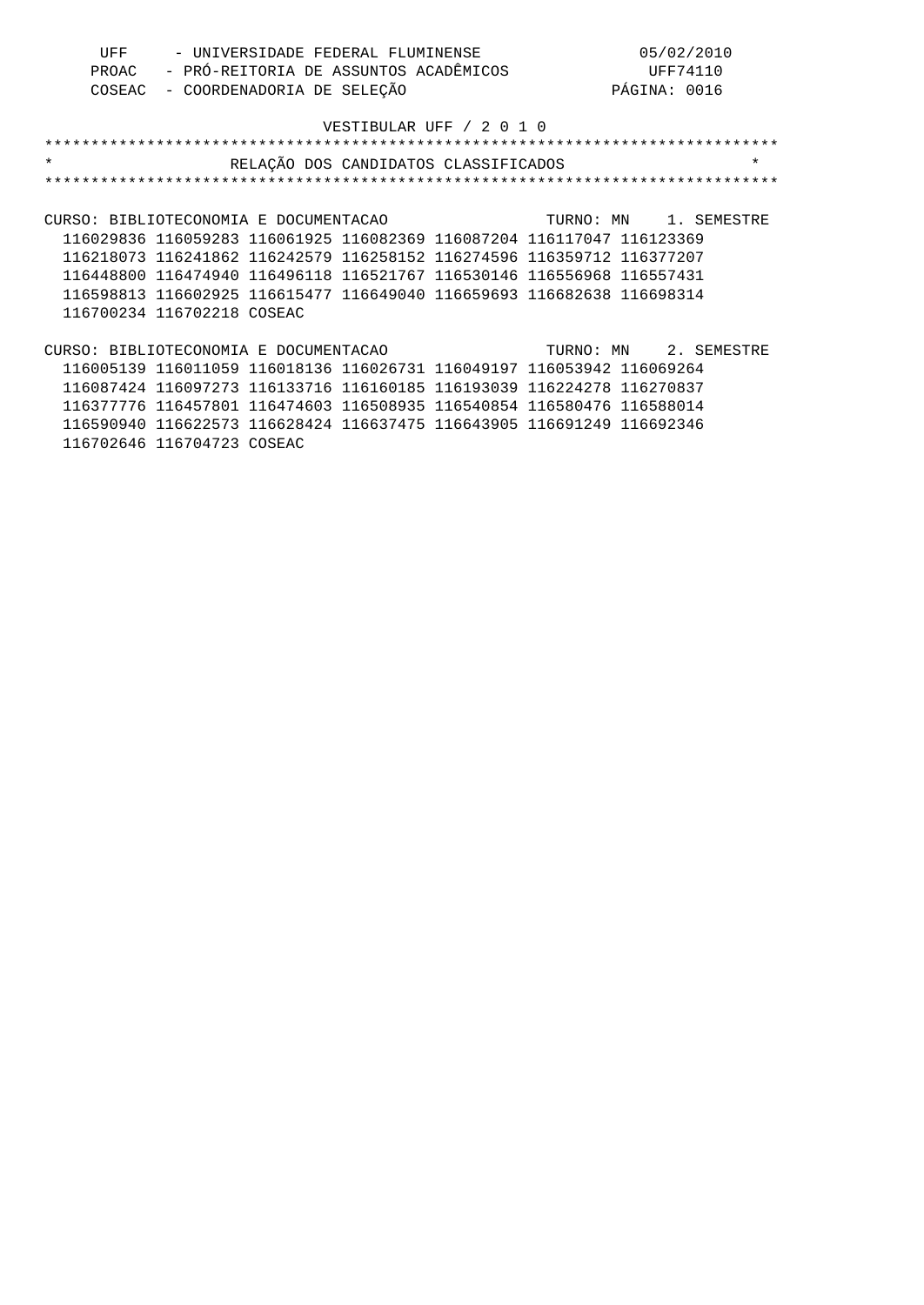| UFF | - UNIVERSIDADE FEDERAL FLUMINENSE           | 05/02/2010   |
|-----|---------------------------------------------|--------------|
|     | PROAC - PRÓ-REITORIA DE ASSUNTOS ACADÊMICOS | UFF74110     |
|     | COSEAC - COORDENADORIA DE SELEÇÃO           | PÁGINA: 0017 |

|  |                                                                                                                        |  |                                      | $\star$                                                                                                                                                                                                                                                                                                                                                                                                                                                                                                                                                                                                                                                |
|--|------------------------------------------------------------------------------------------------------------------------|--|--------------------------------------|--------------------------------------------------------------------------------------------------------------------------------------------------------------------------------------------------------------------------------------------------------------------------------------------------------------------------------------------------------------------------------------------------------------------------------------------------------------------------------------------------------------------------------------------------------------------------------------------------------------------------------------------------------|
|  |                                                                                                                        |  |                                      |                                                                                                                                                                                                                                                                                                                                                                                                                                                                                                                                                                                                                                                        |
|  |                                                                                                                        |  |                                      |                                                                                                                                                                                                                                                                                                                                                                                                                                                                                                                                                                                                                                                        |
|  |                                                                                                                        |  |                                      |                                                                                                                                                                                                                                                                                                                                                                                                                                                                                                                                                                                                                                                        |
|  |                                                                                                                        |  |                                      |                                                                                                                                                                                                                                                                                                                                                                                                                                                                                                                                                                                                                                                        |
|  |                                                                                                                        |  |                                      |                                                                                                                                                                                                                                                                                                                                                                                                                                                                                                                                                                                                                                                        |
|  |                                                                                                                        |  |                                      |                                                                                                                                                                                                                                                                                                                                                                                                                                                                                                                                                                                                                                                        |
|  |                                                                                                                        |  |                                      |                                                                                                                                                                                                                                                                                                                                                                                                                                                                                                                                                                                                                                                        |
|  |                                                                                                                        |  |                                      |                                                                                                                                                                                                                                                                                                                                                                                                                                                                                                                                                                                                                                                        |
|  |                                                                                                                        |  |                                      |                                                                                                                                                                                                                                                                                                                                                                                                                                                                                                                                                                                                                                                        |
|  |                                                                                                                        |  |                                      |                                                                                                                                                                                                                                                                                                                                                                                                                                                                                                                                                                                                                                                        |
|  |                                                                                                                        |  |                                      |                                                                                                                                                                                                                                                                                                                                                                                                                                                                                                                                                                                                                                                        |
|  |                                                                                                                        |  |                                      |                                                                                                                                                                                                                                                                                                                                                                                                                                                                                                                                                                                                                                                        |
|  |                                                                                                                        |  |                                      |                                                                                                                                                                                                                                                                                                                                                                                                                                                                                                                                                                                                                                                        |
|  |                                                                                                                        |  |                                      |                                                                                                                                                                                                                                                                                                                                                                                                                                                                                                                                                                                                                                                        |
|  |                                                                                                                        |  |                                      |                                                                                                                                                                                                                                                                                                                                                                                                                                                                                                                                                                                                                                                        |
|  | CURSO: CINEMA & AUDIOVISUAL<br>117609935 117623292 COSEAC<br>CURSO: CINEMA & AUDIOVISUAL<br>117671782 117702103 COSEAC |  | RELAÇÃO DOS CANDIDATOS CLASSIFICADOS | TURNO: MT 1. SEMESTRE<br>117098849 117157047 117162559 117163319 117174497 117174588 117215605<br>117221513 117228860 117231831 117258700 117266458 117267828 117271415<br>117286264 117306985 117318225 117332714 117336057 117338017 117356710<br>117402296 117432514 117482806 117500567 117525725 117564317 117565945<br>TURNO: MT 2. SEMESTRE<br>117169636 117174124 117189064 117208573 117224785 117247000 117276843<br>117283121 117283183 117294417 117312659 117356796 117407648 117431675<br>117440511 117448991 117488941 117515706 117524094 117534491 117555639<br>117568014 117573643 117577039 117578344 117643280 117659758 117666517 |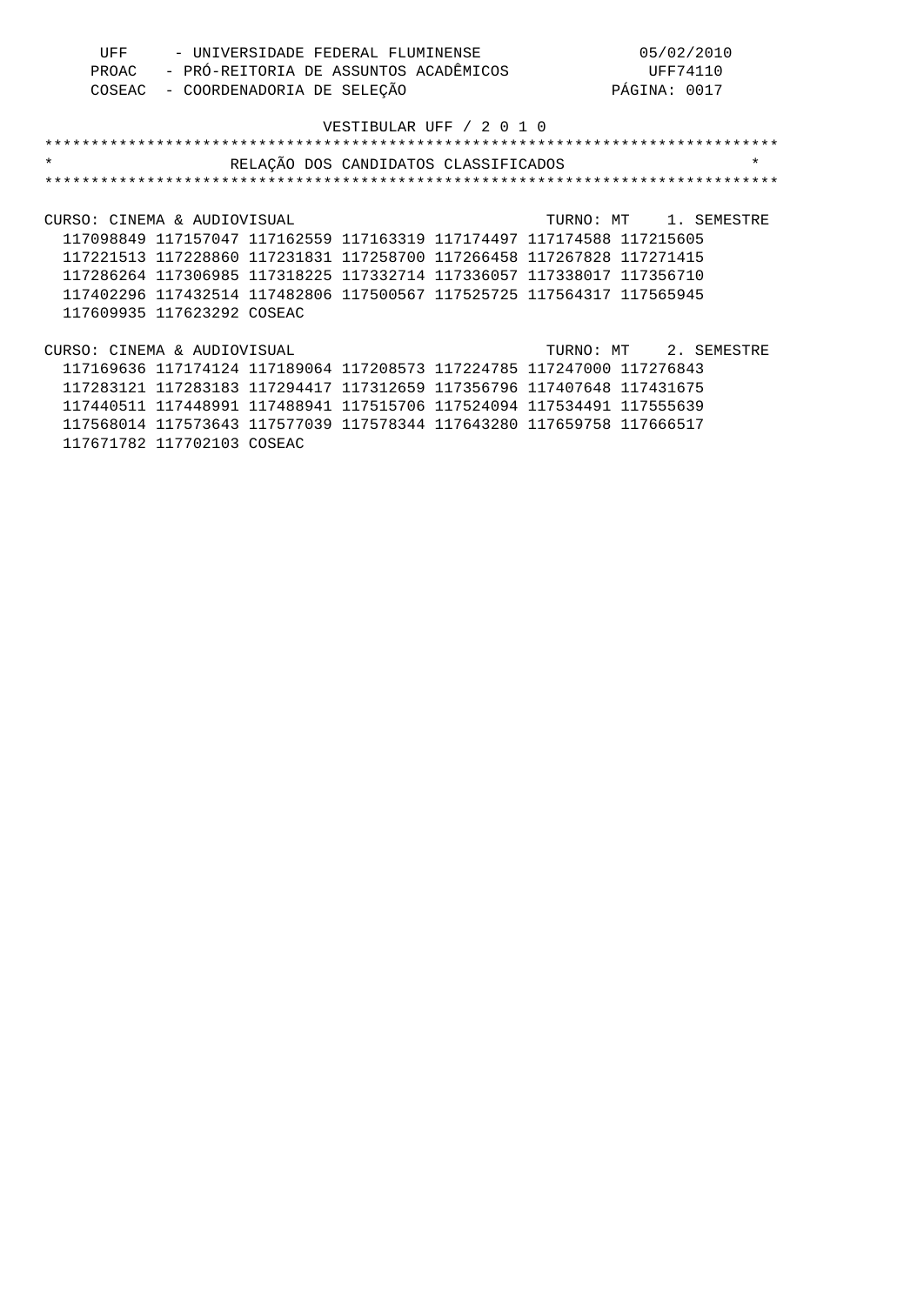| UFF | - UNIVERSIDADE FEDERAL FLUMINENSE           | 05/02/2010   |
|-----|---------------------------------------------|--------------|
|     | PROAC - PRÓ-REITORIA DE ASSUNTOS ACADÊMICOS | UFF74110     |
|     | COSEAC - COORDENADORIA DE SELEÇÃO           | PÁGINA: 0018 |

| $\star$<br>RELAÇÃO DOS CANDIDATOS CLASSIFICADOS                       | $\star$               |
|-----------------------------------------------------------------------|-----------------------|
|                                                                       |                       |
|                                                                       |                       |
| CURSO: COM.SOCIAL-PUBL, e PROPAGANDA                                  | TURNO: TN 1. SEMESTRE |
| 118028167 118099233 118099336 118126373 118157059 118198534 118200301 |                       |
| 118201109 118272835 118278102 118299211 118311411 118312831 118329690 |                       |
| 118347654 118361545 118365228 118380046 118425951 118500347 118502149 |                       |
| 118572352 118582319 118618675 118700131 COSEAC                        |                       |
|                                                                       |                       |
| CURSO: COM.SOCIAL-PUBL, e PROPAGANDA                                  | TURNO: TN 2. SEMESTRE |
| 118118479 118159253 118166804 118184428 118185654 118201862 118217639 |                       |

 118229345 118268078 118279429 118280325 118295538 118316849 118317245 118370924 118389133 118420339 118438075 118438922 118438972 118441010 118447856 118479110 118702440 118703327 COSEAC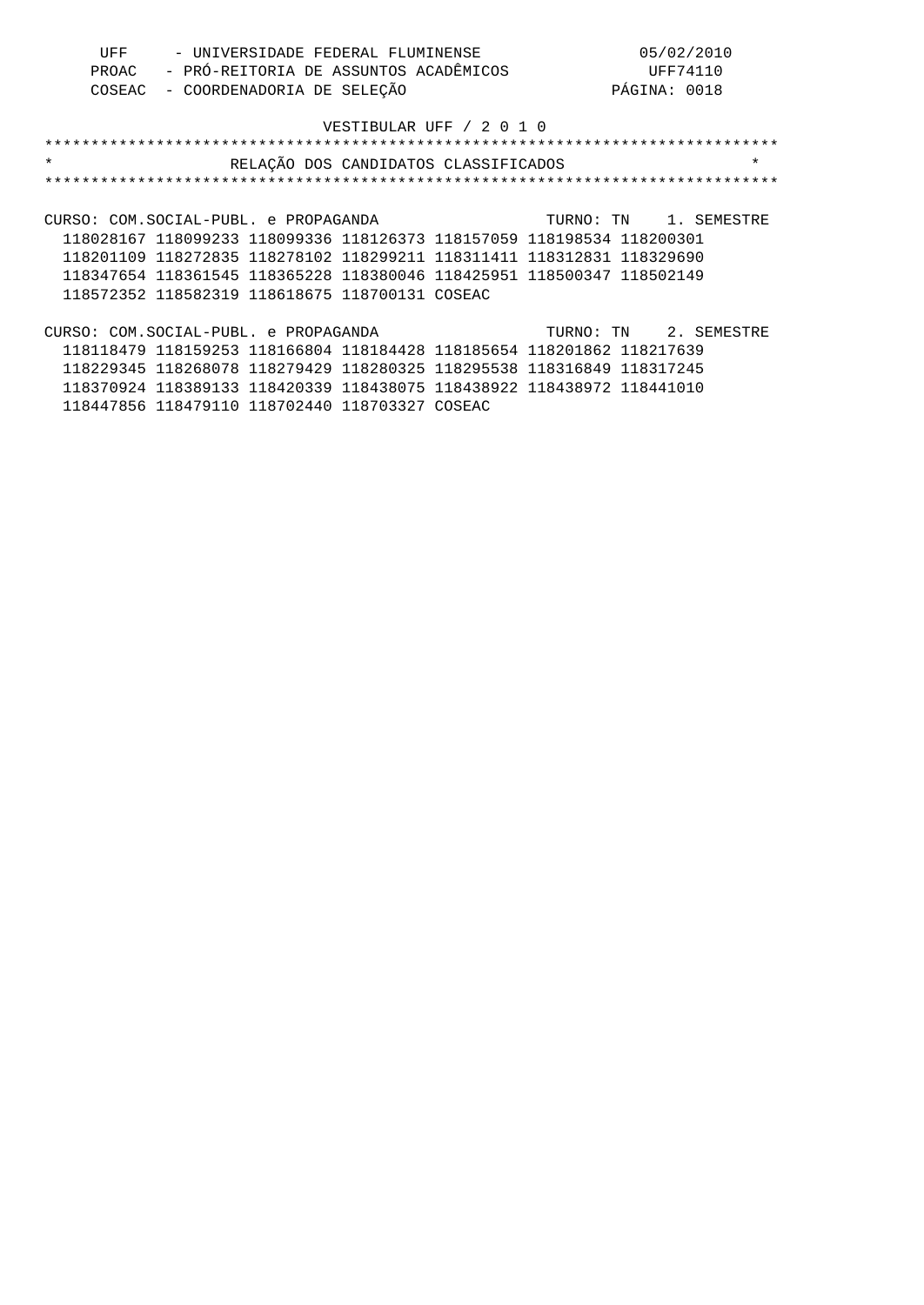| UFF | - UNIVERSIDADE FEDERAL FLUMINENSE           | 05/02/2010   |
|-----|---------------------------------------------|--------------|
|     | PROAC - PRÓ-REITORIA DE ASSUNTOS ACADÊMICOS | UFF74110     |
|     | COSEAC - COORDENADORIA DE SELEÇÃO           | PÁGINA: 0019 |

| $\star$                  |                            | RELAÇÃO DOS CANDIDATOS CLASSIFICADOS                                                                                                           |           |                       |             |
|--------------------------|----------------------------|------------------------------------------------------------------------------------------------------------------------------------------------|-----------|-----------------------|-------------|
|                          |                            |                                                                                                                                                |           |                       |             |
|                          |                            |                                                                                                                                                |           |                       |             |
| CURSO: DIREITO (Niteroi) |                            |                                                                                                                                                |           | TURNO: MT 1. SEMESTRE |             |
|                          |                            | 119026949 119112023 119130180 119131500 119154538 119161373 119161842                                                                          |           |                       |             |
|                          |                            | 119162858 119164911 119165953 119172530 119173986 119174772 119177293                                                                          |           |                       |             |
|                          |                            | 119179447 119179526 119180941 119181141 119184686 119187834 119191706                                                                          |           |                       |             |
|                          |                            | 119193376 119194459 119197176 119201379 119209462 119212304 119215100                                                                          |           |                       |             |
|                          |                            | 119218827 119220088 119223030 119223420 119238865 119239479 119240674                                                                          |           |                       |             |
|                          |                            |                                                                                                                                                |           |                       |             |
|                          |                            | 119242608 119244072 119247309 119257914 119264072 119264125 119270370<br>119271312 119276714 119281422 119288509 119293607 119299687 119300498 |           |                       |             |
|                          |                            |                                                                                                                                                |           |                       |             |
|                          |                            | 119300539 119310510 119312441 119319700 119329901 119331409 119332283                                                                          |           |                       |             |
|                          |                            | 119333093 119335687 119339217 119342886 119351760 119355223 119370156                                                                          |           |                       |             |
|                          |                            | 119377257 119379487 119380266 119382941 119384341 119388464 119390687                                                                          |           |                       |             |
|                          |                            | 119397855 119406632 119407129 119414184 119421307 119435322 119437643                                                                          |           |                       |             |
|                          |                            | 119445547 119449775 119457758 119462741 119477576 119509381 119513435                                                                          |           |                       |             |
|                          |                            | 119527175 119550548 119554295 119556097 119562759 119569783 119577170                                                                          |           |                       |             |
|                          |                            | 119596724 119600238 119645460 119655685 119676811 119683400 119694174                                                                          |           |                       |             |
|                          | 119697748 119707830 COSEAC |                                                                                                                                                |           |                       |             |
|                          |                            |                                                                                                                                                |           |                       |             |
| CURSO: DIREITO (Niteroi) |                            |                                                                                                                                                |           | TURNO: MT 2. SEMESTRE |             |
|                          |                            | 119049367 119164404 119167456 119172102 119173572 119177126 119177504                                                                          |           |                       |             |
|                          |                            | 119179320 119183072 119185252 119186658 119193223 119193792 119195788                                                                          |           |                       |             |
|                          |                            | 119197425 119204151 119204486 119209149 119209280 119214510 119217392                                                                          |           |                       |             |
|                          |                            | 119221226 119222464 119229711 119238360 119238889 119242452 119243652                                                                          |           |                       |             |
|                          |                            | 119246472 119247490 119253035 119254948 119259807 119260272 119265430                                                                          |           |                       |             |
|                          |                            | 119270071 119272847 119276398 119276984 119278138 119279936 119282646                                                                          |           |                       |             |
|                          |                            | 119288585 119289797 119290851 119296245 119309664 119310663 119311904                                                                          |           |                       |             |
|                          |                            | 119316734 119318500 119321789 119329389 119331796 119332257 119343476                                                                          |           |                       |             |
|                          |                            | 119354528 119355895 119360228 119367355 119405078 119405535 119410542                                                                          |           |                       |             |
|                          |                            | 119413300 119419586 119424581 119426371 119427753 119429775 119430097                                                                          |           |                       |             |
|                          |                            | 119430487 119431637 119433996 119439677 119450061 119451455 119463044                                                                          |           |                       |             |
|                          |                            | 119464268 119464543 119469098 119469622 119477320 119480183 119518631                                                                          |           |                       |             |
|                          |                            | 119521016 119523428 119534879 119562101 119567591 119568612 119571061                                                                          |           |                       |             |
|                          |                            | 119571384 119587840 119588961 119593978 119612231 119637669 119654502                                                                          |           |                       |             |
|                          | 119673429 119678285 COSEAC |                                                                                                                                                |           |                       |             |
|                          |                            |                                                                                                                                                |           |                       |             |
| CURSO: DIREITO (Niteroi) |                            |                                                                                                                                                | TURNO: NO |                       | 1. SEMESTRE |
|                          |                            | 119083753 119151811 119156861 119158637 119163565 119166907 119188591                                                                          |           |                       |             |
|                          |                            | 119191287 119191548 119195350 119206898 119210382 119210863 119214687                                                                          |           |                       |             |
|                          |                            | 119218384 119227971 119230435 119237586 119248195 119252641 119268315                                                                          |           |                       |             |
|                          |                            | 119284826 119291972 119292627 119304884 119313732 119318964 119328775                                                                          |           |                       |             |
|                          |                            | 119332702 119336540 119344951 119350560 119367202 119374413 119374994                                                                          |           |                       |             |
|                          |                            | 119375780 119379566 119388141 119398017 119412514 119438893 119462208                                                                          |           |                       |             |
|                          |                            | 119468410 119497174 119502151 119543947 119549678 119558629 119577962                                                                          |           |                       |             |
|                          |                            | 119597091 119597510 119601725 119607432 119620599 119632140 119646828                                                                          |           |                       |             |
|                          |                            | 119647391 119650946 119678388 119680331 COSEAC                                                                                                 |           |                       |             |
|                          |                            |                                                                                                                                                |           |                       |             |
| CURSO: DIREITO (Niteroi) |                            |                                                                                                                                                |           | TURNO: NO 2. SEMESTRE |             |
|                          |                            | 119040799 119152918 119154708 119159241 119160850 119170740 119177138                                                                          |           |                       |             |
|                          |                            | 119182224 119183814 119194368 119196782 119200014 119219314 119229515                                                                          |           |                       |             |
|                          |                            |                                                                                                                                                |           |                       |             |
|                          |                            | 119241769 119243676 119247062 119260820 119263080 119277330 119278358                                                                          |           |                       |             |
|                          |                            | 119281472 119288626 119289333 119300199 119300565 119302757 119308385                                                                          |           |                       |             |
|                          |                            | 119321521 119326052 119332752 119335417 119362666 119375857 119389860                                                                          |           |                       |             |
|                          |                            | 119399671 119413049 119413714 119420195 119427715 119429464 119429567                                                                          |           |                       |             |
|                          |                            | 119430633 119438180 119445145 119445509 119471522 119475798 119487703                                                                          |           |                       |             |
|                          |                            | 119487973 119524202 119526016 119591877 119596865 119597704 119605642                                                                          |           |                       |             |
|                          |                            | 119645771 119678376 119687913 119688199 COSEAC                                                                                                 |           |                       |             |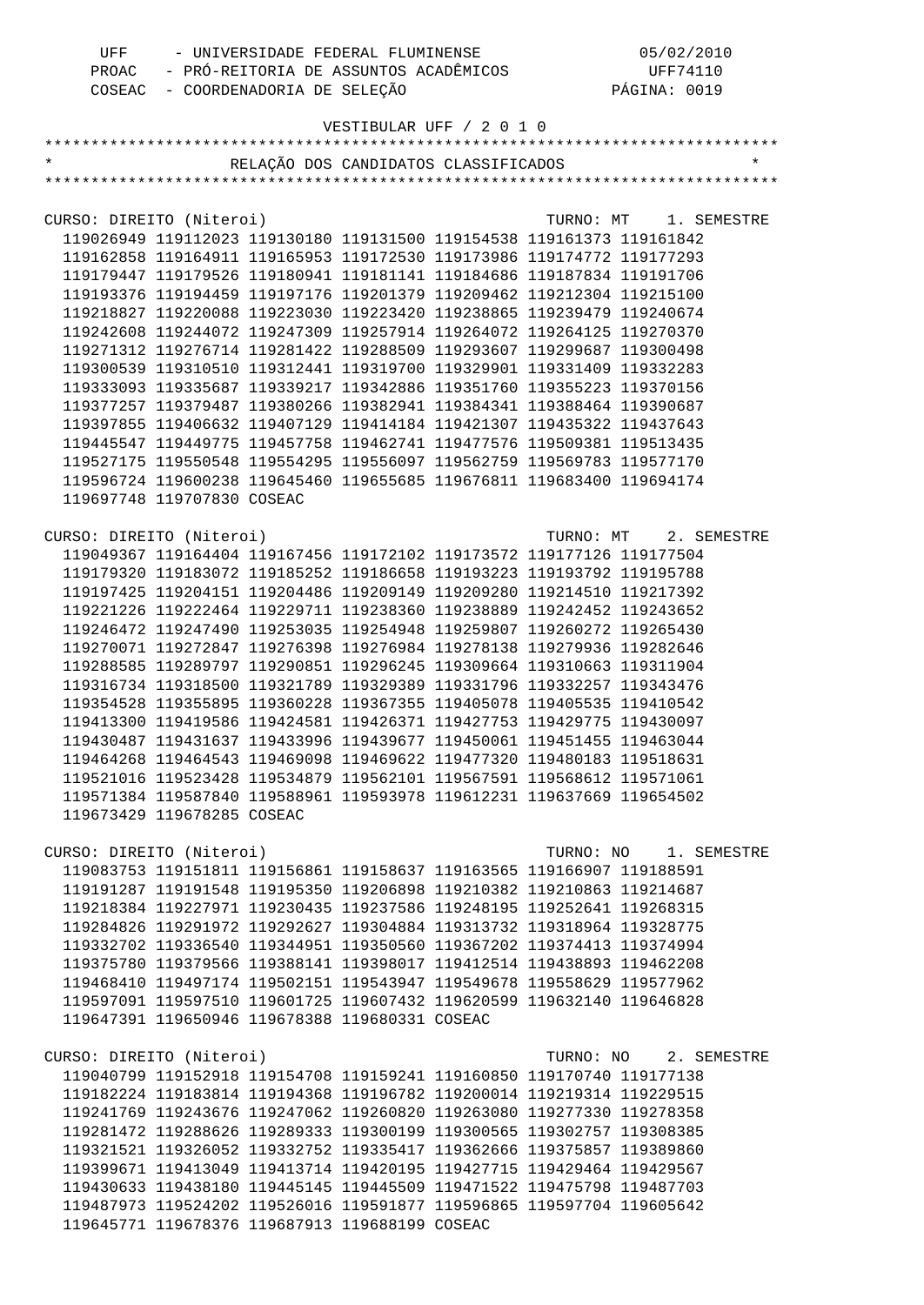| UFF | - UNIVERSIDADE FEDERAL FLUMINENSE           | 05/02/2010   |
|-----|---------------------------------------------|--------------|
|     | PROAC - PRÓ-REITORIA DE ASSUNTOS ACADÊMICOS | UFF74110     |
|     | COSEAC - COORDENADORIA DE SELEÇÃO           | PÁGINA: 0020 |

| $\star$                |                                                                       | RELAÇÃO DOS CANDIDATOS CLASSIFICADOS |  |  | $\star$               |
|------------------------|-----------------------------------------------------------------------|--------------------------------------|--|--|-----------------------|
|                        |                                                                       |                                      |  |  |                       |
|                        |                                                                       |                                      |  |  |                       |
| CURSO: EDUCACAO FISICA |                                                                       |                                      |  |  | TURNO: MT 1. SEMESTRE |
|                        | 120013332 120141177 120182652 120207945 120211855 120216295 120219883 |                                      |  |  |                       |
|                        | 120239431 120246965 120258580 120366337 120374267 120389377 120429000 |                                      |  |  |                       |
|                        | 120433879 120438477 120487923 120492253 120501937 120525610 120527618 |                                      |  |  |                       |
|                        | 120533394 120549941 120554518 120592077 120614241 120674186 120690063 |                                      |  |  |                       |
|                        | 120692190 120705284 COSEAC                                            |                                      |  |  |                       |
|                        |                                                                       |                                      |  |  |                       |
| CURSO: EDUCACAO FISICA |                                                                       |                                      |  |  | TURNO: MT 2. SEMESTRE |
|                        | 120079855 120150609 120174069 120175257 120208468 120216972 120220662 |                                      |  |  |                       |
|                        | 120257108 120275186 120294467 120298592 120312477 120349353 120397764 |                                      |  |  |                       |
|                        | 120398316 120415308 120456742 120485793 120486412 120500983 120502400 |                                      |  |  |                       |
|                        | 120507838 120524862 120528557 120532314 120550926 120559245 120574518 |                                      |  |  |                       |

120636756 120704101 COSEAC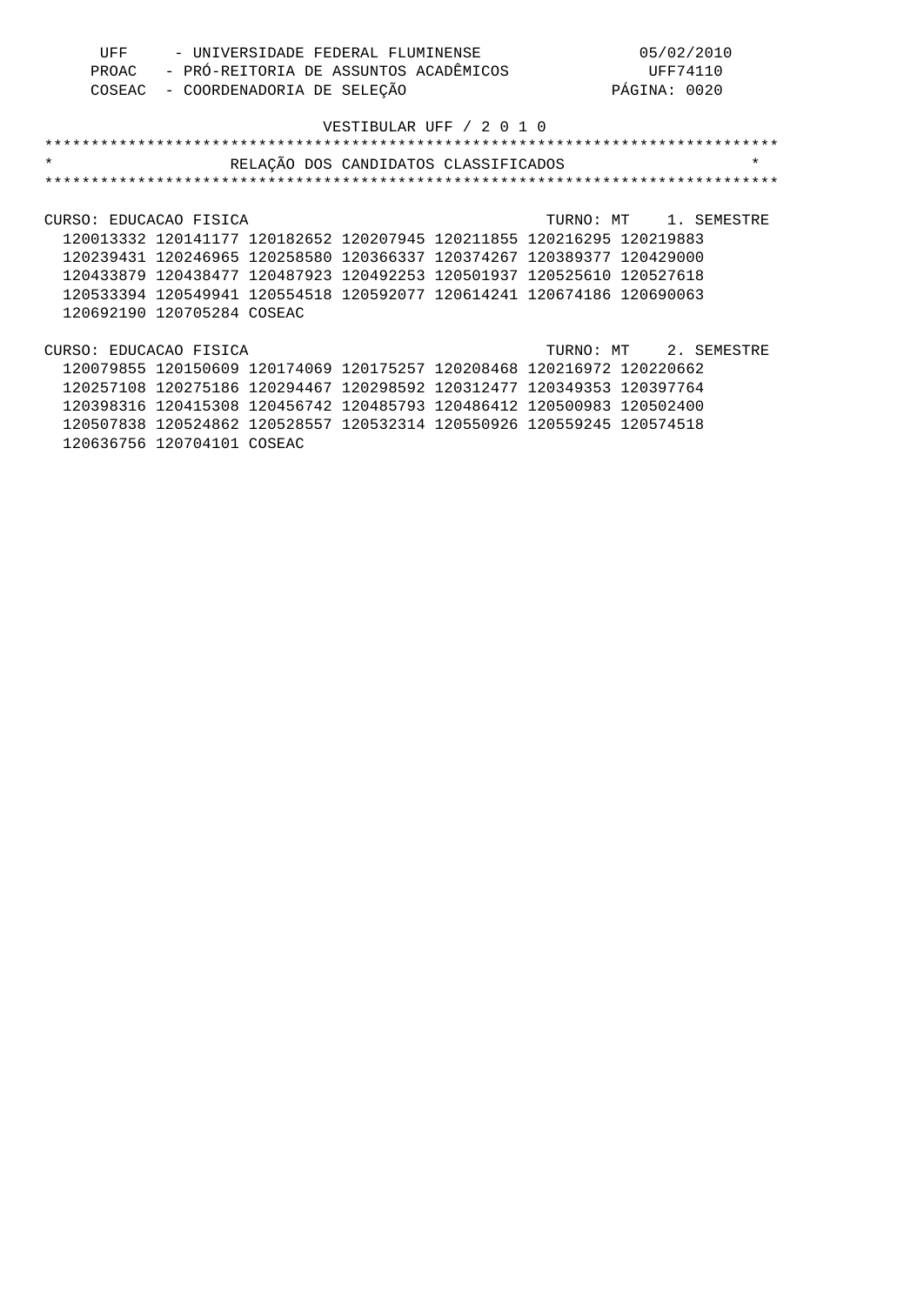| UFF | - UNIVERSIDADE FEDERAL FLUMINENSE           | 05/02/2010   |
|-----|---------------------------------------------|--------------|
|     | PROAC - PRÓ-REITORIA DE ASSUNTOS ACADÊMICOS | UFF74110     |
|     | COSEAC - COORDENADORIA DE SELEÇÃO           | PÁGINA: 0021 |

| $\star$                                                               | RELAÇÃO DOS CANDIDATOS CLASSIFICADOS |  |                       | $\star$ |
|-----------------------------------------------------------------------|--------------------------------------|--|-----------------------|---------|
|                                                                       |                                      |  |                       |         |
|                                                                       |                                      |  |                       |         |
| CURSO: ESTUDOS DE MIDIA                                               |                                      |  | TURNO: TN 1. SEMESTRE |         |
| 121002539 121154007 121157255 121185434 121221044 121241745 121251532 |                                      |  |                       |         |
| 121261264 121284761 121291441 121301595 121320137 121326337 121332910 |                                      |  |                       |         |
| 121380307 121430877 121443771 121475475 121516308 121529032 121542474 |                                      |  |                       |         |
| 121610075 121669507 121674942 121691275 COSEAC                        |                                      |  |                       |         |
|                                                                       |                                      |  |                       |         |
| CURSO: ESTUDOS DE MIDIA                                               |                                      |  | TURNO: TN 2. SEMESTRE |         |
| 121141608 121169349 121232914 121278085 121292940 121299247 121300656 |                                      |  |                       |         |
| 121303816 121323206 121389729 121448214 121458099 121461852 121471766 |                                      |  |                       |         |

 121484086 121499732 121505062 121542137 121572704 121602937 121616407 121639980 121647511 121690192 121705674 COSEAC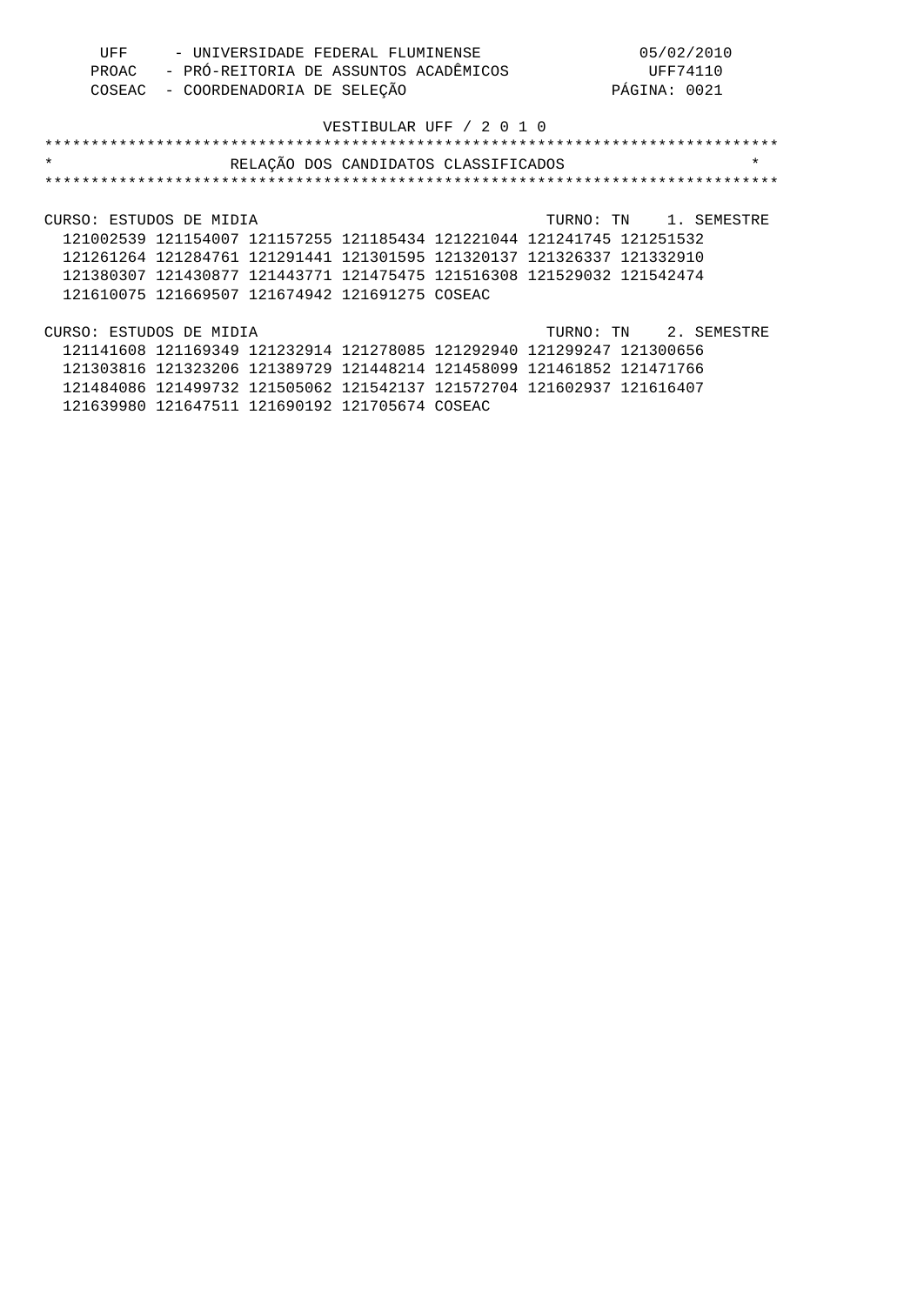| UFF | - UNIVERSIDADE FEDERAL FLUMINENSE           | 05/02/2010   |
|-----|---------------------------------------------|--------------|
|     | PROAC - PRÓ-REITORIA DE ASSUNTOS ACADÊMICOS | UFF74110     |
|     | COSEAC - COORDENADORIA DE SELEÇÃO           | PÁGINA: 0022 |

|                                                                       | RELAÇÃO DOS CANDIDATOS CLASSIFICADOS |                       |
|-----------------------------------------------------------------------|--------------------------------------|-----------------------|
|                                                                       |                                      |                       |
|                                                                       |                                      |                       |
| CURSO: PEDAGOGIA (Niteroi)                                            |                                      | TURNO: MT 1. SEMESTRE |
| 122005311 122014829 122029501 122032297 122051334 122058784 122065244 |                                      |                       |
| 122088014 122092819 122114928 122126995 122131445 122144193 122159875 |                                      |                       |
| 122160604 122223432 122235796 122292055 122294871 122345113 122348153 |                                      |                       |
| 122385797 122395429 122395699 122417942 122440640 122451625 122461187 |                                      |                       |
| 122475621 122479574 122518954 122542864 122549159 122588325 122615697 |                                      |                       |
| 122646555 122667171 122674409 122675130 122702749 COSEAC              |                                      |                       |
|                                                                       |                                      |                       |
| CURSO: PEDAGOGIA (Niteroi)                                            |                                      | TURNO: MT 2. SEMESTRE |
| 122003349 122009654 122013382 122027072 122027345 122029513 122034178 |                                      |                       |
| 122061078 122070811 122075366 122075926 122093552 122102157 122105161 |                                      |                       |
| 122106634 122108254 122160783 122208731 122213463 122241501 122312738 |                                      |                       |
| 122326258 122328189 122343787 122345084 122366753 122403032 122475011 |                                      |                       |
| 122519661 122536889 122548870 122562993 122601323 122609325 122616873 |                                      |                       |
| 122672918 122690439 122696548 122701692 122704668 COSEAC              |                                      |                       |
|                                                                       |                                      |                       |
| CURSO: PEDAGOGIA (Niteroi)                                            |                                      | TURNO: TN 1. SEMESTRE |
| 122011700 122023246 122025048 122038174 122043131 122044185 122045024 |                                      |                       |
| 122050031 122051097 122053239 122090718 122092120 122118390 122138821 |                                      |                       |
| 122145903 122261355 122275588 122280715 122282335 122358794 122424672 |                                      |                       |
| 122424828 122436364 122460535 122581951 122630661 122630958 122633211 |                                      |                       |
| 122634538 122643618 122646335 122647547 122656110 122656615 122672700 |                                      |                       |
| 122673340 122676299 122695908 122700636 122701082 COSEAC              |                                      |                       |
|                                                                       |                                      |                       |
| CURSO: PEDAGOGIA (Niteroi)                                            |                                      | TURNO: TN 2. SEMESTRE |
| 122007644 122018370 122024915 122034192 122040775 122054489 122055110 |                                      |                       |
| 122062204 122063478 122063727 122080775 122084549 122089460 122090574 |                                      |                       |
| 122097039 122104557 122107224 122108163 122122664 122143228 122143515 |                                      |                       |
| 122254247 122313330 122326624 122349456 122358392 122388610 122391423 |                                      |                       |
| 122402313 122430516 122474201 122536396 122585373 122600886 122608137 |                                      |                       |
| 122616823 122640006 122646816 122657243 122690269 COSEAC              |                                      |                       |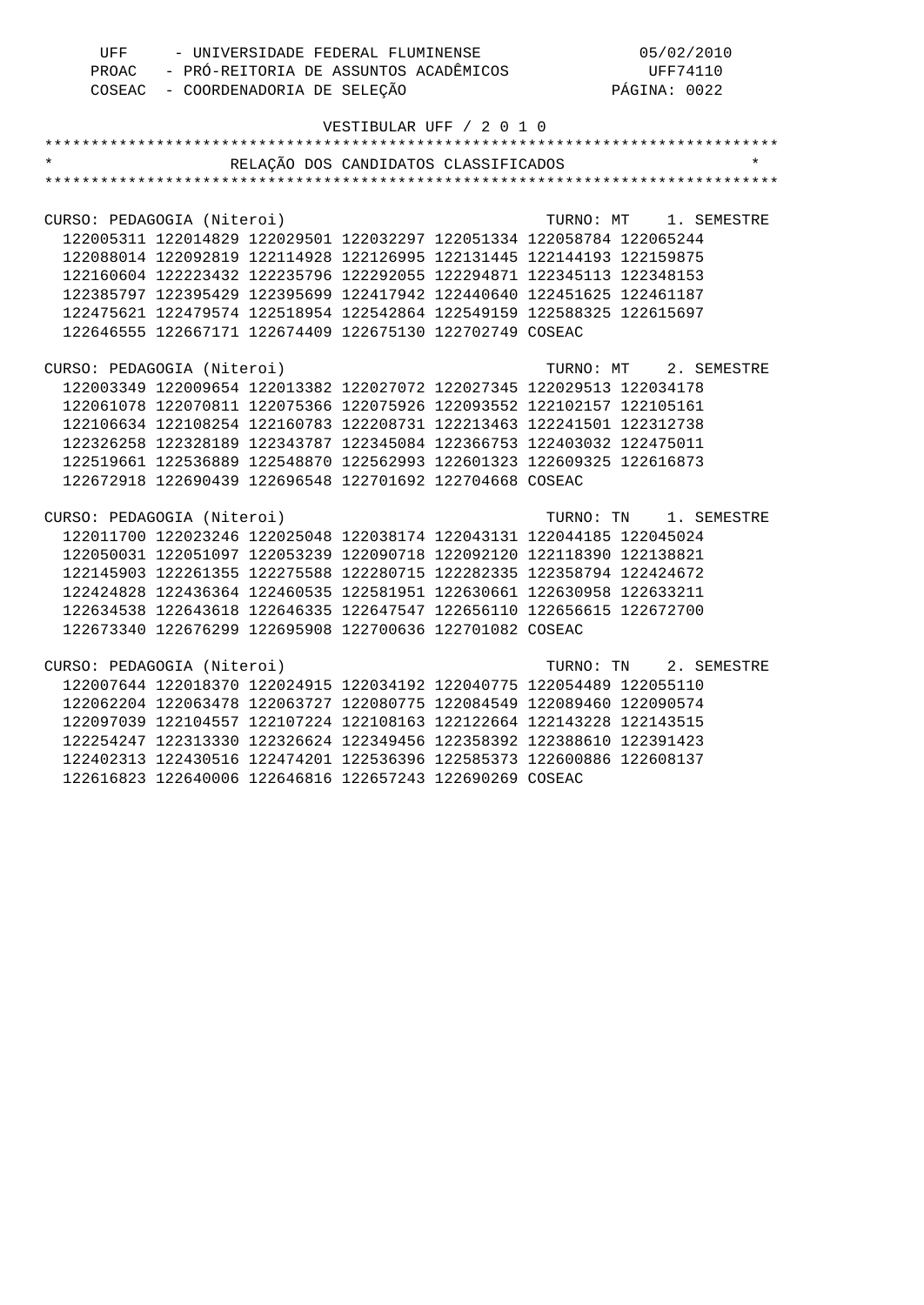| UFF | - UNIVERSIDADE FEDERAL FLUMINENSE           | 05/02/2010   |
|-----|---------------------------------------------|--------------|
|     | PROAC - PRÓ-REITORIA DE ASSUNTOS ACADÊMICOS | UFF74110     |
|     | COSEAC - COORDENADORIA DE SELEÇÃO           | PÁGINA: 0023 |

| $\star$ | RELAÇÃO DOS CANDIDATOS CLASSIFICADOS                                         |  |                       | $\star$ |
|---------|------------------------------------------------------------------------------|--|-----------------------|---------|
|         |                                                                              |  |                       |         |
|         |                                                                              |  |                       |         |
|         | CURSO: PRODUCAO CULTURAL (Niteroi)                                           |  | TURNO: MT 1. SEMESTRE |         |
|         | 123092584 123158455 123158687 123164595 123166000 123180331 123220076        |  |                       |         |
|         | 123228339 123250473 123266501 123293839 123302915 123308878 123327355        |  |                       |         |
|         | 123331514 123356239 123363464 123384884 123402246 123421515 123425963        |  |                       |         |
|         | 123483434 123521327 123554623 123554817 123566406 123579532 123587632        |  |                       |         |
|         | 123610245 123667872 COSEAC                                                   |  |                       |         |
|         |                                                                              |  |                       |         |
|         | CURSO: PRODUCAO CULTURAL (Niteroi) <a>&gt; TURNO: MT <a> 2. SEMESTRE</a></a> |  |                       |         |
|         | 123157712 123164820 123185874 123215186 123242347 123278396 123287452        |  |                       |         |
|         | 123311318 123317324 123336186 123359293 123371423 123385060 123400509        |  |                       |         |
|         | 123414691 123426735 123432057 123432198 123446747 123456807 123456819        |  |                       |         |
|         | 123463161 123477265 123518423 123522462 123522917 123526834 123535768        |  |                       |         |
|         | 123550706 123551827 COSEAC                                                   |  |                       |         |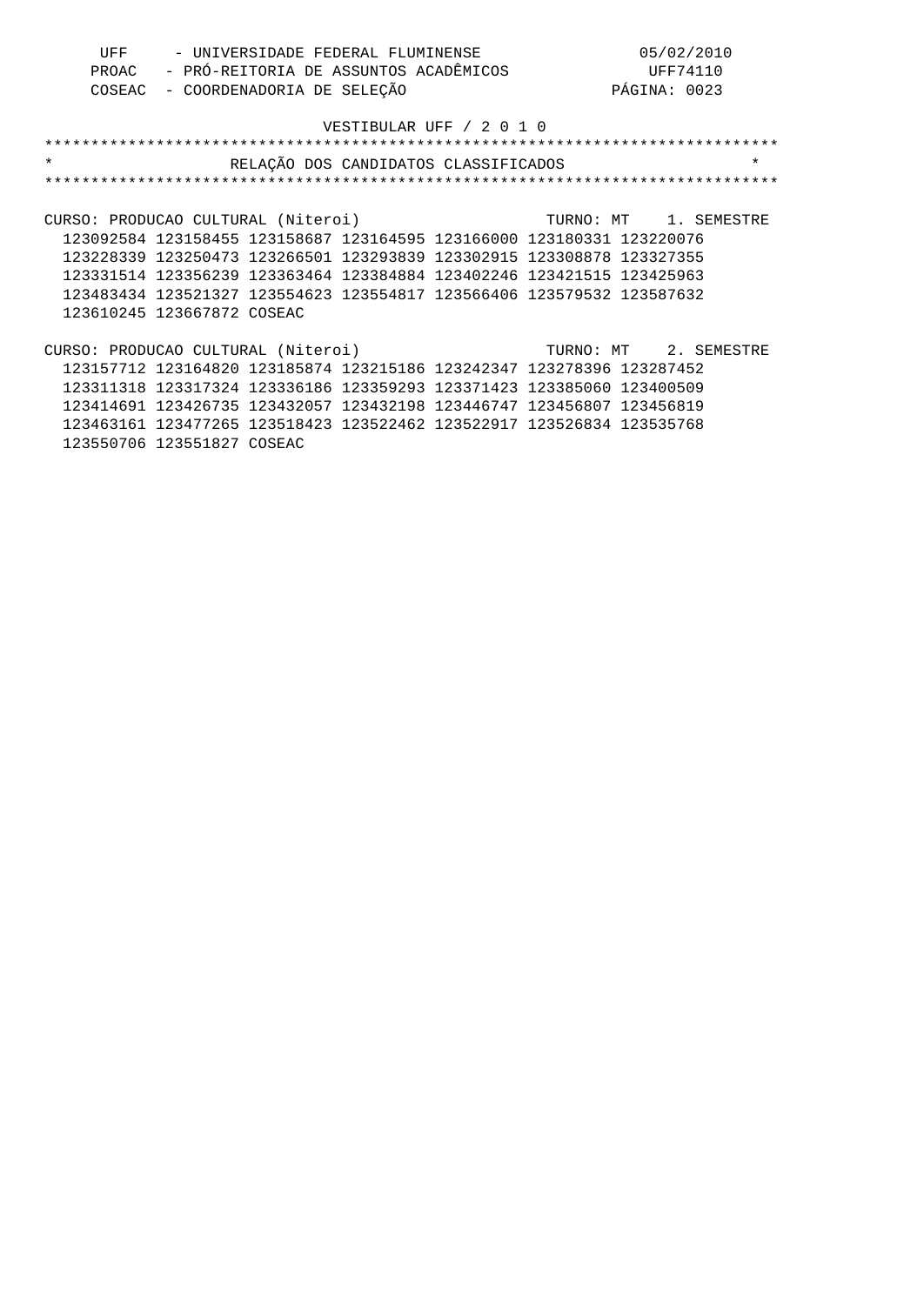| UFF                             | - UNIVERSIDADE FEDERAL FLUMINENSE                                     |  |                          | 05/02/2010            |  |
|---------------------------------|-----------------------------------------------------------------------|--|--------------------------|-----------------------|--|
|                                 | PROAC - PRÓ-REITORIA DE ASSUNTOS ACADÊMICOS                           |  | UFF74110                 |                       |  |
|                                 | COSEAC - COORDENADORIA DE SELEÇÃO                                     |  |                          | PÁGINA: 0024          |  |
|                                 |                                                                       |  |                          |                       |  |
|                                 |                                                                       |  | VESTIBULAR UFF / 2 0 1 0 |                       |  |
|                                 |                                                                       |  |                          |                       |  |
|                                 | RELAÇÃO DOS CANDIDATOS CLASSIFICADOS                                  |  |                          |                       |  |
|                                 |                                                                       |  |                          |                       |  |
|                                 |                                                                       |  |                          |                       |  |
| CURSO: SERVICO SOCIAL (Niteroi) |                                                                       |  |                          | TURNO: NO 1. SEMESTRE |  |
|                                 | 124014192 124015782 124028210 124029123 124037895 124046523 124049496 |  |                          |                       |  |
|                                 | 124053071 124054831 124062187 124062967 124067852 124077792 124084965 |  |                          |                       |  |
|                                 | 124091475 124117487 124134095 124138613 124139978 124192530 124196354 |  |                          |                       |  |
|                                 | 124203016 124225258 124227385 124237744 124265088 124317946 124375168 |  |                          |                       |  |
|                                 | 124375417 124401565 124417734 124420640 124438685 124439823 124443563 |  |                          |                       |  |
|                                 | 124473439 124474964 124501561 124503961 124507682 124511906 124529537 |  |                          |                       |  |
|                                 | 124536035 124537417 124558564 124589197 124606426 124622224 124644791 |  |                          |                       |  |
|                                 | 124667585 124686581 124690659 124695697 124703389 124704917 COSEAC    |  |                          |                       |  |
|                                 |                                                                       |  |                          |                       |  |
| CURSO: SERVICO SOCIAL (Niteroi) |                                                                       |  |                          | TURNO: NO 2. SEMESTRE |  |
|                                 | 124000385 124005880 124014271 124023210 124024379 124038643 124041676 |  |                          |                       |  |
|                                 | 124043521 124046389 124054805 124059245 124060347 124060555 124061262 |  |                          |                       |  |
|                                 | 124062242 124071982 124075586 124081626 124088662 124110221 124121270 |  |                          |                       |  |
|                                 | 124131366 124138716 124139394 124142810 124152554 124153936 124202921 |  |                          |                       |  |
|                                 | 124235863 124252823 124303763 124315003 124327953 124340072 124461321 |  |                          |                       |  |
|                                 | 124465377 124471479 124472564 124495683 124527967 124547254 124550598 |  |                          |                       |  |
|                                 | 124563129 124566614 124576140 124589551 124597314 124604571 124632308 |  |                          |                       |  |
|                                 | 124638170 124649507 124666139 124670271 124683618 124687559 COSEAC    |  |                          |                       |  |
|                                 |                                                                       |  |                          |                       |  |
|                                 |                                                                       |  |                          |                       |  |
| CURSO: SERVICO SOCIAL (Niteroi) |                                                                       |  |                          | TURNO: TA 1. SEMESTRE |  |
|                                 | 124003650 124006107 124021494 124029587 124070251 124077716 124085373 |  |                          |                       |  |
|                                 | 124094221 124103448 124111328 124132047 124137889 124165757 124191835 |  |                          |                       |  |
|                                 | 124198259 124207191 124214390 124214429 124249967 124250552 124256661 |  |                          |                       |  |
|                                 | 124262608 124279091 124297445 124308440 124319231 124332946 124337843 |  |                          |                       |  |
|                                 | 124350077 124371887 124380814 124408290 124409828 124410267 124443094 |  |                          |                       |  |
|                                 | 124451998 124461333 124468238 124488410 124495205 124496596 124499861 |  |                          |                       |  |
|                                 | 124523129 124538382 124546444 124546614 124556700 124564678 124587606 |  |                          |                       |  |
|                                 | 124607494 124610348 124640082 124674095 124684038 124706379 COSEAC    |  |                          |                       |  |
|                                 |                                                                       |  |                          |                       |  |
| CURSO: SERVICO SOCIAL (Niteroi) |                                                                       |  |                          | TURNO: TA 2. SEMESTRE |  |
|                                 | 124003301 124010794 124022967 124032431 124038590 124042345 124053629 |  |                          |                       |  |
|                                 | 124066195 124069276 124074219 124096956 124128175 124138156 124146579 |  |                          |                       |  |
|                                 | 124156067 124158558 124180458 124186969 124220947 124239754 124255265 |  |                          |                       |  |
|                                 | 124282737 124286018 124289345 124345565 124345785 124362135 124362628 |  |                          |                       |  |
|                                 | 124365694 124369793 124393598 124444684 124445729 124458714 124493788 |  |                          |                       |  |
|                                 | 124493881 124496912 124497124 124498087 124502606 124506028 124517871 |  |                          |                       |  |
|                                 | 124524812 124533069 124544563 124552039 124554166 124560127 124586054 |  |                          |                       |  |
|                                 | 124588313 124651756 124653302 124653845 124673871 124676976 COSEAC    |  |                          |                       |  |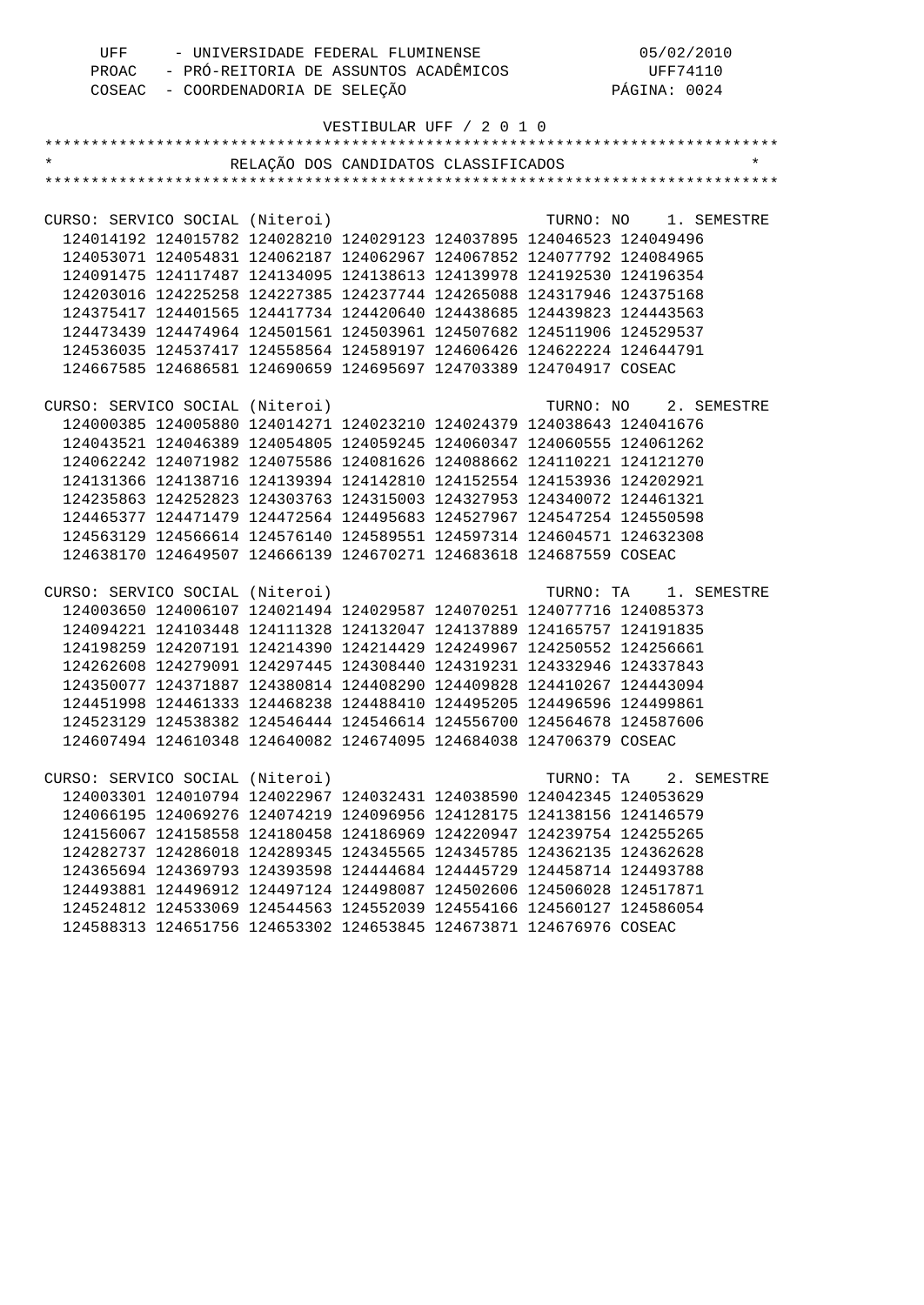| UFF | - UNIVERSIDADE FEDERAL FLUMINENSE           | 05/02/2010   |
|-----|---------------------------------------------|--------------|
|     | PROAC - PRÓ-REITORIA DE ASSUNTOS ACADÊMICOS | UFF74110     |
|     | COSEAC - COORDENADORIA DE SELEÇÃO           | PÁGINA: 0025 |

## \*\*\*\*\*\*\*\*\*\*\*\*\*\*\*\*\*\*\*\*\*\*\*\*\*\*\*\*\*\*\*\*\*\*\*\*\*\*\*\*\*\*\*\*\*\*\*\*\*\*\*\*\*\*\*\*\*\*\*\*\*\*\*\*\*\*\*\*\*\*\*\*\*\*\*\*\*\*\* \* RELAÇÃO DOS CANDIDATOS CLASSIFICADOS \* \*\*\*\*\*\*\*\*\*\*\*\*\*\*\*\*\*\*\*\*\*\*\*\*\*\*\*\*\*\*\*\*\*\*\*\*\*\*\*\*\*\*\*\*\*\*\*\*\*\*\*\*\*\*\*\*\*\*\*\*\*\*\*\*\*\*\*\*\*\*\*\*\*\*\*\*\*\*\*

CURSO: LETRAS-PORT./ALEMAO - Lic. e/ou Bac. TURNO: MA 2. SEMESTRE 125085232 125086470 125105654 125178089 125214596 125267335 125302575 125388397 125391100 125403642 125449153 125477667 125499768 125536463 125547709 125615958 125637358 125642016 125657580 125658675 COSEAC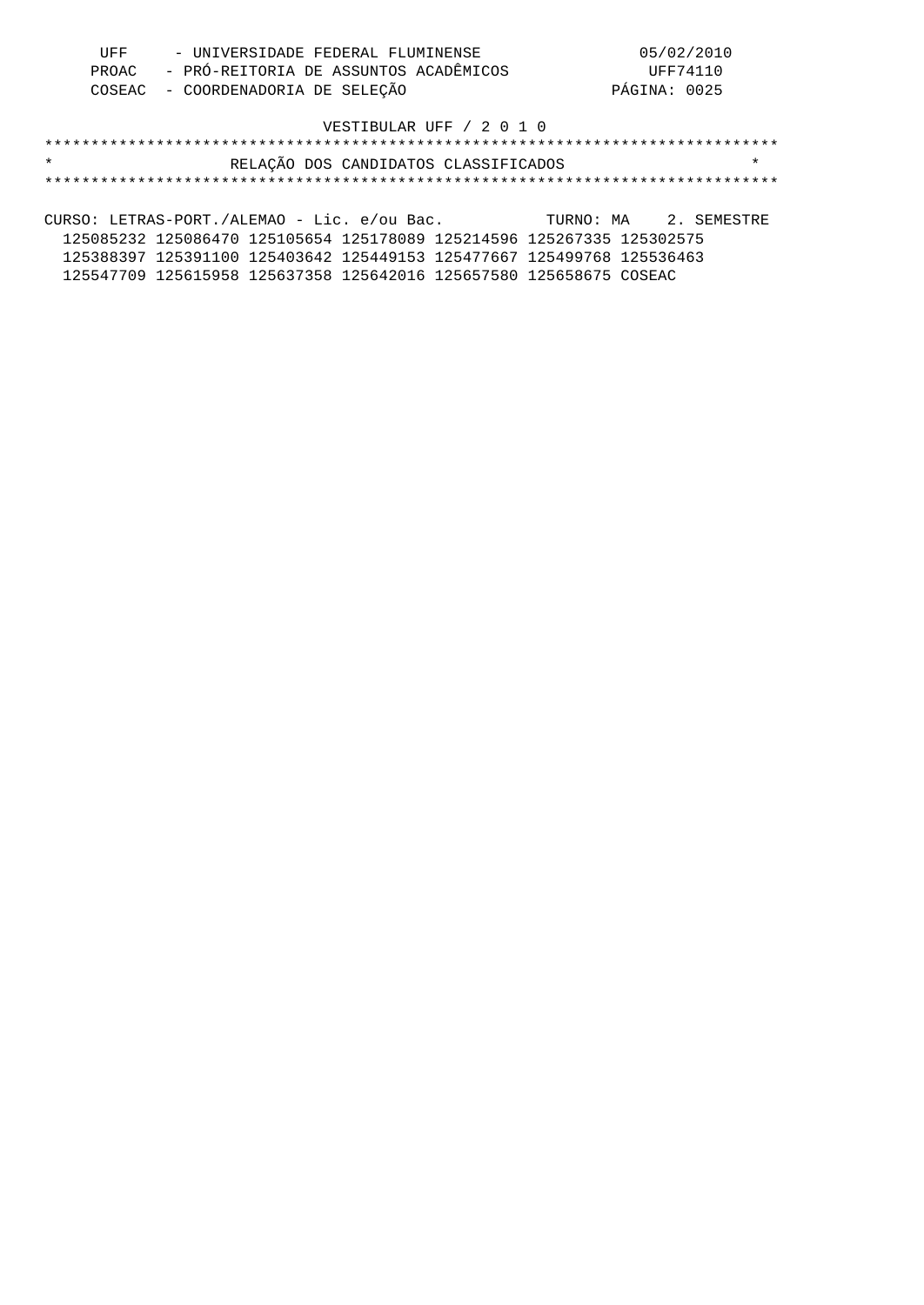| UFF | - UNIVERSIDADE FEDERAL FLUMINENSE           | 05/02/2010   |
|-----|---------------------------------------------|--------------|
|     | PROAC - PRÓ-REITORIA DE ASSUNTOS ACADÊMICOS | UFF74110     |
|     | COSEAC - COORDENADORIA DE SELEÇÃO           | PÁGINA: 0026 |

| $\star$ | RELAÇÃO DOS CANDIDATOS CLASSIFICADOS        | *                     |
|---------|---------------------------------------------|-----------------------|
|         |                                             |                       |
|         | CURSO: LETRAS-PORT./ESPANHOL - Licenciatura | TURNO: NO 1. SEMESTRE |

 126004898 126015201 126025244 126042888 126079984 126085799 126181816 126188723 126195348 126230095 126263028 126335699 126369822 126400353 126403587 126403795 126410762 126431998 126453025 126504082 126519659 126541030 126559116 126565971 126577261 126611639 126621438 126658895 126681153 126685410 COSEAC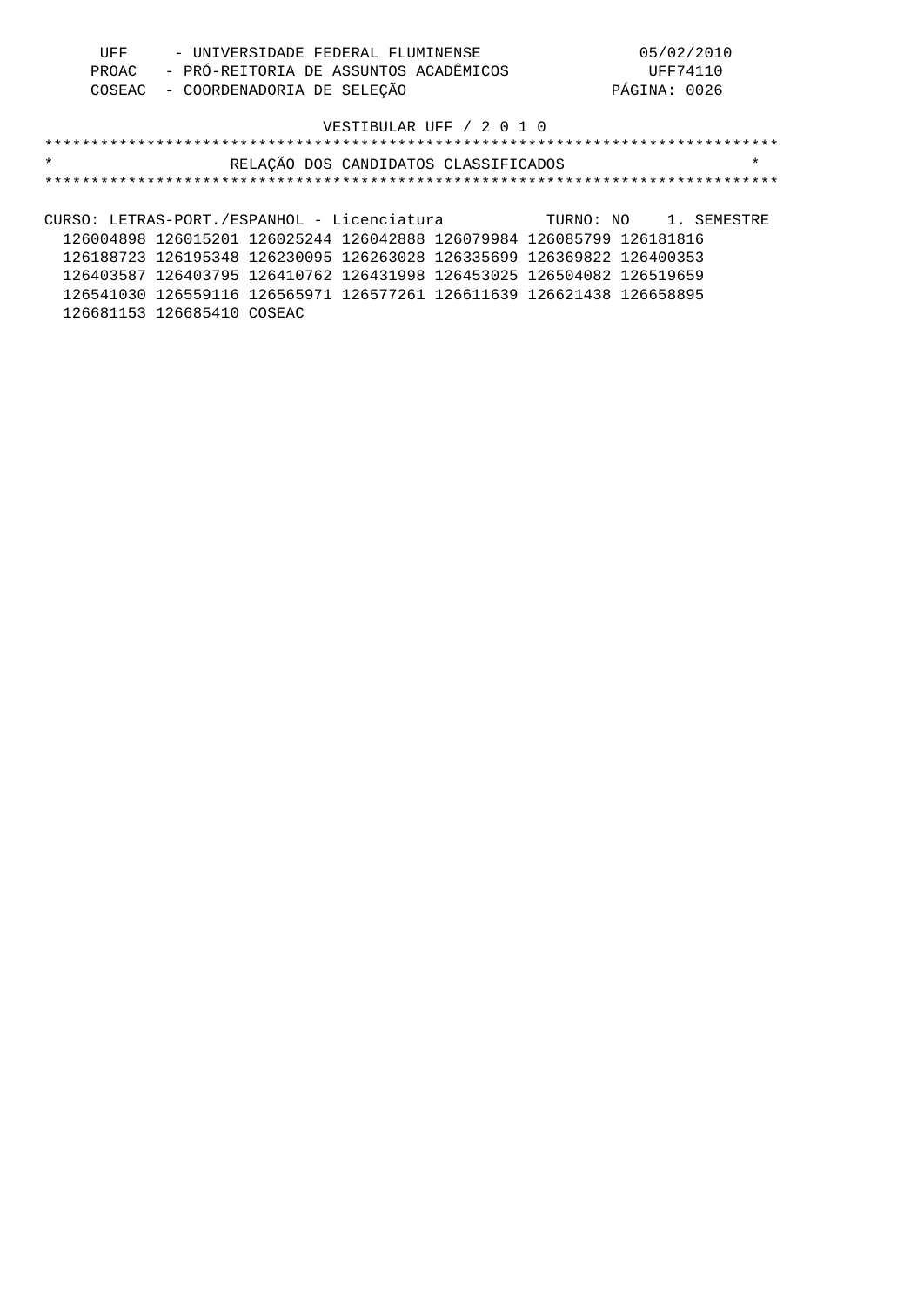| UFF | - UNIVERSIDADE FEDERAL FLUMINENSE           | 05/02/2010   |
|-----|---------------------------------------------|--------------|
|     | PROAC - PRÓ-REITORIA DE ASSUNTOS ACADÊMICOS | UFF74110     |
|     | COSEAC - COORDENADORIA DE SELEÇÃO           | PÁGINA: 0027 |

# \*\*\*\*\*\*\*\*\*\*\*\*\*\*\*\*\*\*\*\*\*\*\*\*\*\*\*\*\*\*\*\*\*\*\*\*\*\*\*\*\*\*\*\*\*\*\*\*\*\*\*\*\*\*\*\*\*\*\*\*\*\*\*\*\*\*\*\*\*\*\*\*\*\*\*\*\*\*\* \* RELAÇÃO DOS CANDIDATOS CLASSIFICADOS \* \*\*\*\*\*\*\*\*\*\*\*\*\*\*\*\*\*\*\*\*\*\*\*\*\*\*\*\*\*\*\*\*\*\*\*\*\*\*\*\*\*\*\*\*\*\*\*\*\*\*\*\*\*\*\*\*\*\*\*\*\*\*\*\*\*\*\*\*\*\*\*\*\*\*\*\*\*\*\* CURSO: LETRAS-PORT./FRANCES - Lic. e/ou Bac. TURNO: TA 2. SEMESTRE

 127010990 127018148 127075512 127084783 127095897 127096580 127169313 127200363 127203573 127243456 127272196 127295332 127304298 127400030 127562852 127563143 127581781 127609507 127639071 127645006 127668400 127681402 127682092 127683199 127686866 127687949 127690776 127693584 127703901 127704254 COSEAC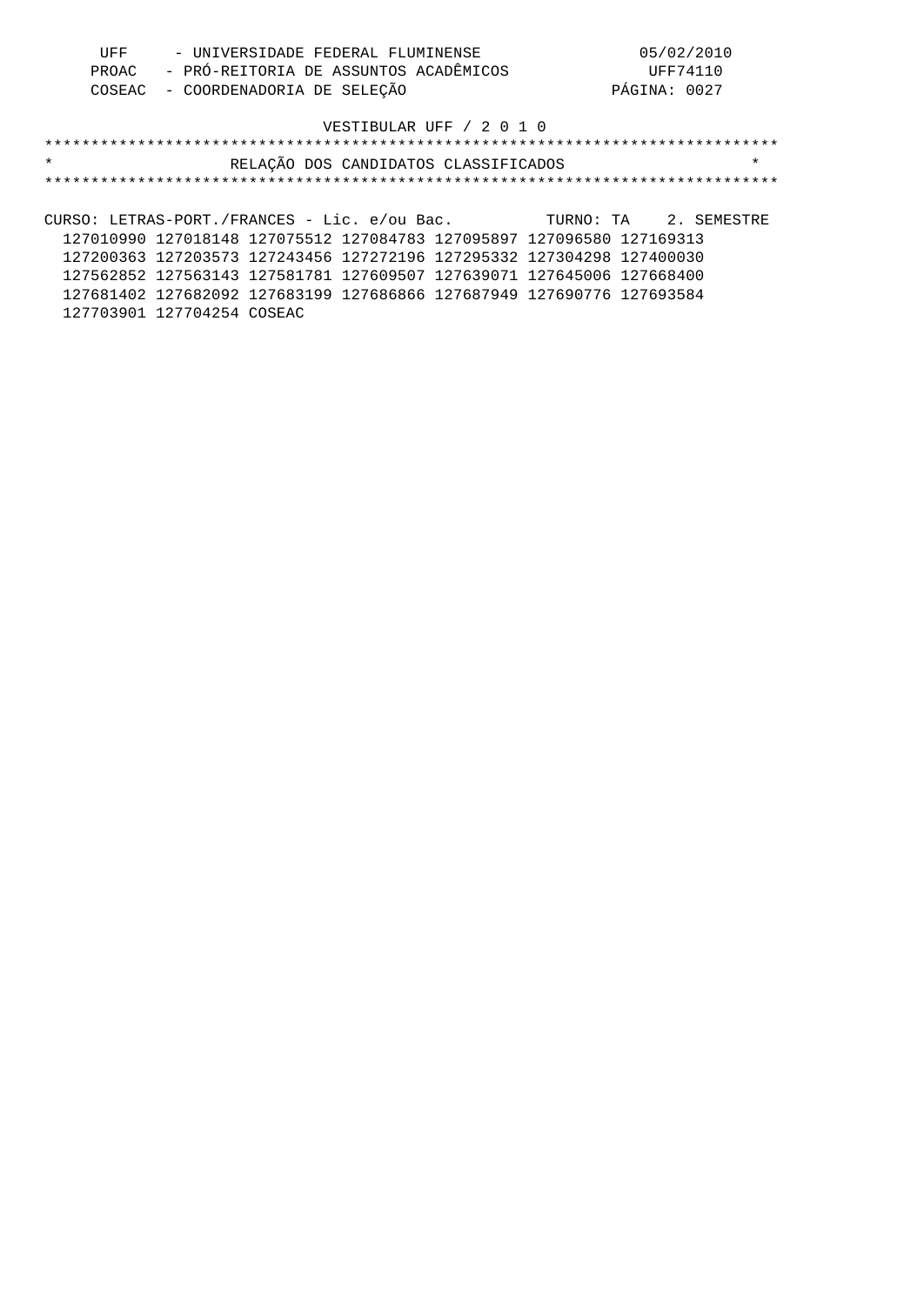| UFF | - UNIVERSIDADE FEDERAL FLUMINENSE           | 05/02/2010   |
|-----|---------------------------------------------|--------------|
|     | PROAC - PRÓ-REITORIA DE ASSUNTOS ACADÊMICOS | UFF74110     |
|     | COSEAC - COORDENADORIA DE SELEÇÃO           | PÁGINA: 0028 |

## \*\*\*\*\*\*\*\*\*\*\*\*\*\*\*\*\*\*\*\*\*\*\*\*\*\*\*\*\*\*\*\*\*\*\*\*\*\*\*\*\*\*\*\*\*\*\*\*\*\*\*\*\*\*\*\*\*\*\*\*\*\*\*\*\*\*\*\*\*\*\*\*\*\*\*\*\*\*\* \* RELAÇÃO DOS CANDIDATOS CLASSIFICADOS \* \*\*\*\*\*\*\*\*\*\*\*\*\*\*\*\*\*\*\*\*\*\*\*\*\*\*\*\*\*\*\*\*\*\*\*\*\*\*\*\*\*\*\*\*\*\*\*\*\*\*\*\*\*\*\*\*\*\*\*\*\*\*\*\*\*\*\*\*\*\*\*\*\*\*\*\*\*\*\*

CURSO: LETRAS-PORT./GREGO - Lic. e/ou Bac. TURNO: TA 1. SEMESTRE 128005749 128017895 128055287 128057027 128061195 128078148 128089109 128095598 128105587 128123400 128136639 128143826 128247517 128354774 128424969 128444725 128491792 128598734 128650934 128662688 COSEAC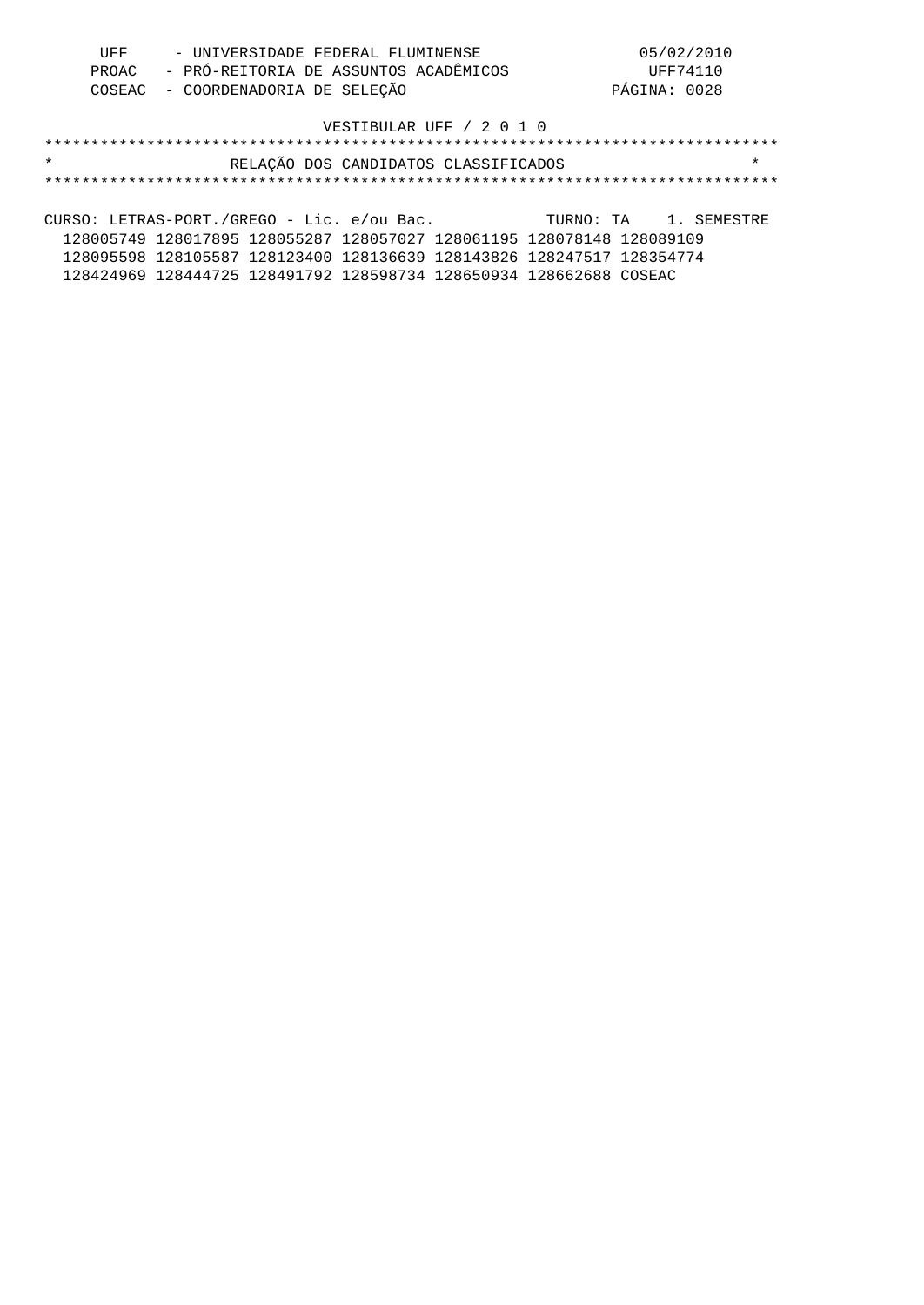| UFF | - UNIVERSIDADE FEDERAL FLUMINENSE           | 05/02/2010   |
|-----|---------------------------------------------|--------------|
|     | PROAC - PRÓ-REITORIA DE ASSUNTOS ACADÊMICOS | UFF74110     |
|     | COSEAC - COORDENADORIA DE SELEÇÃO           | PÁGINA: 0029 |

| $\star$                                                               | RELAÇÃO DOS CANDIDATOS CLASSIFICADOS |  |                       | $\star$ |
|-----------------------------------------------------------------------|--------------------------------------|--|-----------------------|---------|
|                                                                       |                                      |  |                       |         |
|                                                                       |                                      |  |                       |         |
| CURSO: LETRAS-PORT./INGLES - Licenciatura                             |                                      |  | TURNO: TA 1. SEMESTRE |         |
| 129031528 129057168 129093514 129133912 129152205 129159473 129165642 |                                      |  |                       |         |
| 129205064 129220832 129240442 129333366 129348024 129357221 129390821 |                                      |  |                       |         |
| 129412332 129412954 129481785 129482105 129482777 129509965 129520634 |                                      |  |                       |         |
| 129532209 129538679 129552364 129568507 129580684 129582462 129584692 |                                      |  |                       |         |
| 129645331 129708327 COSEAC                                            |                                      |  |                       |         |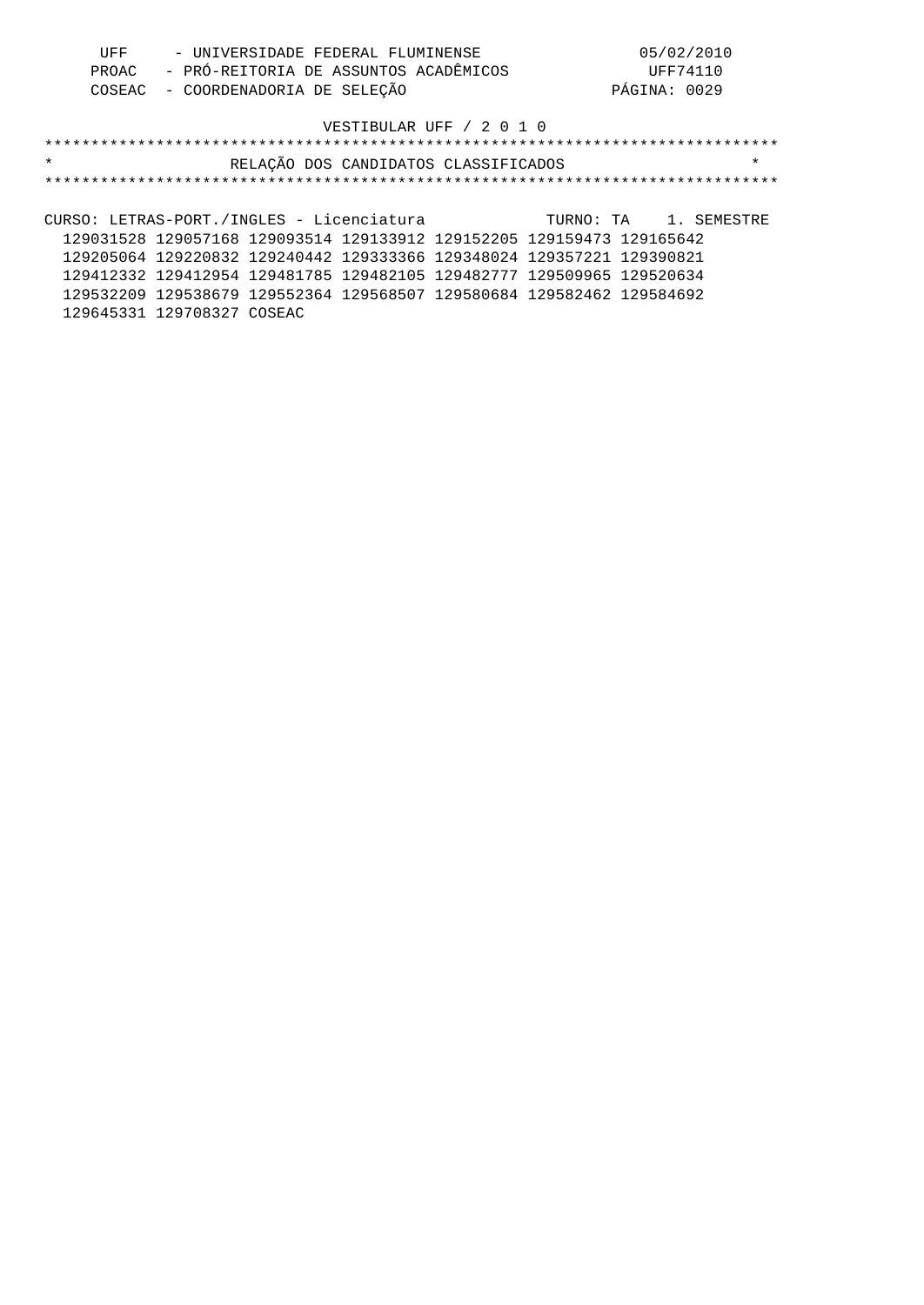| UFF | - UNIVERSIDADE FEDERAL FLUMINENSE           | 05/02/2010   |
|-----|---------------------------------------------|--------------|
|     | PROAC - PRÓ-REITORIA DE ASSUNTOS ACADÊMICOS | UFF74110     |
|     | COSEAC - COORDENADORIA DE SELEÇÃO           | PÁGINA: 0030 |

## \*\*\*\*\*\*\*\*\*\*\*\*\*\*\*\*\*\*\*\*\*\*\*\*\*\*\*\*\*\*\*\*\*\*\*\*\*\*\*\*\*\*\*\*\*\*\*\*\*\*\*\*\*\*\*\*\*\*\*\*\*\*\*\*\*\*\*\*\*\*\*\*\*\*\*\*\*\*\* \* RELAÇÃO DOS CANDIDATOS CLASSIFICADOS \* \*\*\*\*\*\*\*\*\*\*\*\*\*\*\*\*\*\*\*\*\*\*\*\*\*\*\*\*\*\*\*\*\*\*\*\*\*\*\*\*\*\*\*\*\*\*\*\*\*\*\*\*\*\*\*\*\*\*\*\*\*\*\*\*\*\*\*\*\*\*\*\*\*\*\*\*\*\*\*

CURSO: LETRAS-PORT./ITALIANO - Lic. e/ou Bac. TURNO: TA 2. SEMESTRE 130033291 130039960 130089800 130287232 130288949 130300785 130340292 130346442 130420731 130445274 130481199 130499809 130511645 130524939 130565098 130586559 130621579 130654851 130665587 130689325 COSEAC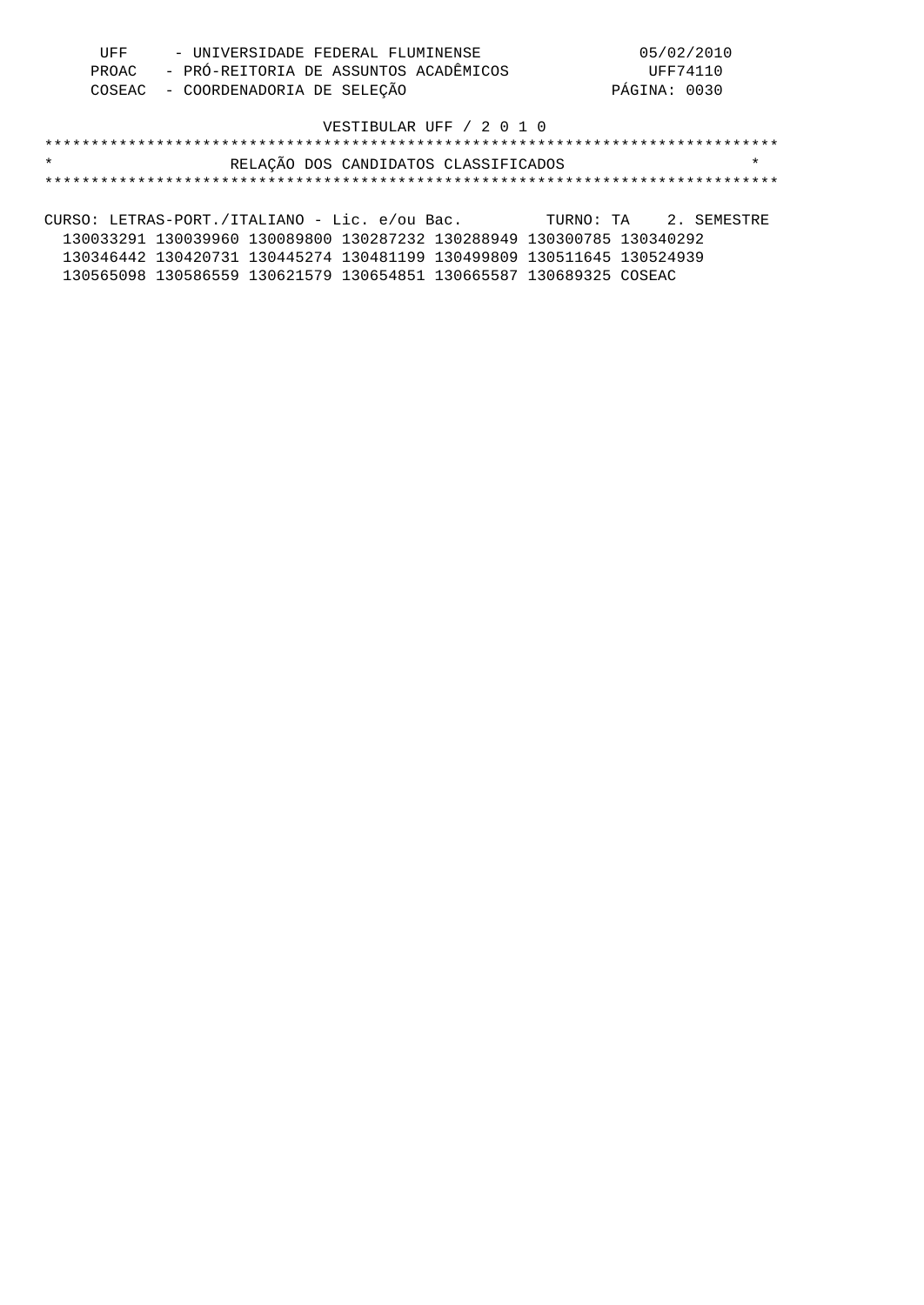| UFF | - UNIVERSIDADE FEDERAL FLUMINENSE           | 05/02/2010   |
|-----|---------------------------------------------|--------------|
|     | PROAC - PRÓ-REITORIA DE ASSUNTOS ACADÊMICOS | UFF74110     |
|     | COSEAC - COORDENADORIA DE SELEÇÃO           | PÁGINA: 0031 |

## \*\*\*\*\*\*\*\*\*\*\*\*\*\*\*\*\*\*\*\*\*\*\*\*\*\*\*\*\*\*\*\*\*\*\*\*\*\*\*\*\*\*\*\*\*\*\*\*\*\*\*\*\*\*\*\*\*\*\*\*\*\*\*\*\*\*\*\*\*\*\*\*\*\*\*\*\*\*\* \* RELAÇÃO DOS CANDIDATOS CLASSIFICADOS \* \*\*\*\*\*\*\*\*\*\*\*\*\*\*\*\*\*\*\*\*\*\*\*\*\*\*\*\*\*\*\*\*\*\*\*\*\*\*\*\*\*\*\*\*\*\*\*\*\*\*\*\*\*\*\*\*\*\*\*\*\*\*\*\*\*\*\*\*\*\*\*\*\*\*\*\*\*\*\*

CURSO: LETRAS-PORT./LATIM - Licenciatura TURNO: NO 1. SEMESTRE 131002137 131008208 131033370 131051748 131057211 131060828 131098552 131141684 131184040 131346272 131438154 131457916 131486292 131507797 131526767 131626866 131650075 131664583 131686799 131688101 COSEAC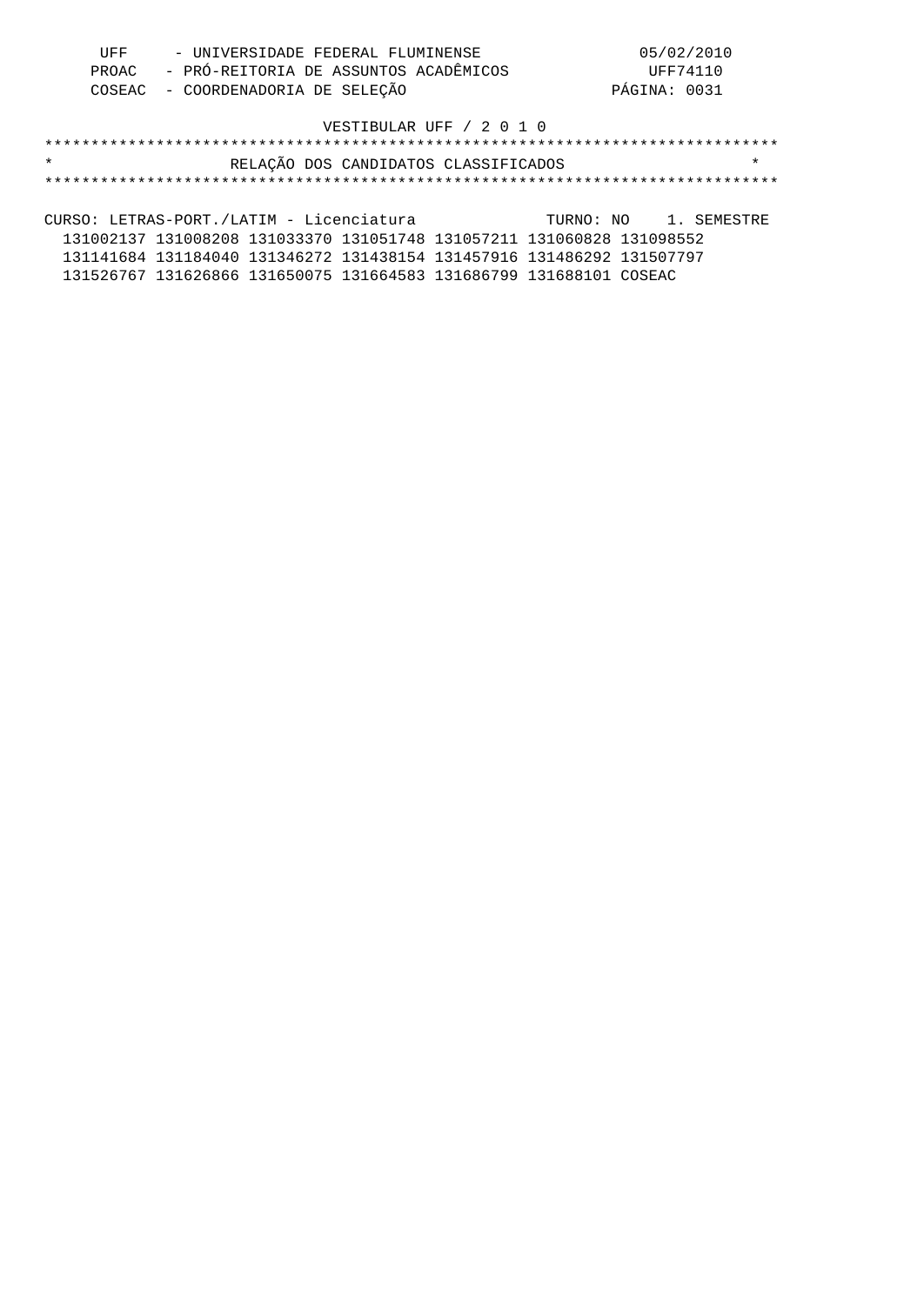| UFF     | - UNIVERSIDADE FEDERAL FLUMINENSE                                       | 05/02/2010   |  |
|---------|-------------------------------------------------------------------------|--------------|--|
| PROAC   | - PRÓ-REITORIA DE ASSUNTOS ACADÊMICOS                                   | UFF74110     |  |
| COSEAC  | - COORDENADORIA DE SELEÇÃO                                              | PÁGINA: 0032 |  |
|         | VESTIBULAR UFF / 2 0 1 0                                                |              |  |
|         |                                                                         |              |  |
| $\star$ | RELAÇÃO DOS CANDIDATOS CLASSIFICADOS                                    | $\star$      |  |
|         |                                                                         |              |  |
|         | CURSO: LETRAS-PORT./LITERATURAS - Licenciatura<br>TURNO: NO 1. SEMESTRE |              |  |
|         | 132014570 132022981 132047981 132090524 132168022 132190647 132219819   |              |  |

 132241367 132270899 132293774 132313940 132314413 132316746 132317609 132327238 132370833 132382484 132396980 132419263 132421503 132440561 132441527 132444608 132445597 132451314 132451649 132453178 132453817 132475255 132492320 132501913 132542943 132549290 132615489 132641878 132658792 132673455 132702270 132703298 132705612 COSEAC

CURSO: LETRAS-PORT./LITERATURAS - Licenciatura TURNO: TA 2. SEMESTRE 132000256 132054910 132113417 132137891 132156055 132174746 132182999 132200351 132211477 132216520 132217782 132230368 132235045 132243705 132269577 132321208 132348919 132361193 132382161 132385905 132399346 132406620 132442428 132456209 132457435 132460248 132467466 132472887 132490621 132515380 132542618 132549800 132557376 132563404 132608890 132620836 132640460 132662559 132668278 132684296 COSEAC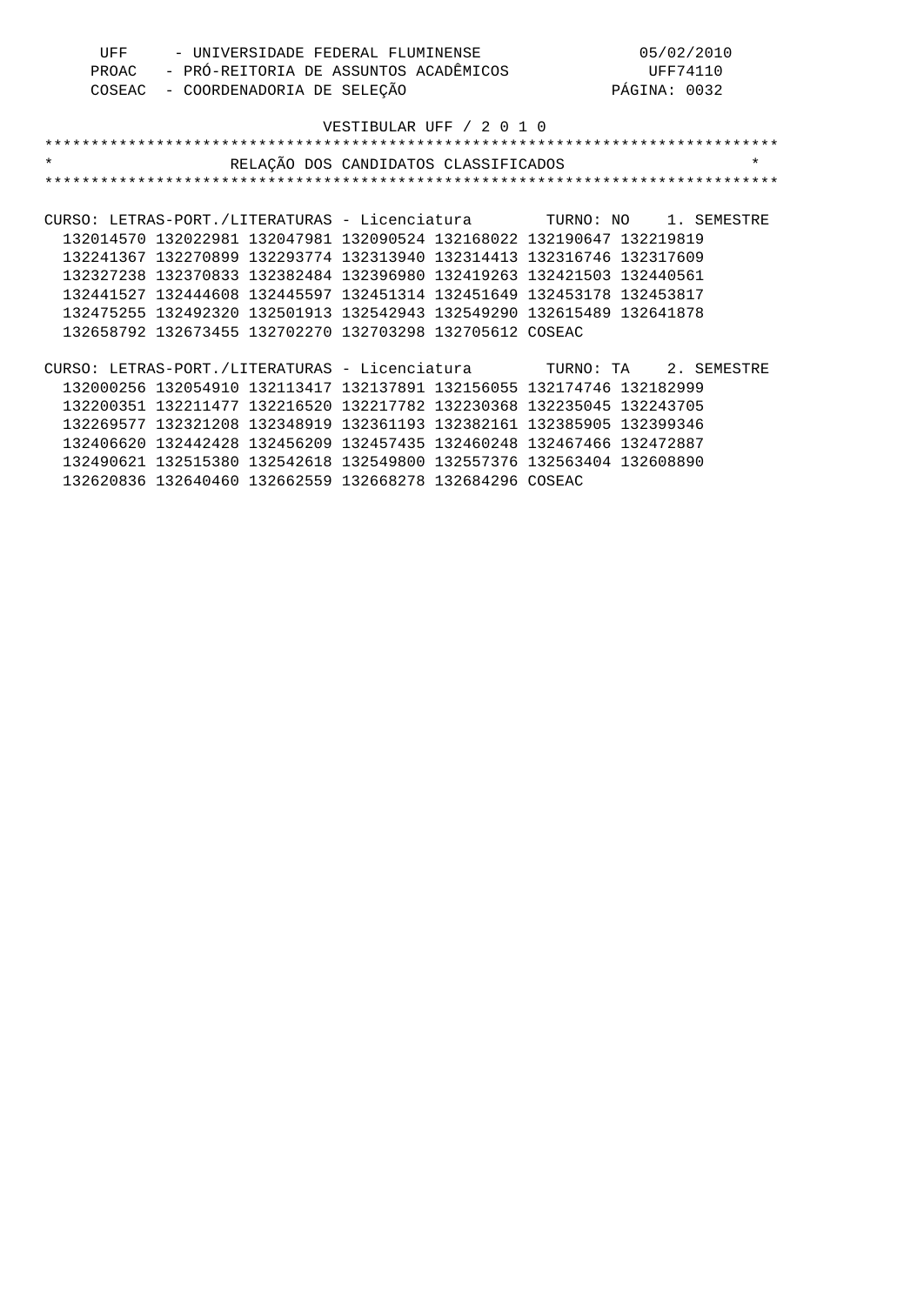| UFF | - UNIVERSIDADE FEDERAL FLUMINENSE           | 05/02/2010   |
|-----|---------------------------------------------|--------------|
|     | PROAC - PRÓ-REITORIA DE ASSUNTOS ACADÊMICOS | UFF74110     |
|     | COSEAC - COORDENADORIA DE SELEÇÃO           | PÁGINA: 0033 |

| $\star$                        |                                                                       | RELAÇÃO DOS CANDIDATOS CLASSIFICADOS |  |                       | $\star$ |
|--------------------------------|-----------------------------------------------------------------------|--------------------------------------|--|-----------------------|---------|
|                                |                                                                       |                                      |  |                       |         |
|                                |                                                                       |                                      |  |                       |         |
| CURSO: ADMINISTRACAO (Niteroi) |                                                                       |                                      |  | TURNO: NO 1. SEMESTRE |         |
|                                | 133156251 133171378 133173558 133186397 133199215 133207373 133212940 |                                      |  |                       |         |
|                                | 133229175 133248999 133252316 133255667 133256312 133257770           |                                      |  | 133289137             |         |
|                                | 133293396 133299235 133302317 133303218 133303933 133352518 133362769 |                                      |  |                       |         |
|                                | 133364054 133364171 133388050 133392398 133434641 133457514 133462648 |                                      |  |                       |         |
|                                | 133464658 133474639 133477291 133497887 133505529 133520878 133525701 |                                      |  |                       |         |
|                                | 133529202 133538514 133543272 133561951 133578954 133581262 133583363 |                                      |  |                       |         |
|                                | 133585751 133590029 133618261 133639344 133642042 133664313 133670594 |                                      |  |                       |         |
| 133701264 COSEAC               |                                                                       |                                      |  |                       |         |
|                                |                                                                       |                                      |  |                       |         |
| CURSO: ADMINISTRACAO (Niteroi) |                                                                       |                                      |  | TURNO: NO 2. SEMESTRE |         |
|                                | 133005268 133093411 133145329 133167377 133172592 133177968 133184973 |                                      |  |                       |         |
|                                | 133191134 133192279 133193819 133236398 133238592 133243406           |                                      |  | 133271063             |         |
|                                | 133275148 133283236 133287608 133299479 133303919 133305371 133317386 |                                      |  |                       |         |
|                                | 133320852 133323816 133331693 133332568 133337685 133351849 133366363 |                                      |  |                       |         |
|                                | 133372594 133373093 133378483 133421668 133443252 133448393 133466462 |                                      |  |                       |         |
|                                | 133473300 133517194 133521030 133521482 133535304 133548337 133551865 |                                      |  |                       |         |
|                                | 133554544 133555213 133600678 133610764 133629129 133665422 133666787 |                                      |  |                       |         |
| 133679538 COSEAC               |                                                                       |                                      |  |                       |         |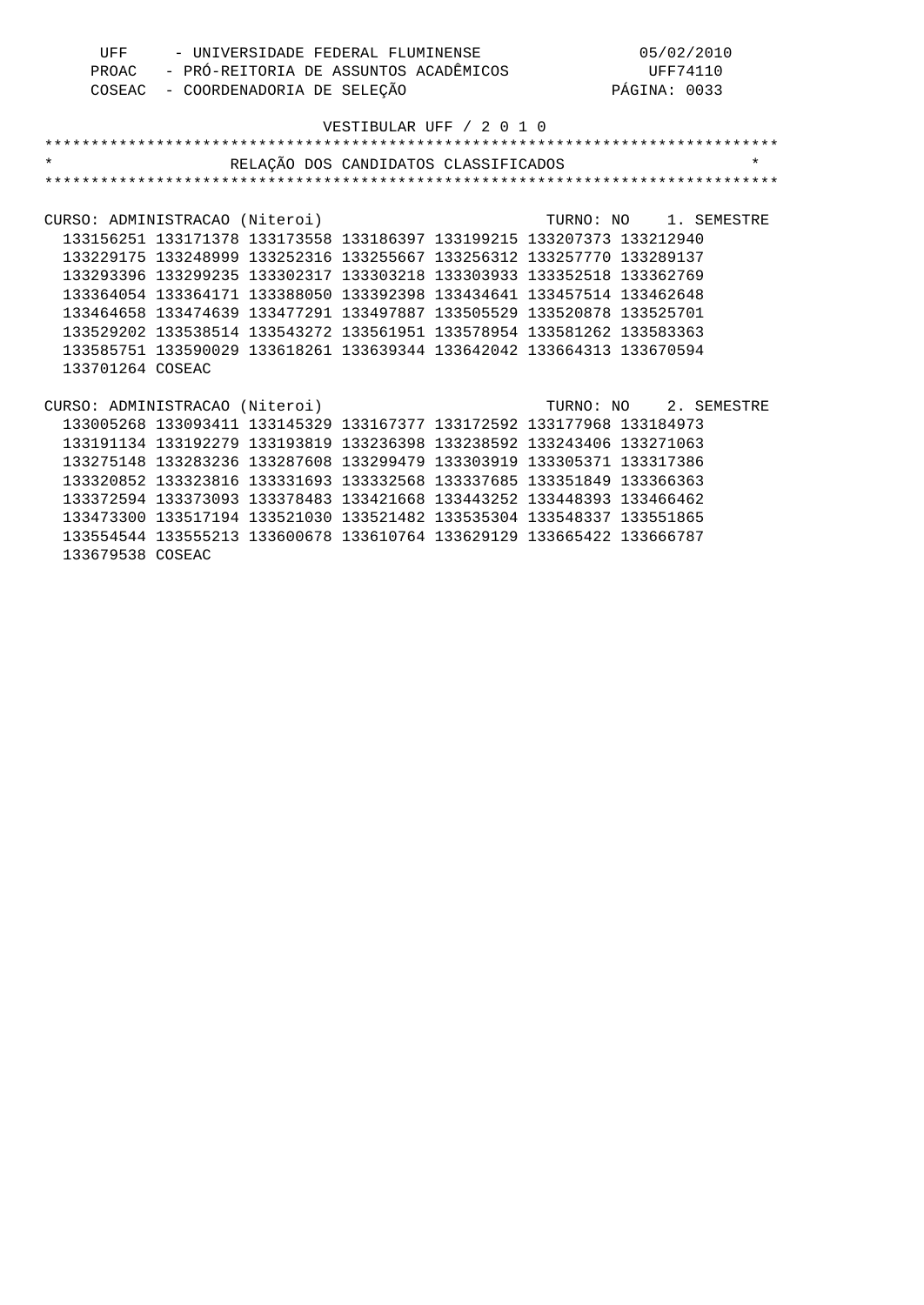| UFF                                 | - UNIVERSIDADE FEDERAL FLUMINENSE<br>- PRÓ-REITORIA DE ASSUNTOS ACADÊMICOS<br>PROAC<br>- COORDENADORIA DE SELEÇÃO<br>COSEAC |  |                                      |                       | 05/02/2010<br>UFF74110<br>PÁGINA: 0034 |          |
|-------------------------------------|-----------------------------------------------------------------------------------------------------------------------------|--|--------------------------------------|-----------------------|----------------------------------------|----------|
|                                     |                                                                                                                             |  | VESTIBULAR UFF / 2 0 1 0             |                       |                                        |          |
| $\star$                             |                                                                                                                             |  |                                      |                       |                                        |          |
|                                     |                                                                                                                             |  | RELAÇÃO DOS CANDIDATOS CLASSIFICADOS |                       |                                        | $^\star$ |
|                                     |                                                                                                                             |  |                                      |                       |                                        |          |
| CURSO: CIENCIAS CONTABEIS (Niteroi) |                                                                                                                             |  |                                      | TURNO: NO 1. SEMESTRE |                                        |          |
|                                     | 134006418 134052675 134055433 134077754 134157267 134164430 134168163                                                       |  |                                      |                       |                                        |          |
|                                     | 134174801 134189741 134191079 134210459 134217287 134233528 134236946                                                       |  |                                      |                       |                                        |          |
|                                     | 134239596 134279235 134282751 134288468 134301985 134307850 134320993                                                       |  |                                      |                       |                                        |          |
|                                     | 134322874 134335443 134350998 134360137 134361662 134364688 134387123                                                       |  |                                      |                       |                                        |          |
|                                     | 134425248 134441096 134444244 134450748 134457954 134464880 134508832                                                       |  |                                      |                       |                                        |          |
|                                     | 134512962 134535445 134569331 134572302 134592364 134593760 134603890                                                       |  |                                      |                       |                                        |          |
|                                     | 134619734 134637152 134640771 134669806 134676380 134677229 134693649                                                       |  |                                      |                       |                                        |          |
| 134703729 COSEAC                    |                                                                                                                             |  |                                      |                       |                                        |          |
|                                     |                                                                                                                             |  |                                      |                       |                                        |          |
| CURSO: CIENCIAS CONTABEIS (Niteroi) |                                                                                                                             |  |                                      | TURNO: NO 2. SEMESTRE |                                        |          |
|                                     | 134002084 134046975 134065024 134111043 134129181 134172944 134176172                                                       |  |                                      |                       |                                        |          |
|                                     | 134219089 134228494 134232287 134243262 134265492 134267153 134272940                                                       |  |                                      |                       |                                        |          |
|                                     | 134308103 134309133 134322202 134324860 134361882 134365632 134370223                                                       |  |                                      |                       |                                        |          |
|                                     | 134372714 134379334 134382018 134391124 134403850 134408989 134447583                                                       |  |                                      |                       |                                        |          |
|                                     | 134448563 134464335 134483367 134491613 134506169 134508569 134521547                                                       |  |                                      |                       |                                        |          |
|                                     | 134525270 134532302 134534166 134537728 134542993 134550316 134561975                                                       |  |                                      |                       |                                        |          |
|                                     | 134573564 134578215 134585024 134594805 134637346 134646086 134649519                                                       |  |                                      |                       |                                        |          |

134655714 COSEAC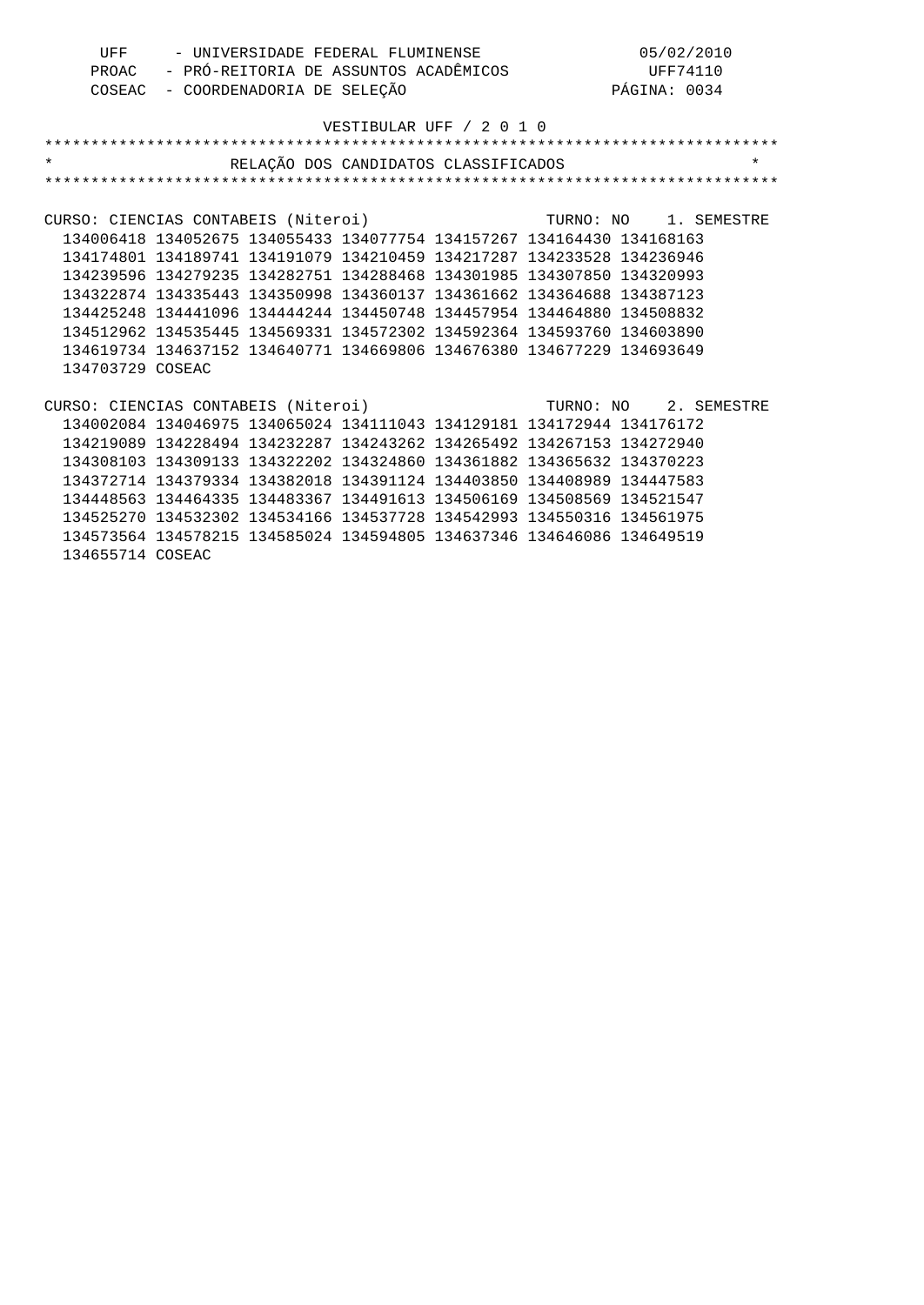| - UNIVERSIDADE FEDERAL FLUMINENSE<br>UFF |                                   | 05/02/2010                                                            |  |           |              |                       |
|------------------------------------------|-----------------------------------|-----------------------------------------------------------------------|--|-----------|--------------|-----------------------|
|                                          |                                   | PROAC - PRÓ-REITORIA DE ASSUNTOS ACADÊMICOS                           |  |           |              | UFF74110              |
|                                          | COSEAC - COORDENADORIA DE SELEÇÃO |                                                                       |  |           | PÁGINA: 0035 |                       |
|                                          |                                   |                                                                       |  |           |              |                       |
|                                          |                                   | VESTIBULAR UFF / 2 0 1 0                                              |  |           |              |                       |
|                                          |                                   |                                                                       |  |           |              |                       |
| $^\star$                                 |                                   | RELAÇÃO DOS CANDIDATOS CLASSIFICADOS                                  |  |           |              | $\star$               |
|                                          |                                   |                                                                       |  |           |              |                       |
|                                          |                                   |                                                                       |  |           |              |                       |
| CURSO: CIENCIAS ECONOMICAS (Niteroi)     |                                   |                                                                       |  | TURNO: MT |              | 1. SEMESTRE           |
|                                          |                                   | 135157140 135161828 135163503 135169478 135171665 135183565 135186103 |  |           |              |                       |
|                                          |                                   | 135187872 135200909 135211556 135211726 135216489 135217108 135217524 |  |           |              |                       |
|                                          |                                   | 135223327 135230318 135232172 135235021 135235033 135237471 135244137 |  |           |              |                       |
|                                          |                                   | 135248107 135260222 135271714 135294156 135323880 135333287 135342721 |  |           |              |                       |
|                                          |                                   | 135345606 135357611 135363892 135369212 135379891 135380280 135383074 |  |           |              |                       |
|                                          |                                   | 135387379 135422129 135424426 135438324 135438996 135445822 135445846 |  |           |              |                       |
|                                          |                                   | 135450786 135474330 135518576 135546626 135549599 135555354 135630362 |  |           |              |                       |
| 135642884 COSEAC                         |                                   |                                                                       |  |           |              |                       |
|                                          |                                   |                                                                       |  |           |              |                       |
| CURSO: CIENCIAS ECONOMICAS (Niteroi)     |                                   |                                                                       |  |           |              | TURNO: MT 2. SEMESTRE |
|                                          |                                   | 135039403 135180599 135193493 135193998 135194112 135197827 135205727 |  |           |              |                       |
|                                          |                                   | 135217445 135220739 135247945 135247969 135271594 135276673 135282531 |  |           |              |                       |
|                                          |                                   | 135287880 135289539 135289565 135294584 135304717 135306387 135307288 |  |           |              |                       |
|                                          |                                   | 135359346 135362903 135363725 135373342 135375596 135381985 135389676 |  |           |              |                       |
|                                          |                                   | 135410671 135428161 135436625 135442143 135445262 135445470 135468381 |  |           |              |                       |
|                                          |                                   | 135470798 135480169 135487894 135488654 135549642 135549783 135562668 |  |           |              |                       |
|                                          |                                   | 135564836 135580921 135584173 135620020 135655099 135661634 135667523 |  |           |              |                       |
| 135670348 COSEAC                         |                                   |                                                                       |  |           |              |                       |
|                                          |                                   |                                                                       |  |           |              |                       |
| CURSO: CIENCIAS ECONOMICAS (Niteroi)     |                                   |                                                                       |  | TURNO: NO |              | 1. SEMESTRE           |
|                                          |                                   | 135004032 135080191 135154215 135158364 135167640 135173065 135173352 |  |           |              |                       |
|                                          |                                   | 135175099 135181282 135186907 135236714 135249022 135252407 135259998 |  |           |              |                       |
|                                          |                                   | 135263470 135272732 135274089 135322991 135354310 135375986 135384406 |  |           |              |                       |
|                                          |                                   | 135385979 135427167 135435451 135440858 135441589 135453570 135454653 |  |           |              |                       |
|                                          |                                   | 135466125 135469933 135479445 135515005 135518564 135519104 135536437 |  |           |              |                       |
|                                          |                                   | 135549537 135569989 135571059 135592780 135597417 135633390 135644088 |  |           |              |                       |
|                                          |                                   | 135669791 135674928 135684117 135690350 135692841 135697267 135698443 |  |           |              |                       |
| 135704022 COSEAC                         |                                   |                                                                       |  |           |              |                       |
|                                          |                                   |                                                                       |  |           |              |                       |
| CURSO: CIENCIAS ECONOMICAS (Niteroi)     |                                   |                                                                       |  |           |              | TURNO: NO 2. SEMESTRE |
|                                          |                                   | 135181397 135181713 135186402 135186579 135219235 135223028 135249101 |  |           |              |                       |
|                                          |                                   | 135251788 135258578 135261977 135271996 135279106 135297407 135297641 |  |           |              |                       |
|                                          |                                   | 135303244 135334750 135335314 135338859 135351253 135362599 135368660 |  |           |              |                       |
|                                          |                                   | 135383127 135384925 135384937 135387836 135399413 135405638 135412306 |  |           |              |                       |
|                                          |                                   | 135417382 135422337 135426888 135430334 135431728 135448977 135466395 |  |           |              |                       |
|                                          |                                   | 135479419 135485729 135534350 135543674 135551504 135587450 135593722 |  |           |              |                       |
|                                          |                                   | 135597182 135610752 135616251 135625006 135640379 135649428 135670087 |  |           |              |                       |
| 135701018 COSEAC                         |                                   |                                                                       |  |           |              |                       |
|                                          |                                   |                                                                       |  |           |              |                       |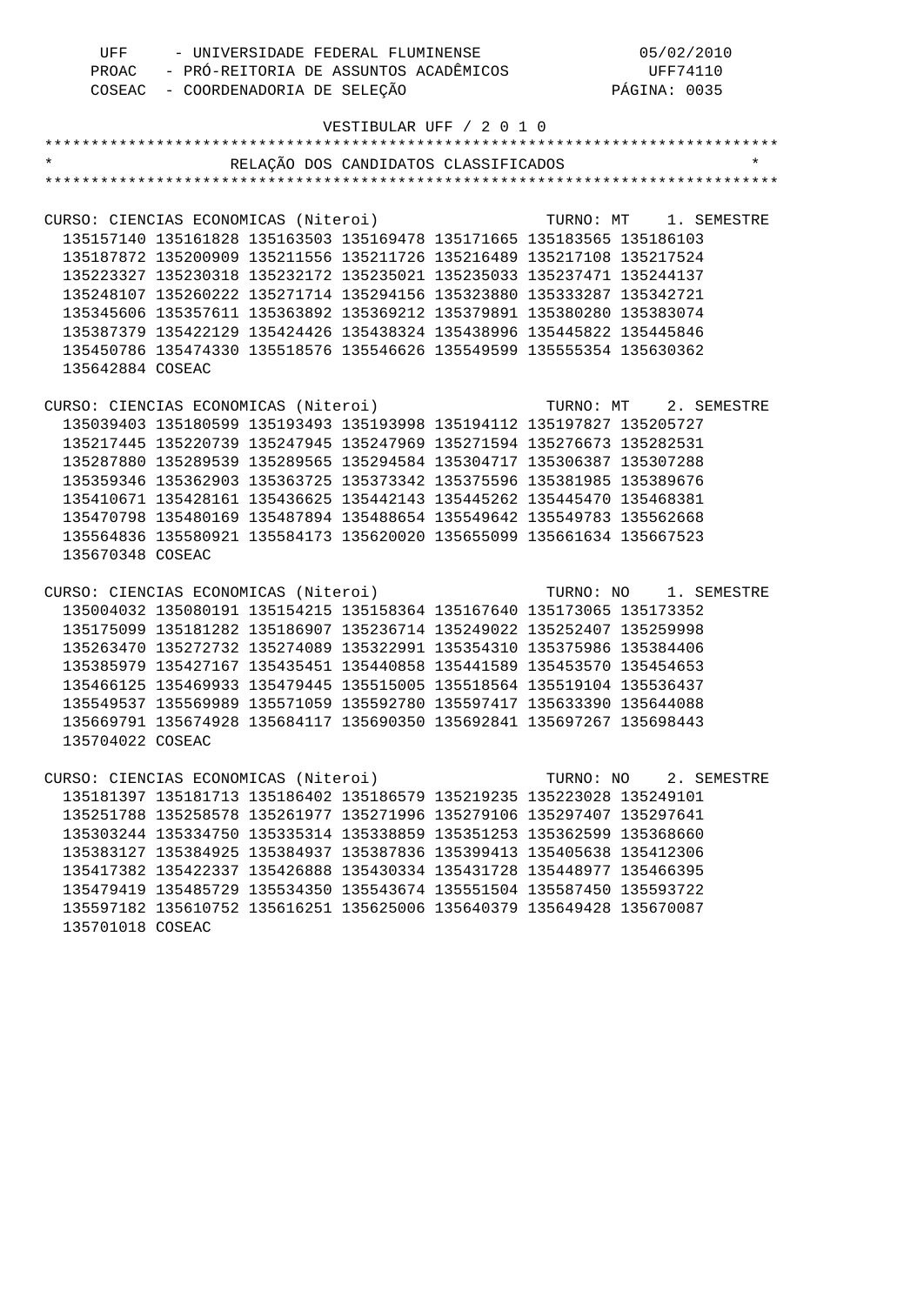| UFF | - UNIVERSIDADE FEDERAL FLUMINENSE           | 05/02/2010   |
|-----|---------------------------------------------|--------------|
|     | PROAC - PRÓ-REITORIA DE ASSUNTOS ACADÊMICOS | UFF74110     |
|     | COSEAC - COORDENADORIA DE SELEÇÃO           | PÁGINA: 0036 |

| $\star$                                                 |                                                                       | RELAÇÃO DOS CANDIDATOS CLASSIFICADOS |  |  |  |                       | $\star$ |  |  |
|---------------------------------------------------------|-----------------------------------------------------------------------|--------------------------------------|--|--|--|-----------------------|---------|--|--|
|                                                         |                                                                       |                                      |  |  |  |                       |         |  |  |
|                                                         |                                                                       |                                      |  |  |  |                       |         |  |  |
| CURSO: AROUITETURA E URBANISMO                          |                                                                       |                                      |  |  |  | TURNO: IN 1. SEMESTRE |         |  |  |
|                                                         | 136172683 136173247 136187664 136188761 136192774 136205181 136221707 |                                      |  |  |  |                       |         |  |  |
|                                                         | 136229333 136245741 136245856 136246848 136247880 136257988 136259924 |                                      |  |  |  |                       |         |  |  |
|                                                         | 136260947 136271013 136286460 136291996 136295485 136304808 136307355 |                                      |  |  |  |                       |         |  |  |
|                                                         | 136328282 136339073 136364999 136370106 136379073 136384872 136404139 |                                      |  |  |  |                       |         |  |  |
|                                                         | 136405303 136441199 136462698 136472148 136502682 136519570 136554477 |                                      |  |  |  |                       |         |  |  |
| 136560244 COSEAC                                        |                                                                       |                                      |  |  |  |                       |         |  |  |
|                                                         |                                                                       |                                      |  |  |  |                       |         |  |  |
| CURSO: AROUITETURA E URBANISMO<br>TURNO: IN 2. SEMESTRE |                                                                       |                                      |  |  |  |                       |         |  |  |
|                                                         | 136120680 136140458 136151548 136166593 136167690 136183149 136192566 |                                      |  |  |  |                       |         |  |  |
|                                                         | 136194473 136221109 136262256 136276075 136284280 136304494 136325632 |                                      |  |  |  |                       |         |  |  |
|                                                         | 136340149 136345046 136355106 136371930 136374487 136387989 136432411 |                                      |  |  |  |                       |         |  |  |
|                                                         | 136459419 136459653 136482337 136487741 136520074 136527125 136535029 |                                      |  |  |  |                       |         |  |  |
|                                                         | 136558021 136568789 136578758 136625032 136640018 136654954 136679564 |                                      |  |  |  |                       |         |  |  |
| 136701305 COSEAC                                        |                                                                       |                                      |  |  |  |                       |         |  |  |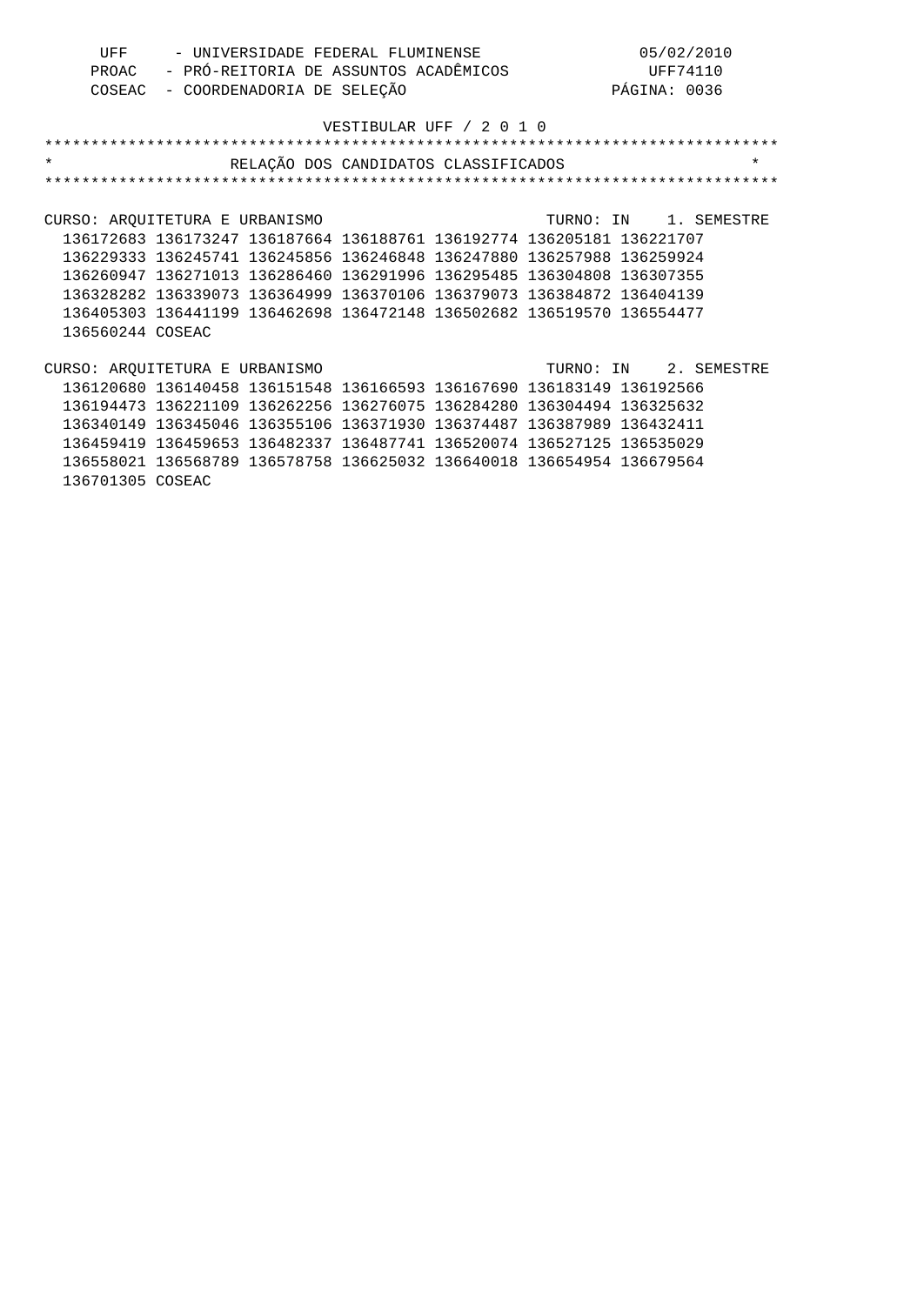| UFF<br>PROAC<br>COSEAC                                       | - UNIVERSIDADE FEDERAL FLUMINENSE                                     | - COORDENADORIA DE SELEÇÃO | - PRÓ-REITORIA DE ASSUNTOS ACADÊMICOS |                                      |  | 05/02/2010<br>UFF74110<br>PÁGINA: 0037 |          |
|--------------------------------------------------------------|-----------------------------------------------------------------------|----------------------------|---------------------------------------|--------------------------------------|--|----------------------------------------|----------|
|                                                              |                                                                       |                            |                                       | VESTIBULAR UFF / 2 0 1 0             |  |                                        |          |
|                                                              |                                                                       |                            |                                       |                                      |  |                                        |          |
| $\star$                                                      |                                                                       |                            |                                       | RELAÇÃO DOS CANDIDATOS CLASSIFICADOS |  |                                        | $^\star$ |
|                                                              |                                                                       |                            |                                       |                                      |  |                                        |          |
|                                                              |                                                                       |                            |                                       |                                      |  |                                        |          |
| CURSO: CIENCIA DA COMPUTACAO (Niteroi)                       |                                                                       |                            |                                       | TURNO: MT 1. SEMESTRE                |  |                                        |          |
|                                                              | 137041688 137075653 137102688 137121050 137156744 137160458 137161737 |                            |                                       |                                      |  |                                        |          |
|                                                              | 137163266 137175673 137180537 137189935 137196160 137201290 137202103 |                            |                                       |                                      |  |                                        |          |
|                                                              | 137227153 137235655 137239211 137242907 137251245 137256518 137269474 |                            |                                       |                                      |  |                                        |          |
|                                                              | 137277811 137308531 137320034 137320761 137334748 137338861 137341208 |                            |                                       |                                      |  |                                        |          |
|                                                              | 137342159 137357752 137358847 137374126 137380357 137406371 137410023 |                            |                                       |                                      |  |                                        |          |
|                                                              | 137418685 137421761 137451431 137464995 137471560 137491754 137504018 |                            |                                       |                                      |  |                                        |          |
|                                                              | 137520775 137524991 137557572 137592845 137640197 137644131 137654928 |                            |                                       |                                      |  |                                        |          |
| 137689404 COSEAC                                             |                                                                       |                            |                                       |                                      |  |                                        |          |
|                                                              |                                                                       |                            |                                       |                                      |  |                                        |          |
| CURSO: CIENCIA DA COMPUTACAO (Niteroi) TURNO: MT 2. SEMESTRE |                                                                       |                            |                                       |                                      |  |                                        |          |
|                                                              | 137099910 137168058 137174679 137186335 137193352 137203949 137214778 |                            |                                       |                                      |  |                                        |          |
|                                                              | 137239584 137252081 137253580 137260674 137262701 137268406 137270643 |                            |                                       |                                      |  |                                        |          |
|                                                              | 137282153 137308892 137308995 137319358 137320175 137323701 137342264 |                            |                                       |                                      |  |                                        |          |
|                                                              | 137343074 137346090 137347707 137361583 137373691 137388957 137420573 |                            |                                       |                                      |  |                                        |          |
|                                                              | 137444957 137460999 137471209 137471780 137473362 137475889 137487856 |                            |                                       |                                      |  |                                        |          |
|                                                              | 137491948 137504496 137506963 137534051 137537687 137558215 137575914 |                            |                                       |                                      |  |                                        |          |
|                                                              | 137593344 137614928 137628280 137639605 137667262 137670609 137685214 |                            |                                       |                                      |  |                                        |          |

137697061 COSEAC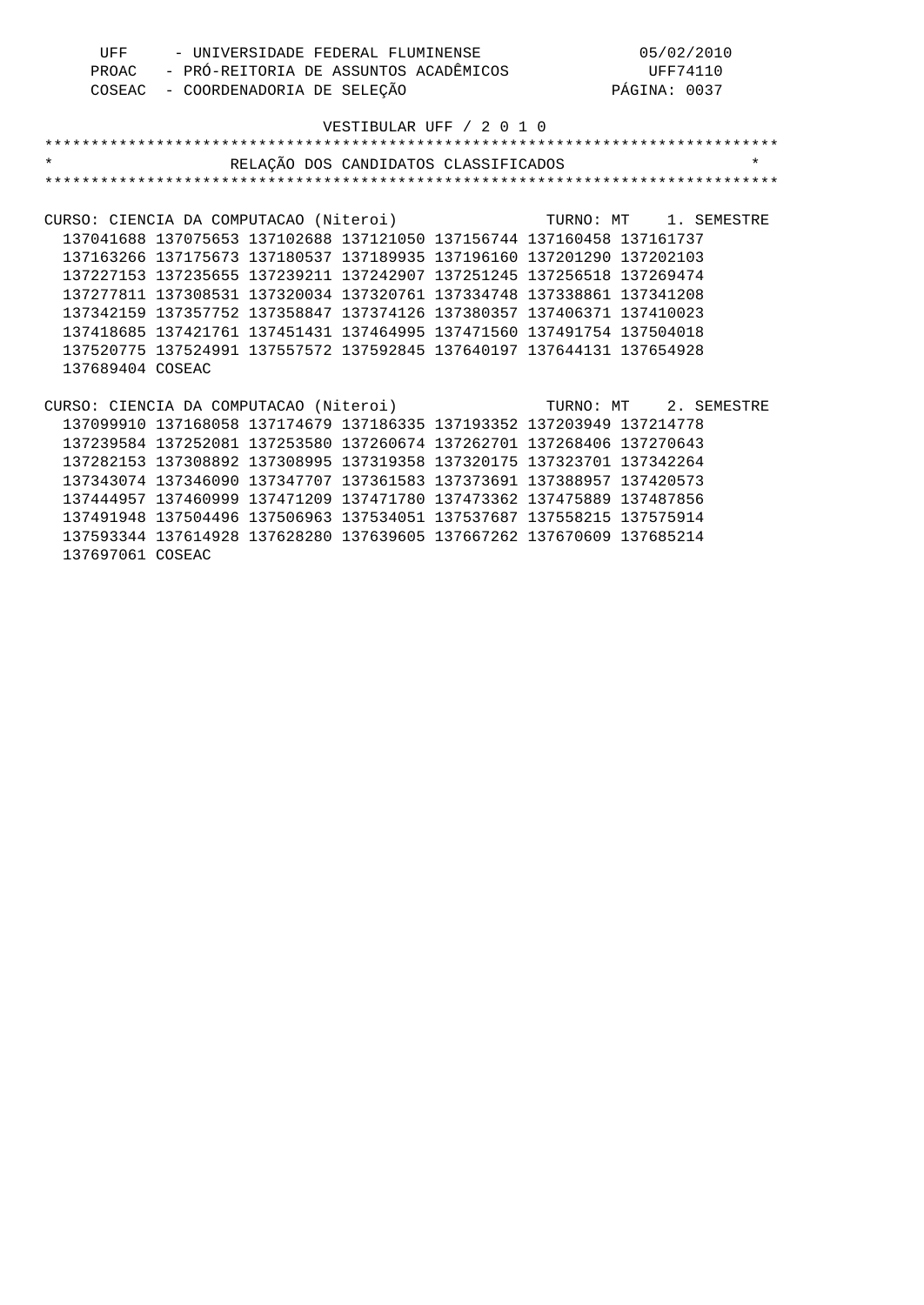| UFF | - UNIVERSIDADE FEDERAL FLUMINENSE           | 05/02/2010   |
|-----|---------------------------------------------|--------------|
|     | PROAC - PRÓ-REITORIA DE ASSUNTOS ACADÊMICOS | UFF74110     |
|     | COSEAC - COORDENADORIA DE SELEÇÃO           | PÁGINA: 0038 |

| $\star$                                                               | RELAÇÃO DOS CANDIDATOS CLASSIFICADOS |  |                       | $\star$ |
|-----------------------------------------------------------------------|--------------------------------------|--|-----------------------|---------|
|                                                                       |                                      |  |                       |         |
|                                                                       |                                      |  |                       |         |
| CURSO: ESTATISTICA                                                    |                                      |  | TURNO: MT 1. SEMESTRE |         |
| 139088698 139156342 139183682 139200492 139211233 139220466 139232380 |                                      |  |                       |         |
| 139248315 139270239 139307628 139308397 139339205 139382953 139392312 |                                      |  |                       |         |
| 139412980 139423484 139423642 139459122 139495451 139506755 139523026 |                                      |  |                       |         |
| 139526028 139562163 139575897 139624181 139625496 139641115 139651770 |                                      |  |                       |         |
| 139666866 139680161 COSEAC                                            |                                      |  |                       |         |
|                                                                       |                                      |  |                       |         |
| CURSO: ESTATISTICA                                                    |                                      |  | TURNO: MT 2. SEMESTRE |         |
| 139204539 139214912 139237249 139250992 139273619 139279754 139333172 |                                      |  |                       |         |
| 139400080 139419859 139420729 139425456 139430073 139434433 139520218 |                                      |  |                       |         |
| 139524185 139525696 139539192 139557170 139565921 139575330 139580725 |                                      |  |                       |         |
| 139585543 139600159 139600329 139646488 139667327 139667717 139682212 |                                      |  |                       |         |

139682353 139699435 COSEAC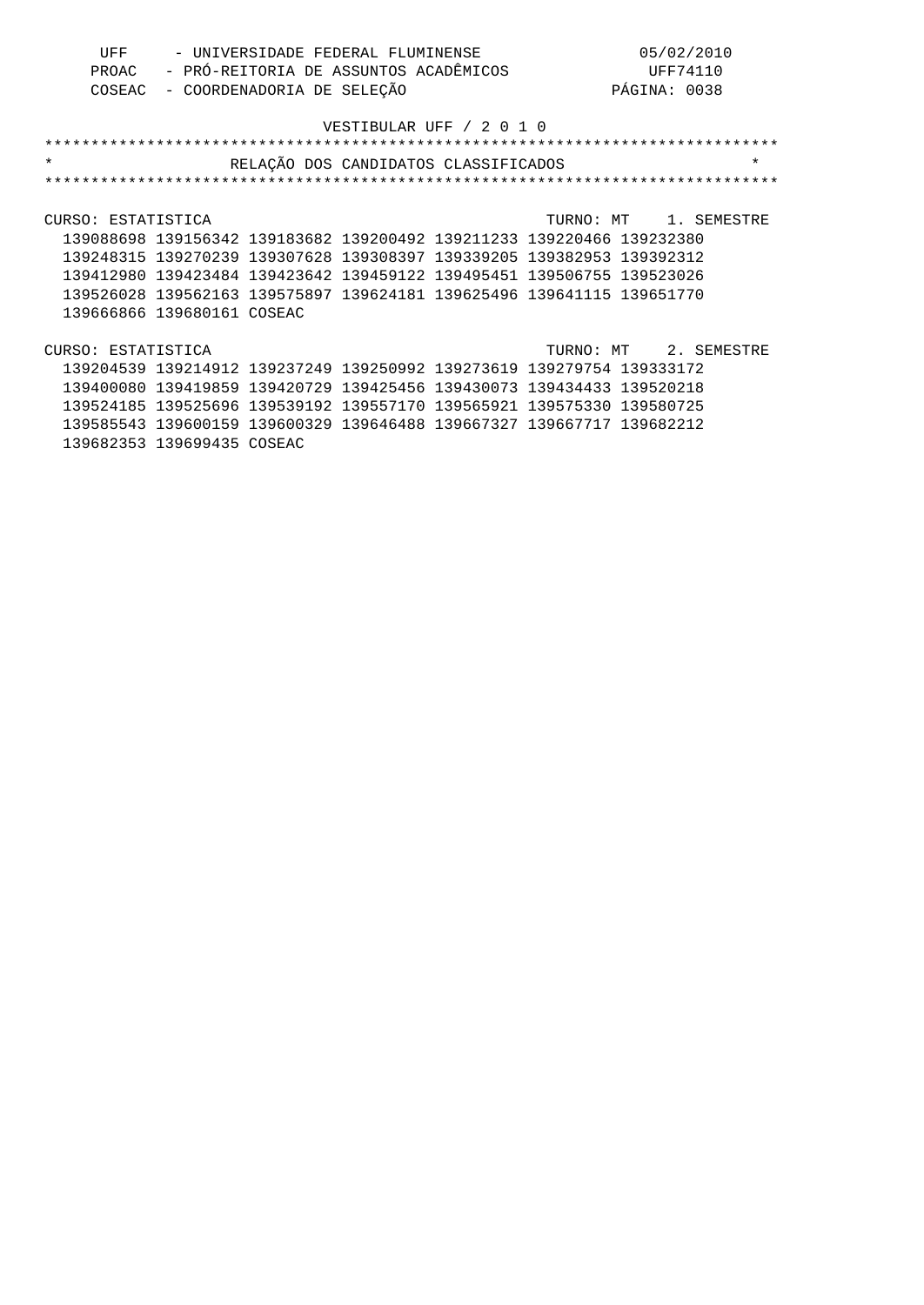| UFF | - UNIVERSIDADE FEDERAL FLUMINENSE           | 05/02/2010   |
|-----|---------------------------------------------|--------------|
|     | PROAC - PRÓ-REITORIA DE ASSUNTOS ACADÊMICOS | UFF74110     |
|     | COSEAC - COORDENADORIA DE SELEÇÃO           | PÁGINA: 0039 |

## \*\*\*\*\*\*\*\*\*\*\*\*\*\*\*\*\*\*\*\*\*\*\*\*\*\*\*\*\*\*\*\*\*\*\*\*\*\*\*\*\*\*\*\*\*\*\*\*\*\*\*\*\*\*\*\*\*\*\*\*\*\*\*\*\*\*\*\*\*\*\*\*\*\*\*\*\*\*\* \* RELAÇÃO DOS CANDIDATOS CLASSIFICADOS \* \*\*\*\*\*\*\*\*\*\*\*\*\*\*\*\*\*\*\*\*\*\*\*\*\*\*\*\*\*\*\*\*\*\*\*\*\*\*\*\*\*\*\*\*\*\*\*\*\*\*\*\*\*\*\*\*\*\*\*\*\*\*\*\*\*\*\*\*\*\*\*\*\*\*\*\*\*\*\*

CURSO: FISICA - Licenciatura Noturna (Niteroi) TURNO: NO 1. SEMESTRE 140018631 140030249 140074465 140086224 140137554 140143589 140232304 140336667 140361911 140405676 140416431 140418661 140479809 140485080 140514544 140519532 140557077 140562072 140562709 140565684 140593265 140651457 140676744 140691811 COSEAC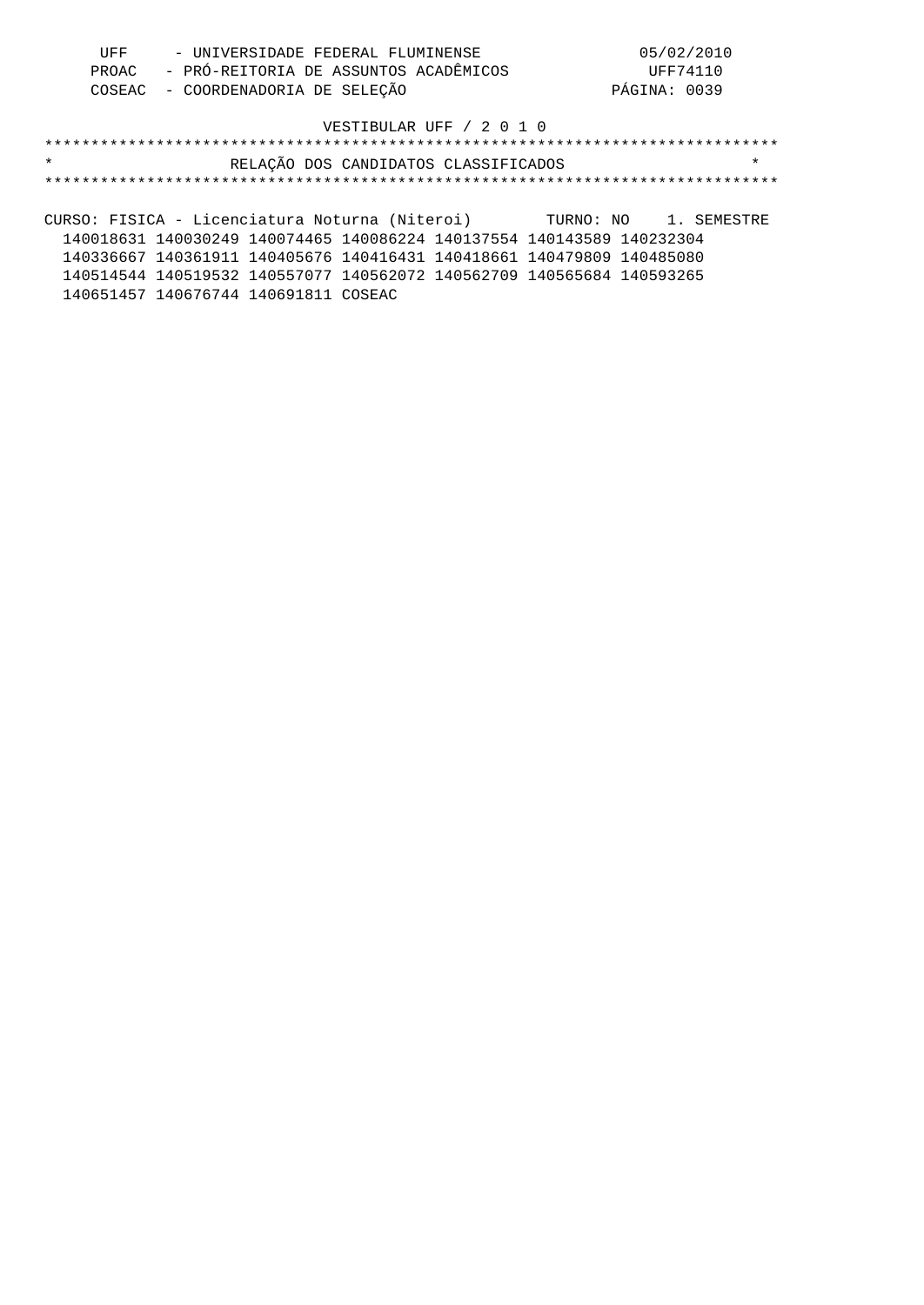| UFF - UNIVERSIDADE FEDERAL FLUMINENSE                                 | 05/02/2010                                                                                               |
|-----------------------------------------------------------------------|----------------------------------------------------------------------------------------------------------|
|                                                                       |                                                                                                          |
|                                                                       | PROAC - PRÓ-REITORIA DE ASSUNTOS ACADÊMICOS (UFF74110<br>COSEAC - COORDENADORIA DE SELEÇÃO (PÁGINA: 0040 |
|                                                                       |                                                                                                          |
|                                                                       | VESTIBULAR UFF / 2 0 1 0                                                                                 |
|                                                                       |                                                                                                          |
| $\star$                                                               | RELAÇÃO DOS CANDIDATOS CLASSIFICADOS<br>$\star$                                                          |
|                                                                       |                                                                                                          |
|                                                                       |                                                                                                          |
|                                                                       | CURSO: FISICA - Lic. e/ou Bachar. (Niteroi) TURNO: TN 1. SEMESTRE                                        |
|                                                                       | 141055615 141143876 141163113 141167523 141184387 141189806 141204204                                    |
| 141215784 141215980 141220703 141242191 141273889 141279211 141282115 |                                                                                                          |
| 141286599 141302367 141330637 141375883 141387563 141391239 141404244 |                                                                                                          |
| 141416259 141421242 141424531 141430255 141450530 141452069 141454732 |                                                                                                          |
| 141485884 141491974 141492459 141497784 141499342 141505476 141516437 |                                                                                                          |
|                                                                       | 141522589 141537912 141548741 141578459 141610518 141646971 141657487                                    |
| 141657762 141695166 141696677 141700193 141701032 141701915 COSEAC    |                                                                                                          |
|                                                                       |                                                                                                          |
|                                                                       | CURSO: FISICA - Lic. e/ou Bachar. (Niteroi) TURNO: TN 2. SEMESTRE                                        |
|                                                                       | 141008193 141022113 141022840 141023820 141032443 141047618 141100862                                    |
|                                                                       | 141174241 141185240 141200569 141221367 141264216 141294900 141304482                                    |
| 141310106 141323763 141324705 141330120 141337582 141346167 141351021 |                                                                                                          |
| 141351033 141353469 141363488 141371825 141378237 141417370 141425999 |                                                                                                          |
| 141434392 141446694 141475190 141509874 141516906 141529238 141553083 |                                                                                                          |
|                                                                       | 141556281 141577376 141590067 141594764 141615972 141621672 141639734                                    |
| 141649650 141653986 141659239 141668228 141679186 141705404 COSEAC    |                                                                                                          |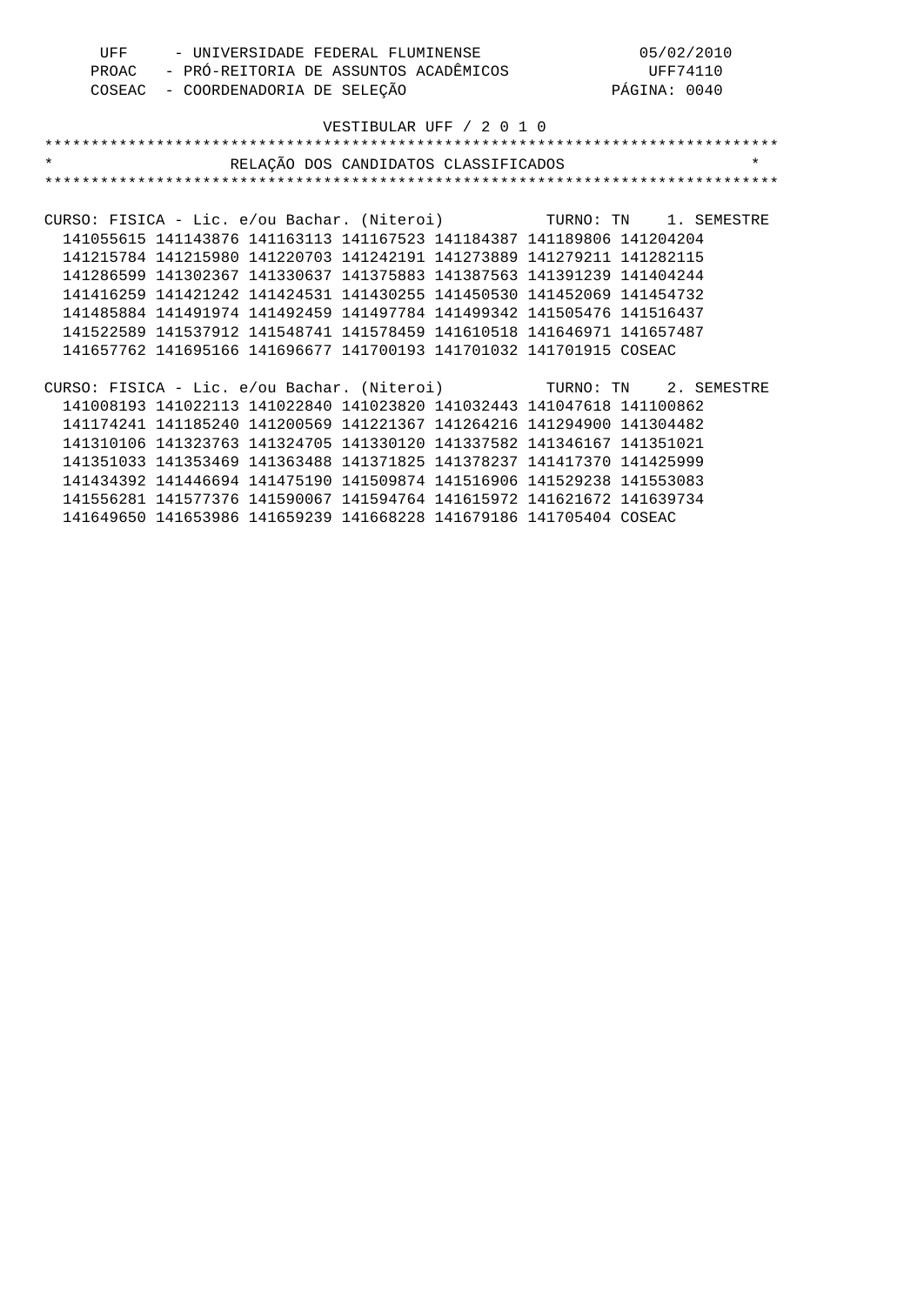| UFF | - UNIVERSIDADE FEDERAL FLUMINENSE           | 05/02/2010   |
|-----|---------------------------------------------|--------------|
|     | PROAC - PRÓ-REITORIA DE ASSUNTOS ACADÊMICOS | UFF74110     |
|     | COSEAC - COORDENADORIA DE SELEÇÃO           | PÁGINA: 0041 |

| $\star$          |                                                                       |  | RELAÇÃO DOS CANDIDATOS CLASSIFICADOS |                       | $\star$ |
|------------------|-----------------------------------------------------------------------|--|--------------------------------------|-----------------------|---------|
|                  |                                                                       |  |                                      |                       |         |
|                  |                                                                       |  |                                      |                       |         |
| CURSO: GEOFISICA |                                                                       |  |                                      | TURNO: IN 1. SEMESTRE |         |
|                  | 142153285 142163620 142167614 142170661 142172140 142203298 142213231 |  |                                      |                       |         |
|                  | 142255552 142263834 142281678 142302769 142302795 142353328 142356447 |  |                                      |                       |         |
|                  | 142369298 142377116 142384690 142387288 142392958 142402961 142455281 |  |                                      |                       |         |
|                  | 142463800 142473001 142482741 142524824 142539362 142542591 142581169 |  |                                      |                       |         |
|                  | 142608199 142635520 COSEAC                                            |  |                                      |                       |         |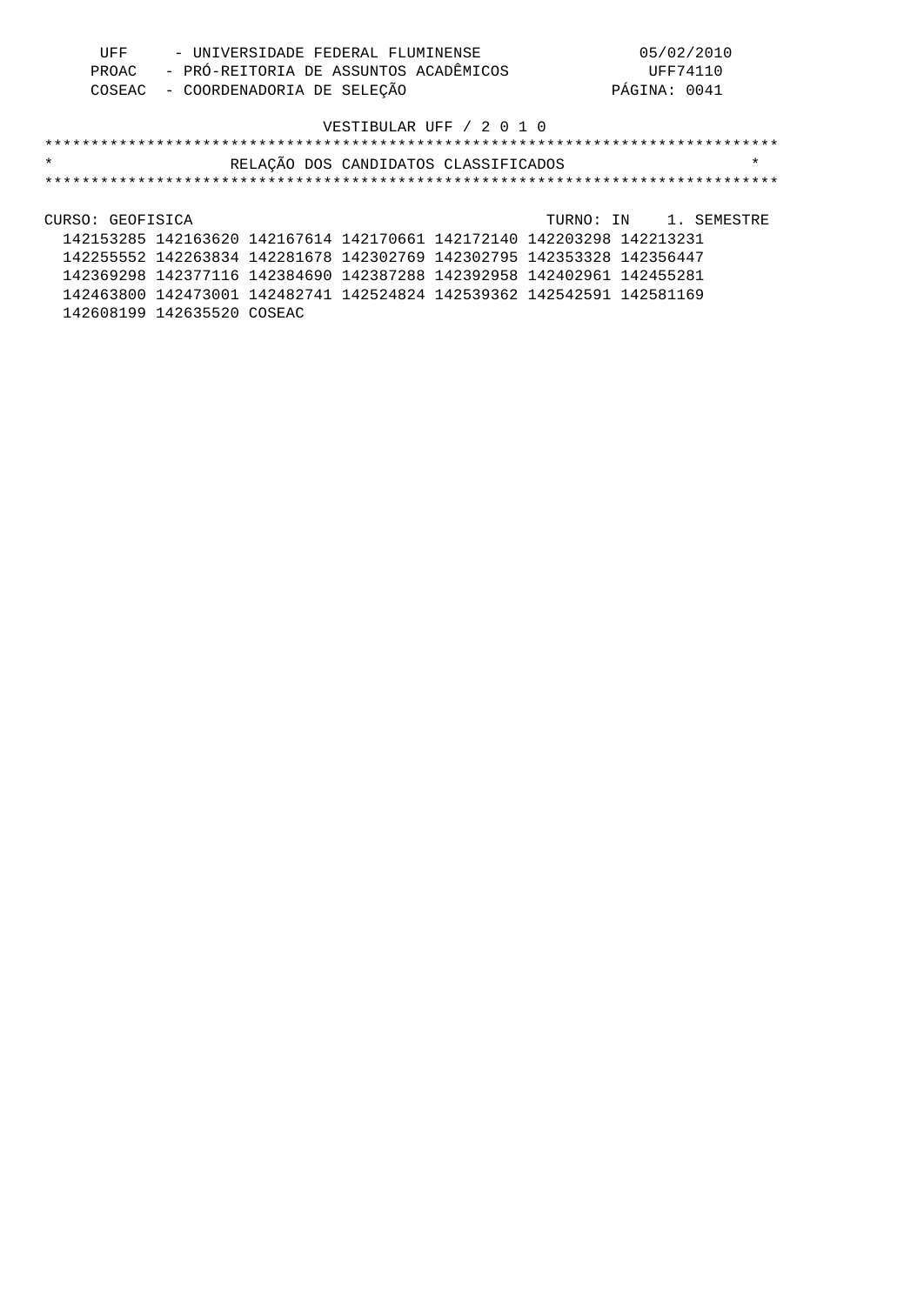| UFF   | - UNIVERSIDADE FEDERAL FLUMINENSE     | 05/02/2010   |
|-------|---------------------------------------|--------------|
| PROAC | - PRÓ-REITORIA DE ASSUNTOS ACADÊMICOS | UFF74110     |
|       | COSEAC - COORDENADORIA DE SELEÇÃO     | PÁGINA: 0042 |

| $\star$                                                                  | RELAÇÃO DOS CANDIDATOS CLASSIFICADOS | $\star$ |
|--------------------------------------------------------------------------|--------------------------------------|---------|
|                                                                          |                                      |         |
|                                                                          |                                      |         |
| CURSO: MATEMATICA - Licenciatura Noturna (Niteroi) TURNO: NO 1. SEMESTRE |                                      |         |
| 143003612 143006341 143006365 143006975 143014130 143018289 143018291    |                                      |         |
| 143018459 143018825 143024850 143043399 143045957 143055964 143069147    |                                      |         |
| 143090146 143102640 143112839 143122470 143134198 143135403 143137322    |                                      |         |
| 143139227 143226214 143232469 143266173 143295370 143296374 143299883    |                                      |         |
| 143313811 143317063 143323452 143337831 143347513 143356588 143369597    |                                      |         |
| 143383464 143386741 143394839 143395663 143420808 143443202 143458623    |                                      |         |
| 143465858 143499029 143515770 143522890 143559271 143561030 143564434    |                                      |         |
| 143583349 143587357 143588129 143618285 143639069 143644301 143650427    |                                      |         |
| 143651316 143660549 143665159 143670312 143673704 143677243 143689399    |                                      |         |

CURSO: MATEMATICA - Licenciatura Noturna (Niteroi) TURNO: NO 2. SEMESTRE 143046121 143071475 143078916 143360539 143538655 143544692 143597687

143697372 143698003 143698716 143698807 143699289 143703717 143708224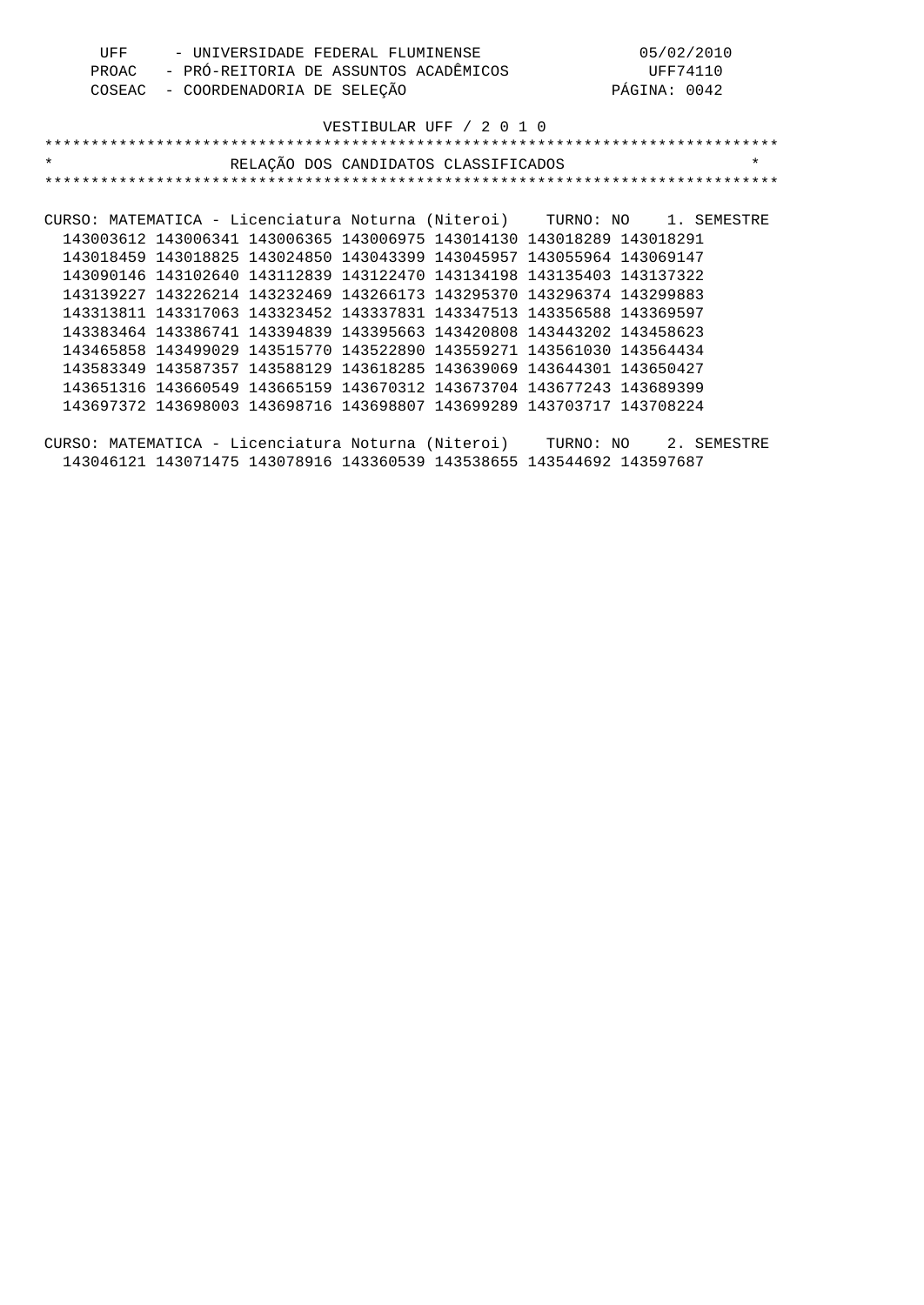| UFF                                                                   |                                             |                            | - UNIVERSIDADE FEDERAL FLUMINENSE              |                                                                       |          | 05/02/2010   |         |
|-----------------------------------------------------------------------|---------------------------------------------|----------------------------|------------------------------------------------|-----------------------------------------------------------------------|----------|--------------|---------|
|                                                                       | PROAC - PRÓ-REITORIA DE ASSUNTOS ACADÊMICOS |                            |                                                |                                                                       | UFF74110 |              |         |
| COSEAC                                                                |                                             | - COORDENADORIA DE SELEÇÃO |                                                |                                                                       |          | PÁGINA: 0043 |         |
|                                                                       |                                             |                            |                                                |                                                                       |          |              |         |
|                                                                       |                                             |                            |                                                | VESTIBULAR UFF / 2 0 1 0                                              |          |              |         |
|                                                                       |                                             |                            |                                                |                                                                       |          |              |         |
| $\star$                                                               |                                             |                            |                                                | RELAÇÃO DOS CANDIDATOS CLASSIFICADOS                                  |          |              | $\star$ |
|                                                                       |                                             |                            |                                                |                                                                       |          |              |         |
|                                                                       |                                             |                            |                                                |                                                                       |          |              |         |
| CURSO: MATEMATICA - Lic. e/ou Bachar. (Niteroi) TURNO: MT 1. SEMESTRE |                                             |                            |                                                |                                                                       |          |              |         |
|                                                                       |                                             |                            |                                                | 144006298 144017754 144024549 144049719 144057015 144072948 144080969 |          |              |         |
|                                                                       |                                             |                            |                                                | 144122078 144150661 144157877 144159162 144161115 144180161 144183917 |          |              |         |
|                                                                       |                                             |                            |                                                | 144188498 144204979 144218542 144235057 144236104 144238803 144242763 |          |              |         |
|                                                                       |                                             |                            |                                                | 144256166 144260961 144269967 144271776 144274429 144293645 144297433 |          |              |         |
|                                                                       |                                             |                            |                                                | 144300307 144303907 144304169 144304779 144321478 144334956 144335780 |          |              |         |
|                                                                       |                                             |                            |                                                | 144368969 144382642 144386052 144395807 144396277 144430750 144441292 |          |              |         |
|                                                                       |                                             |                            |                                                | 144448472 144479768 144483939 144486838 144492514 144493178 144495243 |          |              |         |
|                                                                       |                                             |                            |                                                | 144506157 144512601 144519752 144520191 144536982 144545361 144545713 |          |              |         |
|                                                                       |                                             |                            |                                                | 144549771 144556798 144561482 144563947 144567723 144601969 144660185 |          |              |         |
|                                                                       |                                             |                            |                                                | 144677736 144687602 144696471 144696598 144700492 144703858 144707361 |          |              |         |
|                                                                       |                                             |                            |                                                |                                                                       |          |              |         |
| CURSO: MATEMATICA - Lic. e/ou Bachar. (Niteroi) TURNO: MT 2. SEMESTRE |                                             |                            |                                                |                                                                       |          |              |         |
|                                                                       |                                             |                            |                                                | 144007369 144010770 144021872 144028193 144034568 144043571 144053241 |          |              |         |
|                                                                       |                                             |                            |                                                | 144065622 144077089 144093784 144096671 144098356 144109789 144121139 |          |              |         |
|                                                                       |                                             |                            |                                                | 144126397 144137906 144165484 144175269 144201082 144221549 144235459 |          |              |         |
|                                                                       |                                             |                            |                                                | 144238683 144304016 144304743 144320589 144327525 144329444 144343347 |          |              |         |
|                                                                       |                                             |                            |                                                | 144351966 144362977 144402375 144425200 144438960 144449347 144452928 |          |              |         |
|                                                                       |                                             |                            |                                                | 144471596 144483331 144500012 144505787 144507618 144520335 144524551 |          |              |         |
|                                                                       |                                             |                            |                                                | 144536578 144554879 144557912 144565139 144572065 144579996 144597211 |          |              |         |
|                                                                       |                                             |                            |                                                | 144628084 144645616 144661490 144665288 144674485 144687054 144687468 |          |              |         |
|                                                                       |                                             |                            | 144688711 144690415 144707282 144707907 COSEAC |                                                                       |          |              |         |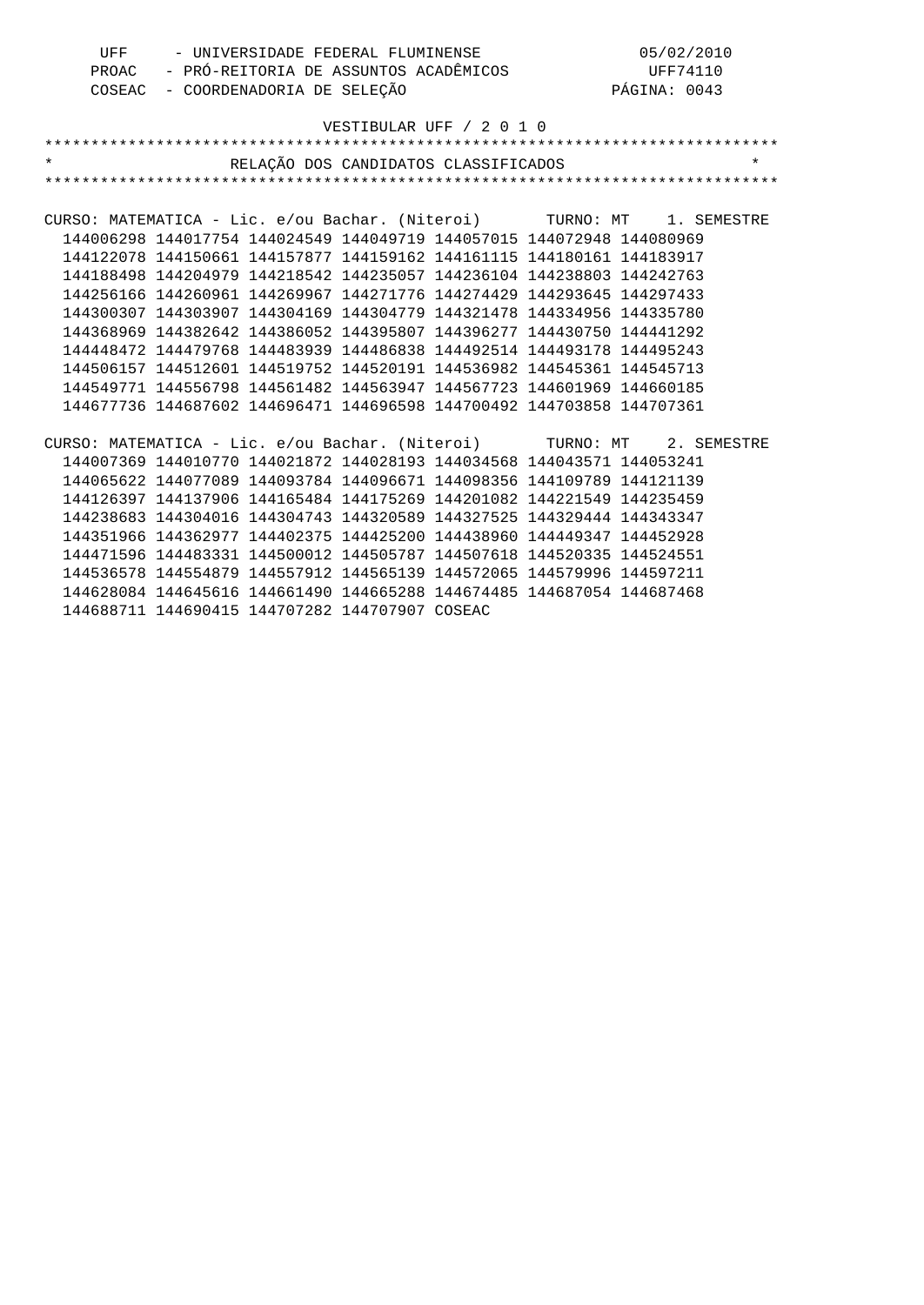| UFF | - UNIVERSIDADE FEDERAL FLUMINENSE           | 05/02/2010   |
|-----|---------------------------------------------|--------------|
|     | PROAC - PRÓ-REITORIA DE ASSUNTOS ACADÊMICOS | UFF74110     |
|     | COSEAC - COORDENADORIA DE SELEÇÃO           | PÁGINA: 0044 |

| $\star$                                                               | RELAÇÃO DOS CANDIDATOS CLASSIFICADOS |  |                       | $\star$ |
|-----------------------------------------------------------------------|--------------------------------------|--|-----------------------|---------|
|                                                                       |                                      |  |                       |         |
|                                                                       |                                      |  |                       |         |
| CURSO: ENGENHARIA OUIMICA                                             |                                      |  | TURNO: IN 1. SEMESTRE |         |
| 145157724 145160812 145165460 145168632 145182872 145183060 145184375 |                                      |  |                       |         |
| 145187169 145187810 145189167 145194497 145194875 145207490 145215801 |                                      |  |                       |         |
| 145219728 145221331 145229266 145233671 145241018 145245650 145245832 |                                      |  |                       |         |
| 145247139 145249199 145250253 145263937 145269319 145288975 145290540 |                                      |  |                       |         |
| 145310962 145319516 145322587 145347977 145350376 145358990 145362367 |                                      |  |                       |         |
| 145364597 145428551 145449696 145459251 145466228 145480054 145493099 |                                      |  |                       |         |
| 145498219 145529616 145707672 COSEAC                                  |                                      |  |                       |         |
|                                                                       |                                      |  |                       |         |
| CURSO: ENGENHARIA OUIMICA                                             |                                      |  | TURNO: IN 2. SEMESTRE |         |
| 145155790 145157396 145170324 145171988 145173560 145179423 145182884 |                                      |  |                       |         |
| 145188101 145192205 145202397 145210253 145222177 145229620 145229814 |                                      |  |                       |         |
| 145231477 145240272 145241006 145242115 145245698 145247452 145252005 |                                      |  |                       |         |
| 145268951 145287165 145287402 145293140 145294845 145299833 145304212 |                                      |  |                       |         |
| 145321246 145340981 145342393 145347197 145368804 145436493 145452887 |                                      |  |                       |         |
| 145453867 145482545 145499079 145510237 145512431 145549331 145550380 |                                      |  |                       |         |
| 145552637 145579300 145641749 COSEAC                                  |                                      |  |                       |         |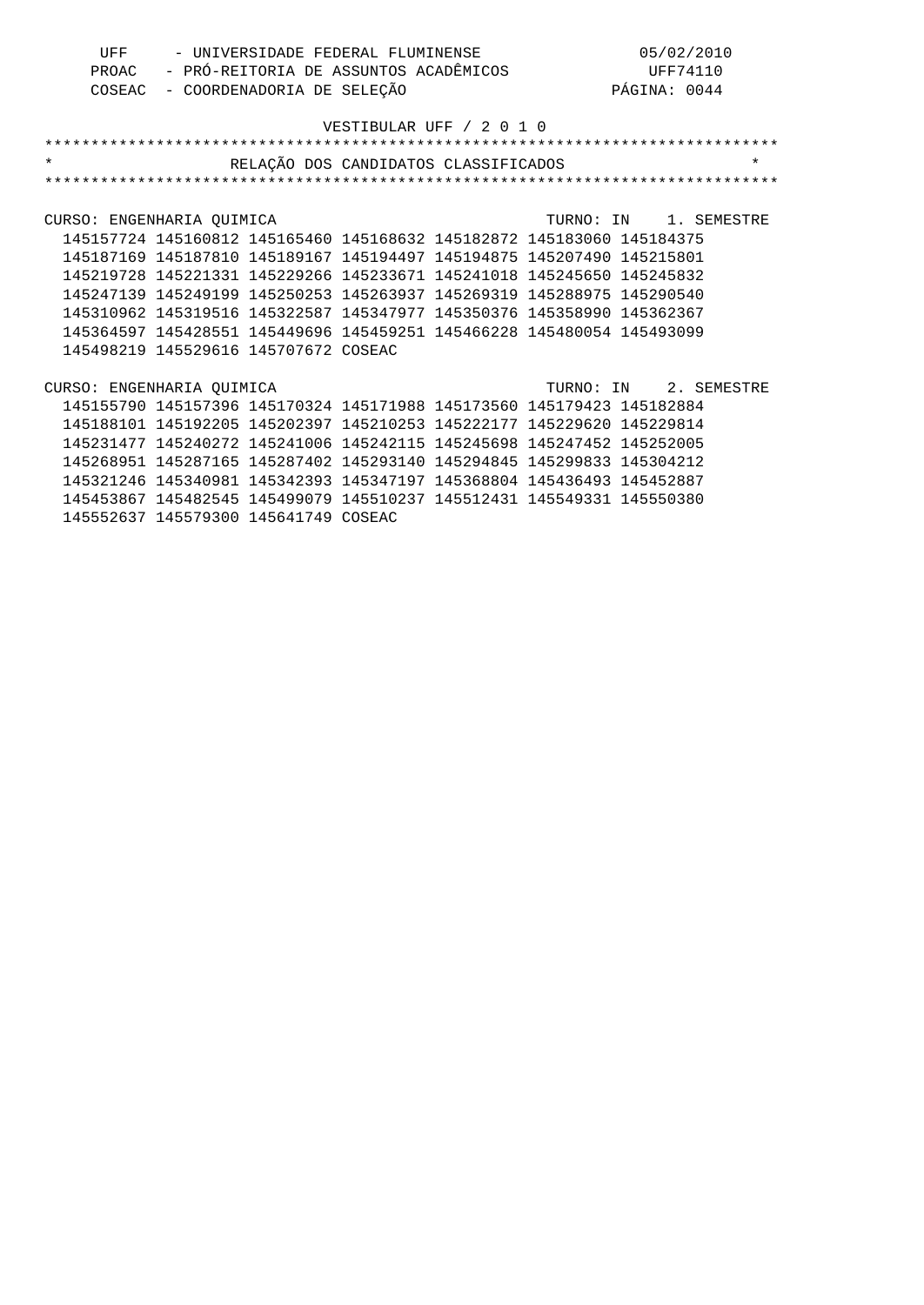| UFF | - UNIVERSIDADE FEDERAL FLUMINENSE           | 05/02/2010   |
|-----|---------------------------------------------|--------------|
|     | PROAC - PRÓ-REITORIA DE ASSUNTOS ACADÊMICOS | UFF74110     |
|     | COSEAC - COORDENADORIA DE SELEÇÃO           | PÁGINA: 0045 |

### \*\*\*\*\*\*\*\*\*\*\*\*\*\*\*\*\*\*\*\*\*\*\*\*\*\*\*\*\*\*\*\*\*\*\*\*\*\*\*\*\*\*\*\*\*\*\*\*\*\*\*\*\*\*\*\*\*\*\*\*\*\*\*\*\*\*\*\*\*\*\*\*\*\*\*\*\*\*\* \* RELAÇÃO DOS CANDIDATOS CLASSIFICADOS \* \*\*\*\*\*\*\*\*\*\*\*\*\*\*\*\*\*\*\*\*\*\*\*\*\*\*\*\*\*\*\*\*\*\*\*\*\*\*\*\*\*\*\*\*\*\*\*\*\*\*\*\*\*\*\*\*\*\*\*\*\*\*\*\*\*\*\*\*\*\*\*\*\*\*\*\*\*\*\*

CURSO: QUIMICA - Licenciatura Noturna (Niteroi) TURNO: NO 1. SEMESTRE 146034738 146113625 146170752 146179629 146198170 146251609 146359700 146366208 146366674 146426046 146427507 146430190 146478104 146498233 146543040 146556803 146639681 146657188 146671677 146675831 COSEAC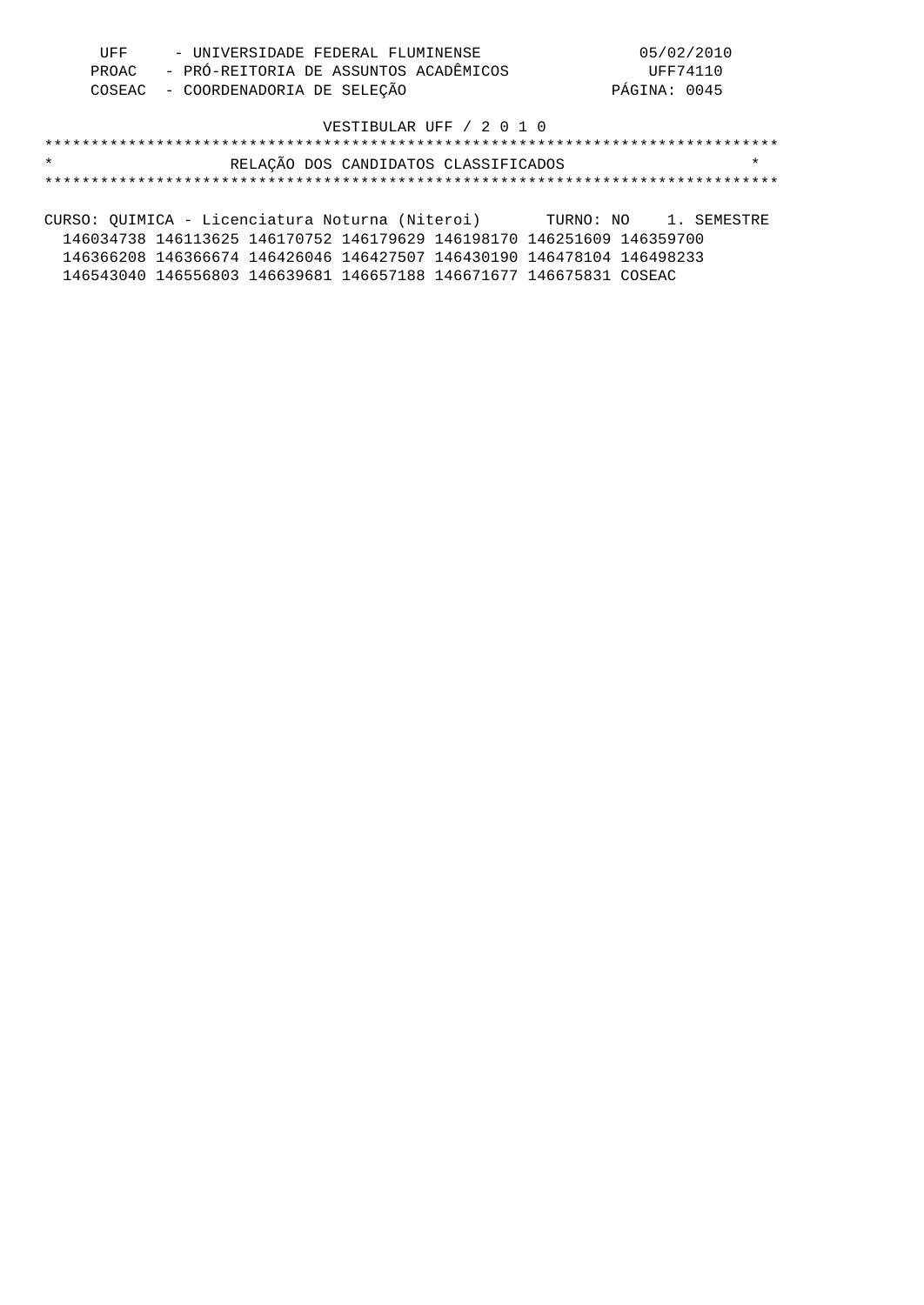| UFF | - UNIVERSIDADE FEDERAL FLUMINENSE           | 05/02/2010   |
|-----|---------------------------------------------|--------------|
|     | PROAC - PRÓ-REITORIA DE ASSUNTOS ACADÊMICOS | UFF74110     |
|     | COSEAC - COORDENADORIA DE SELEÇÃO           | PÁGINA: 0046 |

|  | RELAÇÃO DOS CANDIDATOS CLASSIFICADOS |  |
|--|--------------------------------------|--|
|  |                                      |  |

CURSO: QUIMICA - Licenciatura e/ou Bacharelado TURNO: IN 1. SEMESTRE 147121256 147129193 147129399 147170178 147186012 147220428 147259388 147267024 147280038 147288365 147311825 147337269 147346636 147357817 147413843 147440406 147476649 147549575 147585440 147642951 COSEAC

| CURSO: OUIMICA - Licenciatura e/ou Bacharelado |                                                                       |  |  | TURNO: IN 2. SEMESTRE |
|------------------------------------------------|-----------------------------------------------------------------------|--|--|-----------------------|
|                                                | 147006717 147190714 147228004 147257744 147274924 147297213 147306674 |  |  |                       |
|                                                | 147315285 147357154 147409347 147412057 147430059 147451364 147519568 |  |  |                       |
|                                                | 147569111 147574635 147591047 147639758 147654760 147681048 COSEAC    |  |  |                       |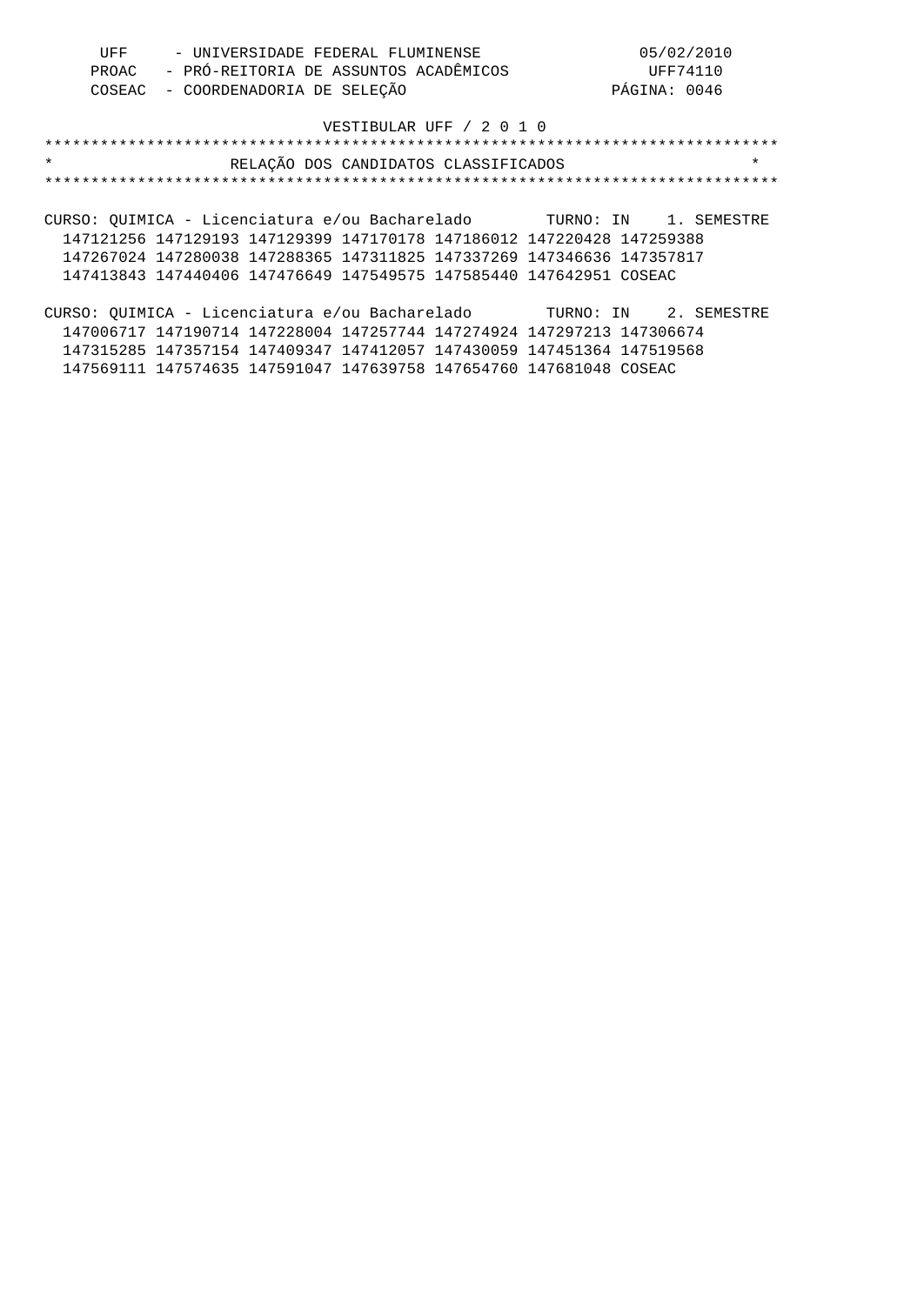| UFF | - UNIVERSIDADE FEDERAL FLUMINENSE           | 05/02/2010   |
|-----|---------------------------------------------|--------------|
|     | PROAC - PRÓ-REITORIA DE ASSUNTOS ACADÊMICOS | UFF74110     |
|     | COSEAC - COORDENADORIA DE SELEÇÃO           | PÁGINA: 0047 |

| $\star$<br>RELAÇÃO DOS CANDIDATOS CLASSIFICADOS                       | $\star$               |
|-----------------------------------------------------------------------|-----------------------|
|                                                                       |                       |
|                                                                       |                       |
| CURSO: OUIMICA INDUSTRIAL                                             | TURNO: IN 1. SEMESTRE |
| 148150764 148161957 148240973 148274170 148286305 148297732 148326557 |                       |
| 148407105 148422179 148426498 148429244 148444593 148447741 148456077 |                       |
| 148488290 148514403 148535043 148586028 148595603 148661610 COSEAC    |                       |
|                                                                       |                       |
| CURSO: OUIMICA INDUSTRIAL                                             | TURNO: IN 2. SEMESTRE |

 148088131 148152798 148153259 148156172 148156407 148194655 148265208 148269357 148272005 148283690 148284204 148346985 148360369 148442193 148443329 148459964 148461979 148485810 148518203 148664791 COSEAC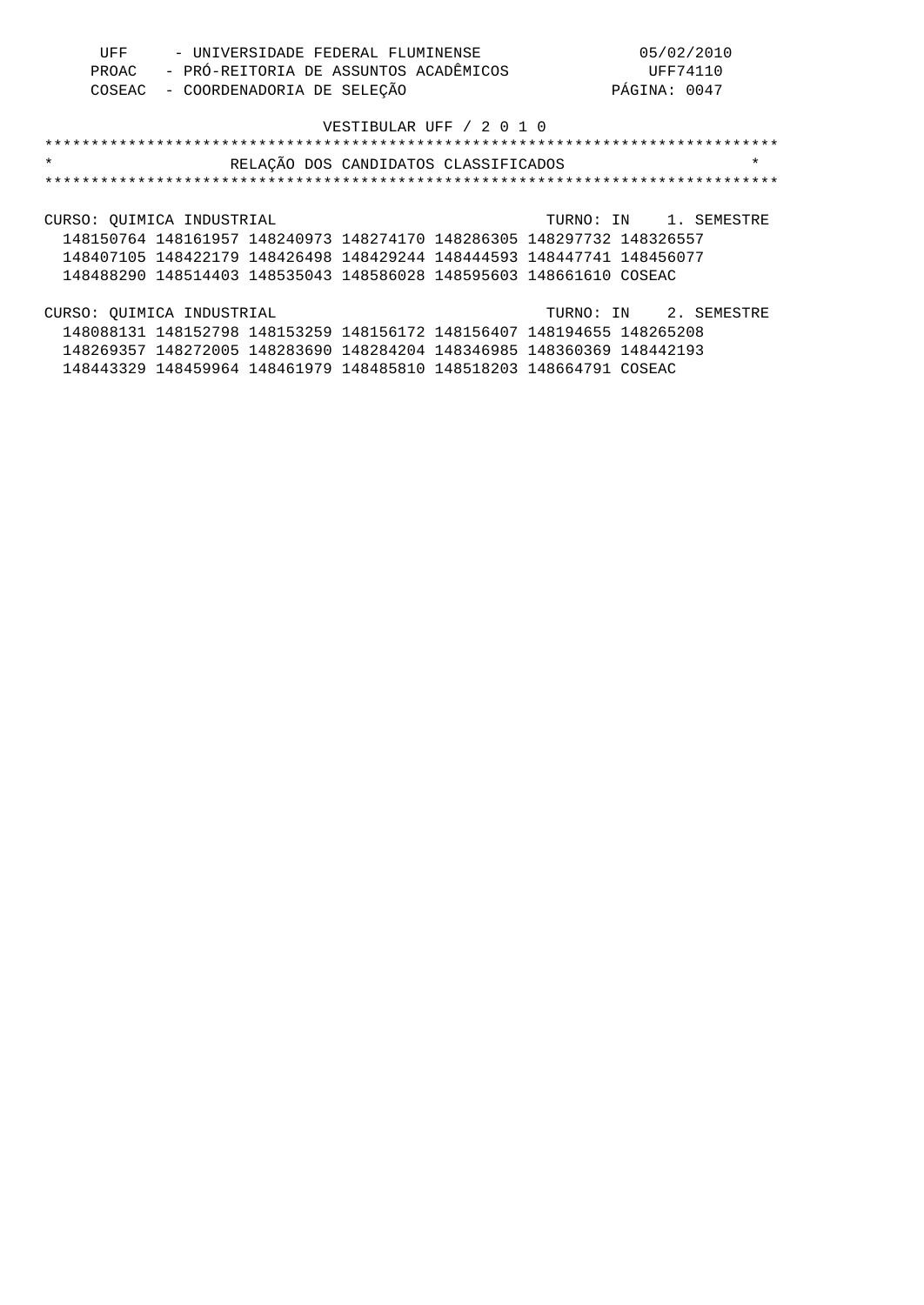| UFF | - UNIVERSIDADE FEDERAL FLUMINENSE           | 05/02/2010   |
|-----|---------------------------------------------|--------------|
|     | PROAC - PRÓ-REITORIA DE ASSUNTOS ACADÊMICOS | UFF74110     |
|     | COSEAC - COORDENADORIA DE SELEÇÃO           | PÁGINA: 0048 |

| $\star$                                                               | RELAÇÃO DOS CANDIDATOS CLASSIFICADOS | $\star$               |
|-----------------------------------------------------------------------|--------------------------------------|-----------------------|
|                                                                       |                                      |                       |
|                                                                       |                                      |                       |
| CURSO: RELACOES INTERNACIONAIS                                        |                                      | TURNO: MA 1. SEMESTRE |
| 149152762 149171732 149176603 149184492 149187028 149203080 149214041 |                                      |                       |
| 149229785 149232110 149251879 149254699 149290124 149328529 149336978 |                                      |                       |
| 149345515 149352324 149364494 149368141 149369418 149391291 149396978 |                                      |                       |
| 149408094 149411247 149433221 149478570 149495554 149518667 149545270 |                                      |                       |
| 149589123 149633821 COSEAC                                            |                                      |                       |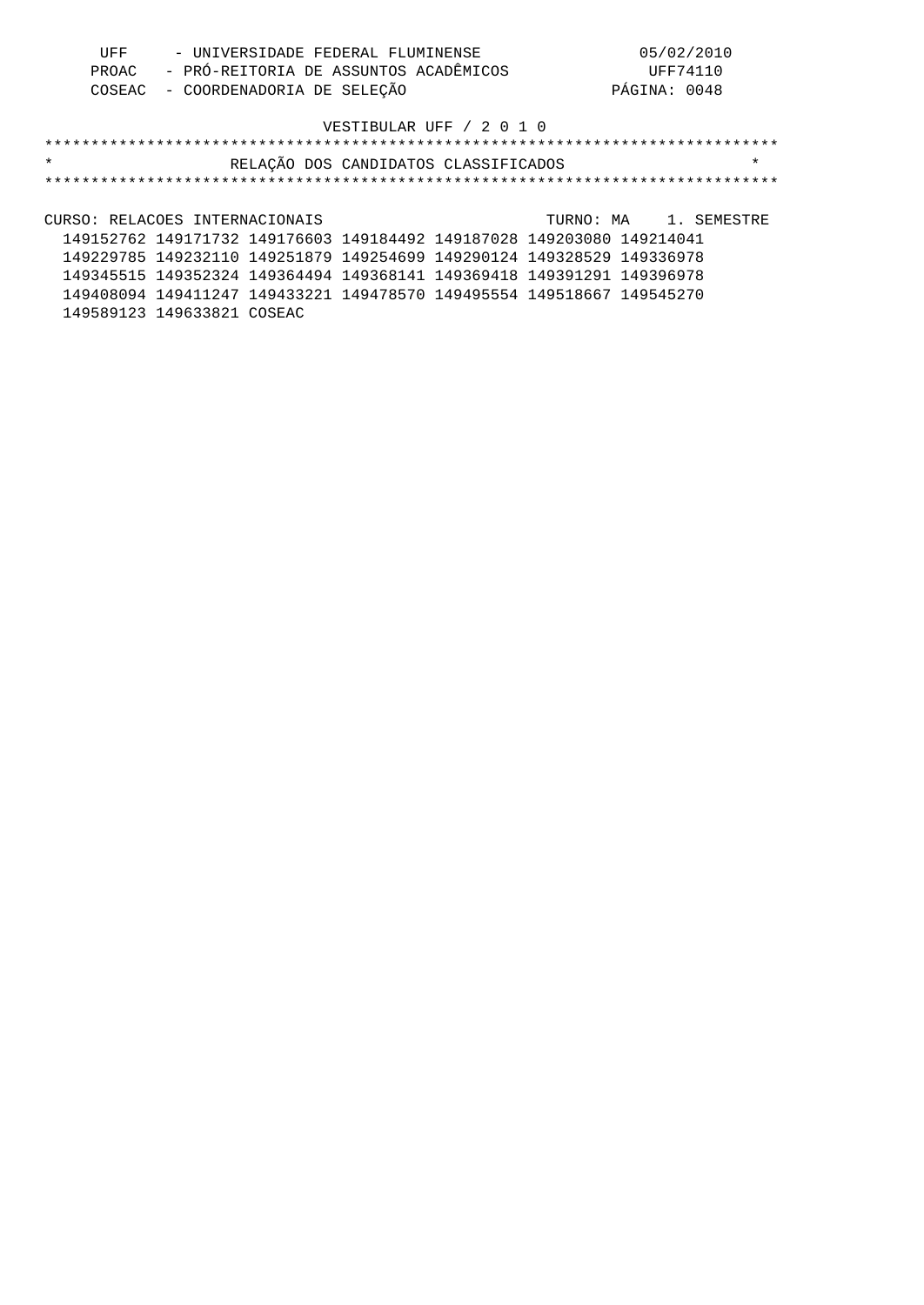| UFF | - UNIVERSIDADE FEDERAL FLUMINENSE           | 05/02/2010   |
|-----|---------------------------------------------|--------------|
|     | PROAC - PRÓ-REITORIA DE ASSUNTOS ACADÊMICOS | UFF74110     |
|     | COSEAC - COORDENADORIA DE SELEÇÃO           | PÁGINA: 0049 |

| $\star$<br>RELAÇÃO DOS CANDIDATOS CLASSIFICADOS                        | $\star$ |
|------------------------------------------------------------------------|---------|
|                                                                        |         |
|                                                                        |         |
| CURSO: FILOSOFIA - Lic. e/ou Bacharelado Manuel TURNO: MAnuel SEMESTRE |         |
| 150052651 150079702 150097766 150099257 150122640 150153493 150157736  |         |
| 150184870 150196990 150210722 150273475 150321155 150324418 150366167  |         |
| 150438130 150505634 150533899 150563985 150580610 150583739 150596554  |         |
| 150609870 150617059 150627250 150629014 150640185 150647494 150647688  |         |
| 150650049 150657528 150657994 150660173 150665202 150666969 150677671  |         |
| 150681737 150684521 150686971 150687315 150693778 COSEAC               |         |
|                                                                        |         |
| CURSO: FILOSOFIA - Lic. e/ou Bacharelado Marti TURNO: MA 2. SEMESTRE   |         |
| 150016516 150024953 150047448 150275942 150282830 150302616 150302824  |         |
| 150369779 150390156 150438166 150442882 150476699 150505103 150512522  |         |
| 150525050 150537065 150541092 150560660 150582682 150602169 150602377  |         |
| 150608058 150608216 150620850 150624466 150632164 150632358 150633156  |         |
| 150635439 150645197 150645276 150650673 150653261 150653807 150658144  |         |
| 150662872 150673572 150679655 150685628 150686206 COSEAC               |         |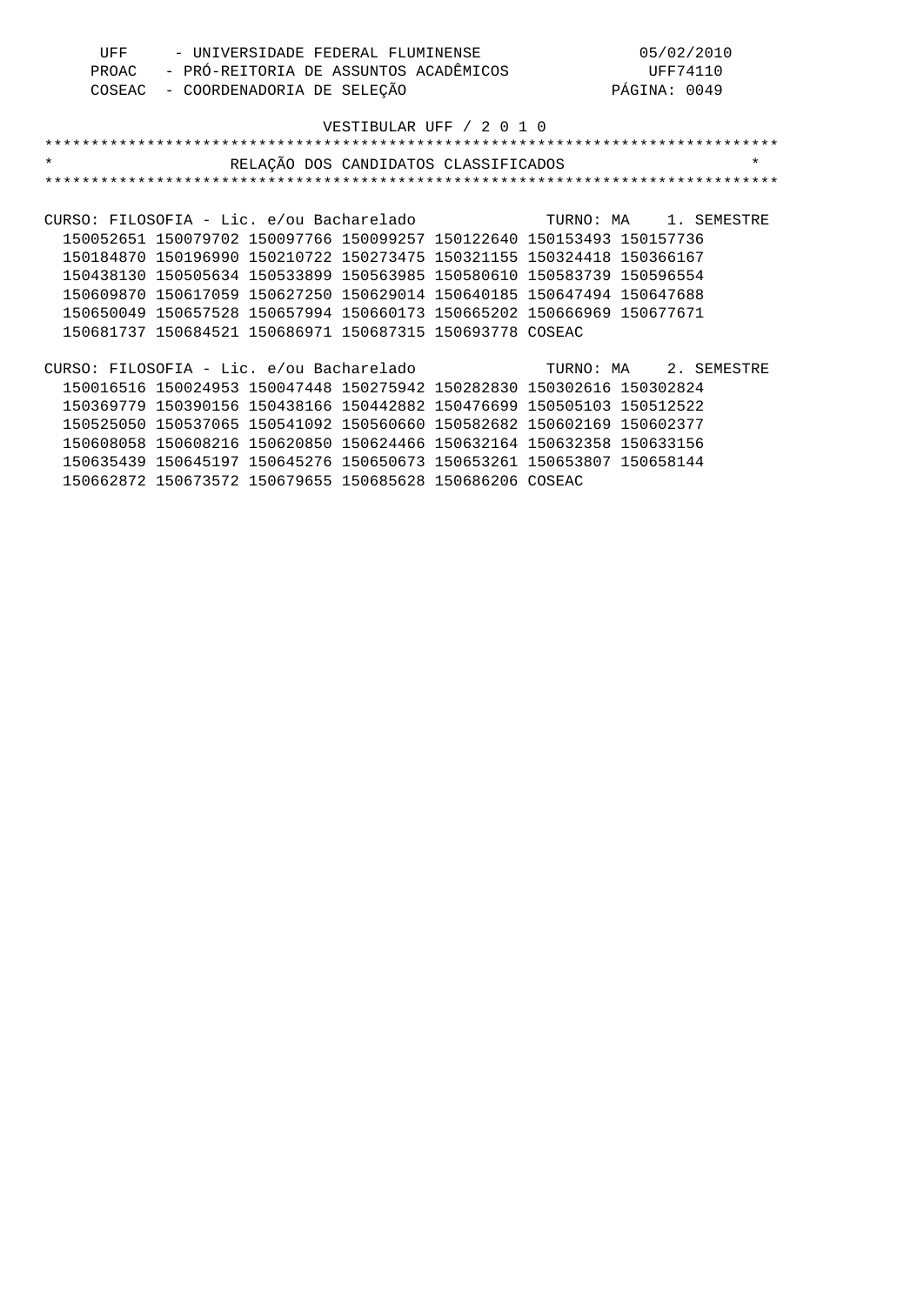| UFF | - UNIVERSIDADE FEDERAL FLUMINENSE           | 05/02/2010   |
|-----|---------------------------------------------|--------------|
|     | PROAC - PRÓ-REITORIA DE ASSUNTOS ACADÊMICOS | UFF74110     |
|     | COSEAC - COORDENADORIA DE SELEÇÃO           | PÁGINA: 0050 |

| $\star$                              | RELAÇÃO DOS CANDIDATOS CLASSIFICADOS                                       | $\star$ |
|--------------------------------------|----------------------------------------------------------------------------|---------|
|                                      |                                                                            |         |
|                                      |                                                                            |         |
|                                      | CURSO: ENGENHARIA DE REC HIDRICOS E DO MEIO AMBIENTE TURNO: NO 1. SEMESTRE |         |
|                                      | 160030536 160150881 160185020 160193584 160197516 160231269 160241290      |         |
|                                      | 160242270 160253994 160265179 160275447 160277691 160279120 160288236      |         |
|                                      | 160289606 160293463 160294352 160300890 160343206 160343414 160343751      |         |
|                                      | 160343878 160353512 160353897 160366741 160367549 160373512 160396930      |         |
|                                      | 160397245 160409402 160417526 160434873 160441993 160446149 160470322      |         |
|                                      | 160473582 160487777 160497875 160507515 160507709 160581705 160595770      |         |
| 160623022 160676366 160706238 COSEAC |                                                                            |         |
|                                      |                                                                            |         |

CURSO: ENGENHARIA DE REC HIDRICOS E DO MEIO AMBIENTE TURNO: NO 2. SEMESTRE 160159590 160165410 160173118 160186311 160197528 160210887 160215356 160220715 160220753 160222153 160223731 160226965 160228327 160235485 160235629 160240686 160242476 160242701 160263779 160311423 160324315 160350405 160356538 160372154 160388842 160403185 160412590 160420975 160465303 160471584 160475956 160497837 160498348 160532388 160540775 160546597 160552986 160557015 160560866 160564965 160593007 160666452 160681505 160688436 160700741 COSEAC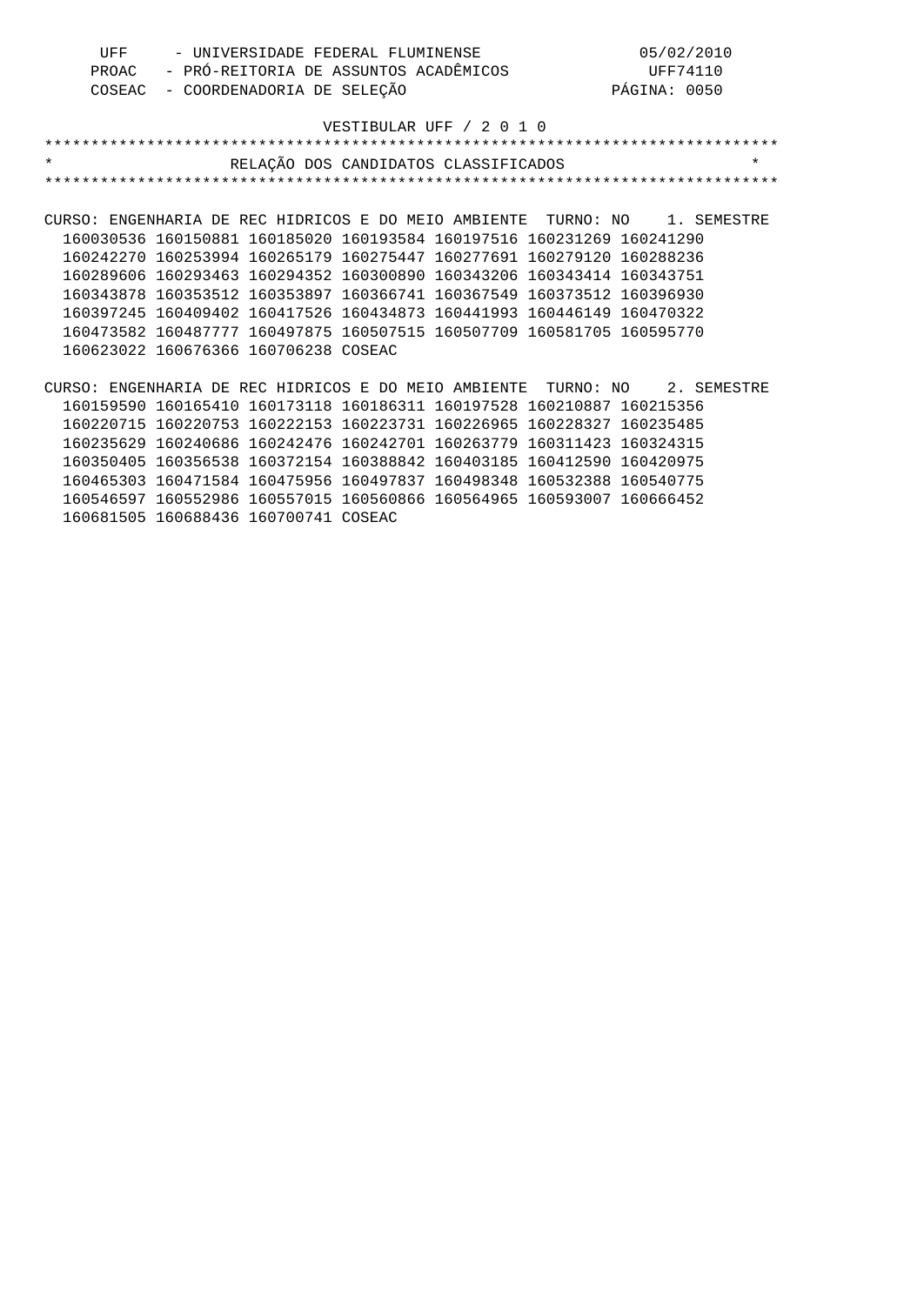| UFF<br>- UNIVERSIDADE FEDERAL FLUMINENSE<br>- PRÓ-REITORIA DE ASSUNTOS ACADÊMICOS<br>PROAC<br>- COORDENADORIA DE SELEÇÃO<br>COSEAC |                                                                       |  | 05/02/2010<br>UFF74110<br>PÁGINA: 0051 |  |  |                       |
|------------------------------------------------------------------------------------------------------------------------------------|-----------------------------------------------------------------------|--|----------------------------------------|--|--|-----------------------|
|                                                                                                                                    |                                                                       |  | VESTIBULAR UFF / 2 0 1 0               |  |  |                       |
|                                                                                                                                    |                                                                       |  |                                        |  |  |                       |
| $\star$                                                                                                                            |                                                                       |  | RELAÇÃO DOS CANDIDATOS CLASSIFICADOS   |  |  | $\star$               |
|                                                                                                                                    |                                                                       |  |                                        |  |  |                       |
|                                                                                                                                    |                                                                       |  |                                        |  |  |                       |
| CURSO: ENGENHARIA AGRICOLA E AMBIENTAL                                                                                             |                                                                       |  |                                        |  |  | TURNO: IN 1. SEMESTRE |
|                                                                                                                                    | 161161983 161206020 161207763 161208169 161239144 161242294 161255693 |  |                                        |  |  |                       |
|                                                                                                                                    | 161258217 161273750 161297536 161313471 161321662 161323141 161324755 |  |                                        |  |  |                       |
|                                                                                                                                    | 161345993 161361272 161363531 161364729 161366698 161373067 161373988 |  |                                        |  |  |                       |
|                                                                                                                                    | 161375819 161384420 161384999 161387496 161395106 161412538 161413180 |  |                                        |  |  |                       |
|                                                                                                                                    | 161422911 161436974 161446682 161454093 161487375 161491223 161493879 |  |                                        |  |  |                       |
|                                                                                                                                    |                                                                       |  |                                        |  |  |                       |
|                                                                                                                                    | 161497277 161499122 161507761 161511281 161512883 161523595 161528260 |  |                                        |  |  |                       |
|                                                                                                                                    | 161549185 161684789 161696146 COSEAC                                  |  |                                        |  |  |                       |
|                                                                                                                                    |                                                                       |  |                                        |  |  |                       |
| CURSO: ENGENHARIA AGRICOLA E AMBIENTAL                                                                                             |                                                                       |  |                                        |  |  | TURNO: IN 2. SEMESTRE |
|                                                                                                                                    | 161068612 161155233 161173285 161178780 161186775 161201094 161234194 |  |                                        |  |  |                       |
|                                                                                                                                    | 161254780 161269565 161279833 161279900 161292756 161297471 161337817 |  |                                        |  |  |                       |
|                                                                                                                                    | 161344406 161344937 161345773 161346222 161354891 161374009 161376174 |  |                                        |  |  |                       |
|                                                                                                                                    | 161380395 161380838 161382460 161384389 161385113 161394073 161409323 |  |                                        |  |  |                       |

 161418702 161420432 161428159 161452320 161517302 161519142 161534099 161540309 161542931 161551815 161555110 161568765 161572314 161575598 161598708 161649856 161656172 COSEAC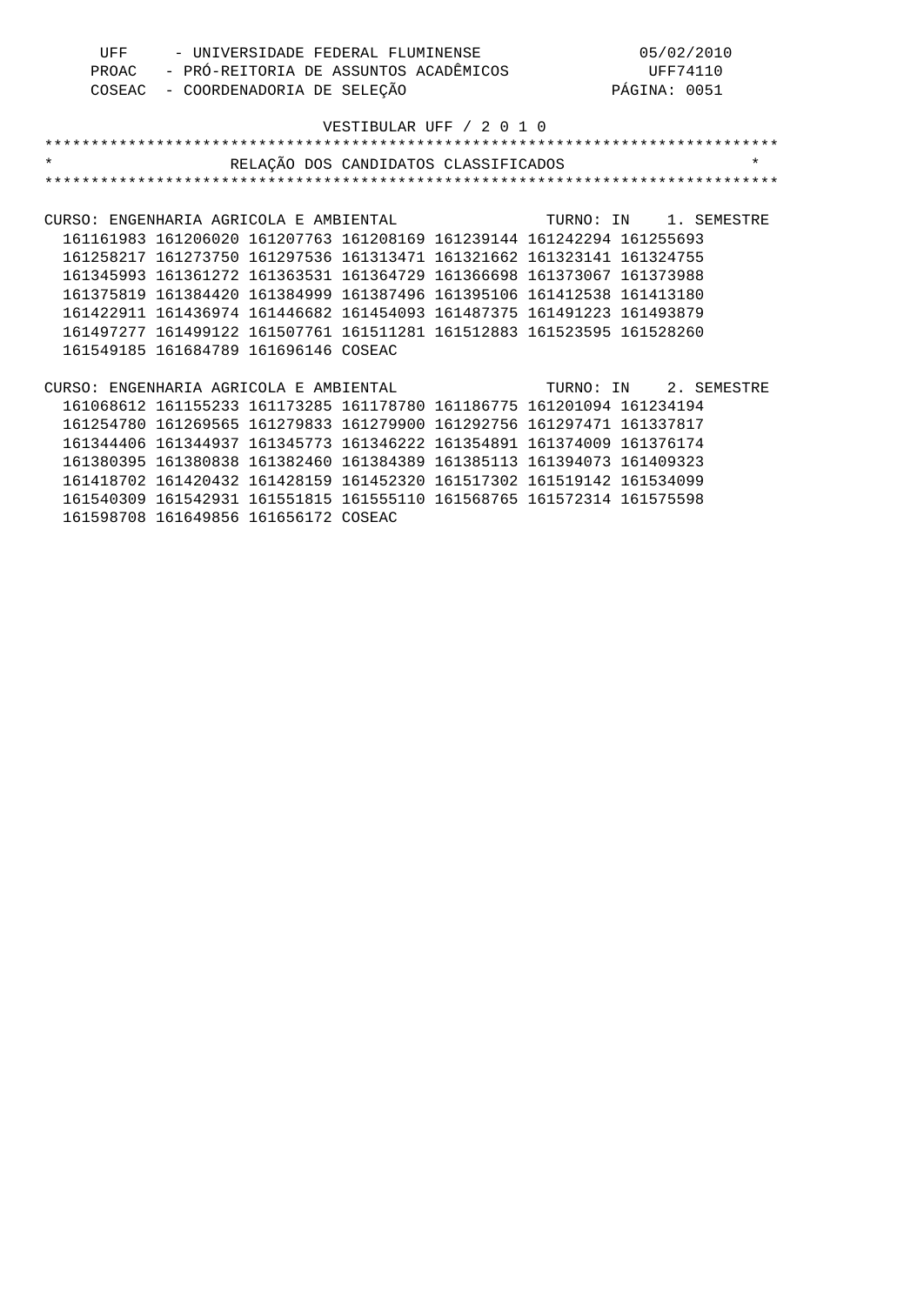| UFF | - UNIVERSIDADE FEDERAL FLUMINENSE           | 05/02/2010   |
|-----|---------------------------------------------|--------------|
|     | PROAC - PRÓ-REITORIA DE ASSUNTOS ACADÊMICOS | UFF74110     |
|     | COSEAC - COORDENADORIA DE SELEÇÃO           | PÁGINA: 0052 |

| $\star$                 |                     | RELAÇÃO DOS CANDIDATOS CLASSIFICADOS                                  |  |                       | $\star$ |
|-------------------------|---------------------|-----------------------------------------------------------------------|--|-----------------------|---------|
|                         |                     |                                                                       |  |                       |         |
|                         |                     |                                                                       |  |                       |         |
| CURSO: ENGENHARIA CIVIL |                     |                                                                       |  | TURNO: IN 1. SEMESTRE |         |
|                         |                     | 162098980 162155415 162157968 162163931 162164739 162165666 162166921 |  |                       |         |
|                         |                     | 162170300 162173649 162187860 162197669 162210071 162272081 162281111 |  |                       |         |
|                         |                     | 162290526 162297665 162307070 162319126 162330259 162332049 162337439 |  |                       |         |
|                         |                     | 162341210 162369561 162379994 162388804 162401890 162416950 162421553 |  |                       |         |
|                         |                     | 162435085 162453271 162456962 162464426 162476675 162484957 162486876 |  |                       |         |
|                         |                     | 162512429 162525555 162530330 162544836 162554312 162557948 162560347 |  |                       |         |
|                         |                     | 162597388 162696847 162707189 COSEAC                                  |  |                       |         |
|                         |                     |                                                                       |  |                       |         |
| CURSO: ENGENHARIA CIVIL |                     |                                                                       |  | TURNO: IN 2. SEMESTRE |         |
|                         |                     | 162127248 162160824 162173120 162177906 162184143 162197346 162203872 |  |                       |         |
|                         |                     | 162205868 162226068 162239900 162244278 162257536 162291439           |  | 162296271             |         |
|                         |                     | 162302733 162335170 162343452 162358445 162362939 162372427           |  | 162373665             |         |
|                         |                     | 162382733 162397697 162408018 162413283 162425597 162463020 162469696 |  |                       |         |
|                         |                     | 162486709 162486917 162509757 162524769 162529680 162538447 162541858 |  |                       |         |
|                         | 162547163 162548313 | 162549329 162557340 162557534 162569642 162607999                     |  |                       |         |
|                         |                     | 162669454 162674784 162693845 COSEAC                                  |  |                       |         |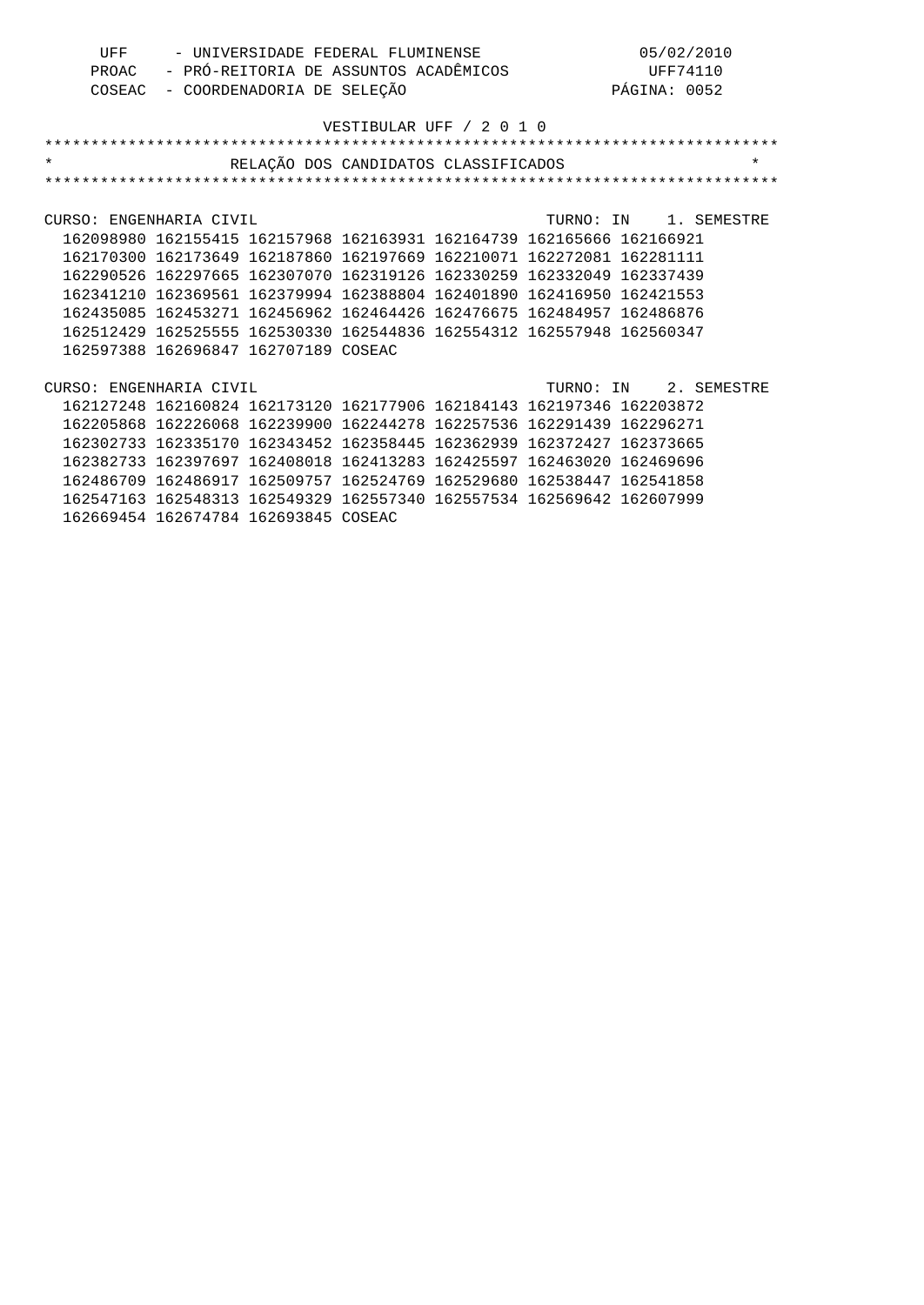| UFF | - UNIVERSIDADE FEDERAL FLUMINENSE           | 05/02/2010   |
|-----|---------------------------------------------|--------------|
|     | PROAC - PRÓ-REITORIA DE ASSUNTOS ACADÊMICOS | UFF74110     |
|     | COSEAC - COORDENADORIA DE SELECÃO           | PÁGINA: 0053 |

| $\star$                                                               | RELAÇÃO DOS CANDIDATOS CLASSIFICADOS |  |                       | $\star$ |
|-----------------------------------------------------------------------|--------------------------------------|--|-----------------------|---------|
|                                                                       |                                      |  |                       |         |
|                                                                       |                                      |  |                       |         |
| CURSO: ENGENHARIA DE PETROLEO                                         |                                      |  | TURNO: IN 1. SEMESTRE |         |
| 163156110 163165109 163176794 163179796 163181036 163188917 163196823 |                                      |  |                       |         |
| 163216570 163222725 163239302 163251922 163261953 163278310 163288092 |                                      |  |                       |         |
| 163293619 163299699 163300175 163307862 163319011 163371368 163377427 |                                      |  |                       |         |
| 163381088 163416340 163423745 163442052 163451871 163475360 163475592 |                                      |  |                       |         |
| 163481802 163500165 163517613 163523818 163532352 163543404 163555550 |                                      |  |                       |         |
| 163568284 163592302 163617970 163632865 163650087 COSEAC              |                                      |  |                       |         |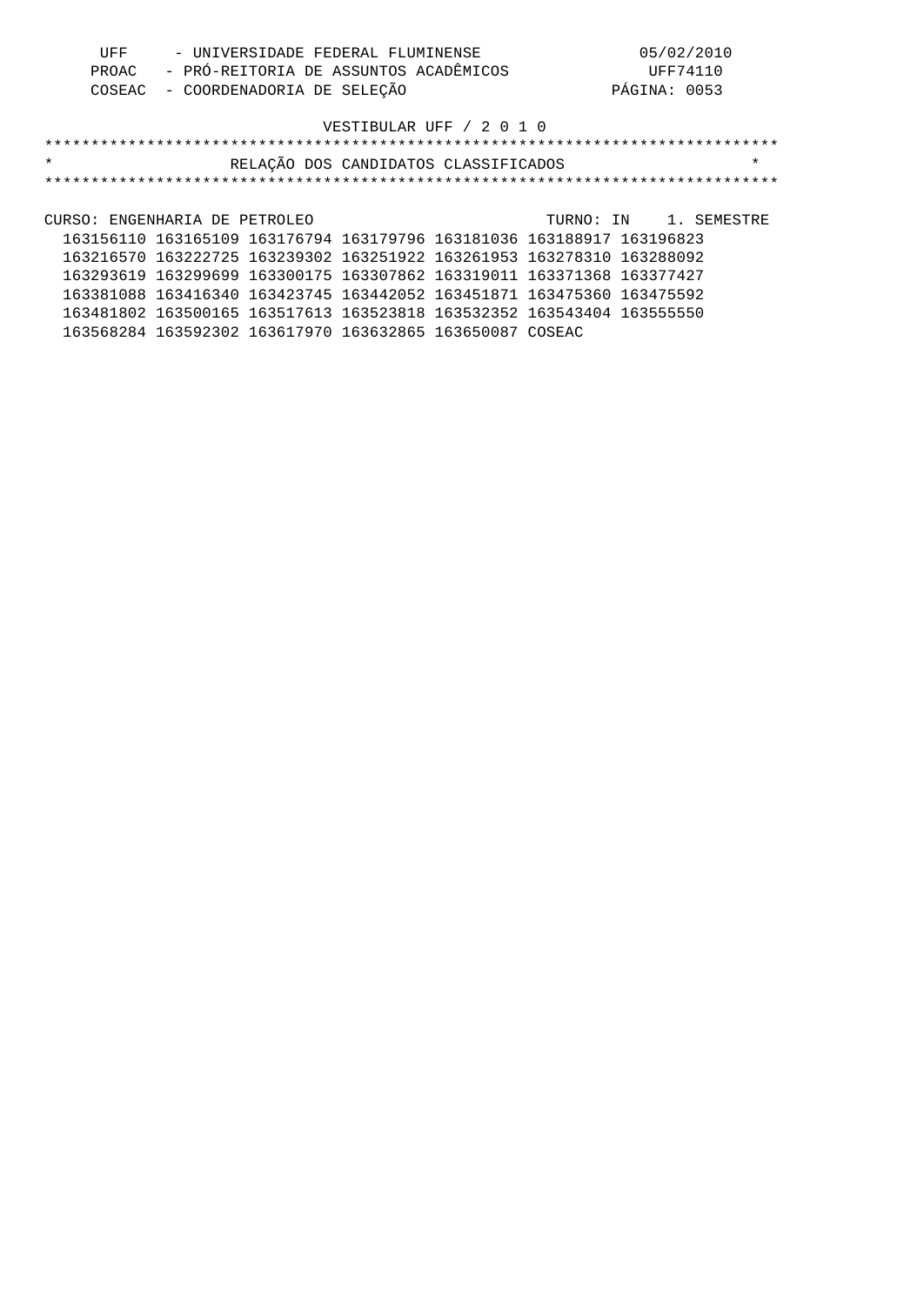|                                                                  | UFF - UNIVERSIDADE FEDERAL FLUMINENSE |  |                                                                                                       | 05/02/2010 |         |
|------------------------------------------------------------------|---------------------------------------|--|-------------------------------------------------------------------------------------------------------|------------|---------|
|                                                                  |                                       |  | PROAC - PRÓ-REITORIA DE ASSUNTOS ACADÊMICOS (PROAC - COORDENADORIA DE SELEÇÃO (PASSUNTOS PÁGINA: 0054 |            |         |
|                                                                  |                                       |  |                                                                                                       |            |         |
|                                                                  |                                       |  |                                                                                                       |            |         |
|                                                                  |                                       |  | VESTIBULAR UFF / 2 0 1 0                                                                              |            |         |
|                                                                  |                                       |  |                                                                                                       |            |         |
| $\star$                                                          |                                       |  | RELAÇÃO DOS CANDIDATOS CLASSIFICADOS                                                                  |            | $\star$ |
|                                                                  |                                       |  |                                                                                                       |            |         |
|                                                                  |                                       |  |                                                                                                       |            |         |
| CURSO: ENGENHARIA DE PRODUCAO (Niteroi)<br>TURNO: IN 1. SEMESTRE |                                       |  |                                                                                                       |            |         |
|                                                                  |                                       |  | 164164985 164197413 164212184 164214209 164243028 164250227 164251403                                 |            |         |
|                                                                  |                                       |  | 164268688 164273932 164276271 164277342 164279326 164285856 164301600                                 |            |         |
|                                                                  |                                       |  | 164322020 164325034 164341612 164343921 164357142 164361789 164384949                                 |            |         |
|                                                                  |                                       |  | 164418013 164418582 164425030 164428379 164432875 164462600 164475231                                 |            |         |
|                                                                  |                                       |  | 164475580 164477916 164488161 164488185 164521561 164521846 164528284                                 |            |         |
|                                                                  |                                       |  | 164553447 164585476 164585579 164591712 164593784 164595213 164668084                                 |            |         |
|                                                                  | 164675398 164687872 164693326 COSEAC  |  |                                                                                                       |            |         |
|                                                                  |                                       |  |                                                                                                       |            |         |
| CURSO: ENGENHARIA DE PRODUCAO (Niteroi) (CURSO: IN 2. SEMESTRE   |                                       |  |                                                                                                       |            |         |
|                                                                  |                                       |  | 164161529 164181048 164214168 164224280 164233396 164238633 164241408                                 |            |         |
|                                                                  |                                       |  | 164245703 164248729 164250605 164279077 164279089 164284450 164288298                                 |            |         |
|                                                                  |                                       |  | 164291257 164295083 164297380 164310091 164311564 164314322 164334530                                 |            |         |
|                                                                  |                                       |  | 164336461 164354906 164357178 164363608 164373859 164376265 164382094                                 |            |         |
|                                                                  |                                       |  | 164389004 164395730 164396679 164422545 164424218 164428185 164450425                                 |            |         |
|                                                                  |                                       |  | 164464490 164468068 164498776 164519520 164566121 164585464 164589771                                 |            |         |
|                                                                  | 164674966 164685343 164704747 COSEAC  |  |                                                                                                       |            |         |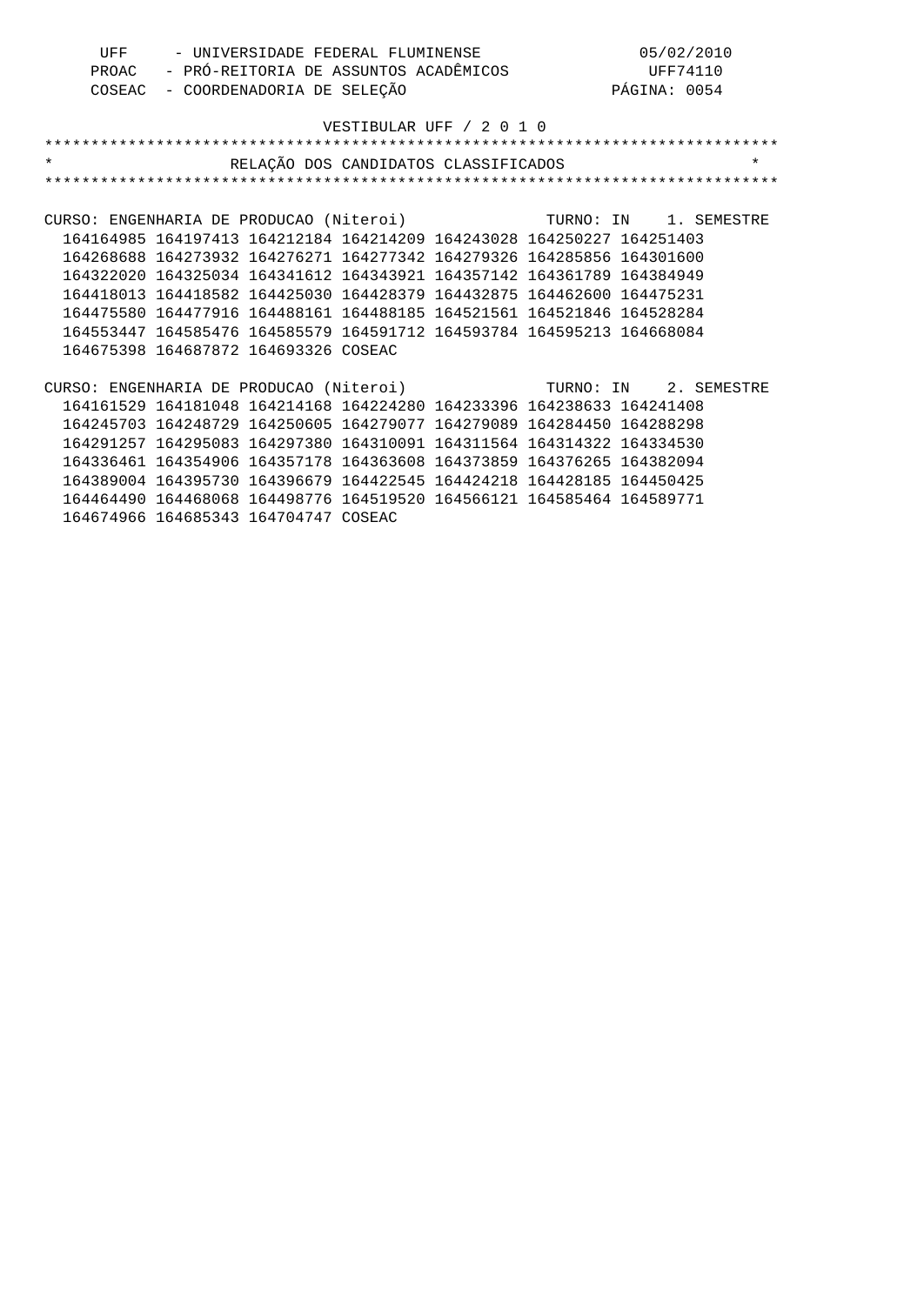| UFF     | - UNIVERSIDADE FEDERAL FLUMINENSE                                                                                  |                          | 05/02/2010            |
|---------|--------------------------------------------------------------------------------------------------------------------|--------------------------|-----------------------|
|         | PROAC - PRÓ-REITORIA DE ASSUNTOS ACADÊMICOS (UFF74110<br>COSEAC - COORDENADORIA DE SELECÃO (PARTES DE PÁGINA: 0055 |                          |                       |
| COSEAC  | - COORDENADORIA DE SELEÇÃO                                                                                         |                          | PÁGINA: 0055          |
|         |                                                                                                                    |                          |                       |
|         |                                                                                                                    | VESTIBULAR UFF / 2 0 1 0 |                       |
|         |                                                                                                                    |                          |                       |
| $\star$ | RELAÇÃO DOS CANDIDATOS CLASSIFICADOS                                                                               |                          | $\star$               |
|         |                                                                                                                    |                          |                       |
|         |                                                                                                                    |                          |                       |
|         | CURSO: ENGENHARIA DE TELECOMUNICACOES                                                                              |                          | TURNO: IN 1. SEMESTRE |
|         | 165093019 165176299 165192803 165207218 165213188 165214132 165219211                                              |                          |                       |
|         | 165232081 165254572 165263248 165263262 165266159 165266630 165268389                                              |                          |                       |
|         | 165269101 165269840 165278891 165302537 165308074 165318938 165329004                                              |                          |                       |
|         | 165334683 165345644 165346105 165372312 165383672 165387252 165399994                                              |                          |                       |
|         | 165409490 165480286 165525311 165535512 165539166 165544795 165551619                                              |                          |                       |
|         | 165578289 165582113 165582333 165598758 165599439 165605109 165640317                                              |                          |                       |
|         | 165677231 165680202 165684416 COSEAC                                                                               |                          |                       |
|         |                                                                                                                    |                          |                       |
|         | CURSO: ENGENHARIA DE TELECOMUNICACOES                                                                              | TURNO: IN 2. SEMESTRE    |                       |
|         | 165041561 165117645 165174887 165176897 165192188 165192542 165198041                                              |                          |                       |
|         | 165208274 165219302 165227828 165235241 165272720 165292419 165298011                                              |                          |                       |
|         | 165329028 165349200 165358782 165360814 165373172 165396887 165413489                                              |                          |                       |
|         | 165418570 165419495 165426101 165442583 165448367 165454055 165454330                                              |                          |                       |
|         | 165485755 165503844 165512778 165517223 165542254 165545866 165552326                                              |                          |                       |
|         | 165555641 165556267 165576592 165594776 165602054 165602523 165622523                                              |                          |                       |
|         | 165624844 165677566 165684026 COSEAC                                                                               |                          |                       |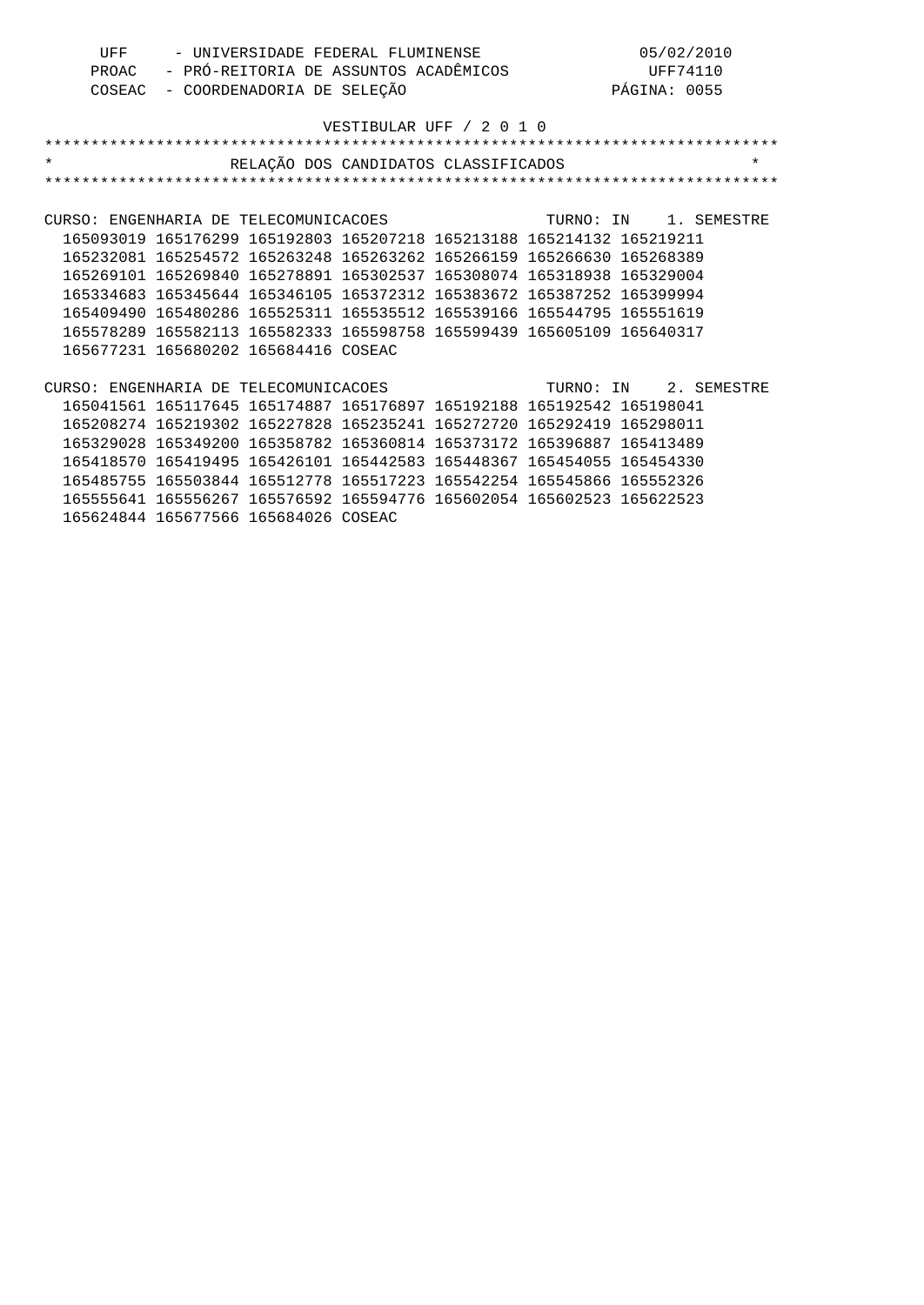| UFF | - UNIVERSIDADE FEDERAL FLUMINENSE           | 05/02/2010   |
|-----|---------------------------------------------|--------------|
|     | PROAC - PRÓ-REITORIA DE ASSUNTOS ACADÊMICOS | UFF74110     |
|     | COSEAC - COORDENADORIA DE SELEÇÃO           | PÁGINA: 0056 |

| $\star$                    |                                                          | RELAÇÃO DOS CANDIDATOS CLASSIFICADOS |  |                                                                       | $\star$ |
|----------------------------|----------------------------------------------------------|--------------------------------------|--|-----------------------------------------------------------------------|---------|
|                            |                                                          |                                      |  |                                                                       |         |
|                            |                                                          |                                      |  |                                                                       |         |
| CURSO: ENGENHARIA ELETRICA |                                                          |                                      |  | TURNO: IN 1. SEMESTRE                                                 |         |
|                            |                                                          |                                      |  | 166106440 166156603 166165587 166186464 166187418 166188890 166198106 |         |
|                            |                                                          |                                      |  | 166222385 166248389 166251881 166262921 166270538 166286965 166305761 |         |
|                            |                                                          |                                      |  | 166315912 166342989 166346284 166346648 166356485 166364107 166379944 |         |
|                            |                                                          |                                      |  | 166380187 166400195 166421620 166433570 166437502 166439213 166468070 |         |
|                            |                                                          |                                      |  | 166477784 166478439 166483068 166504408 166509692 166513708 166532364 |         |
|                            | 166544977 166572144 166601543 166642248 166675544 COSEAC |                                      |  |                                                                       |         |
|                            |                                                          |                                      |  |                                                                       |         |
| CURSO: ENGENHARIA ELETRICA |                                                          |                                      |  | TURNO: IN 2. SEMESTRE                                                 |         |
|                            |                                                          |                                      |  | 166000579 166098459 166164894 166173089 166181335 166190556 166211178 |         |
|                            |                                                          |                                      |  | 166213633 166213750 166217017 166221159 166232809 166256283 166256972 |         |
|                            |                                                          |                                      |  | 166265935 166279962 166280442 166291946 166318471 166332001 166347549 |         |
|                            |                                                          |                                      |  | 166356095 166389092 166392594 166409189 166421060 166451699 166478178 |         |
|                            |                                                          |                                      |  | 166483795 166490114 166535665 166540696 166551839 166565402 166566078 |         |
|                            | 166580048 166586418 166647054 166648785 166690142 COSEAC |                                      |  |                                                                       |         |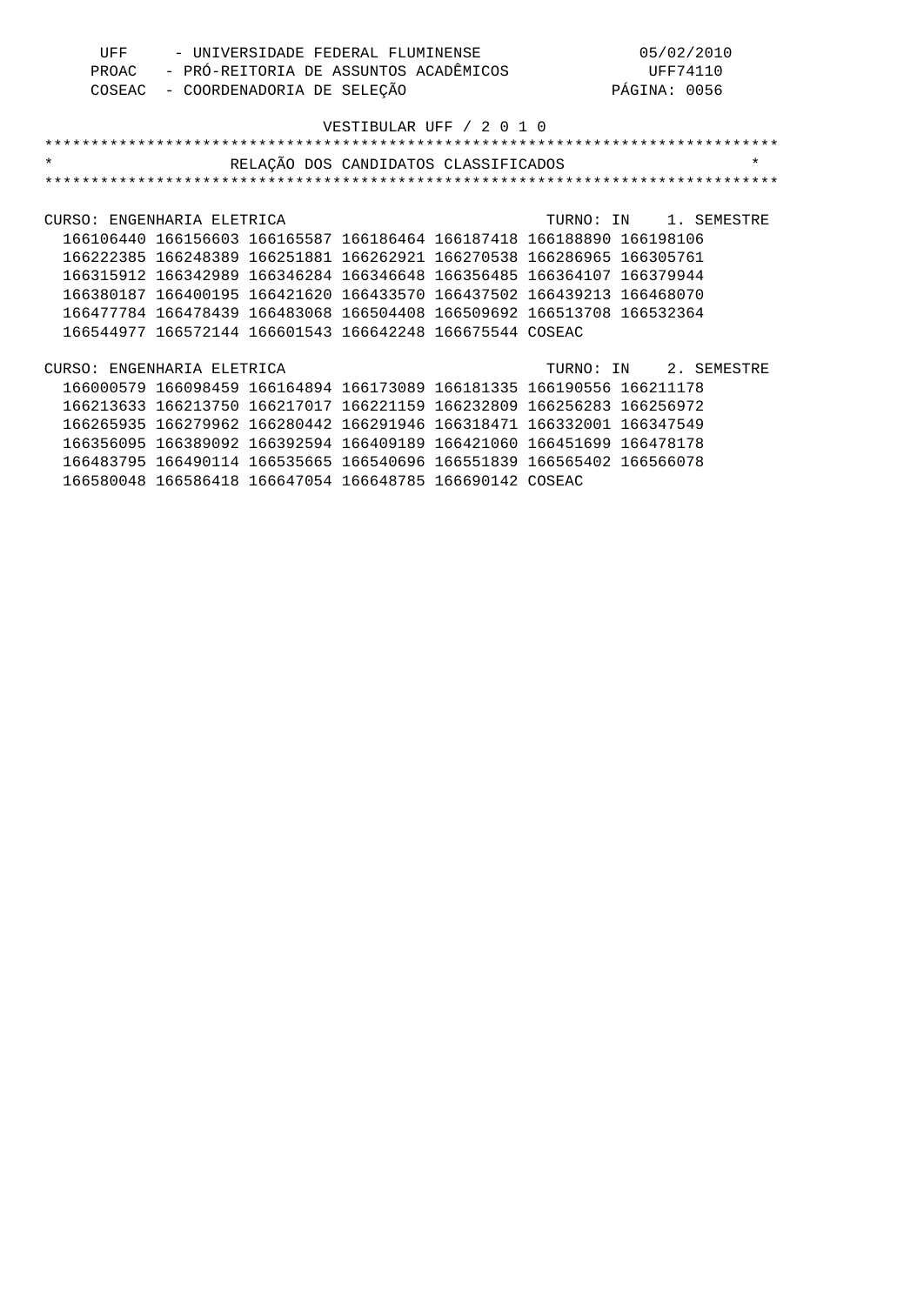| UFF   | - UNIVERSIDADE FEDERAL FLUMINENSE     | 05/02/2010   |
|-------|---------------------------------------|--------------|
| PROAC | - PRÓ-REITORIA DE ASSUNTOS ACADÊMICOS | UFF74110     |
|       | COSEAC - COORDENADORIA DE SELEÇÃO     | PÁGINA: 0057 |

| $\star$<br>RELAÇÃO DOS CANDIDATOS CLASSIFICADOS                       |  |                       | $\star$ |
|-----------------------------------------------------------------------|--|-----------------------|---------|
|                                                                       |  |                       |         |
|                                                                       |  |                       |         |
| CURSO: ENGENHARIA MECANICA (Niteroi)                                  |  | TURNO: IN 1. SEMESTRE |         |
| 167160123 167163096 167165288 167168383 167171885 167181294 167195764 |  |                       |         |
| 167199007 167213853 167218580 167227531 167240791 167245662 167253475 |  |                       |         |
| 167255435 167259730 167260612 167265959 167266824 167277861 167278413 |  |                       |         |
| 167283171 167300058 167312403 167384664 167396576 167414328 167420377 |  |                       |         |
| 167426278 167426357 167435803 167438958 167455396 167464919 167490475 |  |                       |         |
| 167495413 167549719 167588117 167621323 167626907 167629741 167662547 |  |                       |         |
| 167670099 167676641 167676823 COSEAC                                  |  |                       |         |
|                                                                       |  |                       |         |
| CURSO: ENGENHARIA MECANICA (Niteroi)                                  |  | TURNO: IN 2. SEMESTRE |         |
| 167102638 167166531 167168292 167168929 167206525 167222907 167229852 |  |                       |         |
| 167232770 167263585 167267969 167268573 167271520 167279924 167309119 |  |                       |         |
| 167341935 167352776 167359736 167377831 167384535 167394827 167396136 |  |                       |         |
| 167399487 167404749 167405975 167413776 167431807 167435164 167446175 |  |                       |         |
| 167448551 167449309 167449830 167457174 167463381 167471223 167474225 |  |                       |         |
| 167476560 167476962 167494134 167500816 167532479 167593514 167598978 |  |                       |         |
| 167644337 167673132 167697114 COSEAC                                  |  |                       |         |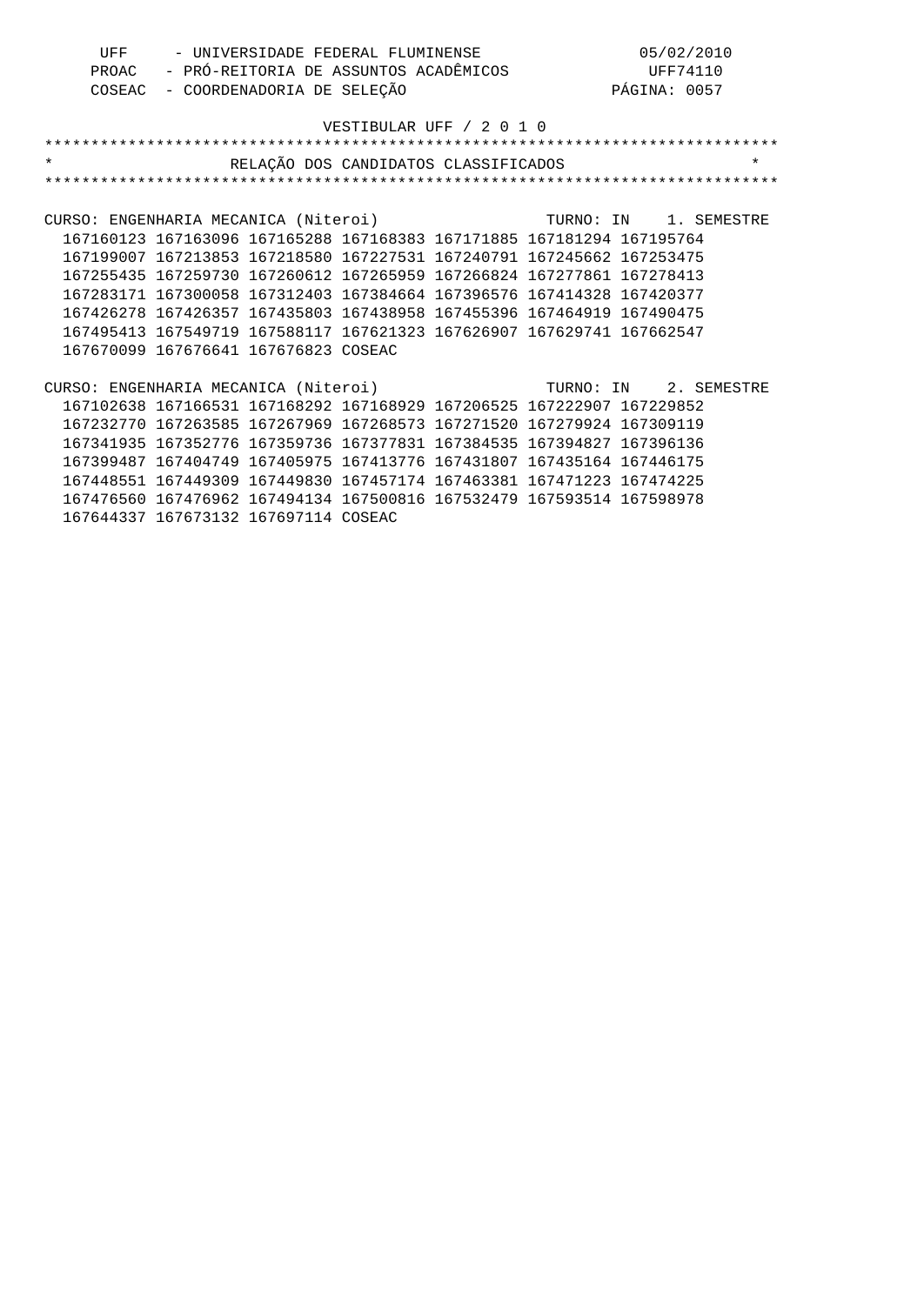| UFF | - UNIVERSIDADE FEDERAL FLUMINENSE           | 05/02/2010   |
|-----|---------------------------------------------|--------------|
|     | PROAC - PRÓ-REITORIA DE ASSUNTOS ACADÊMICOS | UFF74110     |
|     | COSEAC - COORDENADORIA DE SELEÇÃO           | PÁGINA: 0058 |

| $\star$                                                                  |                                                                       | RELAÇÃO DOS CANDIDATOS CLASSIFICADOS |  |  | $\star$ |
|--------------------------------------------------------------------------|-----------------------------------------------------------------------|--------------------------------------|--|--|---------|
|                                                                          |                                                                       |                                      |  |  |         |
|                                                                          |                                                                       |                                      |  |  |         |
| CURSO: CIENCIAS ECONOMICAS (Campos dos Goytacazes) TURNO: MT 1. SEMESTRE |                                                                       |                                      |  |  |         |
|                                                                          | 302063052 302091504 302111809 302129959 302130855 302168773 302200595 |                                      |  |  |         |
|                                                                          | 302259390 302280961 302298322 302309365 302323878 302332465 302355065 |                                      |  |  |         |
|                                                                          | 302357972 302377788 302378732 302387161 302394267 302409971 302419603 |                                      |  |  |         |
|                                                                          | 302502670 302529628 302533409 302533942 302538150 302538588 302538722 |                                      |  |  |         |
|                                                                          | 302546303 302563088 302576657 302578667 302584939 302601177 302604399 |                                      |  |  |         |
|                                                                          | 302633716 302640240 302644064 302644296 302647016 302650532 302668993 |                                      |  |  |         |
|                                                                          | 302672061 302681373 302683577 302693065 302701733 302705741 302706006 |                                      |  |  |         |
| 302706836 COSEAC                                                         |                                                                       |                                      |  |  |         |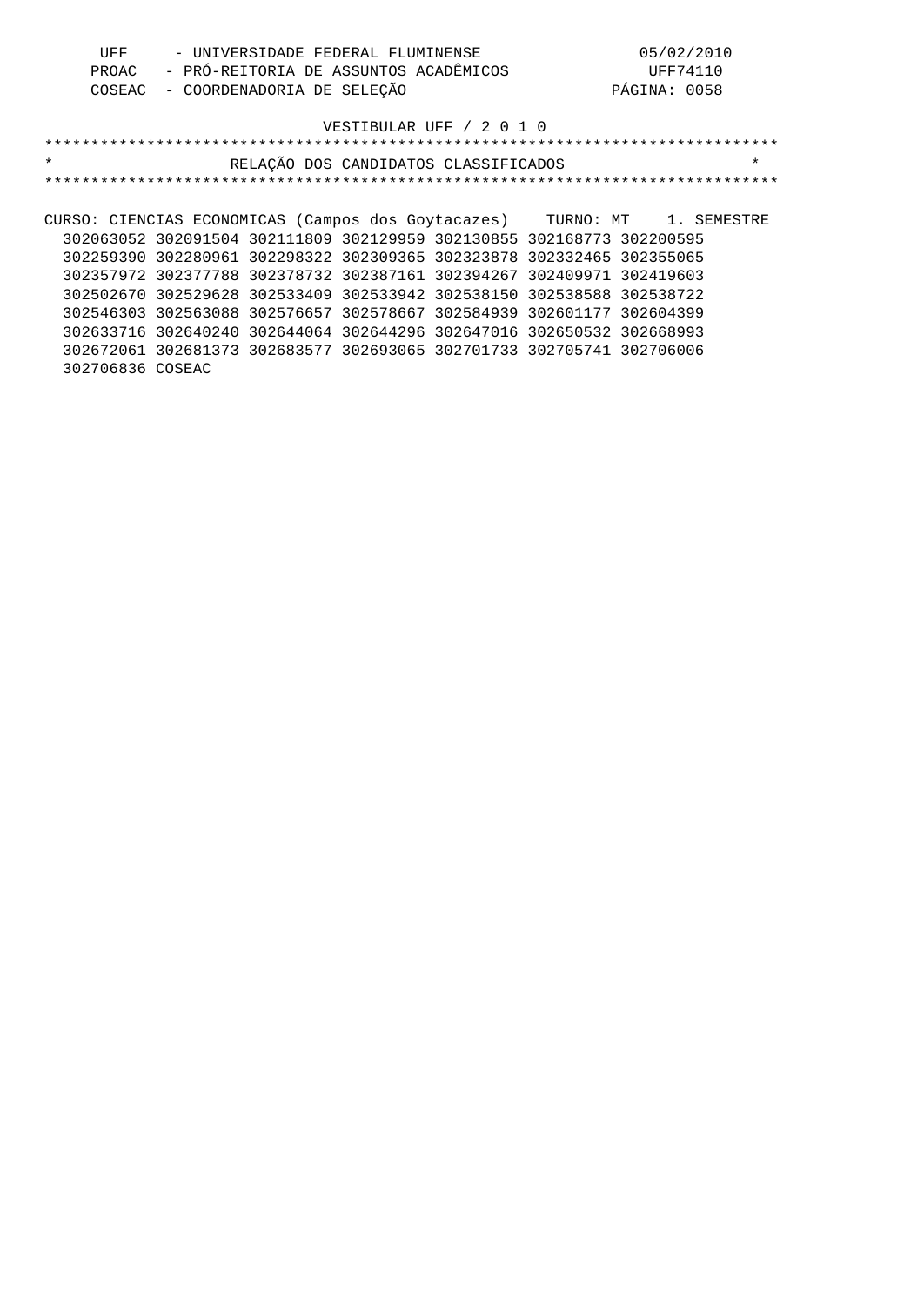| UFF | - UNIVERSIDADE FEDERAL FLUMINENSE           | 05/02/2010   |
|-----|---------------------------------------------|--------------|
|     | PROAC - PRÓ-REITORIA DE ASSUNTOS ACADÊMICOS | UFF74110     |
|     | COSEAC - COORDENADORIA DE SELEÇÃO           | PÁGINA: 0059 |

| $\star$                                                               |                                                                       | RELAÇÃO DOS CANDIDATOS CLASSIFICADOS |  | $\star$ |
|-----------------------------------------------------------------------|-----------------------------------------------------------------------|--------------------------------------|--|---------|
|                                                                       |                                                                       |                                      |  |         |
|                                                                       |                                                                       |                                      |  |         |
| CURSO: CIENCIAS SOCIAIS (Campos dos Goytacazes) TURNO: NO 1. SEMESTRE |                                                                       |                                      |  |         |
|                                                                       | 303000050 303075706 303092390 303108682 303109741 303110697 303118273 |                                      |  |         |
|                                                                       | 303137205 303173390 303190738 303204113 303205911 303256829 303279431 |                                      |  |         |
|                                                                       | 303297548 303339671 303380632 303393653 303409268 303458764 303470267 |                                      |  |         |
|                                                                       | 303474976 303481541 303494495 303599764 303600056 303618895 303630790 |                                      |  |         |
|                                                                       | 303635752 303638584 303638871 303650324 303654447 303662925 303667195 |                                      |  |         |
|                                                                       | 303680757 303684909 303692956 303703755 303707244 COSEAC              |                                      |  |         |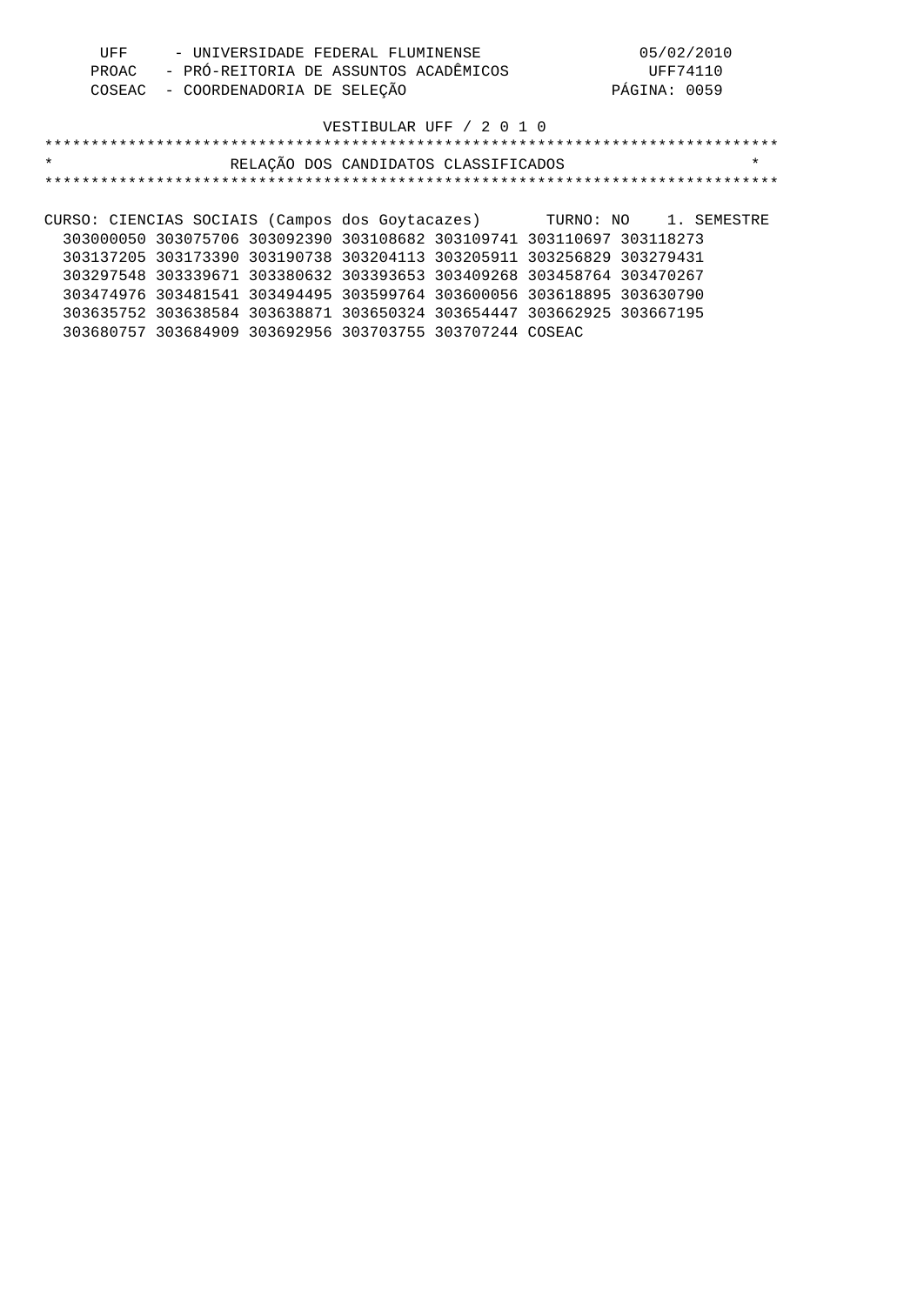| UFF                                                            |                                                                       |                            | - UNIVERSIDADE FEDERAL FLUMINENSE    |          |           | 05/02/2010   |             |
|----------------------------------------------------------------|-----------------------------------------------------------------------|----------------------------|--------------------------------------|----------|-----------|--------------|-------------|
| - PRÓ-REITORIA DE ASSUNTOS ACADÊMICOS<br>PROAC                 |                                                                       |                            |                                      | UFF74110 |           |              |             |
| COSEAC                                                         |                                                                       | - COORDENADORIA DE SELEÇÃO |                                      |          |           | PÁGINA: 0060 |             |
|                                                                |                                                                       |                            |                                      |          |           |              |             |
|                                                                |                                                                       |                            | VESTIBULAR UFF / 2 0 1 0             |          |           |              |             |
|                                                                |                                                                       |                            |                                      |          |           |              |             |
| $\star$                                                        |                                                                       |                            | RELAÇÃO DOS CANDIDATOS CLASSIFICADOS |          |           |              | $\star$     |
|                                                                |                                                                       |                            |                                      |          |           |              |             |
|                                                                |                                                                       |                            |                                      |          |           |              |             |
| CURSO: GEOGRAFIA (Campos dos Goytacazes) TURNO: NO 1. SEMESTRE |                                                                       |                            |                                      |          |           |              |             |
|                                                                | 304080892 304091255 304112011 304122511 304126048 304159277 304223236 |                            |                                      |          |           |              |             |
|                                                                | 304254833 304262086 304300709 304321973 304325723 304363385 304396485 |                            |                                      |          |           |              |             |
|                                                                | 304419225 304419988 304447014 304458996 304469452 304481967 304483044 |                            |                                      |          |           |              |             |
|                                                                | 304495592 304502981 304503234 304517912 304559403 304566901 304587266 |                            |                                      |          |           |              |             |
|                                                                | 304595768 304600458 304632449 304643539 304648022 304653481 304661581 |                            |                                      |          |           |              |             |
|                                                                | 304662133 304663151 304665381 304669131 304673895 304675257 304675685 |                            |                                      |          |           |              |             |
|                                                                | 304678479 304678493 304681880 304682133 304683840 304694071 304694526 |                            |                                      |          |           |              |             |
|                                                                | 304694772 304694825 304699174 304703353 304706850 304707517 COSEAC    |                            |                                      |          |           |              |             |
|                                                                |                                                                       |                            |                                      |          |           |              |             |
| CURSO: GEOGRAFIA (Campos dos Goytacazes)                       |                                                                       |                            |                                      |          | TURNO: NO |              | 2. SEMESTRE |
|                                                                | 304095316 304555316 304639629 COSEAC                                  |                            |                                      |          |           |              |             |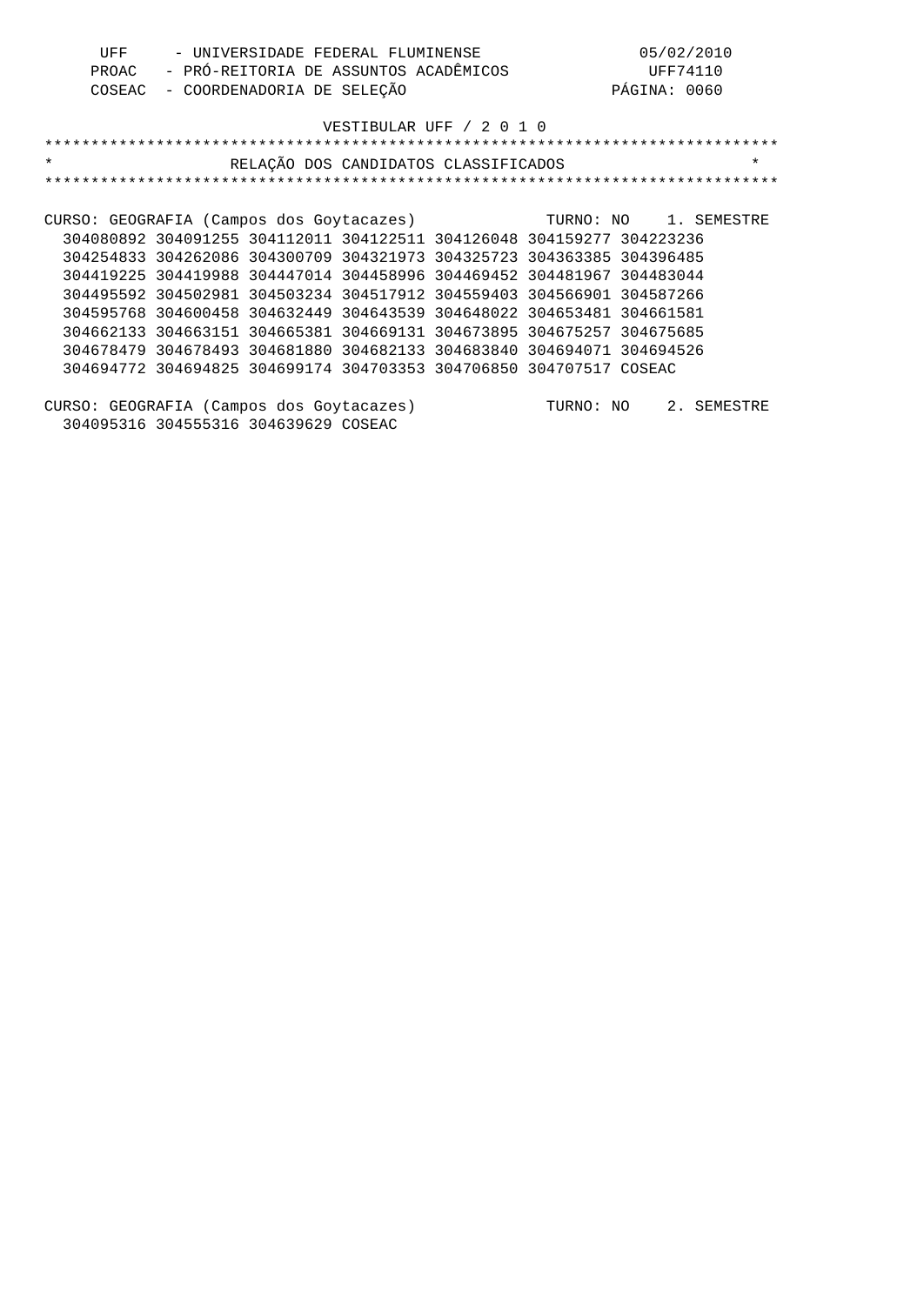| UFF                                                     |                                                                       | - UNIVERSIDADE FEDERAL FLUMINENSE     |                          |                 | 05/02/2010   |             |
|---------------------------------------------------------|-----------------------------------------------------------------------|---------------------------------------|--------------------------|-----------------|--------------|-------------|
| PROAC                                                   |                                                                       | - PRÓ-REITORIA DE ASSUNTOS ACADÊMICOS |                          | <b>UFF74110</b> |              |             |
| COSEAC                                                  |                                                                       | - COORDENADORIA DE SELEÇÃO            |                          |                 | PÁGINA: 0061 |             |
|                                                         |                                                                       |                                       |                          |                 |              |             |
|                                                         |                                                                       |                                       | VESTIBULAR UFF / 2 0 1 0 |                 |              |             |
|                                                         |                                                                       |                                       |                          |                 |              |             |
| $\star$                                                 |                                                                       | RELAÇÃO DOS CANDIDATOS CLASSIFICADOS  |                          |                 |              | $\star$     |
|                                                         |                                                                       |                                       |                          |                 |              |             |
|                                                         |                                                                       |                                       |                          |                 |              |             |
| CURSO: SERVICO SOCIAL (Campos dos Goytacazes) TURNO: TN |                                                                       |                                       |                          |                 |              | 1. SEMESTRE |
|                                                         | 305088313 305092417 305096530 305101593 305103773 305105379 305206824 |                                       |                          |                 |              |             |
|                                                         | 305244565 305282804 305316033 305339059 305344042 305392972 305400755 |                                       |                          |                 |              |             |
|                                                         | 305405705 305427818 305439407 305442088 305510110 305512986 305530823 |                                       |                          |                 |              |             |
|                                                         | 305531293 305532819 305540567 305548856 305570938 305571267 305577508 |                                       |                          |                 |              |             |
|                                                         | 305577807 305590861 305600305 305605927 305609234 305610908 305631213 |                                       |                          |                 |              |             |
|                                                         | 305633429 305641828 305650790 305661878 305662573 305662729 305666995 |                                       |                          |                 |              |             |
|                                                         | 305682585 305689686 305692322 305697487 305702892 305705052 305706551 |                                       |                          |                 |              |             |
| 305707347 COSEAC                                        |                                                                       |                                       |                          |                 |              |             |
|                                                         |                                                                       |                                       |                          |                 |              |             |
| CURSO: SERVICO SOCIAL (Campos dos Goytacazes) TURNO: TN |                                                                       |                                       |                          |                 |              | 2. SEMESTRE |
|                                                         | 305018057 305067371 305075665 305080505 305088301 305102298 305103319 |                                       |                          |                 |              |             |
|                                                         | 305109313 305110051 305118285 305119514 305120496 305120721 305126610 |                                       |                          |                 |              |             |
|                                                         | 305126622 305142456 305243248 305260064 305304688 305317178 305321040 |                                       |                          |                 |              |             |
|                                                         | 305339798 305372489 305392362 305400535 305401632 305432095 305463501 |                                       |                          |                 |              |             |
|                                                         | 305498245 305518320 305529812 305535902 305557417 305559984 305600290 |                                       |                          |                 |              |             |
|                                                         | 305602999 305634978 305642353 305648589 305653998 305655037 305664143 |                                       |                          |                 |              |             |
|                                                         | 305664399 305673508 305686086 305690518 305691378 305692645 305697528 |                                       |                          |                 |              |             |
| 305702672 COSEAC                                        |                                                                       |                                       |                          |                 |              |             |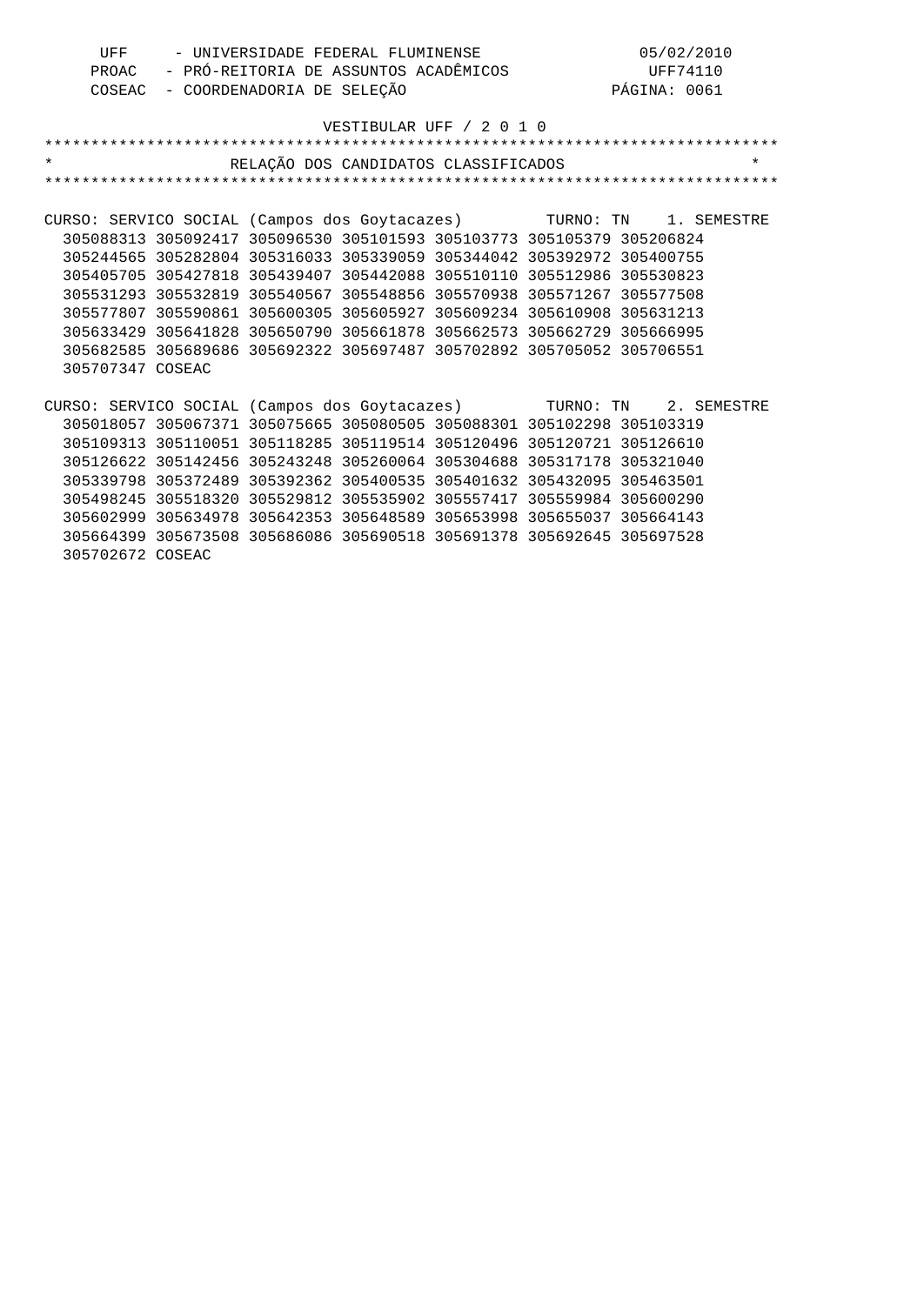| UFF | - UNIVERSIDADE FEDERAL FLUMINENSE           | 05/02/2010   |
|-----|---------------------------------------------|--------------|
|     | PROAC - PRÓ-REITORIA DE ASSUNTOS ACADÊMICOS | UFF74110     |
|     | COSEAC - COORDENADORIA DE SELEÇÃO           | PÁGINA: 0062 |

| $\star$                                                               | RELAÇÃO DOS CANDIDATOS CLASSIFICADOS |                       |  | $\star$                   |
|-----------------------------------------------------------------------|--------------------------------------|-----------------------|--|---------------------------|
|                                                                       |                                      |                       |  | ************************* |
|                                                                       |                                      |                       |  |                           |
| CURSO: ENFERMAGEM (Rio das Ostras)                                    |                                      |                       |  | TURNO: IN 1. SEMESTRE     |
| 320173948 320190946 320214821 320241202 320247294 320249735 320251738 |                                      |                       |  |                           |
| 320294405 320310077 320311227 320318299 320318835 320337362 320373768 |                                      |                       |  |                           |
| 320407363 320408850 320412875 320423501 320432590 320454926 320480834 |                                      |                       |  |                           |
| 320501028 320519855 320520892 320528870 320535988 320545751 320600226 |                                      |                       |  |                           |
| 320622913 320628436 COSEAC                                            |                                      |                       |  |                           |
|                                                                       |                                      |                       |  |                           |
| CURSO: ENFERMAGEM (Rio das Ostras)                                    |                                      | TURNO: IN 2. SEMESTRE |  |                           |
| 320198443 320206226 320206953 320213839 320229577 320276582 320285686 |                                      |                       |  |                           |
| 320304925 320305345 320308309 320318392 320326260 320346179 320420561 |                                      |                       |  |                           |
| 320437966 320448654 320451651 320467777 320485896 320498984 320512558 |                                      |                       |  |                           |
| 320538992 320540256 320560749 320572285 320591475 320610635 320648773 |                                      |                       |  |                           |
| 320664002 320707440 COSEAC                                            |                                      |                       |  |                           |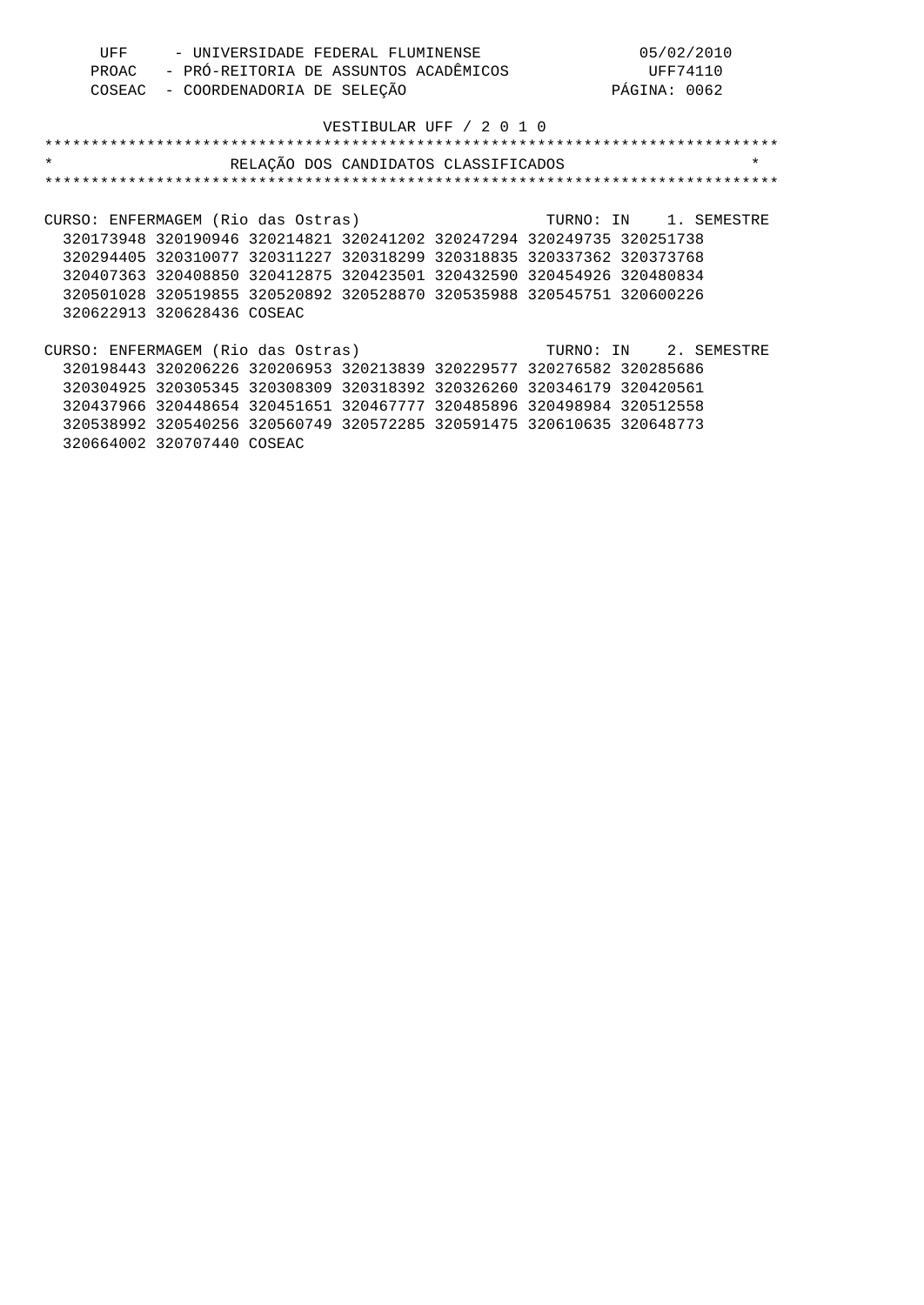| UFF | - UNIVERSIDADE FEDERAL FLUMINENSE           | 05/02/2010   |
|-----|---------------------------------------------|--------------|
|     | PROAC - PRÓ-REITORIA DE ASSUNTOS ACADÊMICOS | UFF74110     |
|     | COSEAC - COORDENADORIA DE SELEÇÃO           | PÁGINA: 0063 |

| $\star$                                                  |                                                                       | RELAÇÃO DOS CANDIDATOS CLASSIFICADOS |                       | $\star$ |
|----------------------------------------------------------|-----------------------------------------------------------------------|--------------------------------------|-----------------------|---------|
|                                                          |                                                                       |                                      |                       |         |
|                                                          |                                                                       |                                      |                       |         |
| CURSO: PSICOLOGIA (Rio das Ostras)                       |                                                                       |                                      | TURNO: TN 1. SEMESTRE |         |
|                                                          | 321068208 321070160 321123709 321151990 321153479 321189002 321191768 |                                      |                       |         |
|                                                          | 321203389 321208482 321225765 321230447 321244280 321246719 321266721 |                                      |                       |         |
|                                                          | 321270760 321280818 321356069 321365838 321370546 321372051 321373445 |                                      |                       |         |
|                                                          | 321405729 321443238 321452459 321464713 321481503 321482894 321484062 |                                      |                       |         |
|                                                          | 321494093 321522113 321536841 321546846 321557261 321576700 321621048 |                                      |                       |         |
|                                                          | 321638613 321642793 321642949 321663307 321701496 COSEAC              |                                      |                       |         |
|                                                          |                                                                       |                                      |                       |         |
| CURSO: PSICOLOGIA (Rio das Ostras) TURNO: TN 2. SEMESTRE |                                                                       |                                      |                       |         |
|                                                          | 321038198 321153089 321158766 321185305 321189179 321190867 321200284 |                                      |                       |         |
|                                                          | 321220521 321263133 321301612 321314372 321322616 321325864 321329066 |                                      |                       |         |
|                                                          | 321332805 321340747 321366143 321380462 321406199 321430396 321441761 |                                      |                       |         |
|                                                          | 321469957 321470126 321484141 321489579 321493594 321504355 321507204 |                                      |                       |         |
|                                                          | 321533150 321543351 321567864 321580567 321604363 321611809 321660525 |                                      |                       |         |
|                                                          | 321688151 321691201 321694447 321696251 321697774 COSEAC              |                                      |                       |         |
|                                                          |                                                                       |                                      |                       |         |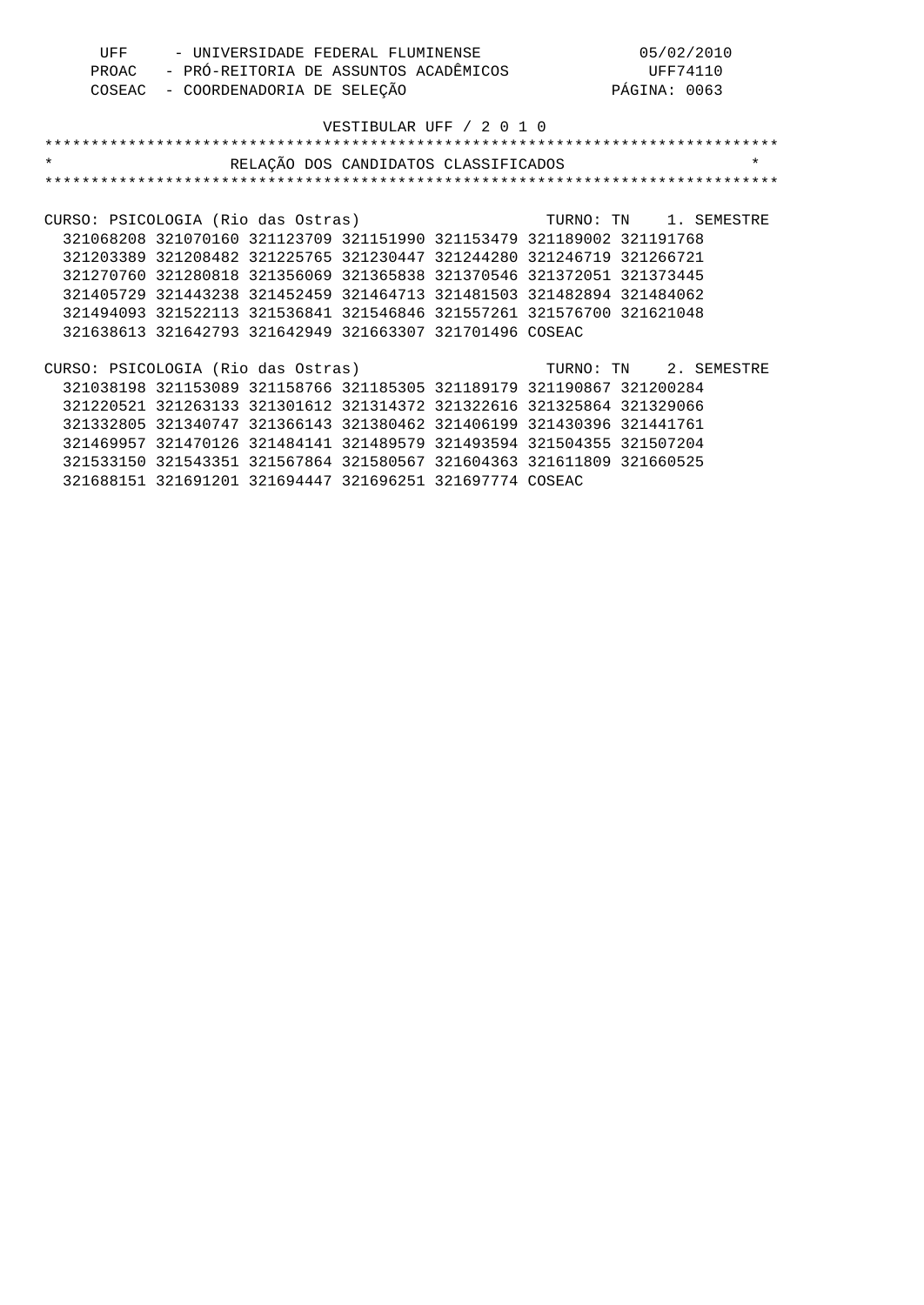| UFF   | - UNIVERSIDADE FEDERAL FLUMINENSE     | 05/02/2010   |
|-------|---------------------------------------|--------------|
| PROAC | - PRÓ-REITORIA DE ASSUNTOS ACADÊMICOS | UFF74110     |
|       | COSEAC - COORDENADORIA DE SELECÃO     | PÁGINA: 0064 |

#### VESTIBULAR UFF / 2 0 1 0 \*\*\*\*\*\*\*\*\*\*\*\*\*\*\*\*\*\*\*\*\*\*\*\*\*\*\*\*\*\*\*\*\*\*\*\*\*\*\*\*\*\*\*\*\*\*\*\*\*\*\*\*\*\*\*\*\*\*\*\*\*\*\*\*\*\*\*\*\*\*\*\*\*\*\*\*\*\*\*

| $\star$                                                         |                                                                       |  | RELAÇÃO DOS CANDIDATOS CLASSIFICADOS |  | $\star$ |
|-----------------------------------------------------------------|-----------------------------------------------------------------------|--|--------------------------------------|--|---------|
|                                                                 |                                                                       |  |                                      |  |         |
|                                                                 |                                                                       |  |                                      |  |         |
| CURSO: PRODUCAO CULTURAL (Rio das Ostras) TURNO: MT 1. SEMESTRE |                                                                       |  |                                      |  |         |
|                                                                 | 322091047 322150788 322175996 322176134 322225064 322236324 322296984 |  |                                      |  |         |
|                                                                 | 322297031 322302173 322313756 322330340 322355950 322356473 322407117 |  |                                      |  |         |
|                                                                 | 322410815 322441436 322447791 322466280 322468862 322499445 322514415 |  |                                      |  |         |
|                                                                 | 322535562 322566781 322589599 322589965 322591554 322595809 322597596 |  |                                      |  |         |
|                                                                 | 322600343 322603606 322609818 322632346 322633704 322678728 322681581 |  |                                      |  |         |
|                                                                 |                                                                       |  |                                      |  |         |
| CURSO: PRODUCAO CULTURAL (Rio das Ostras) TURNO: MT 2. SEMESTRE |                                                                       |  |                                      |  |         |
|                                                                 | 322066913 322160692 322195738 322217055 322240868 322241628 322261408 |  |                                      |  |         |
|                                                                 | 322276166 322284785 322320797 322365955 322378304 322395211 322405987 |  |                                      |  |         |
|                                                                 | 322441802 322455528 322458805 322479548 322481618 322482909 322510897 |  |                                      |  |         |
|                                                                 | 322525921 322528442 322528507 322534570 322535225 322545220 322553112 |  |                                      |  |         |
|                                                                 | 322555897 322570926 322603046 322603656 322640446 322649765 322665563 |  |                                      |  |         |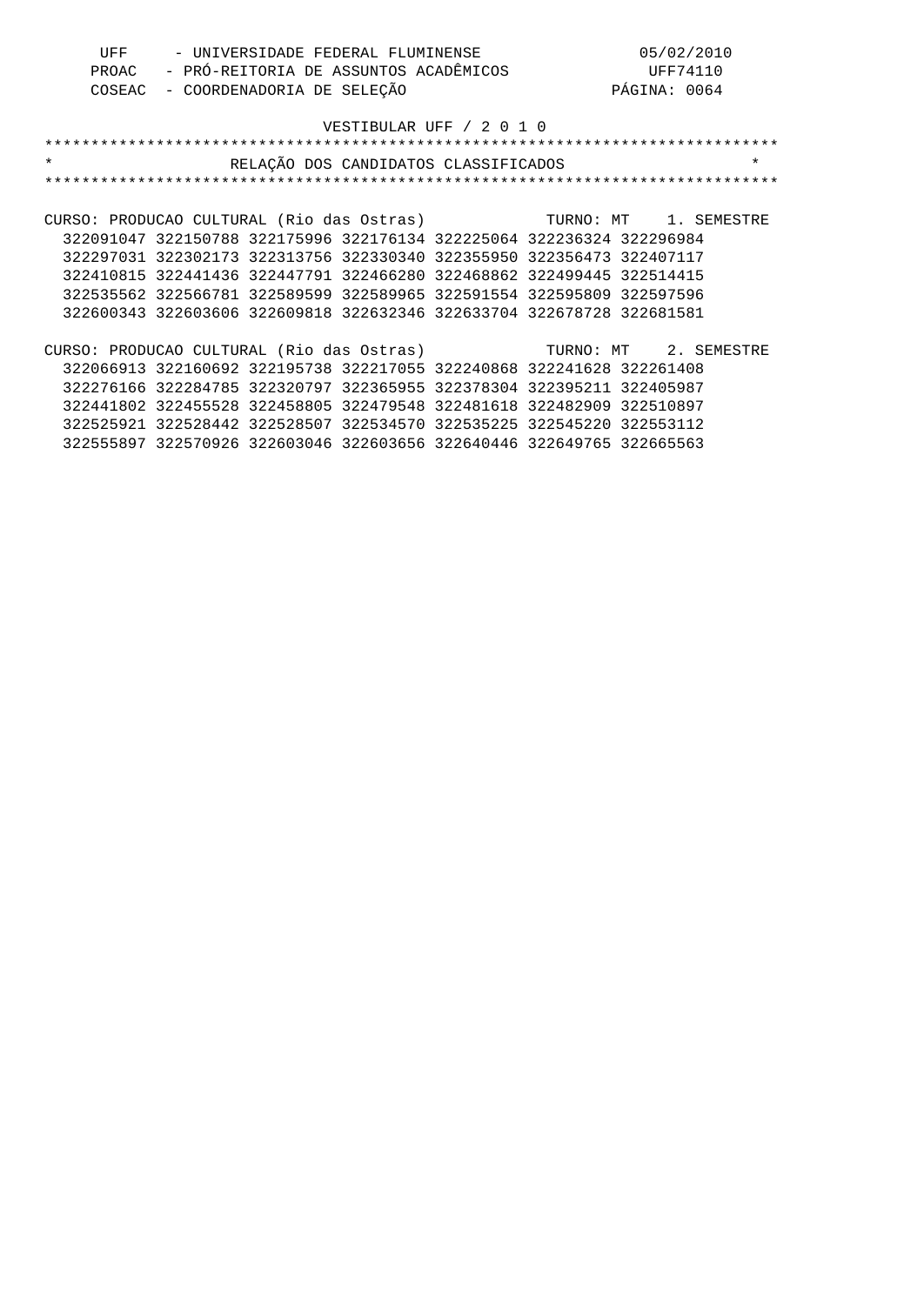| UFF | - UNIVERSIDADE FEDERAL FLUMINENSE           | 05/02/2010   |
|-----|---------------------------------------------|--------------|
|     | PROAC - PRÓ-REITORIA DE ASSUNTOS ACADÊMICOS | UFF74110     |
|     | COSEAC - COORDENADORIA DE SELEÇÃO           | PÁGINA: 0065 |

| $\star$                                | RELAÇÃO DOS CANDIDATOS CLASSIFICADOS                                  |                       | $\star$ |
|----------------------------------------|-----------------------------------------------------------------------|-----------------------|---------|
|                                        |                                                                       |                       |         |
|                                        |                                                                       |                       |         |
| CURSO: SERVICO SOCIAL (Rio das Ostras) |                                                                       | TURNO: NO 1. SEMESTRE |         |
|                                        | 323112578 323116744 323128084 323133089 323180795 323209905 323251453 |                       |         |
|                                        | 323261446 323273499 323288937 323324391 323325682 323375754 323384846 |                       |         |
|                                        | 323417368 323420353 323421735 323465743 323479847 323521523 323524977 |                       |         |
|                                        | 323526315 323544513 323549305 323561743 323561987 323563911 323576920 |                       |         |
|                                        | 323630374 323635116 323658560 323662353 323678390 323688670 323704606 |                       |         |
|                                        |                                                                       |                       |         |
| CURSO: SERVICO SOCIAL (Rio das Ostras) |                                                                       | TURNO: NO 2. SEMESTRE |         |
|                                        | 323000141 323039817 323110207 323110532 323137762 323153182 323155221 |                       |         |
|                                        | 323165305 323192217 323201331 323227414 323249668 323350663 323389573 |                       |         |
|                                        | 323393524 323458245 323467612 323468379 323470358 323485171 323496479 |                       |         |
|                                        | 323534116 323535940 323550017 323580713 323633625 323641036 323652401 |                       |         |
|                                        | 323666933 323668230 323674241 323682781 323694514 323699241 323701616 |                       |         |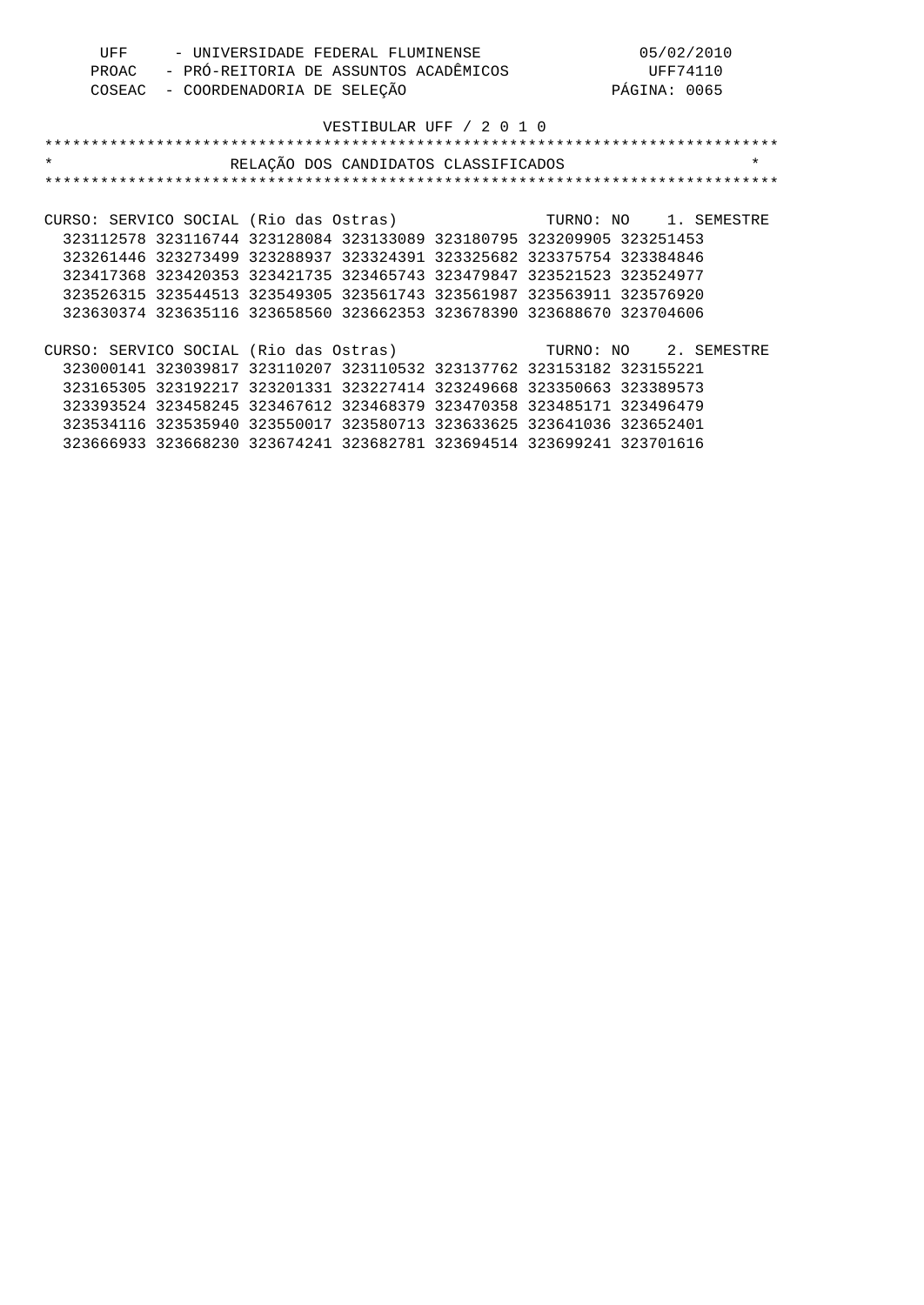| UFF   | - UNIVERSIDADE FEDERAL FLUMINENSE     | 05/02/2010   |
|-------|---------------------------------------|--------------|
| PROAC | - PRÓ-REITORIA DE ASSUNTOS ACADÊMICOS | UFF74110     |
|       | COSEAC - COORDENADORIA DE SELEÇÃO     | PÁGINA: 0066 |

| $\star$                                                               | RELAÇÃO DOS CANDIDATOS CLASSIFICADOS |  |  | $\star$ |
|-----------------------------------------------------------------------|--------------------------------------|--|--|---------|
|                                                                       |                                      |  |  |         |
|                                                                       |                                      |  |  |         |
| CURSO: CIENCIA DA COMPUTACAO (Rio das Ostras) TURNO: IN 1. SEMESTRE   |                                      |  |  |         |
| 324096035 324159966 324195594 324198390 324210502 324224682 324231063 |                                      |  |  |         |
| 324237689 324246159 324269503 324280454 324306246 324306519 324327020 |                                      |  |  |         |
| 324328608 324344638 324353421 324372764 324394463 324412007 324413960 |                                      |  |  |         |
| 324423628 324425482 324474861 324478348 324485937 324500713 324520177 |                                      |  |  |         |
| 324581767 324595251 324621141 324627028 324634552 324665214 324666579 |                                      |  |  |         |
|                                                                       |                                      |  |  |         |
| CURSO: CIENCIA DA COMPUTACAO (Rio das Ostras) TURNO: IN 2. SEMESTRE   |                                      |  |  |         |
| 324066262 324137360 324140068 324157671 324161505 324173522 324174796 |                                      |  |  |         |
| 324185355 324222713 324344298 324357300 324361466 324376409 324394968 |                                      |  |  |         |
| 324397659 324411273 324415504 324441307 324459861 324501717 324508557 |                                      |  |  |         |
| 324509953 324512649 324522498 324534635 324537429 324548727 324576530 |                                      |  |  |         |
| 324578227 324584680 324594910 324648527 324667092 324680874 324681775 |                                      |  |  |         |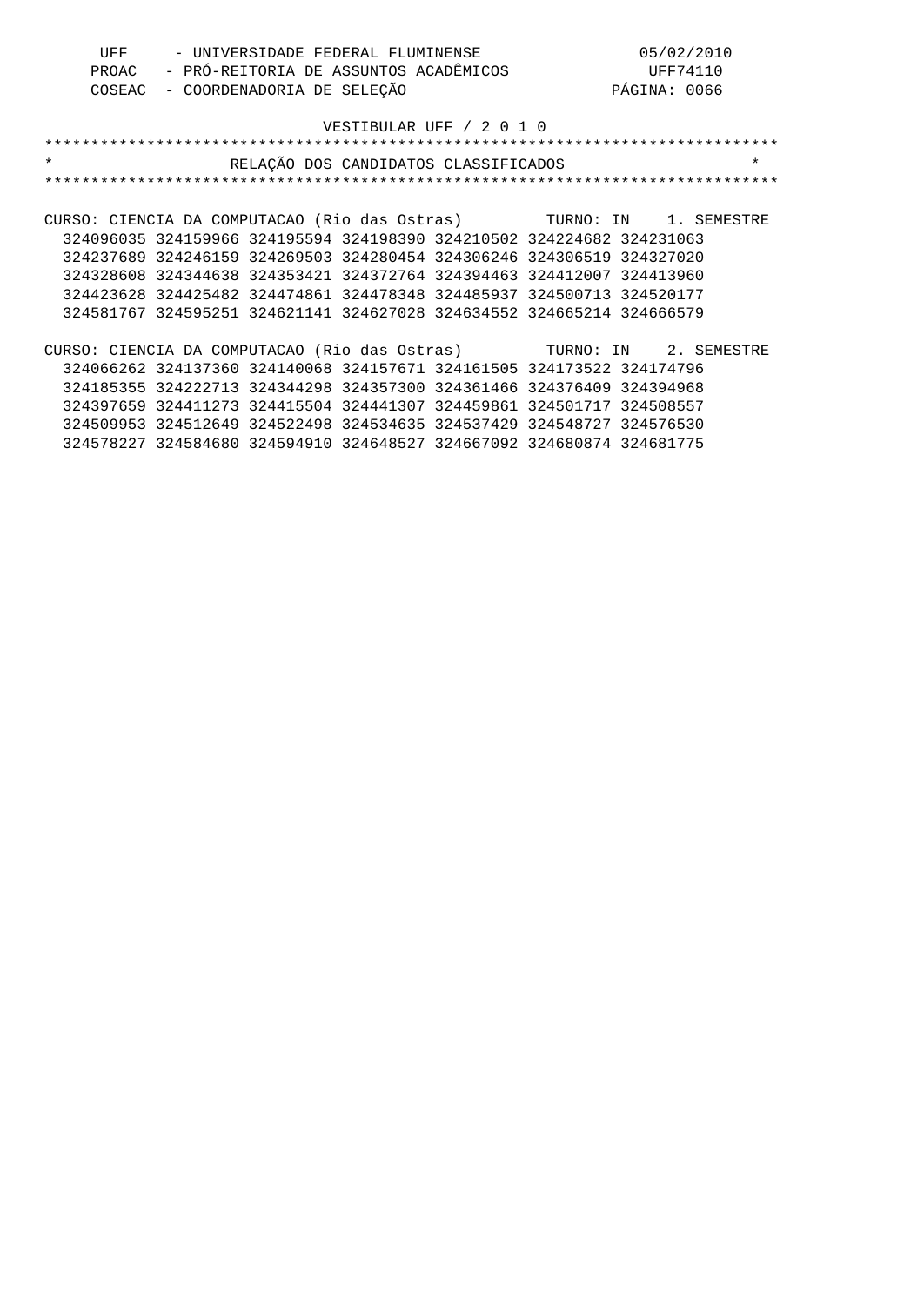| UFF | - UNIVERSIDADE FEDERAL FLUMINENSE           | 05/02/2010   |
|-----|---------------------------------------------|--------------|
|     | PROAC - PRÓ-REITORIA DE ASSUNTOS ACADÊMICOS | UFF74110     |
|     | COSEAC - COORDENADORIA DE SELEÇÃO           | PÁGINA: 0067 |

# VESTIBULAR UFF / 2 0 1 0 \*\*\*\*\*\*\*\*\*\*\*\*\*\*\*\*\*\*\*\*\*\*\*\*\*\*\*\*\*\*\*\*\*\*\*\*\*\*\*\*\*\*\*\*\*\*\*\*\*\*\*\*\*\*\*\*\*\*\*\*\*\*\*\*\*\*\*\*\*\*\*\*\*\*\*\*\*\*\* \* RELAÇÃO DOS CANDIDATOS CLASSIFICADOS \* \*\*\*\*\*\*\*\*\*\*\*\*\*\*\*\*\*\*\*\*\*\*\*\*\*\*\*\*\*\*\*\*\*\*\*\*\*\*\*\*\*\*\*\*\*\*\*\*\*\*\*\*\*\*\*\*\*\*\*\*\*\*\*\*\*\*\*\*\*\*\*\*\*\*\*\*\*\*\* CURSO: ENGENHARIA DE PRODUCAO (Rio das Ostras) TURNO: IN 1. SEMESTRE 325068258 325119502 325162286 325171940 325174461 325224175 325228119 325230514 325263236 325273372 325303270 325308323 325321117 325325565 325330376 325337855 325345395 325355699 325363452 325385539 325415827 325450293 325452746 325455205 325472772 325487820 325489206 325491211 325507462 325539726 325545971 325551786 325552613 325560402 325617774 CURSO: ENGENHARIA DE PRODUCAO (Rio das Ostras) TURNO: IN 2. SEMESTRE 325041248 325169466 325177035 325216934 325225909 325283389 325286410 325339607 325340096 325341911 325360046 325390247 325406008 325412629

 325415231 325418099 325423355 325434548 325435607 325457409 325462480 325498312 325507553 325510251 325519702 325533344 325540294 325548466 325585294 325589226 325600692 325605367 325640927 325653871 325657102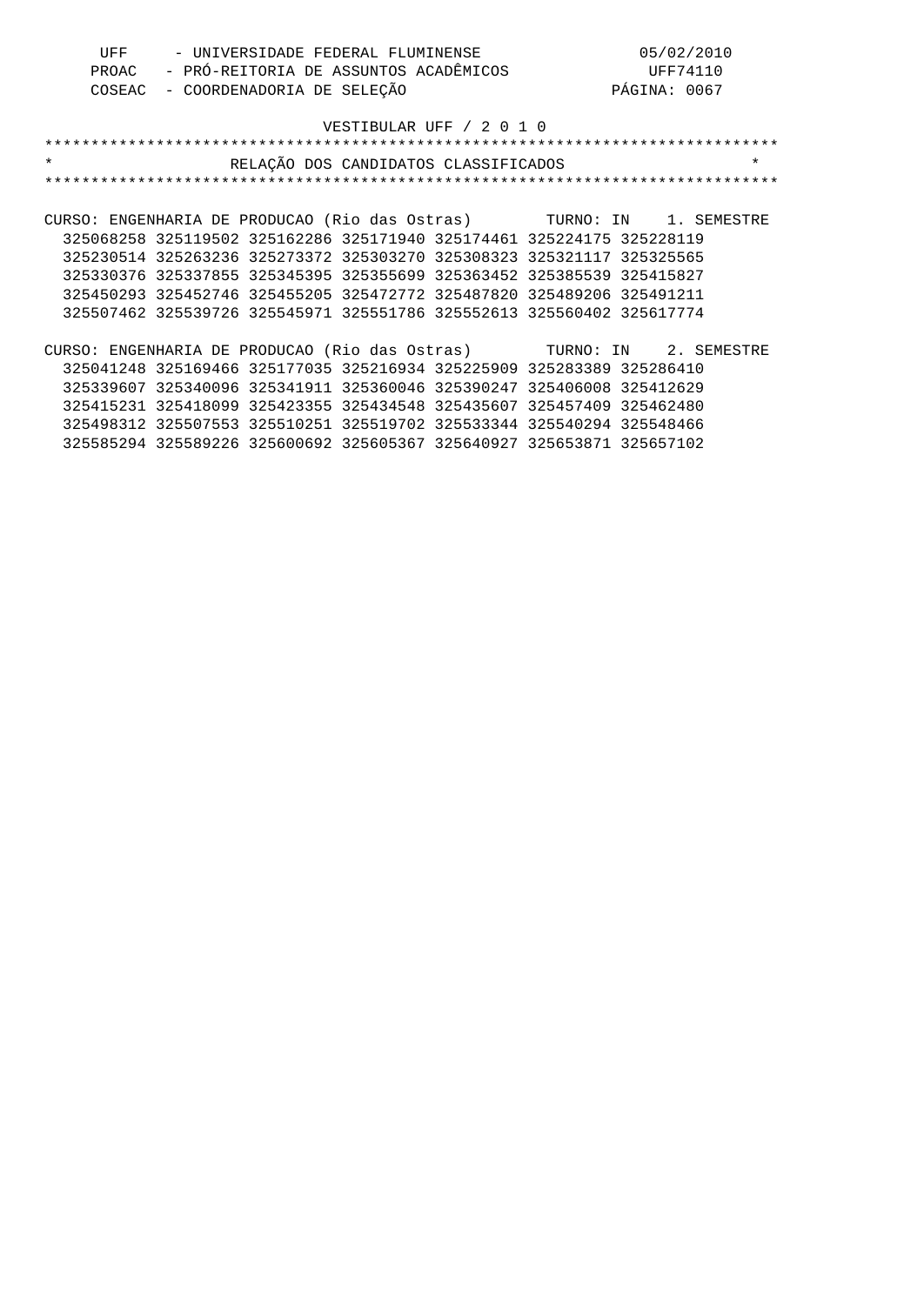| UFF | - UNIVERSIDADE FEDERAL FLUMINENSE           | 05/02/2010   |
|-----|---------------------------------------------|--------------|
|     | PROAC - PRÓ-REITORIA DE ASSUNTOS ACADÊMICOS | UFF74110     |
|     | COSEAC - COORDENADORIA DE SELEÇÃO           | PÁGINA: 0068 |

# \*\*\*\*\*\*\*\*\*\*\*\*\*\*\*\*\*\*\*\*\*\*\*\*\*\*\*\*\*\*\*\*\*\*\*\*\*\*\*\*\*\*\*\*\*\*\*\*\*\*\*\*\*\*\*\*\*\*\*\*\*\*\*\*\*\*\*\*\*\*\*\*\*\*\*\*\*\*\* \* RELAÇÃO DOS CANDIDATOS CLASSIFICADOS \* \*\*\*\*\*\*\*\*\*\*\*\*\*\*\*\*\*\*\*\*\*\*\*\*\*\*\*\*\*\*\*\*\*\*\*\*\*\*\*\*\*\*\*\*\*\*\*\*\*\*\*\*\*\*\*\*\*\*\*\*\*\*\*\*\*\*\*\*\*\*\*\*\*\*\*\*\*\*\* CURSO: ADMINISTRACAO PUBLICA (Volta Redonda) TURNO: MA 1. SEMESTRE 350037833 350111263 350121361 350134136 350135221 350210112 350217548 350235942 350354671 350356045 350360266 350420676 350420858 350423018

 350425690 350525361 350529056 350571657 350597168 350597352 350601024 350610685 350628163 350632968 350651512 350658467 350670518 350672475 350682391 350682456 350683632 COSEAC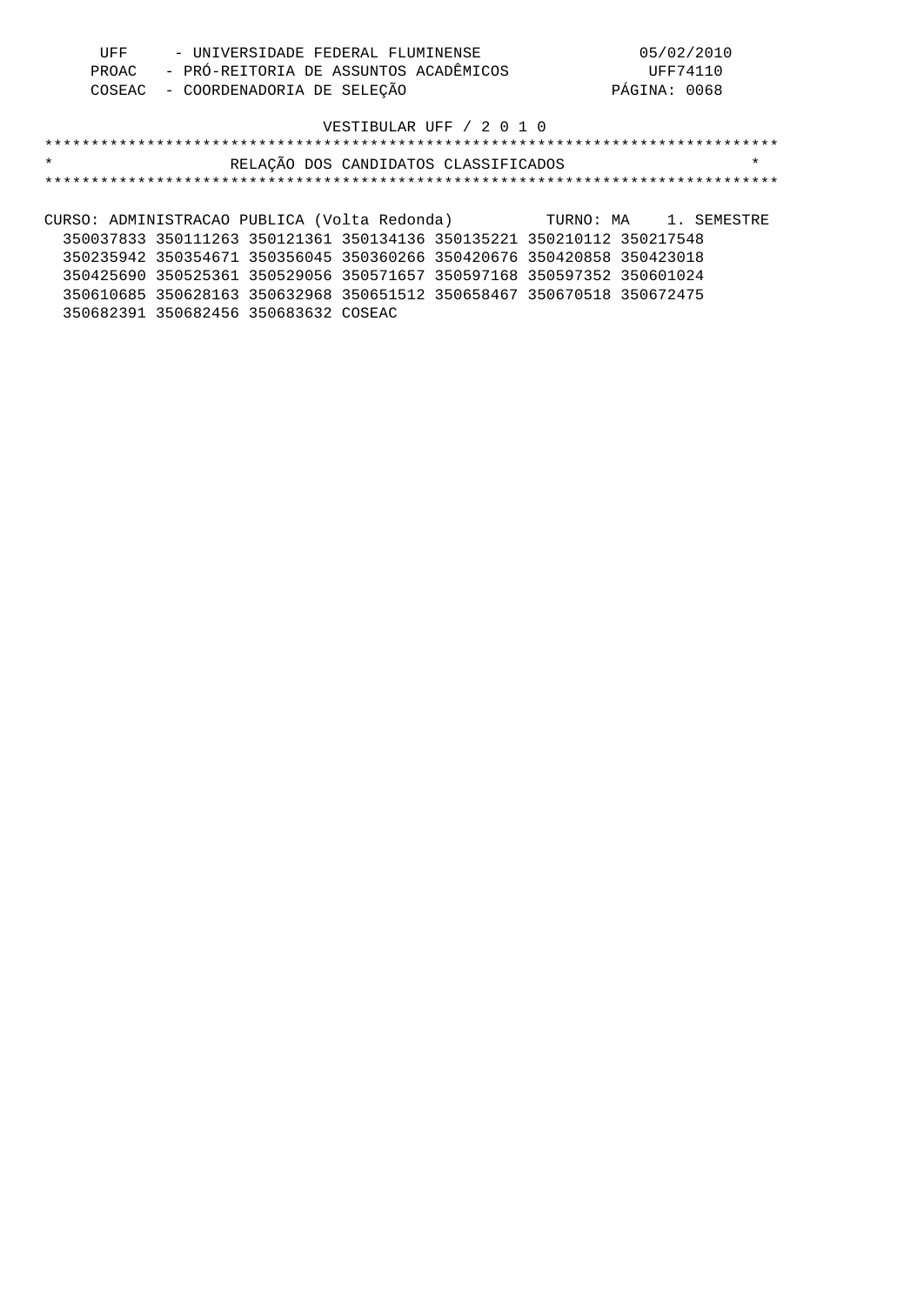| UFF | - UNIVERSIDADE FEDERAL FLUMINENSE           | 05/02/2010   |
|-----|---------------------------------------------|--------------|
|     | PROAC - PRÓ-REITORIA DE ASSUNTOS ACADÊMICOS | UFF74110     |
|     | COSEAC - COORDENADORIA DE SELEÇÃO           | PÁGINA: 0069 |

# VESTIBULAR UFF / 2 0 1 0 \*\*\*\*\*\*\*\*\*\*\*\*\*\*\*\*\*\*\*\*\*\*\*\*\*\*\*\*\*\*\*\*\*\*\*\*\*\*\*\*\*\*\*\*\*\*\*\*\*\*\*\*\*\*\*\*\*\*\*\*\*\*\*\*\*\*\*\*\*\*\*\*\*\*\*\*\*\*\* \* RELAÇÃO DOS CANDIDATOS CLASSIFICADOS \* \*\*\*\*\*\*\*\*\*\*\*\*\*\*\*\*\*\*\*\*\*\*\*\*\*\*\*\*\*\*\*\*\*\*\*\*\*\*\*\*\*\*\*\*\*\*\*\*\*\*\*\*\*\*\*\*\*\*\*\*\*\*\*\*\*\*\*\*\*\*\*\*\*\*\*\*\*\*\* CURSO: CIENCIAS CONTABEIS (Volta Redonda) TURNO: MA 1. SEMESTRE 351090407 351116885 351197487 351257213 351344200 351421606 351470956 351472617 351482301 351494304 351592584 351592778 351611380 351645848 351662951 COSEAC CURSO: CIENCIAS CONTABEIS (Volta Redonda) TURNO: NO 1. SEMESTRE 351067151 351120460 351127585 351132188 351135908 351155740 351162482 351173895 351175051 351260600 351271908 351278932 351282610 351330730 351338316 351390807 351453893 351459768 351467868 351474665 351476170 351510471 351556619 351592106 351638792 351647389 351648242 351650544 351658807 351659887 351660381 351665898 351668462 351671366 351681036 351685161 351692865 351694667 351701202 351707593 COSEAC CURSO: CIENCIAS CONTABEIS (Volta Redonda) TURNO: NO 2. SEMESTRE 351121335 351227672 351269955 351325278 351339279 351342472 351507632

 351511970 351537704 351539104 351566119 351671407 351672774 351679320 351688852 351708236 COSEAC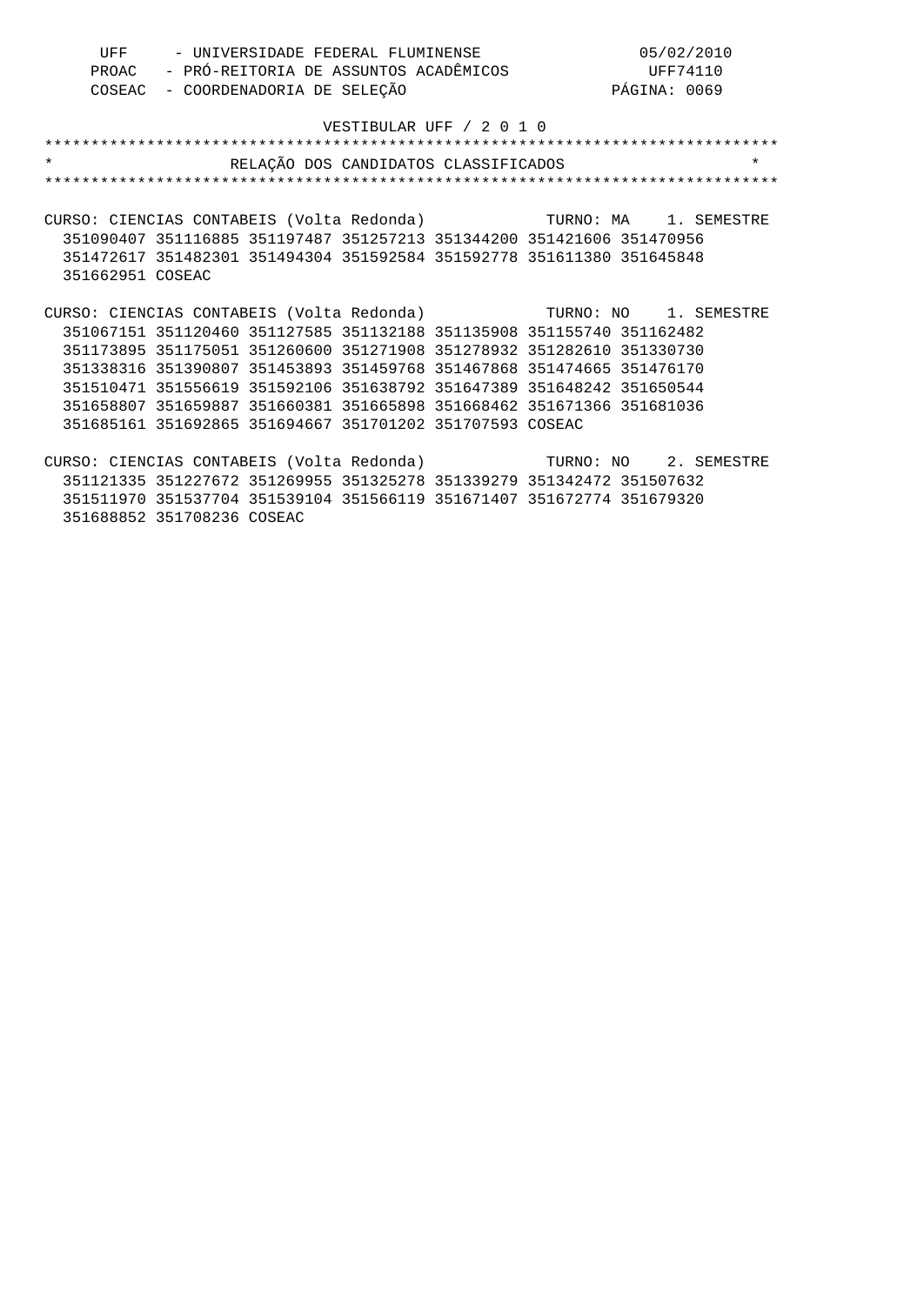|                                      | PROAC - PRÓ-REITORIA DE ASSUNTOS ACADÊMICOS (DE DE DE DE DE DE DE DE DE DE DE DE DE COSEAC - COORDENADORIA DE SELEÇÃO (DE PÁGINA: 0070 |                                                                       |                          |  |                       |         |
|--------------------------------------|----------------------------------------------------------------------------------------------------------------------------------------|-----------------------------------------------------------------------|--------------------------|--|-----------------------|---------|
|                                      |                                                                                                                                        |                                                                       |                          |  |                       |         |
|                                      |                                                                                                                                        |                                                                       | VESTIBULAR UFF / 2 0 1 0 |  |                       |         |
|                                      |                                                                                                                                        |                                                                       |                          |  |                       |         |
| $\star$                              |                                                                                                                                        | RELAÇÃO DOS CANDIDATOS CLASSIFICADOS                                  |                          |  |                       | $\star$ |
|                                      |                                                                                                                                        |                                                                       |                          |  |                       |         |
|                                      |                                                                                                                                        |                                                                       |                          |  |                       |         |
| CURSO: ADMINISTRACAO (Volta Redonda) |                                                                                                                                        |                                                                       |                          |  | TURNO: IN 1. SEMESTRE |         |
|                                      |                                                                                                                                        | 352108462 352119629 352134289 352189612 352203688 352213712 352222232 |                          |  |                       |         |
|                                      |                                                                                                                                        | 352237029 352258205 352286068 352286082 352300474 352313976 352363309 |                          |  |                       |         |
|                                      |                                                                                                                                        | 352408408 352430229 352439574 352455671 352458544 352462935 352468903 |                          |  |                       |         |
|                                      |                                                                                                                                        | 352469232 352471572 352496948 352514659 352515873 352527838 352555706 |                          |  |                       |         |
|                                      |                                                                                                                                        | 352576102 352591762 352607286 352615465 352617839 352625393 352633912 |                          |  |                       |         |
|                                      |                                                                                                                                        | 352648644 352654473 352677968 352691562 352696249 COSEAC              |                          |  |                       |         |
|                                      |                                                                                                                                        |                                                                       |                          |  |                       |         |
| CURSO: ADMINISTRACAO (Volta Redonda) |                                                                                                                                        |                                                                       |                          |  | TURNO: NO 1. SEMESTRE |         |
|                                      |                                                                                                                                        | 352112322 352130702 352150958 352152487 352153388 352154162 352155714 |                          |  |                       |         |
|                                      |                                                                                                                                        | 352181361 352184363 352236635 352238085 352266111 352272768 352282438 |                          |  |                       |         |
|                                      |                                                                                                                                        | 352296300 352334619 352361088 352363244 352388517 352410255 352424414 |                          |  |                       |         |
|                                      |                                                                                                                                        | 352429517 352431326 352454419 352462181 352477095 352495152 352518681 |                          |  |                       |         |
|                                      |                                                                                                                                        | 352542840 352544733 352557118 352559441 352634954 352656251 352676184 |                          |  |                       |         |
|                                      |                                                                                                                                        | 352682535 352689856 352689894 352690116 352704292 COSEAC              |                          |  |                       |         |
|                                      |                                                                                                                                        |                                                                       |                          |  |                       |         |
|                                      |                                                                                                                                        |                                                                       |                          |  |                       |         |
|                                      |                                                                                                                                        | 352011891 352067474 352111031 352112255 352151299 352177528 352199071 |                          |  |                       |         |
|                                      |                                                                                                                                        | 352216104 352236843 352247397 352253126 352258358 352263975 352316916 |                          |  |                       |         |
|                                      |                                                                                                                                        | 352331265 352353706 352353926 352423006 352424220 352431730 352439433 |                          |  |                       |         |
|                                      |                                                                                                                                        | 352442387 352453788 352471871 352485274 352503557 352528088 352553772 |                          |  |                       |         |
|                                      |                                                                                                                                        | 352558617 352587228 352595093 352624129 352632401 352678297 352691718 |                          |  |                       |         |
|                                      |                                                                                                                                        | 352692891 352700375 352702696 352704187 352706214 COSEAC              |                          |  |                       |         |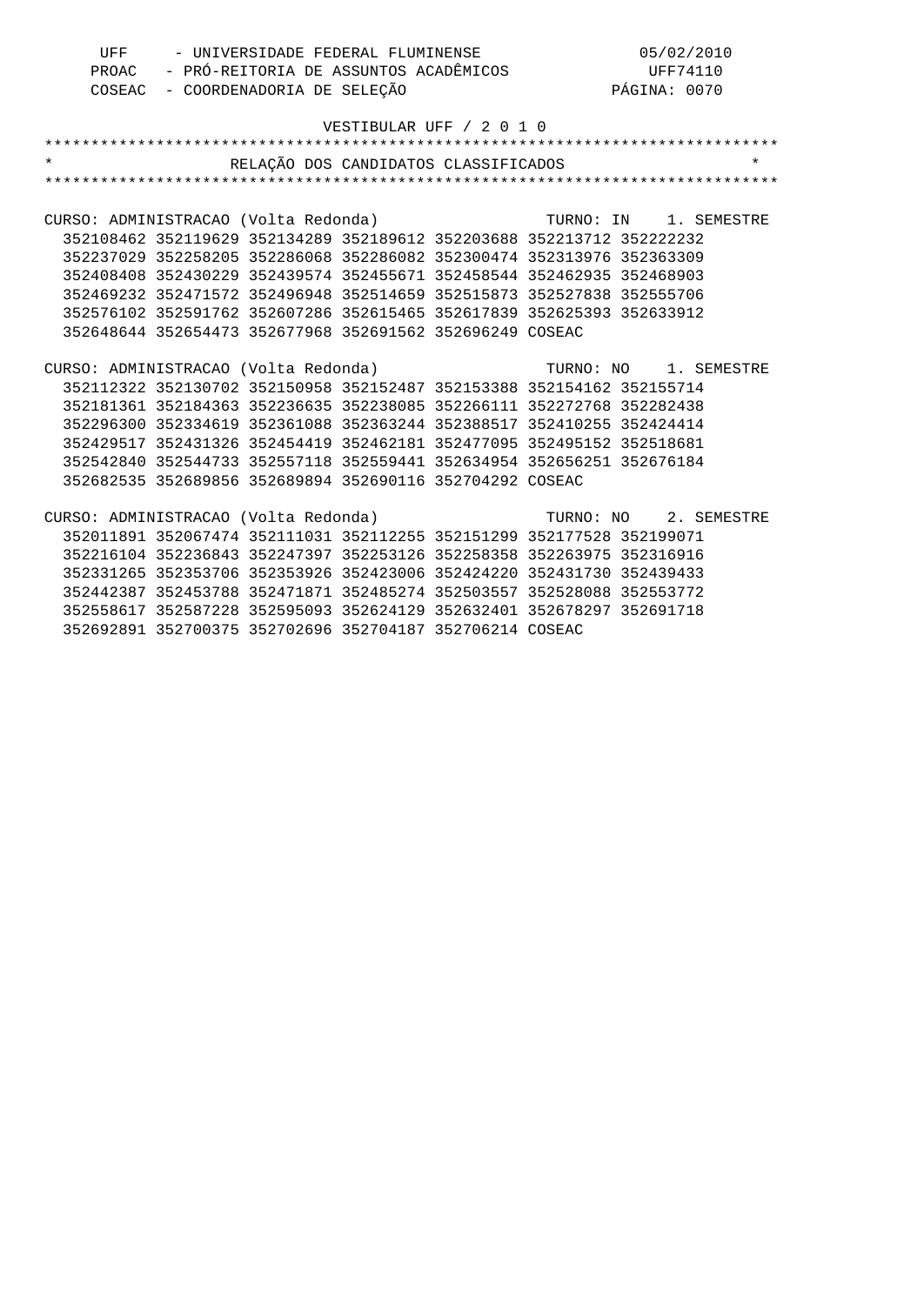|         | UFF<br>PROAC | - UNIVERSIDADE FEDERAL FLUMINENSE<br>- PRÓ-REITORIA DE ASSUNTOS ACADÊMICOS                                                                                                                                                                                                                                                                                                                                                                                                              |                          |              | 05/02/2010<br>UFF74110 |
|---------|--------------|-----------------------------------------------------------------------------------------------------------------------------------------------------------------------------------------------------------------------------------------------------------------------------------------------------------------------------------------------------------------------------------------------------------------------------------------------------------------------------------------|--------------------------|--------------|------------------------|
|         | COSEAC       | - COORDENADORIA DE SELEÇÃO                                                                                                                                                                                                                                                                                                                                                                                                                                                              |                          | PÁGINA: 0071 |                        |
|         |              |                                                                                                                                                                                                                                                                                                                                                                                                                                                                                         | VESTIBULAR UFF / 2 0 1 0 |              |                        |
|         |              |                                                                                                                                                                                                                                                                                                                                                                                                                                                                                         |                          |              |                        |
| $\star$ |              | RELAÇÃO DOS CANDIDATOS CLASSIFICADOS                                                                                                                                                                                                                                                                                                                                                                                                                                                    |                          |              | $\star$                |
|         |              |                                                                                                                                                                                                                                                                                                                                                                                                                                                                                         |                          |              |                        |
|         |              |                                                                                                                                                                                                                                                                                                                                                                                                                                                                                         |                          |              |                        |
|         |              | CURSO: ENGENHARIA DE AGRONEGOCIOS (V.Redonda) TURNO: IN 1. SEMESTRE                                                                                                                                                                                                                                                                                                                                                                                                                     |                          |              |                        |
|         |              | 353121373 353126153 353203420 353217562 353219039 353223535 353249151                                                                                                                                                                                                                                                                                                                                                                                                                   |                          |              |                        |
|         |              | 353251520 353274479 353290306 353341478 353353677 353361179 353373940                                                                                                                                                                                                                                                                                                                                                                                                                   |                          |              |                        |
|         |              | 353379358 353393495 353393574 353410736 353422301 353438025 353442129                                                                                                                                                                                                                                                                                                                                                                                                                   |                          |              |                        |
|         |              | 353450413 353466357 353496699 353505012 353518540 353519300 353552118                                                                                                                                                                                                                                                                                                                                                                                                                   |                          |              |                        |
|         |              | 353556736 353559087 353564422 353588038 353604909 353612956 353644284                                                                                                                                                                                                                                                                                                                                                                                                                   |                          |              |                        |
|         |              | 353647248 353653637 353670702 353693431 353705870 COSEAC                                                                                                                                                                                                                                                                                                                                                                                                                                |                          |              |                        |
|         |              |                                                                                                                                                                                                                                                                                                                                                                                                                                                                                         |                          |              |                        |
|         |              | CURSO: ENGENHARIA DE AGRONEGOCIOS (V.Redonda)       TURNO: IN   2. SEMESTRE                                                                                                                                                                                                                                                                                                                                                                                                             |                          |              |                        |
|         |              | 353088052 353101141 353111287 353112267 353122951 353154394 353237275                                                                                                                                                                                                                                                                                                                                                                                                                   |                          |              |                        |
|         |              | $\begin{array}{c} \n \multicolumn{1}{c} \multicolumn{1}{c} \multicolumn{1}{c} \multicolumn{1}{c} \multicolumn{1}{c} \multicolumn{1}{c} \multicolumn{1}{c} \multicolumn{1}{c} \multicolumn{1}{c} \multicolumn{1}{c} \multicolumn{1}{c} \multicolumn{1}{c} \multicolumn{1}{c} \multicolumn{1}{c} \multicolumn{1}{c} \multicolumn{1}{c} \multicolumn{1}{c} \multicolumn{1}{c} \multicolumn{1}{c} \multicolumn{1}{c} \multicolumn{1}{c} \multicolumn{1}{c} \multicolumn{1}{c} \multicolumn$ |                          |              |                        |

 353241989 353243119 353252756 353316992 353317623 353317881 353336796 353373237 353382240 353400925 353441917 353489658 353506652 353554673 353588064 353597015 353597728 353602030 353606165 353621749 353629090 353639162 353662846 353665006 353668735 353670398 353674617 353675867 353676287 353689167 353692164 353698912 353704474 COSEAC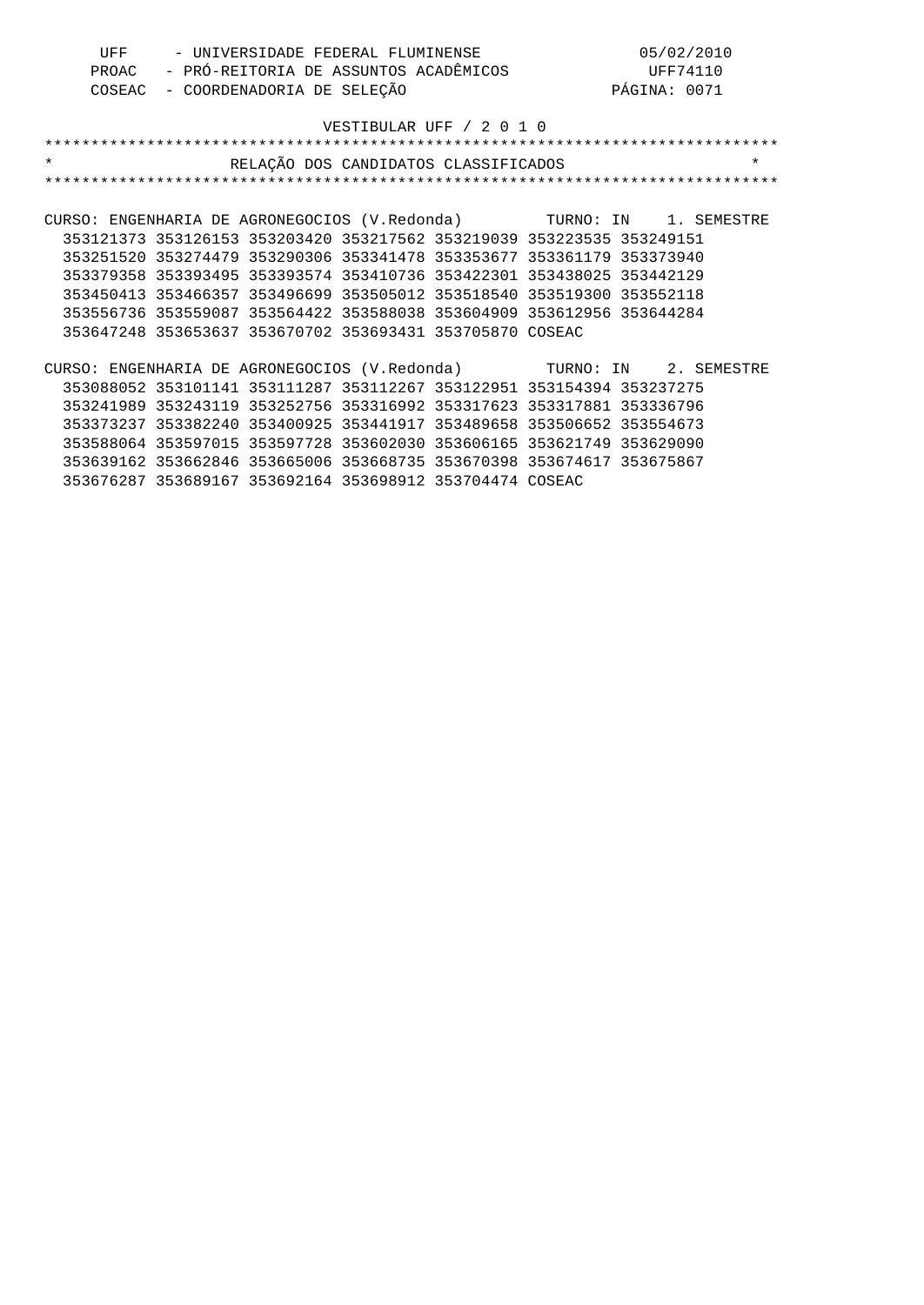| UFF                                                                  | - UNIVERSIDADE FEDERAL FLUMINENSE     |                            |                                                                       |  | 05/02/2010            |              |          |
|----------------------------------------------------------------------|---------------------------------------|----------------------------|-----------------------------------------------------------------------|--|-----------------------|--------------|----------|
| PROAC                                                                | - PRÓ-REITORIA DE ASSUNTOS ACADÊMICOS |                            |                                                                       |  |                       | UFF74110     |          |
| COSEAC                                                               |                                       | - COORDENADORIA DE SELEÇÃO |                                                                       |  |                       | PÁGINA: 0072 |          |
|                                                                      |                                       |                            |                                                                       |  |                       |              |          |
|                                                                      |                                       |                            | VESTIBULAR UFF / 2 0 1 0                                              |  |                       |              |          |
|                                                                      |                                       |                            |                                                                       |  |                       |              |          |
| $\star$                                                              |                                       |                            | RELAÇÃO DOS CANDIDATOS CLASSIFICADOS                                  |  |                       |              | $^\star$ |
|                                                                      |                                       |                            |                                                                       |  |                       |              |          |
|                                                                      |                                       |                            |                                                                       |  |                       |              |          |
| CURSO: ENGENHARIA DE PRODUCAO (Volta Redonda) (CURNO: IN 1. SEMESTRE |                                       |                            |                                                                       |  |                       |              |          |
|                                                                      |                                       |                            | 354004628 354151316 354167107 354169052 354180329 354213279 354254211 |  |                       |              |          |
|                                                                      |                                       |                            | 354255617 354255928 354279297 354290162 354303452 354315962 354318249 |  |                       |              |          |
|                                                                      |                                       |                            | 354327197 354379592 354380981 354385711 354398093 354414237 354422648 |  |                       |              |          |
|                                                                      |                                       |                            | 354445212 354448783 354450334 354469816 354483123 354486371 354501509 |  |                       |              |          |
|                                                                      |                                       |                            | 354509599 354522060 354555653 354559049 354596358 354605862 354623773 |  |                       |              |          |
|                                                                      |                                       |                            | 354632504 354638510 354675910 354693766 354699112 COSEAC              |  |                       |              |          |
|                                                                      |                                       |                            |                                                                       |  |                       |              |          |
| CURSO: ENGENHARIA DE PRODUCAO (Volta Redonda)                        |                                       |                            |                                                                       |  | TURNO: IN 2. SEMESTRE |              |          |
|                                                                      |                                       |                            | 354020086 354164337 354181854 354211635 354244826 354250708 354256532 |  |                       |              |          |
|                                                                      |                                       |                            | 354260791 354268987 354283729 354291984 354295227 354298762 354342549 |  |                       |              |          |
|                                                                      |                                       |                            | 354351174 354387745 354397271 354399891 354417083 354421929 354446498 |  |                       |              |          |
|                                                                      |                                       |                            | 354448599 354454196 354458570 354473881 354493439 354500880 354515471 |  |                       |              |          |
|                                                                      |                                       |                            | 354532273 354550897 354560517 354562046 354571308 354580385 354581717 |  |                       |              |          |
|                                                                      |                                       |                            | 354602066 354603632 354680915 354688943 354702361 COSEAC              |  |                       |              |          |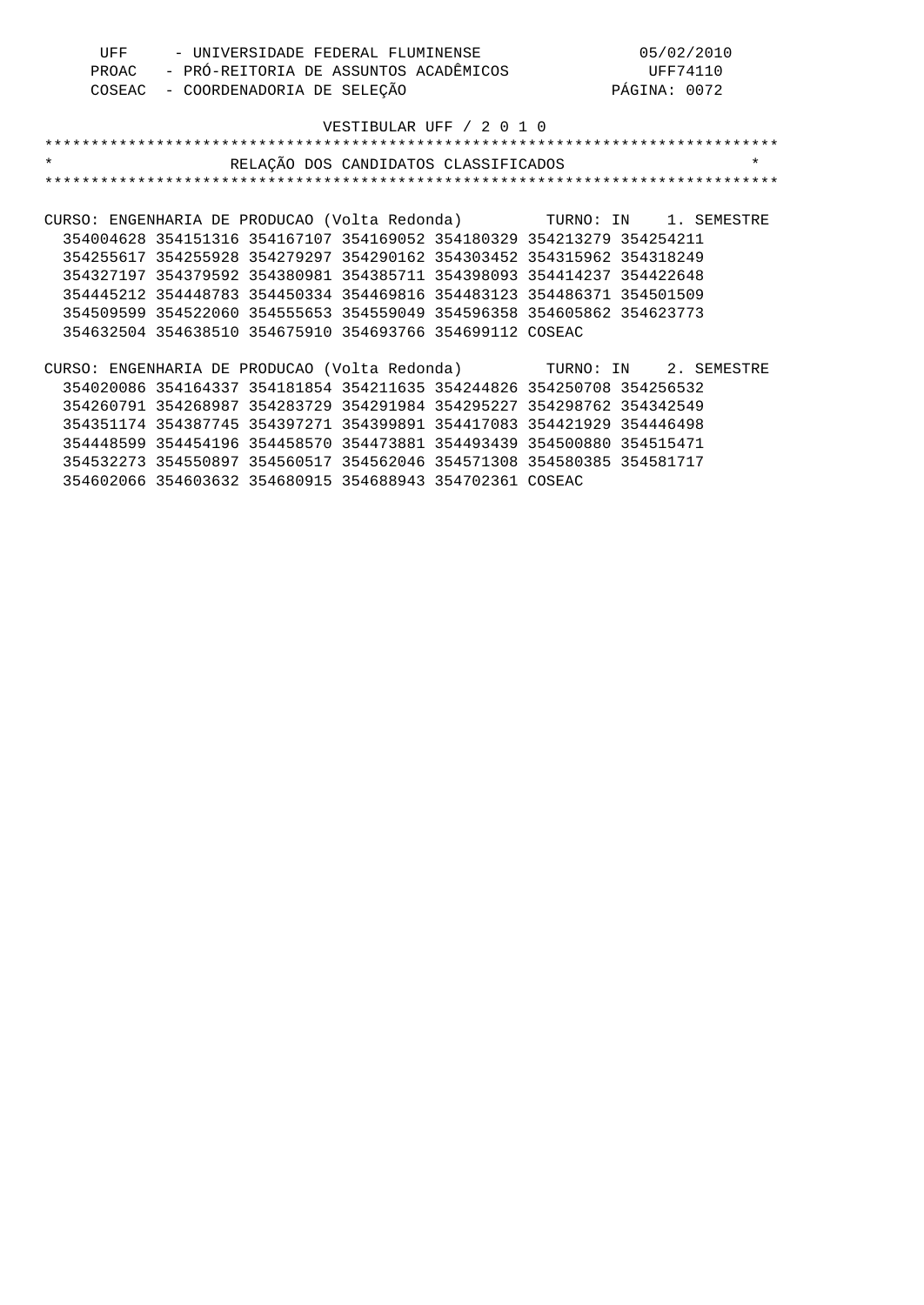| UFF     |                                       |                            | - UNIVERSIDADE FEDERAL FLUMINENSE                                     |          | 05/02/2010                                                       |         |
|---------|---------------------------------------|----------------------------|-----------------------------------------------------------------------|----------|------------------------------------------------------------------|---------|
| PROAC   | - PRÓ-REITORIA DE ASSUNTOS ACADÊMICOS |                            |                                                                       | UFF74110 |                                                                  |         |
| COSEAC  |                                       | - COORDENADORIA DE SELEÇÃO |                                                                       |          | PÁGINA: 0073                                                     |         |
|         |                                       |                            |                                                                       |          |                                                                  |         |
|         |                                       |                            | VESTIBULAR UFF / 2 0 1 0                                              |          |                                                                  |         |
|         |                                       |                            |                                                                       |          |                                                                  |         |
| $\star$ |                                       |                            | RELAÇÃO DOS CANDIDATOS CLASSIFICADOS                                  |          |                                                                  | $\star$ |
|         |                                       |                            |                                                                       |          |                                                                  |         |
|         |                                       |                            |                                                                       |          |                                                                  |         |
|         |                                       |                            |                                                                       |          | CURSO: ENGENHARIA MECANICA (Volta Redonda) TURNO: IN 1. SEMESTRE |         |
|         |                                       |                            | 355105678 355167315 355173675 355199978 355202256 355207646 355215851 |          |                                                                  |         |
|         |                                       |                            | 355217419 355293217 355327927 355346492 355346820 355350510 355352532 |          |                                                                  |         |
|         |                                       |                            | 355358524 355374047 355376502 355382305 355397740 355408032 355408240 |          |                                                                  |         |
|         |                                       |                            | 355436259 355439550 355487662 355506470 355506494 355507101 355508090 |          |                                                                  |         |
|         |                                       |                            | 355509460 355514855 355540426 355563569 355569616 355621373 355621505 |          |                                                                  |         |
|         |                                       |                            | 355646622 355656380 355662016 355676653 355692736 COSEAC              |          |                                                                  |         |
|         |                                       |                            |                                                                       |          |                                                                  |         |
|         |                                       |                            |                                                                       |          | CURSO: ENGENHARIA MECANICA (Volta Redonda) TURNO: IN 2. SEMESTRE |         |
|         |                                       |                            | 355136926 355174904 355235708 355244539 355257251 355274132 355275734 |          |                                                                  |         |
|         |                                       |                            | 355292926 355299730 355307159 355322056 355354463 355360826 355361399 |          |                                                                  |         |
|         |                                       |                            | 355361844 355364573 355379516 355380979 355382020 355387795 355391382 |          |                                                                  |         |
|         |                                       |                            | 355410358 355446412 355449414 355452734 355457459 355486852 355490994 |          |                                                                  |         |
|         |                                       |                            | 355502735 355516607 355556724 355566793 355592211 355610116 355625678 |          |                                                                  |         |
|         |                                       |                            | 355641139 355652669 355669844 355684260 355704527 COSEAC              |          |                                                                  |         |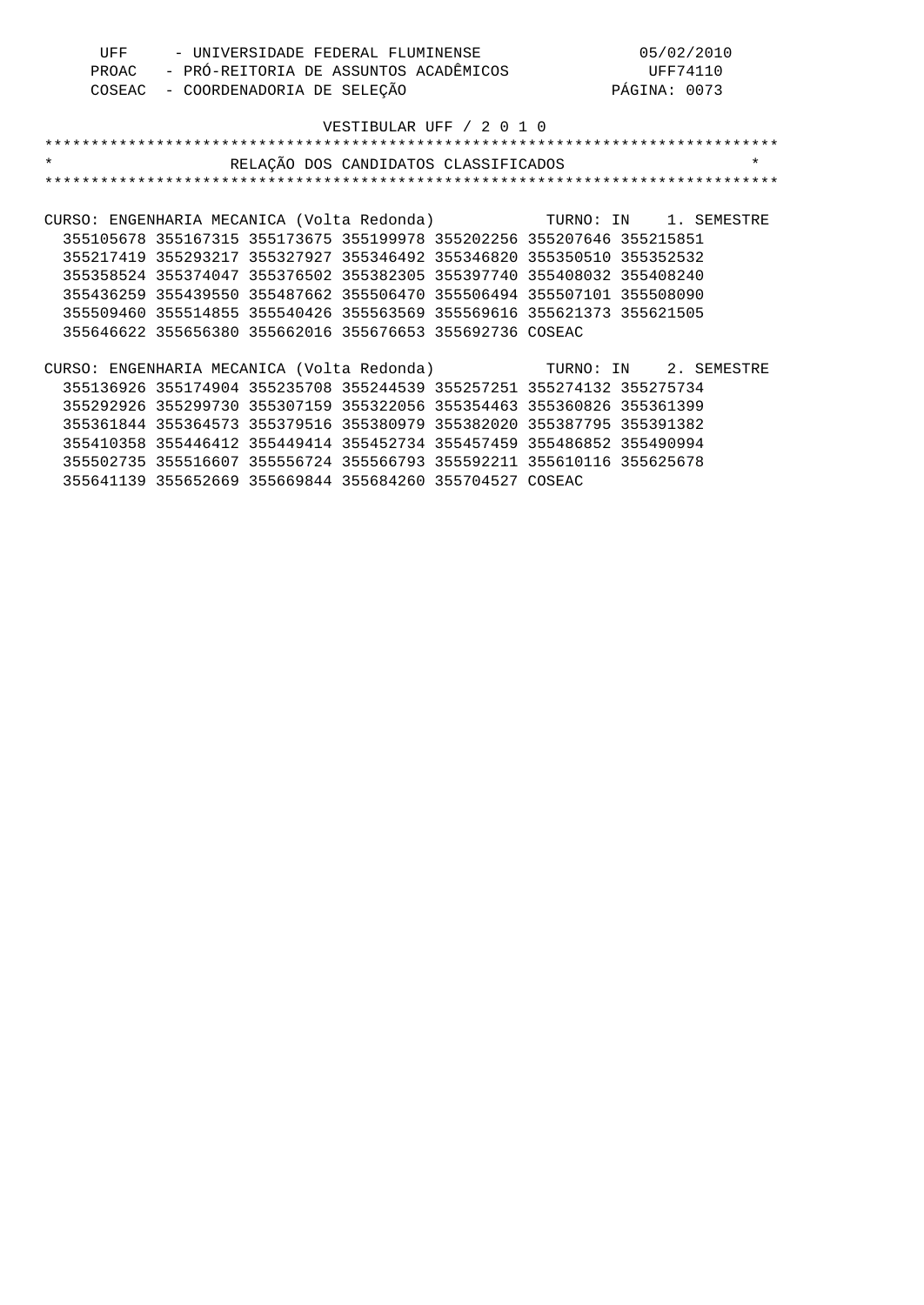| UFF                                                                 |                                                                       |                            | - UNIVERSIDADE FEDERAL FLUMINENSE     |  | 05/02/2010   |         |
|---------------------------------------------------------------------|-----------------------------------------------------------------------|----------------------------|---------------------------------------|--|--------------|---------|
| PROAC                                                               |                                                                       |                            | - PRÓ-REITORIA DE ASSUNTOS ACADÊMICOS |  | UFF74110     |         |
| COSEAC                                                              |                                                                       | - COORDENADORIA DE SELEÇÃO |                                       |  | PÁGINA: 0074 |         |
|                                                                     |                                                                       |                            |                                       |  |              |         |
|                                                                     |                                                                       |                            | VESTIBULAR UFF / 2 0 1 0              |  |              |         |
|                                                                     |                                                                       |                            |                                       |  |              |         |
| $\star$                                                             |                                                                       |                            | RELAÇÃO DOS CANDIDATOS CLASSIFICADOS  |  |              | $\star$ |
|                                                                     |                                                                       |                            |                                       |  |              |         |
|                                                                     |                                                                       |                            |                                       |  |              |         |
| CURSO: ENGENHARIA METALURGICA (Volta Redonda) TURNO: IN 1. SEMESTRE |                                                                       |                            |                                       |  |              |         |
|                                                                     | 356163022 356163670 356168278 356204838 356226082 356231166 356243339 |                            |                                       |  |              |         |
|                                                                     | 356253736 356273669 356276269 356295033 356309602 356377984 356386416 |                            |                                       |  |              |         |
|                                                                     | 356388385 356395948 356419196 356426993 356435176 356440676 356446931 |                            |                                       |  |              |         |
|                                                                     | 356454316 356457899 356461890 356466644 356469270 356492148 356500220 |                            |                                       |  |              |         |
|                                                                     | 356509018 356513447 356514726 356537405 356537821 356544018 356559611 |                            |                                       |  |              |         |
|                                                                     | 356583818 356595354 356637308 356675752 356682377 COSEAC              |                            |                                       |  |              |         |
|                                                                     |                                                                       |                            |                                       |  |              |         |
| CURSO: ENGENHARIA METALURGICA (Volta Redonda) TURNO: IN 2. SEMESTRE |                                                                       |                            |                                       |  |              |         |
|                                                                     | 356115776 356146610 356152190 356158601 356175403 356180604 356182406 |                            |                                       |  |              |         |
|                                                                     | 356188876 356218437 356224345 356252495 356279819 356287256 356295174 |                            |                                       |  |              |         |
|                                                                     | 356302408 356318380 356351150 356368165 356375314 356412203 356423800 |                            |                                       |  |              |         |
|                                                                     | 356436431 356446230 356463355 356500256 356506389 356514049 356515201 |                            |                                       |  |              |         |
|                                                                     | 356530847 356551035 356562797 356582278 356594350 356595419 356634423 |                            |                                       |  |              |         |
|                                                                     | 356640941 356645757 356646385 356651251 356697097 COSEAC              |                            |                                       |  |              |         |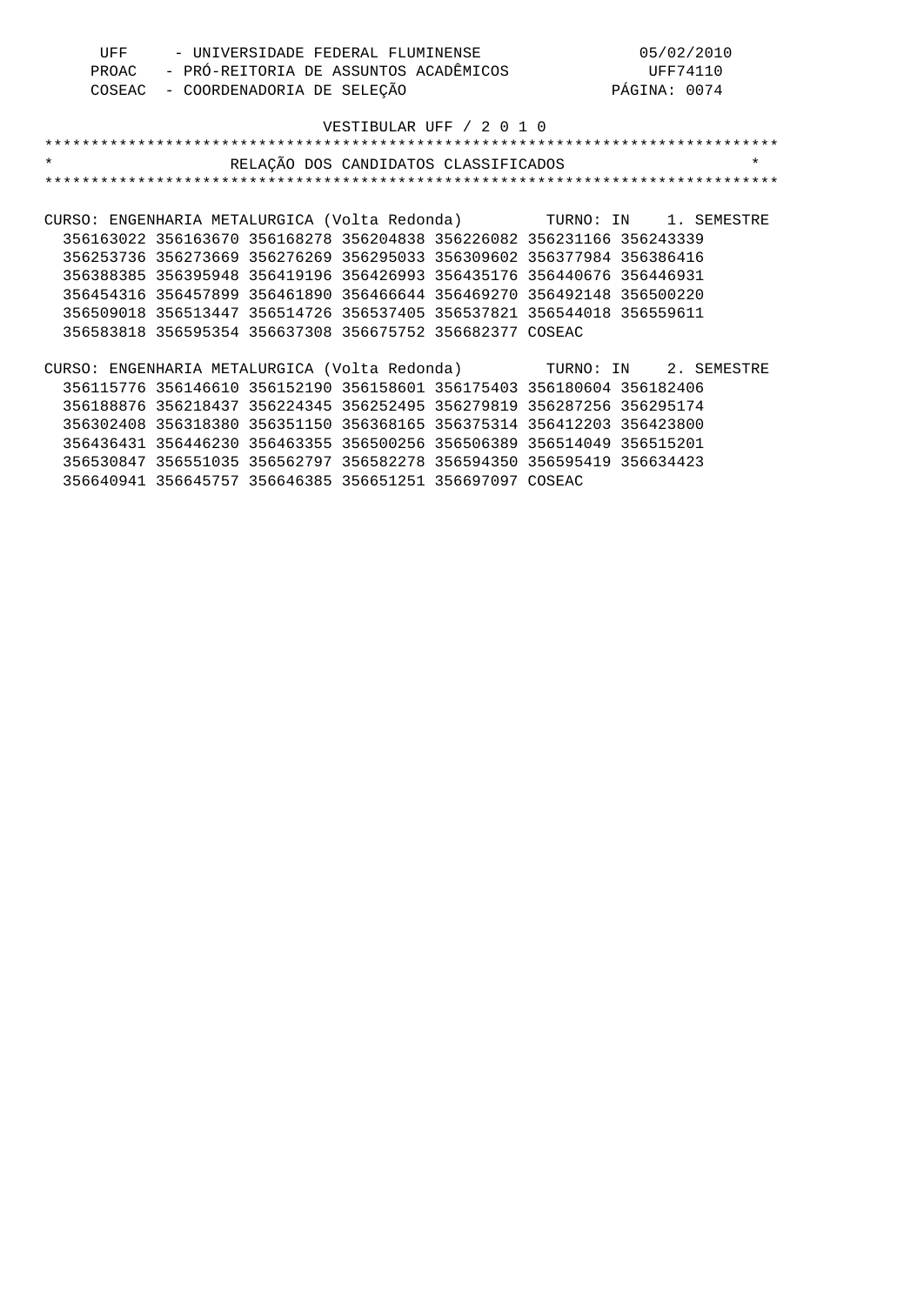| UFF | - UNIVERSIDADE FEDERAL FLUMINENSE           | 05/02/2010   |
|-----|---------------------------------------------|--------------|
|     | PROAC - PRÓ-REITORIA DE ASSUNTOS ACADÊMICOS | UFF74110     |
|     | COSEAC - COORDENADORIA DE SELEÇÃO           | PÁGINA: 0075 |

# \*\*\*\*\*\*\*\*\*\*\*\*\*\*\*\*\*\*\*\*\*\*\*\*\*\*\*\*\*\*\*\*\*\*\*\*\*\*\*\*\*\*\*\*\*\*\*\*\*\*\*\*\*\*\*\*\*\*\*\*\*\*\*\*\*\*\*\*\*\*\*\*\*\*\*\*\*\*\* \* RELAÇÃO DOS CANDIDATOS CLASSIFICADOS \* \*\*\*\*\*\*\*\*\*\*\*\*\*\*\*\*\*\*\*\*\*\*\*\*\*\*\*\*\*\*\*\*\*\*\*\*\*\*\*\*\*\*\*\*\*\*\*\*\*\*\*\*\*\*\*\*\*\*\*\*\*\*\*\*\*\*\*\*\*\*\*\*\*\*\*\*\*\*\*

CURSO: FISICA - Bacharelado (Volta Redonda) TURNO: IN 2. SEMESTRE 357112243 357117449 357250851 357292134 357307745 357316150 357359748 357362501 357369511 357442014 357464115 357496053 357511774 357525842 357538899 357613144 357619227 357637229 357655532 357665123 357695881 357696275 357698455 357699356 COSEAC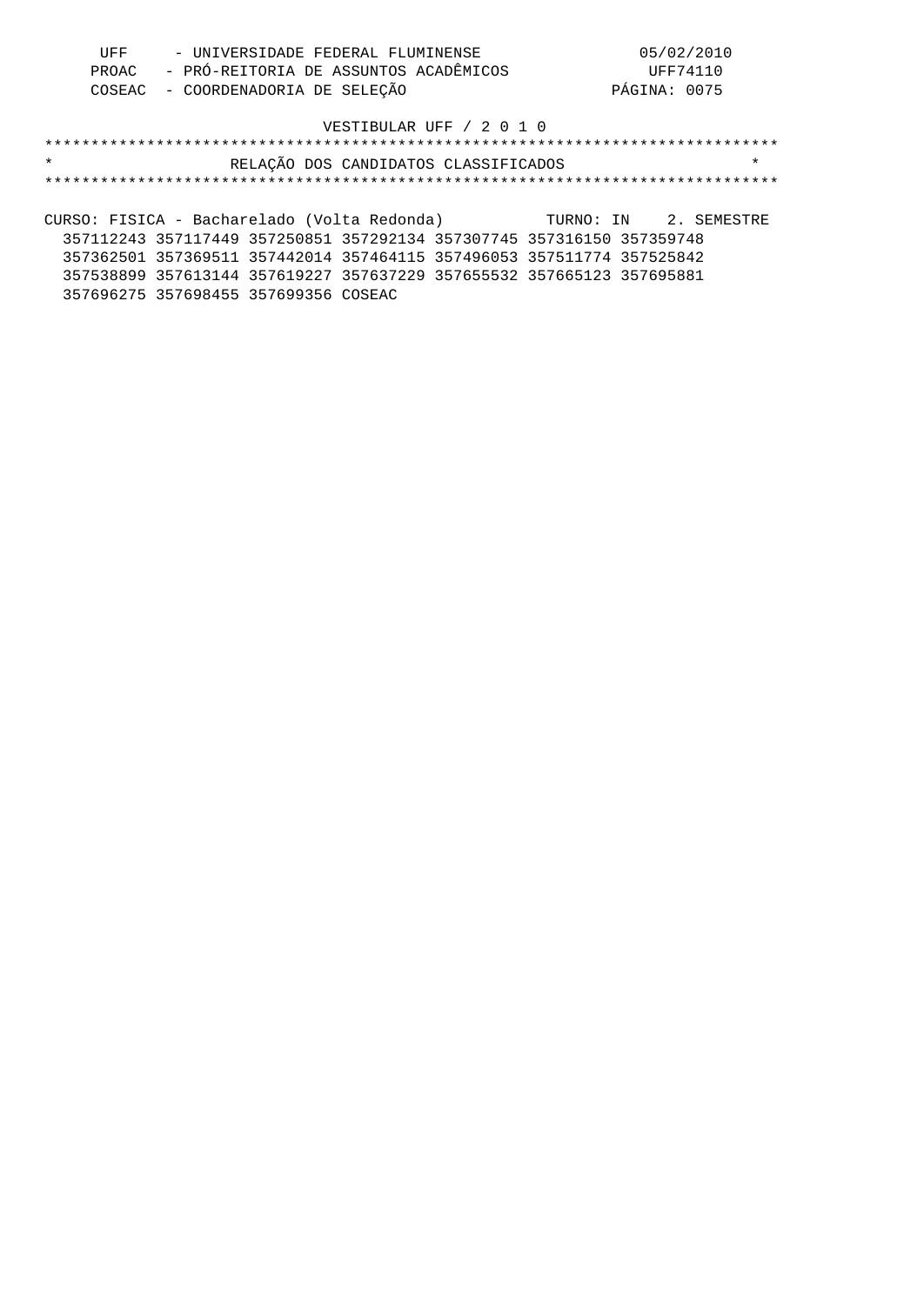| UFF | - UNIVERSIDADE FEDERAL FLUMINENSE           | 05/02/2010   |
|-----|---------------------------------------------|--------------|
|     | PROAC - PRÓ-REITORIA DE ASSUNTOS ACADÊMICOS | UFF74110     |
|     | COSEAC - COORDENADORIA DE SELEÇÃO           | PÁGINA: 0076 |

| $\star$ |  | RELAÇÃO DOS CANDIDATOS CLASSIFICADOS |  |
|---------|--|--------------------------------------|--|
|         |  |                                      |  |

CURSO: MATEMATICA - Bacharelado (Volta Redonda) TURNO: IN 2. SEMESTRE 358211087 358430580 358559714 358560464 358561561 358683498 358687690 358690910 COSEAC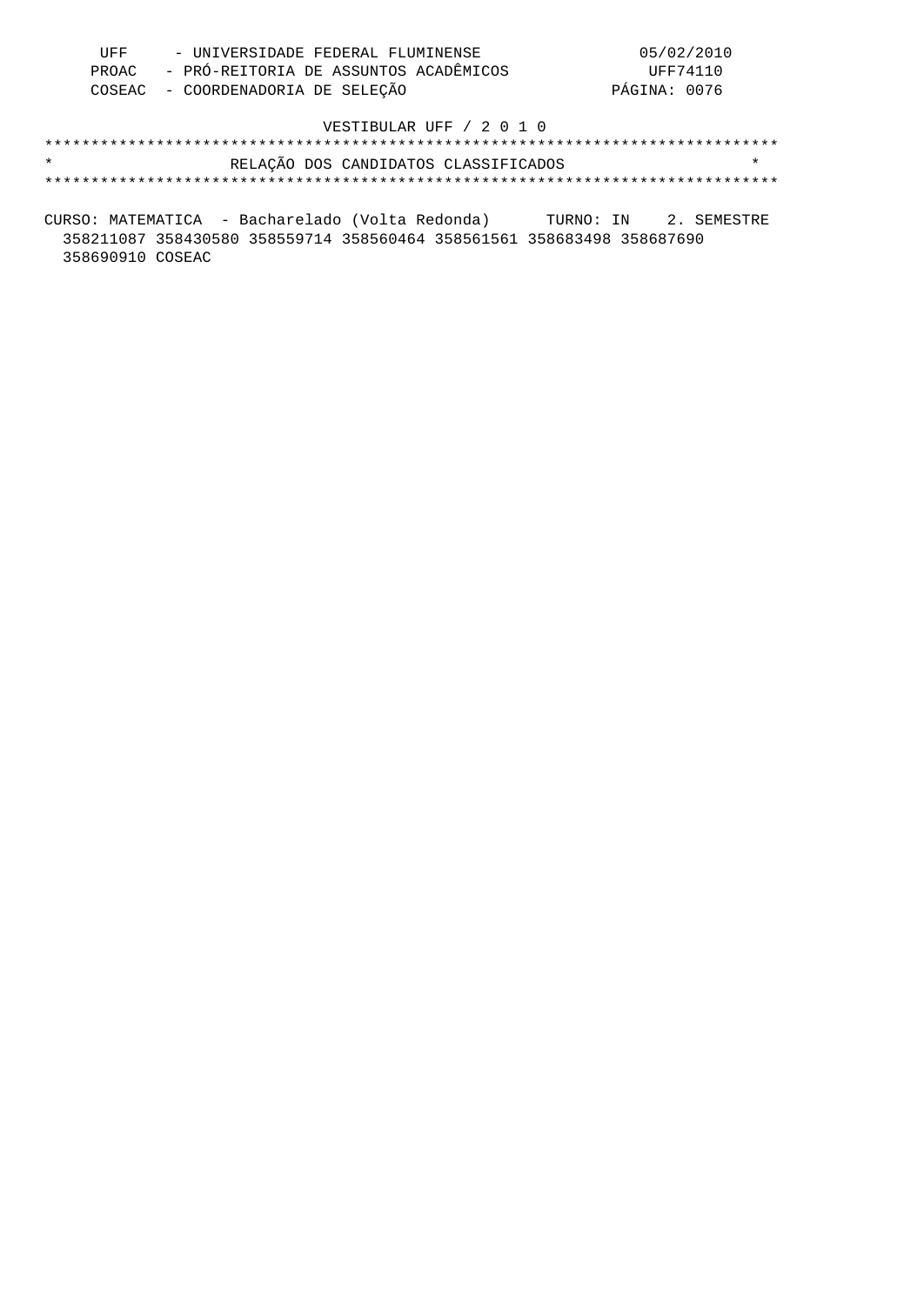| UFF | - UNIVERSIDADE FEDERAL FLUMINENSE           | 05/02/2010   |
|-----|---------------------------------------------|--------------|
|     | PROAC - PRÓ-REITORIA DE ASSUNTOS ACADÊMICOS | UFF74110     |
|     | COSEAC - COORDENADORIA DE SELEÇÃO           | PÁGINA: 0077 |

# \*\*\*\*\*\*\*\*\*\*\*\*\*\*\*\*\*\*\*\*\*\*\*\*\*\*\*\*\*\*\*\*\*\*\*\*\*\*\*\*\*\*\*\*\*\*\*\*\*\*\*\*\*\*\*\*\*\*\*\*\*\*\*\*\*\*\*\*\*\*\*\*\*\*\*\*\*\*\* \* RELAÇÃO DOS CANDIDATOS CLASSIFICADOS \* \*\*\*\*\*\*\*\*\*\*\*\*\*\*\*\*\*\*\*\*\*\*\*\*\*\*\*\*\*\*\*\*\*\*\*\*\*\*\*\*\*\*\*\*\*\*\*\*\*\*\*\*\*\*\*\*\*\*\*\*\*\*\*\*\*\*\*\*\*\*\*\*\*\*\*\*\*\*\*

CURSO: QUIMICA - Bacharelado (Volta Redonda) TURNO: IN 2. SEMESTRE 359087515 359088868 359119540 359301715 359363402 359404426 359405731 359418697 359420133 359451900 359479677 359495401 359495839 359511798 359521248 359545218 359557687 359595483 359604739 359622614 359623175 359629595 359651160 359668369 359685953 359692750 359702141 COSEAC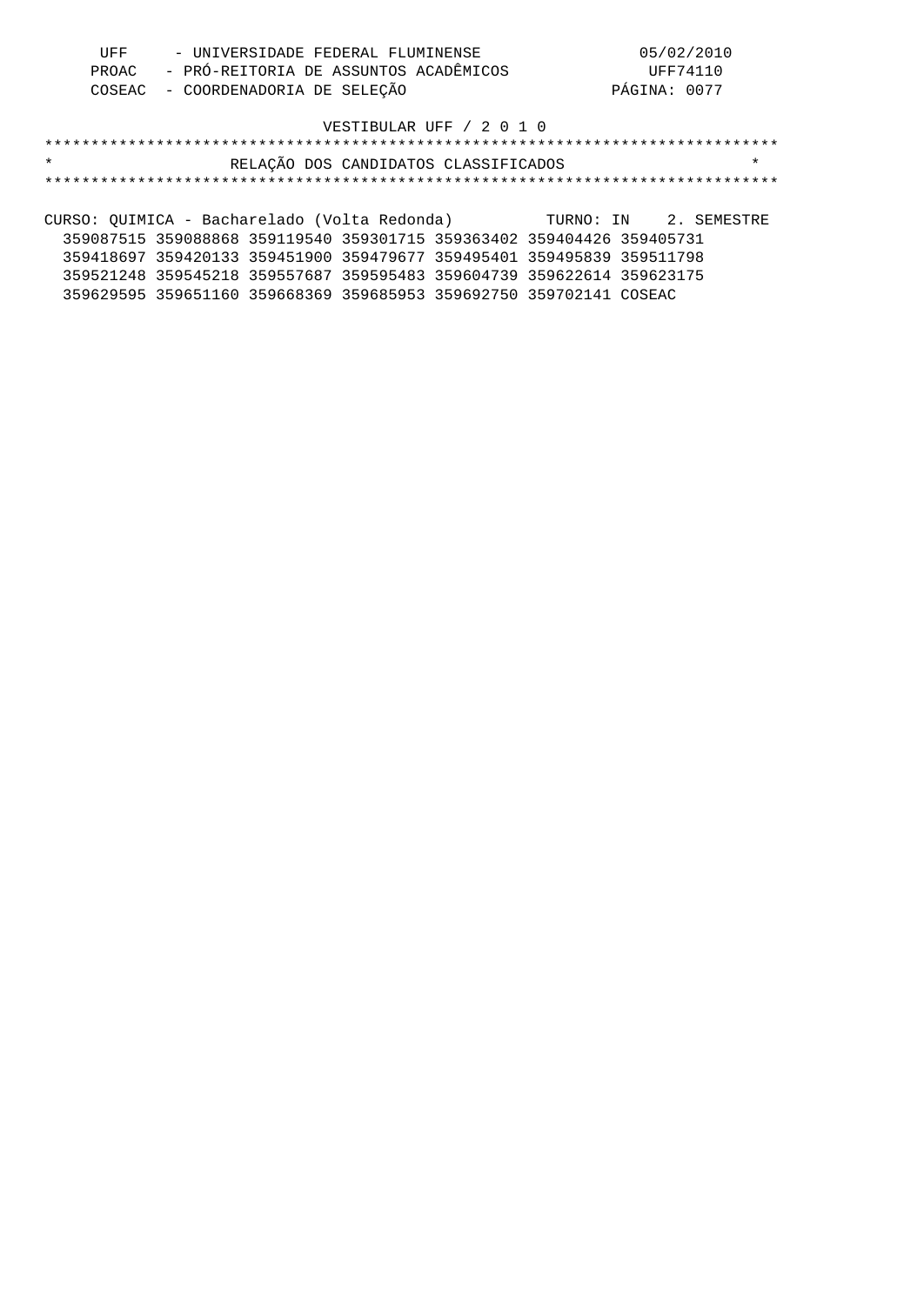| UFF | - UNIVERSIDADE FEDERAL FLUMINENSE           | 05/02/2010   |
|-----|---------------------------------------------|--------------|
|     | PROAC - PRÓ-REITORIA DE ASSUNTOS ACADÊMICOS | UFF74110     |
|     | COSEAC - COORDENADORIA DE SELECÃO           | PÁGINA: 0078 |

| $\star$ |  | RELAÇÃO DOS CANDIDATOS CLASSIFICADOS |  |
|---------|--|--------------------------------------|--|
|         |  |                                      |  |

CURSO: QUIMICA - Licenciatura Noturna(Volta Redonda) TURNO: NO 2. SEMESTRE 360384028 360398471 360436675 360647896 360689052 360690491 360693912 360694502 360707919 COSEAC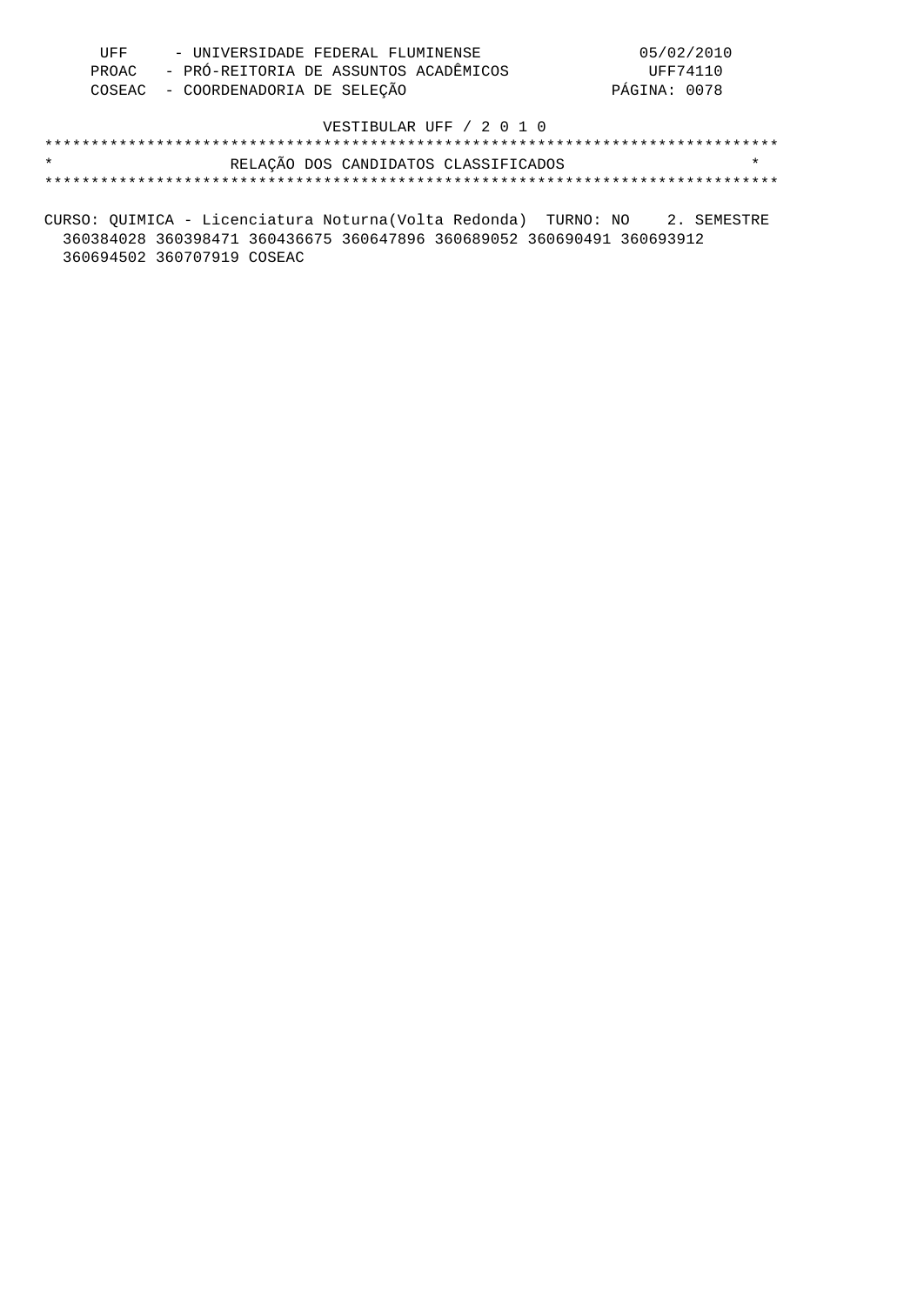| UFF                                | - UNIVERSIDADE FEDERAL FLUMINENSE                                     |                                      | 05/02/2010                                               |  |
|------------------------------------|-----------------------------------------------------------------------|--------------------------------------|----------------------------------------------------------|--|
|                                    |                                                                       |                                      | PROAC - PRÓ-REITORIA DE ASSUNTOS ACADÊMICOS UFF74110     |  |
|                                    | COSEAC - COORDENADORIA DE SELEÇÃO                                     |                                      | PÁGINA: 0079                                             |  |
|                                    |                                                                       |                                      |                                                          |  |
|                                    |                                                                       | VESTIBULAR UFF / 2 0 1 0             |                                                          |  |
|                                    |                                                                       |                                      |                                                          |  |
| $\star$                            |                                                                       | RELAÇÃO DOS CANDIDATOS CLASSIFICADOS | $\star$                                                  |  |
|                                    |                                                                       |                                      |                                                          |  |
|                                    |                                                                       |                                      |                                                          |  |
|                                    |                                                                       |                                      | CURSO: ODONTOLOGIA (Nova Friburgo) TURNO: IN 1. SEMESTRE |  |
|                                    | 370152346 370153780 370155099 370166933 370181749 370216960 370221290 |                                      |                                                          |  |
|                                    | 370229723 370229864 370234663 370236477 370247751 370250291 370251099 |                                      |                                                          |  |
|                                    | 370251283 370272457 370274223 370289890 370301210 370304456 370316382 |                                      |                                                          |  |
|                                    | 370319827 370339322 370355807 370356394 370364250 370385694 370386595 |                                      |                                                          |  |
|                                    | 370404921 370408628 370413532 370427181 370428898 370432966 370433831 |                                      |                                                          |  |
|                                    | 370434847 370436247 370449971 370455009 370461553 370469189 370469347 |                                      |                                                          |  |
|                                    | 370501690 370502008 370508894 370516449 370519984 370526494 370526949 |                                      |                                                          |  |
|                                    | 370532261 370533851 370534568 370550732 370556891 370595615 370616316 |                                      |                                                          |  |
|                                    | 370636902 370646804 370679370 370680147 COSEAC                        |                                      |                                                          |  |
|                                    |                                                                       |                                      |                                                          |  |
| CURSO: ODONTOLOGIA (Nova Friburgo) |                                                                       |                                      | TURNO: IN 2. SEMESTRE                                    |  |
|                                    | 370030574 370166945 370172451 370188888 370196316 370200545 370231960 |                                      |                                                          |  |
|                                    | 370246331 370249565 370283420 370286317 370298695 370298889 370305591 |                                      |                                                          |  |
|                                    | 370306923 370309511 370312142 370319360 370346844 370378653 370396124 |                                      |                                                          |  |
|                                    | 370405195 370423850 370428355 370434483 370449103 370449543 370452966 |                                      |                                                          |  |
|                                    | 370456053 370456376 370457590 370469440 370483446 370489684 370494160 |                                      |                                                          |  |
|                                    | 370502412 370505438 370506547 370507254 370542333 370547606 370549903 |                                      |                                                          |  |
|                                    | 370556114 370560256 370565141 370567163 370570031 370571516 370586925 |                                      |                                                          |  |
|                                    | 370587929 370590720 370602092 370608797 370619461 370621385 370669234 |                                      |                                                          |  |
|                                    | 370673182 370675506 370697085 370698132 COSEAC                        |                                      |                                                          |  |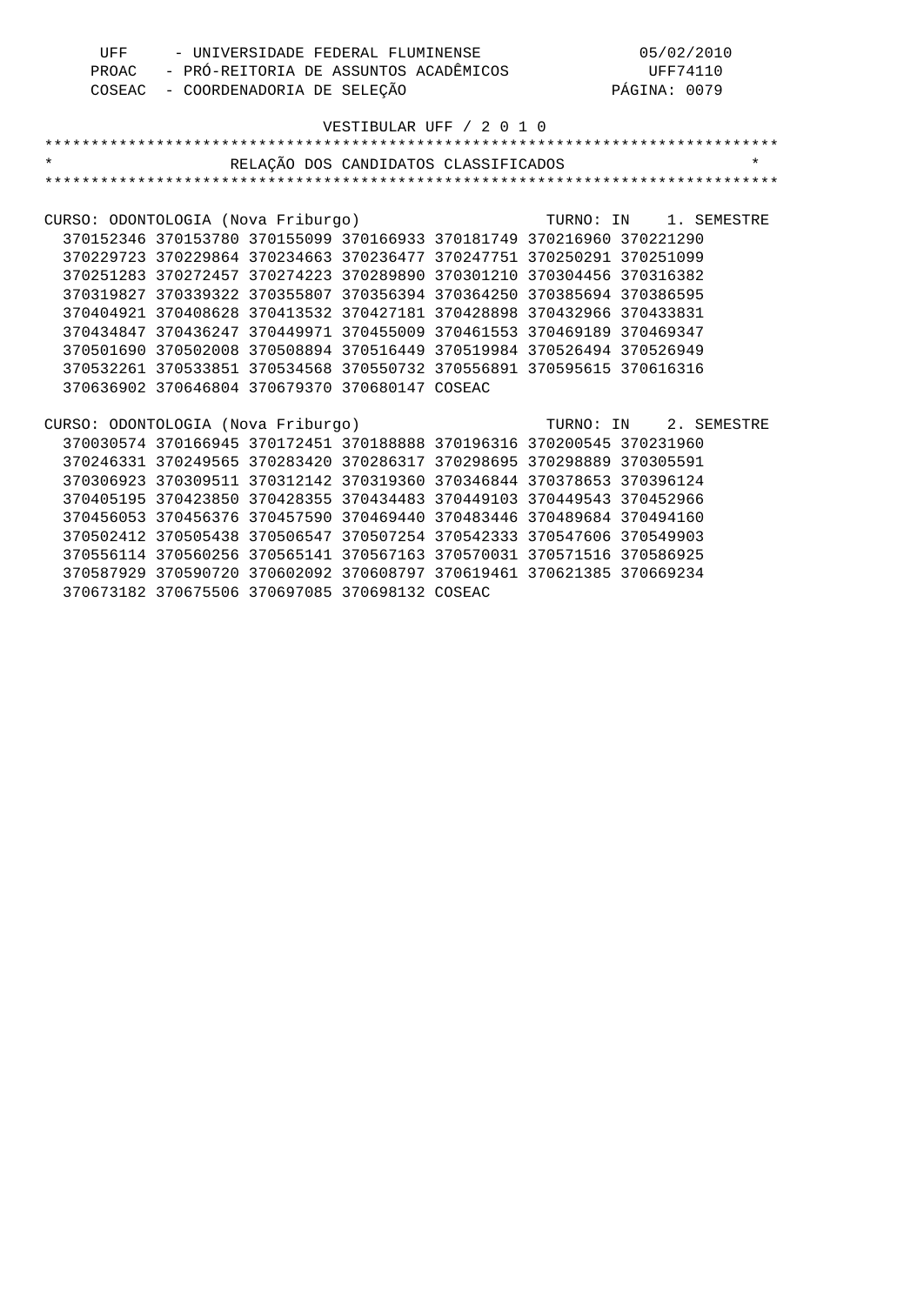| UFF | - UNIVERSIDADE FEDERAL FLUMINENSE           | 05/02/2010   |
|-----|---------------------------------------------|--------------|
|     | PROAC - PRÓ-REITORIA DE ASSUNTOS ACADÊMICOS | UFF74110     |
|     | COSEAC - COORDENADORIA DE SELEÇÃO           | PÁGINA: 0080 |

| $\star$                            | RELAÇÃO DOS CANDIDATOS CLASSIFICADOS                                  | $\star$               |
|------------------------------------|-----------------------------------------------------------------------|-----------------------|
|                                    |                                                                       |                       |
|                                    |                                                                       |                       |
| CURSO: BIOMEDICINA (Nova Friburgo) |                                                                       | TURNO: IN 1. SEMESTRE |
|                                    | 371155855 371184064 371184856 371205882 371241898 371258011 371282658 |                       |
|                                    | 371295710 371296219 371319437 371338366 371344987 371345072 371352051 |                       |

371406096 371434354 371455633 371470724 371485456 371533186 371539740

371601244 371612085 371621115 371681634 COSEAC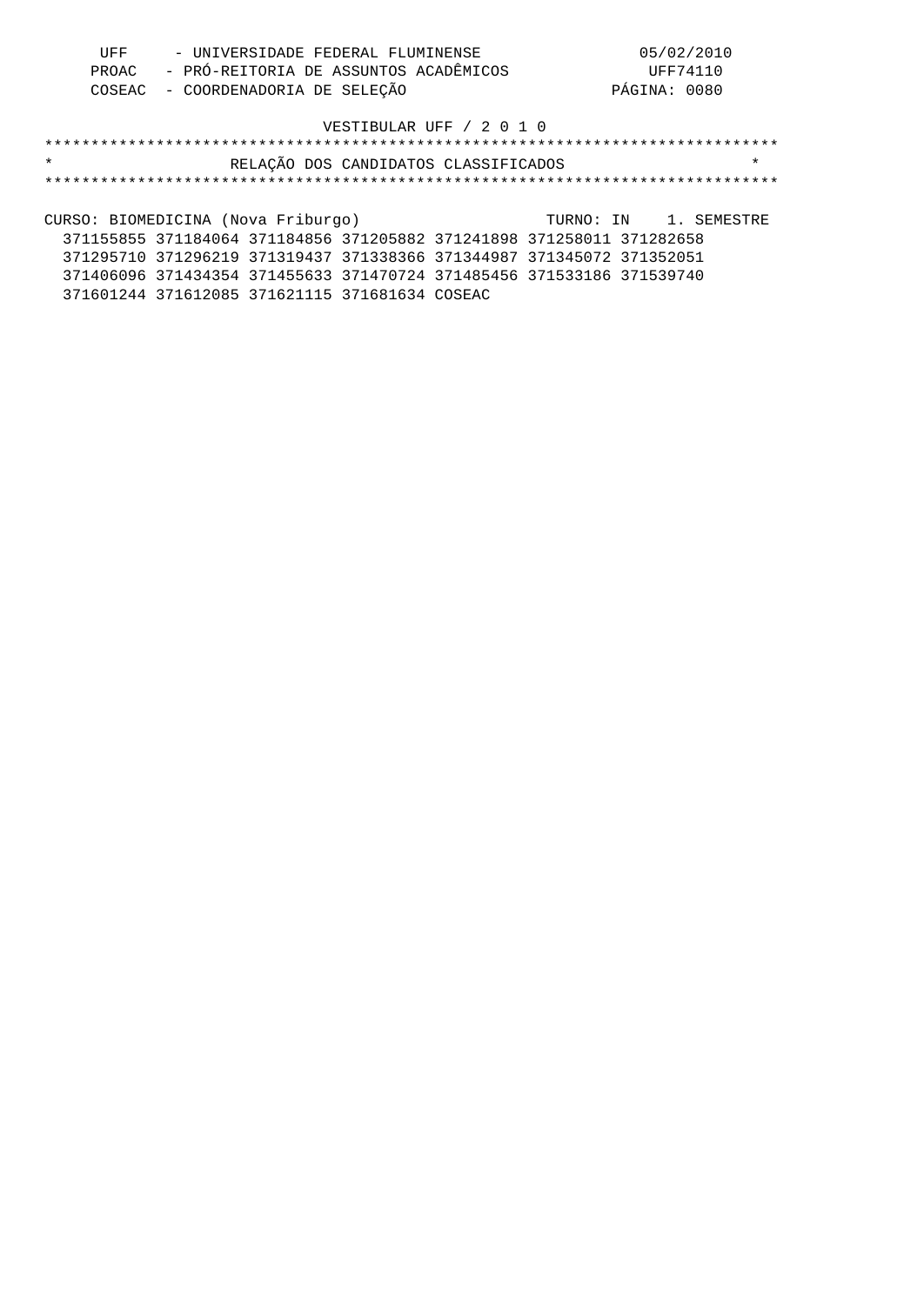| UFF | - UNIVERSIDADE FEDERAL FLUMINENSE           | 05/02/2010   |
|-----|---------------------------------------------|--------------|
|     | PROAC - PRÓ-REITORIA DE ASSUNTOS ACADÊMICOS | UFF74110     |
|     | COSEAC - COORDENADORIA DE SELECÃO           | PÁGINA: 0081 |

| $\star$                               | RELAÇÃO DOS CANDIDATOS CLASSIFICADOS                                  | $\star$               |
|---------------------------------------|-----------------------------------------------------------------------|-----------------------|
|                                       |                                                                       |                       |
|                                       |                                                                       |                       |
| CURSO: FONOAUDIOLOGIA (Nova Friburgo) |                                                                       | TURNO: IN 1. SEMESTRE |
|                                       | 372015562 372058887 372081884 372089642 372134813 372243030 372264096 |                       |
|                                       | 372270265 372319645 372350467 372351942 372369975 372412215 372417045 |                       |
|                                       | 372423496 372447894 372468458 372490841 372492588 372493154 372518370 |                       |
|                                       | 372556580 372563545 372570146 372571968 372578746 372594881 372606696 |                       |
| 372622975 372633118 COSEAC            |                                                                       |                       |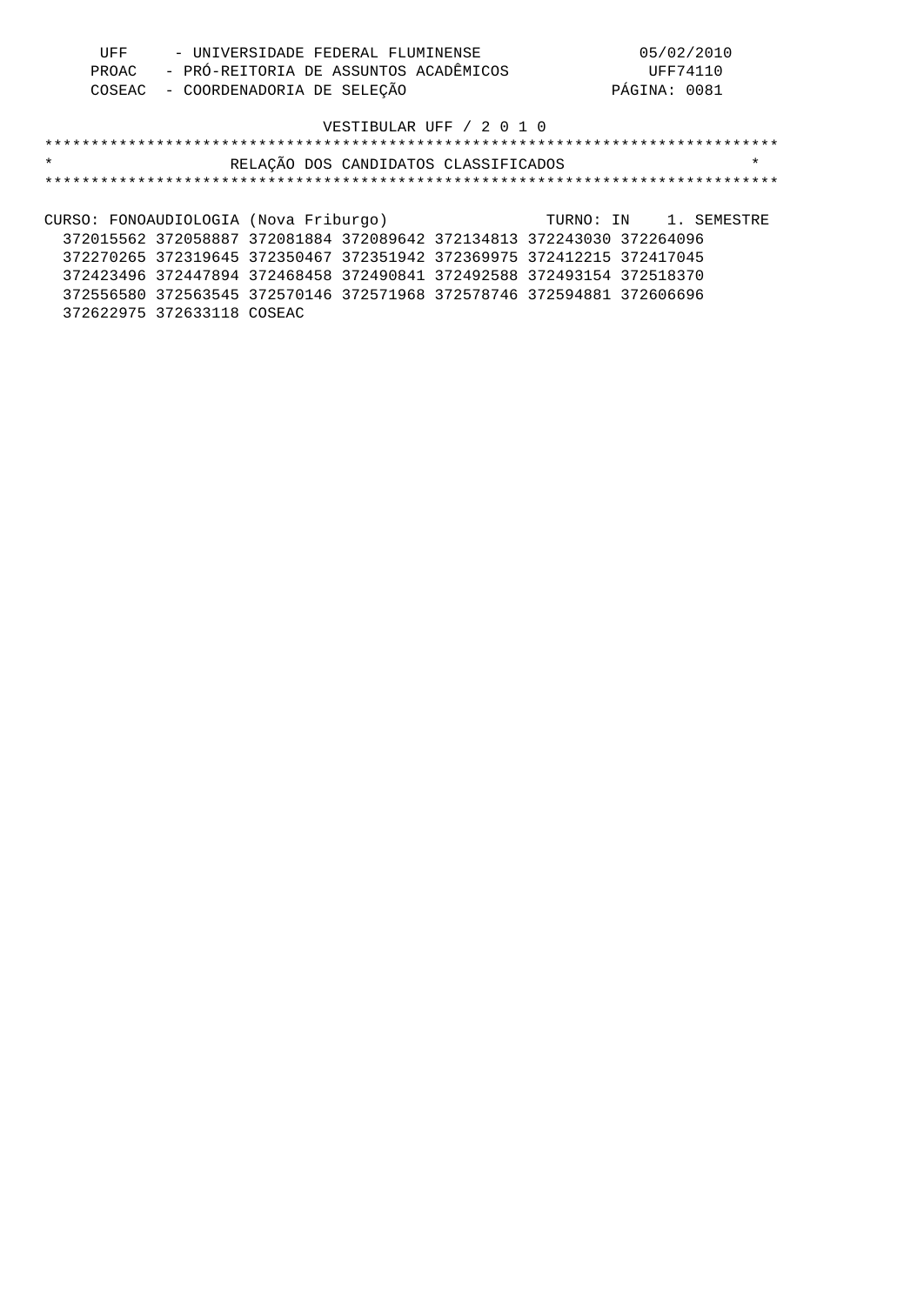| UFF | - UNIVERSIDADE FEDERAL FLUMINENSE           | 05/02/2010   |
|-----|---------------------------------------------|--------------|
|     | PROAC - PRÓ-REITORIA DE ASSUNTOS ACADÊMICOS | UFF74110     |
|     | COSEAC - COORDENADORIA DE SELEÇÃO           | PÁGINA: 0082 |

| $\star$                              | RELAÇÃO DOS CANDIDATOS CLASSIFICADOS                                  | $\star$               |
|--------------------------------------|-----------------------------------------------------------------------|-----------------------|
|                                      |                                                                       |                       |
|                                      |                                                                       |                       |
| CURSO: PEDAGOGIA (Angra dos Reis)    |                                                                       | TURNO: NO 1. SEMESTRE |
|                                      | 401108723 401120719 401208913 401238059 401659253 401668010 401688905 |                       |
| 401690166 401702189 401702397 COSEAC |                                                                       |                       |
|                                      |                                                                       |                       |

CURSO: PEDAGOGIA (Angra dos Reis) TURNO: TA 1. SEMESTRE 401128890 401161402 401424438 401665496 COSEAC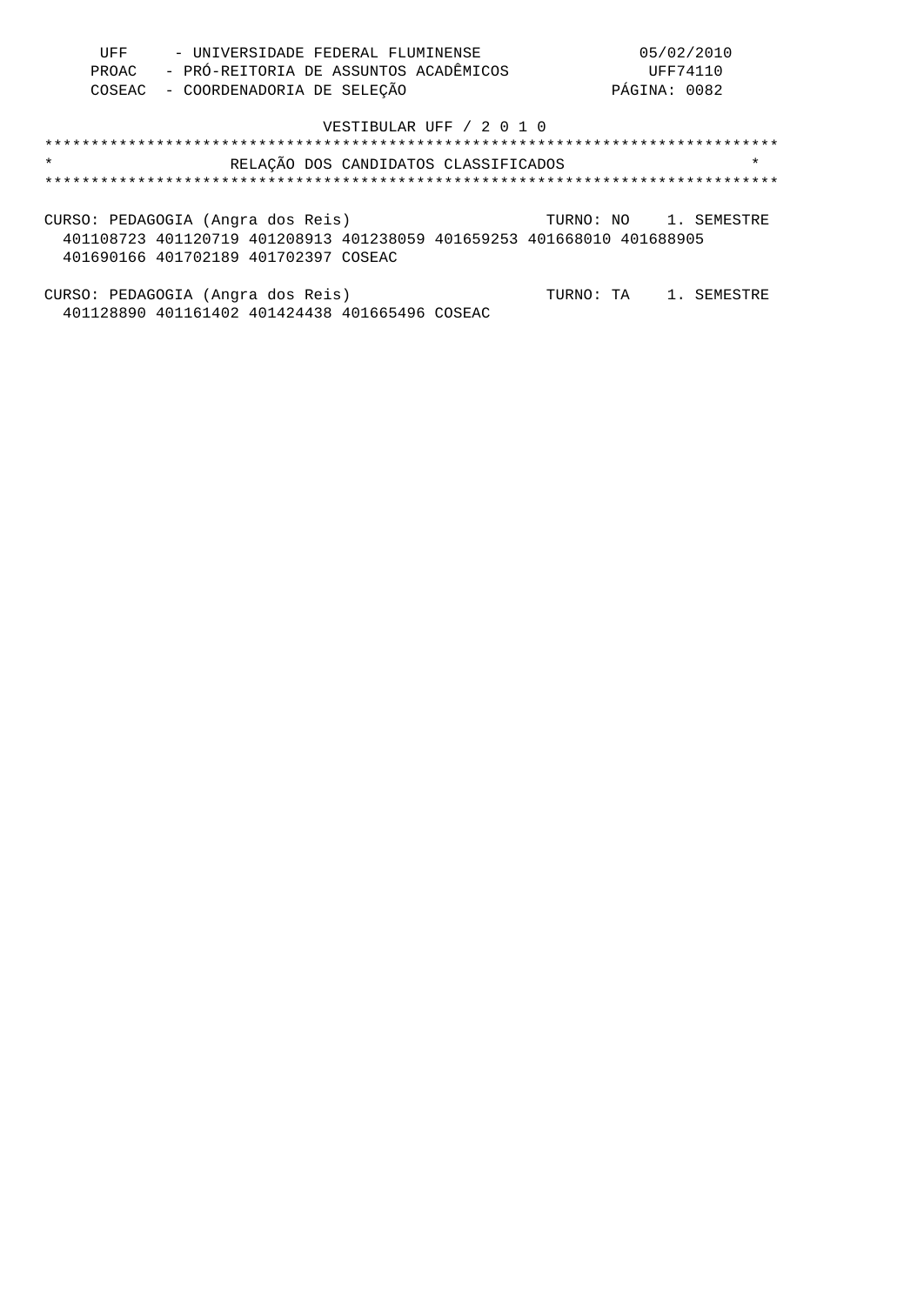| UFF | - UNIVERSIDADE FEDERAL FLUMINENSE           | 05/02/2010   |
|-----|---------------------------------------------|--------------|
|     | PROAC - PRÓ-REITORIA DE ASSUNTOS ACADÊMICOS | UFF74110     |
|     | COSEAC - COORDENADORIA DE SELECÃO           | PÁGINA: 0083 |

| $\star$                          |                                                                       | RELAÇÃO DOS CANDIDATOS CLASSIFICADOS |  |                       | $\star$ |
|----------------------------------|-----------------------------------------------------------------------|--------------------------------------|--|-----------------------|---------|
|                                  |                                                                       |                                      |  |                       |         |
|                                  |                                                                       |                                      |  |                       |         |
| CURSO: ADMINISTRACAO (Itaperuna) |                                                                       |                                      |  | TURNO: NO 1. SEMESTRE |         |
|                                  | 430064068 430071877 430087498 430111835 430121684 430130087 430152841 |                                      |  |                       |         |
|                                  | 430155726 430215849 430221379 430250344 430269670 430272029 430287062 |                                      |  |                       |         |
|                                  | 430338885 430342862 430389951 430440937 430457033 430465676 430467480 |                                      |  |                       |         |
|                                  | 430471106 430488733 430489672 430507319 430511047 430530005 430531798 |                                      |  |                       |         |
|                                  | 430561717 430566561 430571982 430582539 430605082 430612293 430626359 |                                      |  |                       |         |
|                                  | 430636990 430639320 430641440 430641713 430658948 430671005 430672580 |                                      |  |                       |         |
|                                  | 430683539 430685056 430685795 430692786 430694849 430698754 430698819 |                                      |  |                       |         |
| 430707763 COSEAC                 |                                                                       |                                      |  |                       |         |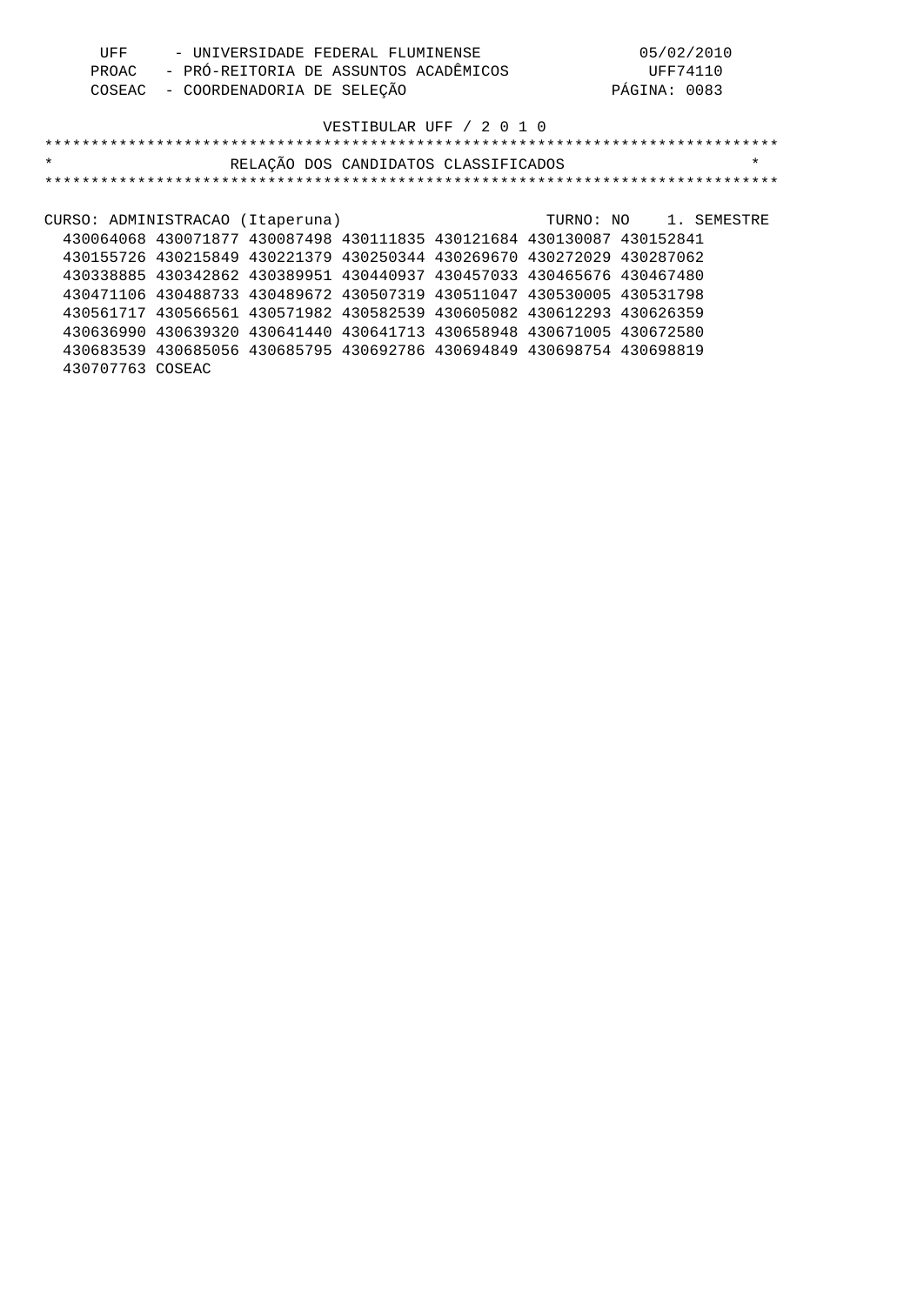| UFF                                 |                                                                       |                            | - UNIVERSIDADE FEDERAL FLUMINENSE     |                                      |              | 05/02/2010            |
|-------------------------------------|-----------------------------------------------------------------------|----------------------------|---------------------------------------|--------------------------------------|--------------|-----------------------|
| PROAC                               |                                                                       |                            | - PRÓ-REITORIA DE ASSUNTOS ACADÊMICOS |                                      |              | UFF74110              |
| COSEAC                              |                                                                       | - COORDENADORIA DE SELECÃO |                                       |                                      | PÁGINA: 0084 |                       |
|                                     |                                                                       |                            |                                       | VESTIBULAR UFF / 2 0 1 0             |              |                       |
|                                     |                                                                       |                            |                                       |                                      |              |                       |
| $\star$                             |                                                                       |                            |                                       | RELAÇÃO DOS CANDIDATOS CLASSIFICADOS |              | $\star$               |
|                                     |                                                                       |                            |                                       |                                      |              |                       |
| CURSO: PEDAGOGIA (Santo A de Padua) |                                                                       |                            |                                       |                                      |              | TURNO: MA 2. SEMESTRE |
|                                     | 460013289 460114693 460392908 460695025 COSEAC                        |                            |                                       |                                      |              |                       |
| CURSO: PEDAGOGIA (Santo A de Padua) |                                                                       |                            |                                       |                                      |              | TURNO: TN 1. SEMESTRE |
|                                     | 460064161 460068222 460068234 460085751 460091669 460094817 460115532 |                            |                                       |                                      |              |                       |
|                                     | 460116990 460119241 460123450 460127729 460137152 460230667 460272158 |                            |                                       |                                      |              |                       |
|                                     | 460456065 460469892 460496405 460553837 460571580 460578411 460578992 |                            |                                       |                                      |              |                       |
|                                     | 460625343 460648838 460658936 460677592 460683527 460693546 COSEAC    |                            |                                       |                                      |              |                       |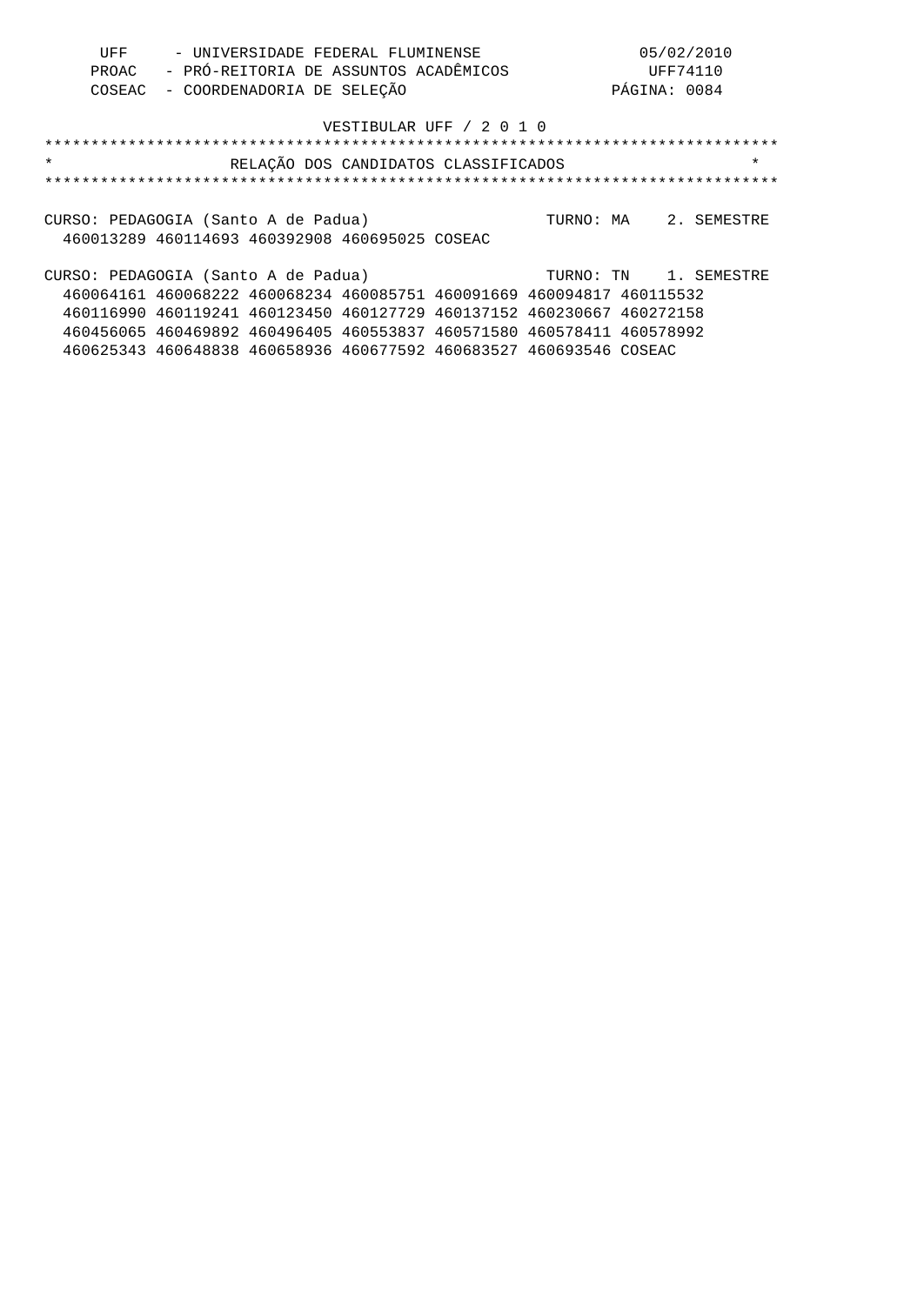| UFF | - UNIVERSIDADE FEDERAL FLUMINENSE           | 05/02/2010   |
|-----|---------------------------------------------|--------------|
|     | PROAC - PRÓ-REITORIA DE ASSUNTOS ACADÊMICOS | UFF74110     |
|     | COSEAC - COORDENADORIA DE SELEÇÃO           | PÁGINA: 0085 |

# \*\*\*\*\*\*\*\*\*\*\*\*\*\*\*\*\*\*\*\*\*\*\*\*\*\*\*\*\*\*\*\*\*\*\*\*\*\*\*\*\*\*\*\*\*\*\*\*\*\*\*\*\*\*\*\*\*\*\*\*\*\*\*\*\*\*\*\*\*\*\*\*\*\*\*\*\*\*\* \* RELAÇÃO DOS CANDIDATOS CLASSIFICADOS \* \*\*\*\*\*\*\*\*\*\*\*\*\*\*\*\*\*\*\*\*\*\*\*\*\*\*\*\*\*\*\*\*\*\*\*\*\*\*\*\*\*\*\*\*\*\*\*\*\*\*\*\*\*\*\*\*\*\*\*\*\*\*\*\*\*\*\*\*\*\*\*\*\*\*\*\*\*\*\*

CURSO: MATEMATICA (Santo A de Padua) TURNO: NO 1. SEMESTRE 461064109 461110453 461114148 461125941 461133962 461142949 461144002 461340644 461438764 461495396 461503155 461543260 461650099 461660757 461660771 461678948 461695348 461695738 461700521 461702335 461703688 461705351 COSEAC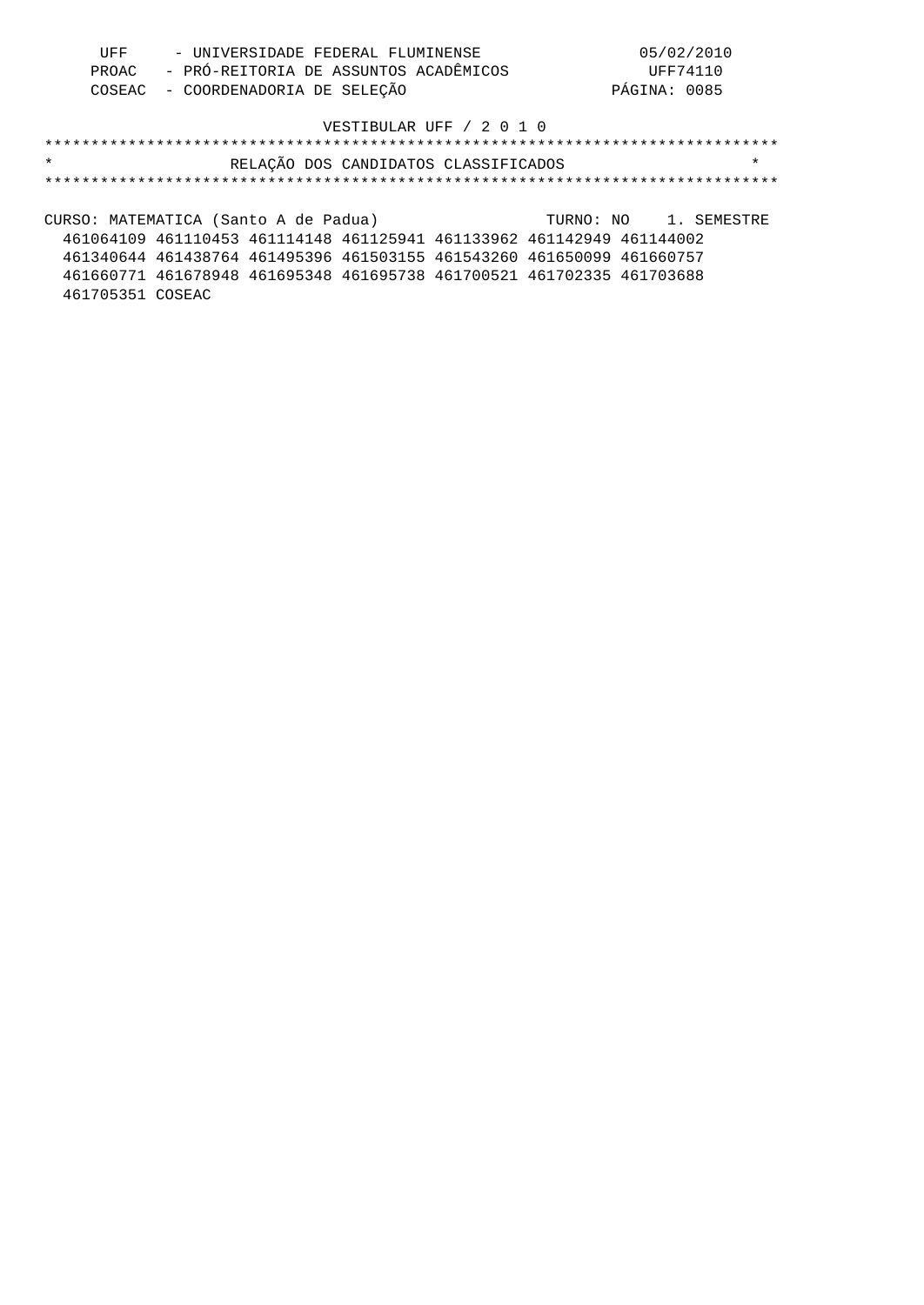| UFF | - UNIVERSIDADE FEDERAL FLUMINENSE           | 05/02/2010   |
|-----|---------------------------------------------|--------------|
|     | PROAC - PRÓ-REITORIA DE ASSUNTOS ACADÊMICOS | UFF74110     |
|     | COSEAC - COORDENADORIA DE SELEÇÃO           | PÁGINA: 0086 |

| $\star$                |                                                                       | RELAÇÃO DOS CANDIDATOS CLASSIFICADOS |  |                       | $\star$ |
|------------------------|-----------------------------------------------------------------------|--------------------------------------|--|-----------------------|---------|
|                        |                                                                       |                                      |  |                       |         |
|                        |                                                                       |                                      |  |                       |         |
| CURSO: DIREITO (Macae) |                                                                       |                                      |  | TURNO: MA 1. SEMESTRE |         |
|                        | 470058667 470158546 470169741 470173730 470217366 470225820 470226800 |                                      |  |                       |         |
|                        | 470231295 470244967 470249993 470254998 470261343 470268640 470269852 |                                      |  |                       |         |
|                        | 470280404 470285002 470303983 470311966 470314920 470318469 470318615 |                                      |  |                       |         |
|                        | 470327056 470339114 470347771 470369145 470374217 470377972 470378031 |                                      |  |                       |         |
|                        | 470409086 470424725 470451388 470455669 470461060 470481723 470485004 |                                      |  |                       |         |
|                        | 470502137 470505452 470519051 470521078 470525880 470527058 470545048 |                                      |  |                       |         |
|                        | 470548375 470551413 470566377 470589575 470614215 470686531 470689789 |                                      |  |                       |         |
| 470704307 COSEAC       |                                                                       |                                      |  |                       |         |
|                        |                                                                       |                                      |  |                       |         |
| CURSO: DIREITO (Macae) |                                                                       |                                      |  | TURNO: NO 2. SEMESTRE |         |
|                        | 470015768 470053368 470107030 470193833 470197035 470208640 470216453 |                                      |  |                       |         |
|                        | 470228030 470234625 470253138 470261044 470284527 470289254 470290069 |                                      |  |                       |         |
|                        | 470291726 470293968 470304860 470308713 470331459 470364717 470383050 |                                      |  |                       |         |
|                        | 470397611 470430889 470434756 470440482 470441204 470443276 470451819 |                                      |  |                       |         |
|                        | 470459275 470467375 470485119 470494378 470500701 470500828 470507668 |                                      |  |                       |         |
|                        | 470522486 470532857 470540957 470551762 470581468 470581743 470582620 |                                      |  |                       |         |
|                        | 470592039 470632891 470645094 470645903 470669894 470672463 470676407 |                                      |  |                       |         |
| 470683034 COSEAC       |                                                                       |                                      |  |                       |         |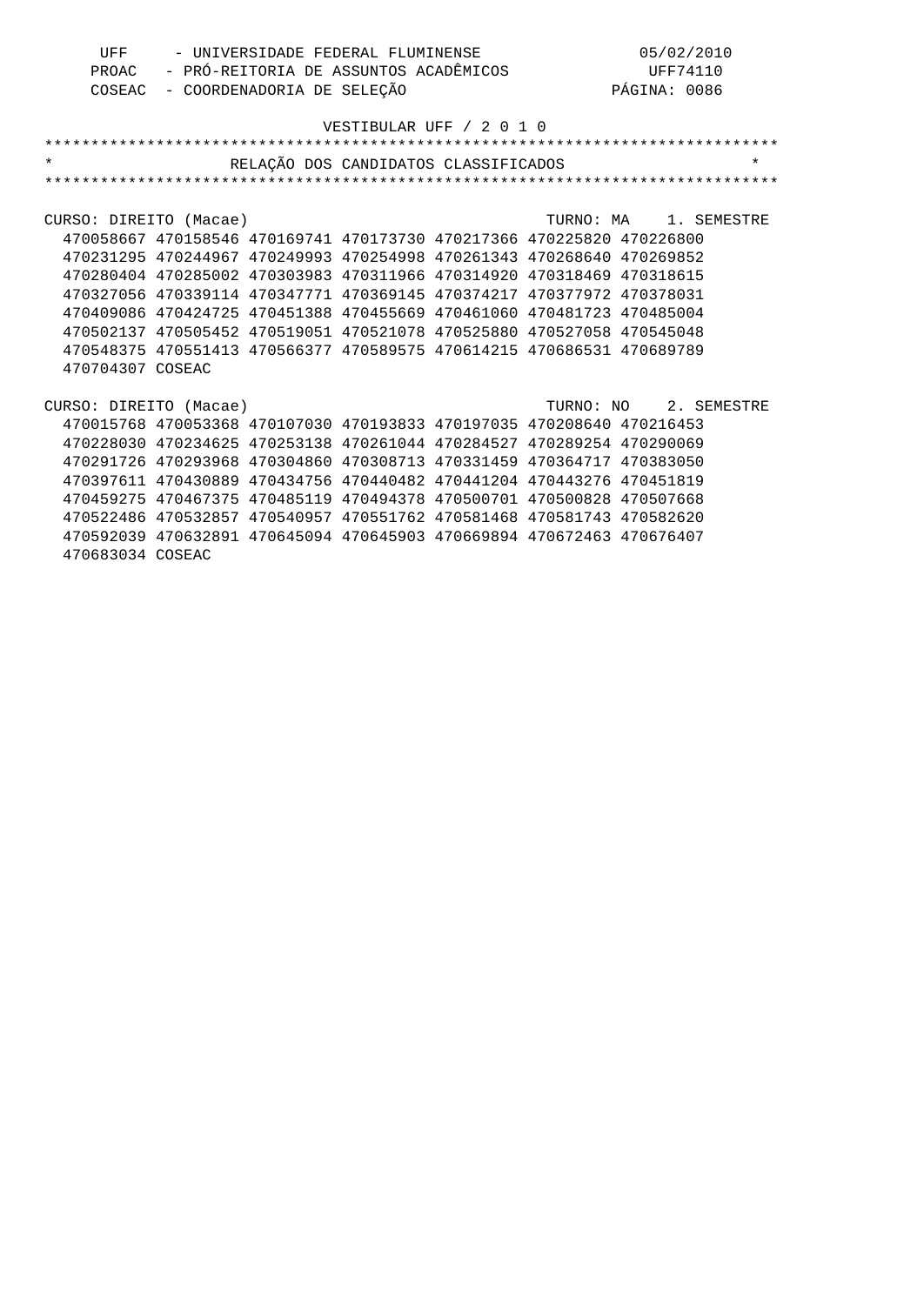| UFF   | - UNIVERSIDADE FEDERAL FLUMINENSE     | 05/02/2010   |
|-------|---------------------------------------|--------------|
| PROAC | - PRÓ-REITORIA DE ASSUNTOS ACADÊMICOS | UFF74110     |
|       | COSEAC - COORDENADORIA DE SELEÇÃO     | PÁGINA: 0087 |

| $\star$                      |                                                                       |  | RELAÇÃO DOS CANDIDATOS CLASSIFICADOS |                       | $\star$ |
|------------------------------|-----------------------------------------------------------------------|--|--------------------------------------|-----------------------|---------|
|                              |                                                                       |  |                                      |                       |         |
|                              |                                                                       |  |                                      |                       |         |
| CURSO: ADMINISTRACAO (Macae) |                                                                       |  |                                      | TURNO: NO 1. SEMESTRE |         |
|                              | 471069795 471197619 471198974 471220349 471228937 471234039 471246886 |  |                                      |                       |         |
|                              | 471253190 471253281 471262335 471310742 471346856 471348579 471374877 |  |                                      |                       |         |
|                              | 471392087 471393249 471401852 471405353 471440925 471480432 471480925 |  |                                      |                       |         |
|                              | 471486527 471490360 471494146 471497394 471499847 471516334 471520995 |  |                                      |                       |         |
|                              | 471537936 471538851 471556504 471556970 471560153 471561054 471574037 |  |                                      |                       |         |
|                              | 471584458 471588959 471589707 471596607 471598356 471608474 471639679 |  |                                      |                       |         |
|                              | 471647729 471650477 471653120 471666335 471672140 471685874 471695441 |  |                                      |                       |         |
| 471699617 COSEAC             |                                                                       |  |                                      |                       |         |
|                              |                                                                       |  |                                      |                       |         |